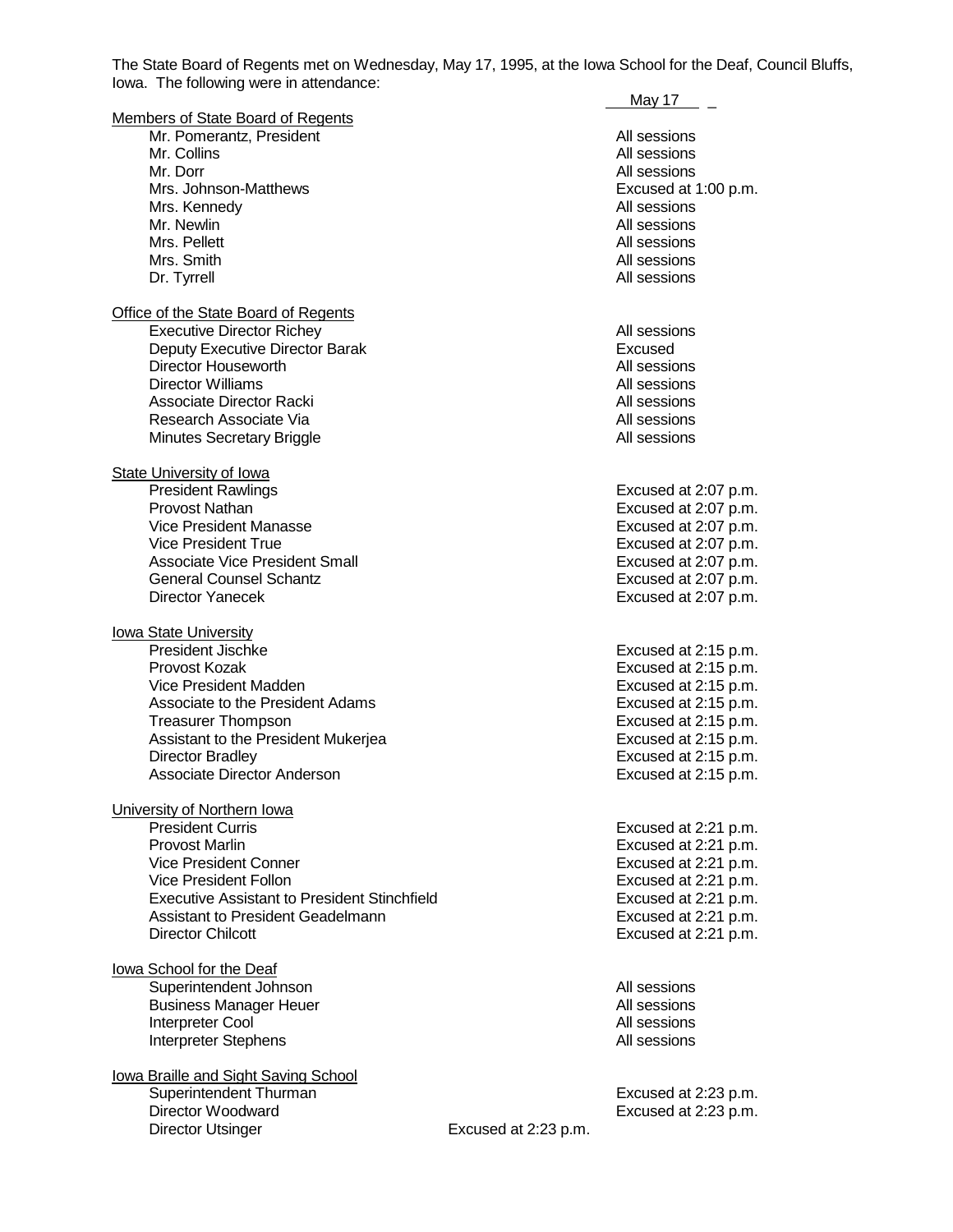# GENERAL

The following business pertaining to general or miscellaneous business was transacted on Wednesday, May 17, 1995.

President Pomerantz expressed appreciation to the members of the Board of Regents for the opportunity serve with them. He said there were important issues ahead of them with which to deal. He knew most of the Regents and those he did not know as well he looked forward to getting to know better.

**APPROVAL OF MINUTES OF BOARD MEETINGS, APRIL 19-20 AND MAY 10, 1995**. The Board Office recommended the Board approve the Minutes, as written.

President Pomerantz asked for corrections, if any, to the Minutes.

ACTION:President Pomerantz stated the Minutes of the April 19-20 and May 10, 1995, meetings were approved, as submitted, by general consent.

**CONSENT ITEMS**. The Board Office recommended the Board approve the consent docket, as follows:

Receive the status report on the Board Office budget for FY 1995;

Refer the proposed course changes at the University of Iowa to the Interinstitutional Committee on Educational Coordination and the Board Office for review and recommendation;

Refer the University of Iowa's request to change the name of the National Resource Center on Family Based Services to the Interinstitutional Committee on Educational Coordination and the Board Office for review and recommendation; and

Receive the Register of Capital Improvement Business Transactions for the Iowa Braille and Sight Saving School.

ACTION:President Pomerantz stated the Board approved the consent docket, as presented, by general consent.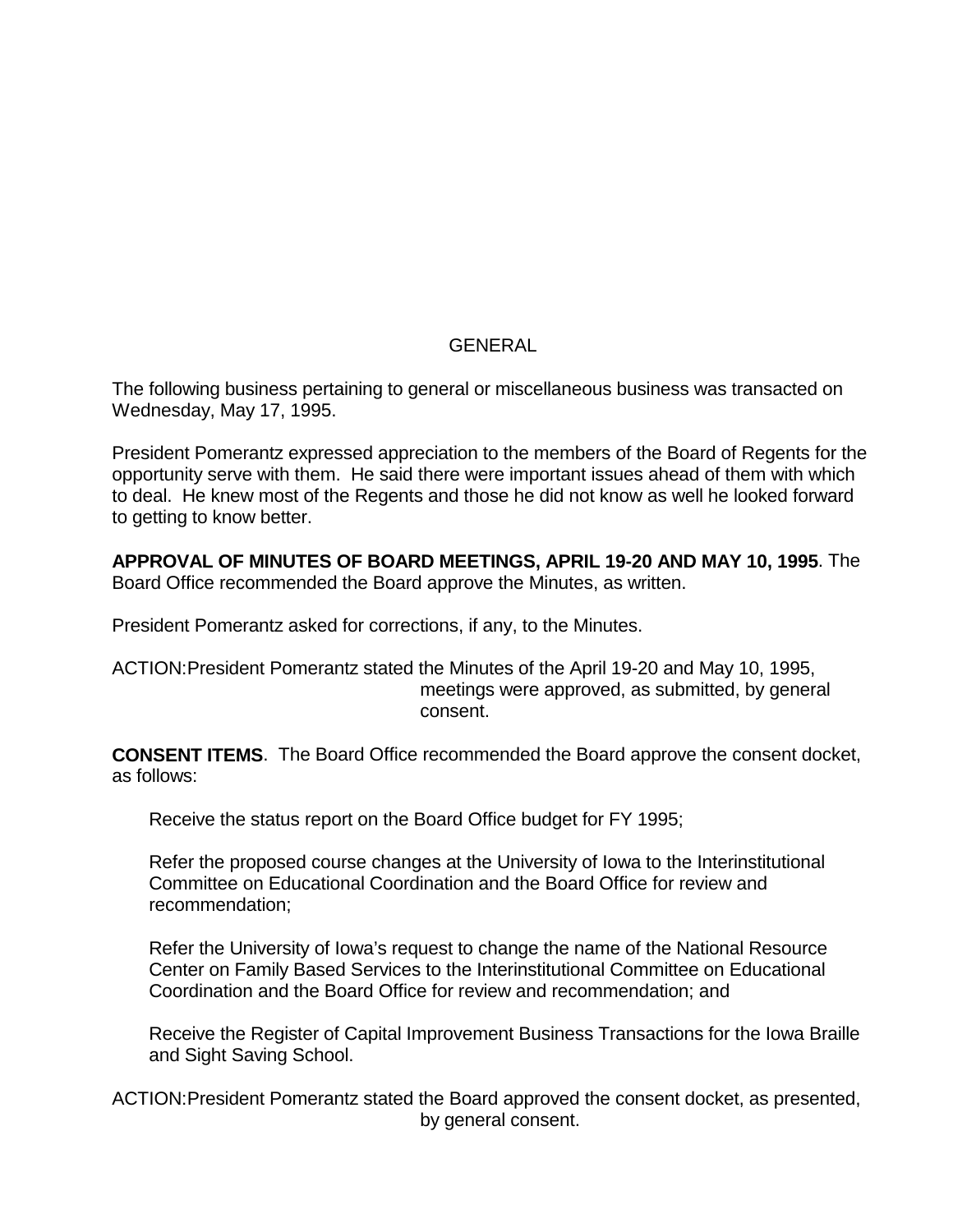**ACCREDITATION REPORTS**. (a) College of Medicine, University of Iowa. The Board Office recommended the Board receive the report on the reaccreditation of the College of Medicine at the University of Iowa.

The College of Medicine at the University of Iowa was reaccredited by the Liaison Committee on Medical Education (LCME). The LCME represents the Association of American Medical Colleges and the American Medical Association.

The reaccreditation was for the maximum seven-year period - until the academic year 2001- 2002.

The accreditation process consisted of a self study, a site visit by a survey team, the survey team's report and recommendations, and final review and approval by the LCME.

The survey team and the LCME expressed concern that medical students are inadequately protected by health and disability insurance and requested a follow-up report on this topic from the college by May 1,1995. The college sent a draft plan to the LCME addressing the issues of student insurance, health, and safety. The college intends to adopt the policies described in the plan early in the 1995-96 academic year after a university task force completes a review of health services for all university students.

The survey team noted that the College of Medicine has a "distinguished reputation" and a number of "conspicuous strengths". Specific mention was made of the following:

Dean Kelch's experience, vision, and "strong support for educational innovation should catalyze long-overdue curricular reform".

Dean Kelch and University Hospitals Director Howell "have forged an effective working relationship that appears to be overcoming past dysfunction at that interface".

The College of Medicine is nationally recognized and "highly prized by the citizens of Iowa".

"The student body is attractive, articulate, dedicated to the institution, and eager to participate in curricular reform."

The dean, staff, and Medical Education Committee are committed to curricular reform.

The family practice program is an excellent model for institutional commitment to the training of generalist physicians.

"The faculty is experienced, well respected, and dedicated to the institutional tradition of research and exemplary clinical practice."

"The record of research accomplishment is extraordinary."

"The junior faculty is impressive, strongly committed to institutional missions, and well supported by the college."

"The clinical facilities are outstanding."

"The college and hospital are in a strong position to finance curricular reform and the implementation of its declared objectives for primary care education and practice."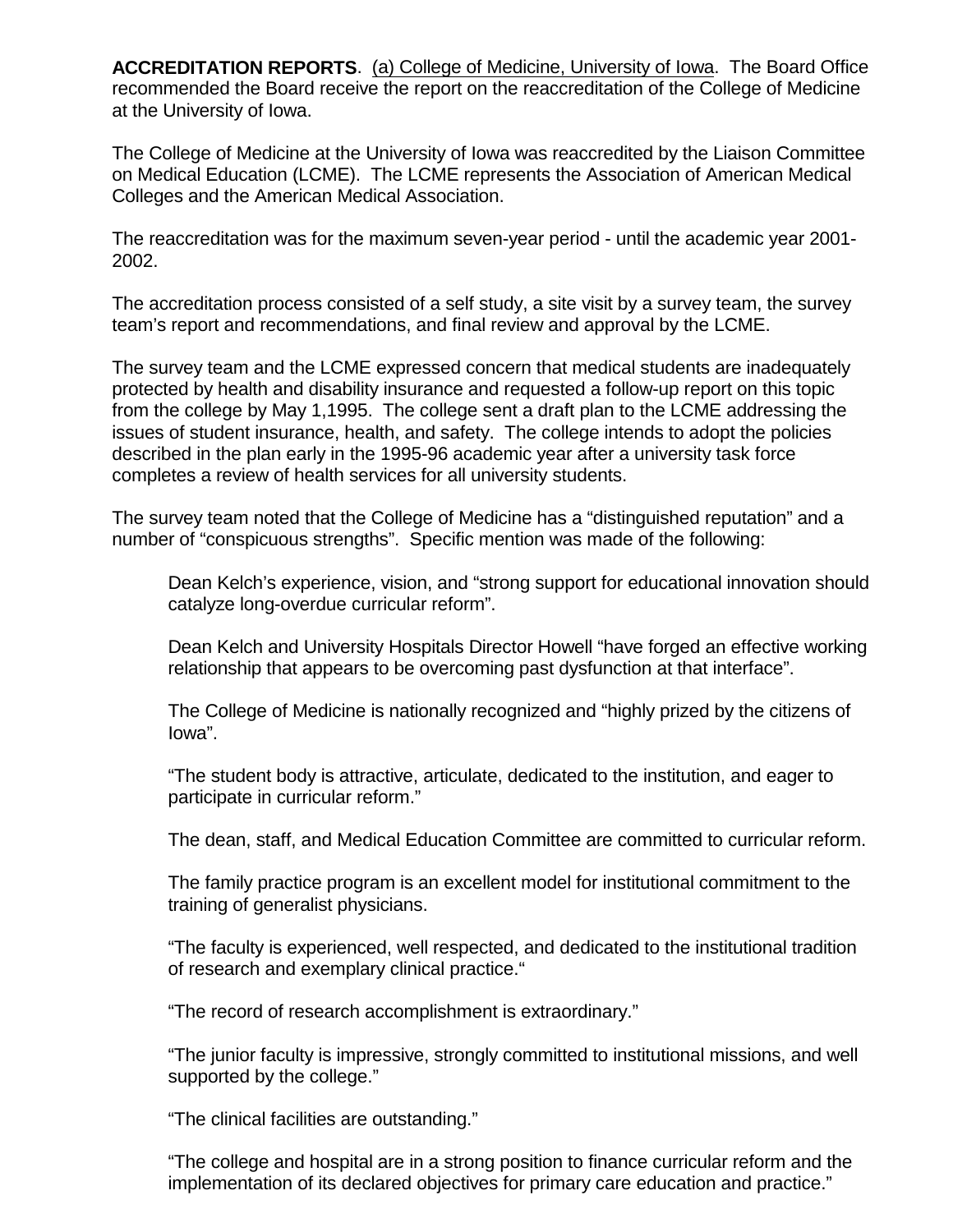The college is implementing clinical strategies to position itself for health care reform.

The survey team expressed concerns in 5 general areas: (1) Curricular Reform, (2) Educational Resources, (3) Strategic Planning, (4) Departmental Chair Vacancies, and (5) Support for Medical Students.

A new curriculum, endorsed by a large majority of the faculty, has been developed. The new curriculum for first-year students is to be implemented in fall 1995; the new clinical curriculum for third-year students will be implemented in fall 1996.

The new curriculum emphasizes interdisciplinary teaching, the development of self directed learning skills, the early introduction of students to clinical issues, and the institution of a generalist clinical core beginning in the third year.

The survey team found classroom space inadequate and felt there was a "mismatch between the size of the student body and the adequacy of patients, space, and instructional systems necessary to serve it". The college states it was in the early stages of a capital planning process to improve educational facilities. One of the first projects will be the completion during 1995-96 of a computer resource center in the Hardin Health Sciences Library.

The survey team felt there was a need for a "coherent, continually-evolving strategic plan ... across the interdependent domains of education, research, and clinical care." The college says it is preparing a new strategic plan, and has disseminated a preliminary plan to department heads and faculty leaders for review and discussion. The college stated that strategic activities will be developed for each of the next 3 years and "will be aggressively implemented and monitored".

The survey team noted that several departmental chairs needed to be filled by permanent incumbents. Searches are in progress to fill seven positions, and the college anticipates all vacancies will be filled during 1995-96. The college indicates it has intentionally delayed filling positions until the new Dean arrived and could have input into the selection.

The survey team felt that "The systems for academic advising, personal and mental health counseling, and career guidance are inadequate", and that "Student relaxation space is woefully inadequate". The college indicated that a new medical student lounge should be completed during 1995-96 but makes no mention of advising and counseling services in the material submitted to the Board Office.

Receiving reaccreditation for the maximum seven-year period is a significant accomplishment and an indication of the fundamental quality of the college and its programs. The college and the university were commended for this achievement.

Vice President Manasse stated that the College of Medicine performed an intensive self study in preparation for the on-site accreditation visit. He said the site visit was extremely thorough. There were no surprises. The accreditation report summarized a variety of strong aspects of the College of Medicine and also identified some aspects that needed work. He introduced Dean Kelch to address some of the specific issues of the accreditation review.

Dean Kelch distributed a written report to the Board of Regents in response to the Liaison Committee on Medical Education's accreditation report. He said the self study process, which was extremely helpful, took approximately a year to complete. The bottom line of the accreditation report was positive. The College of Medicine was fully accredited for the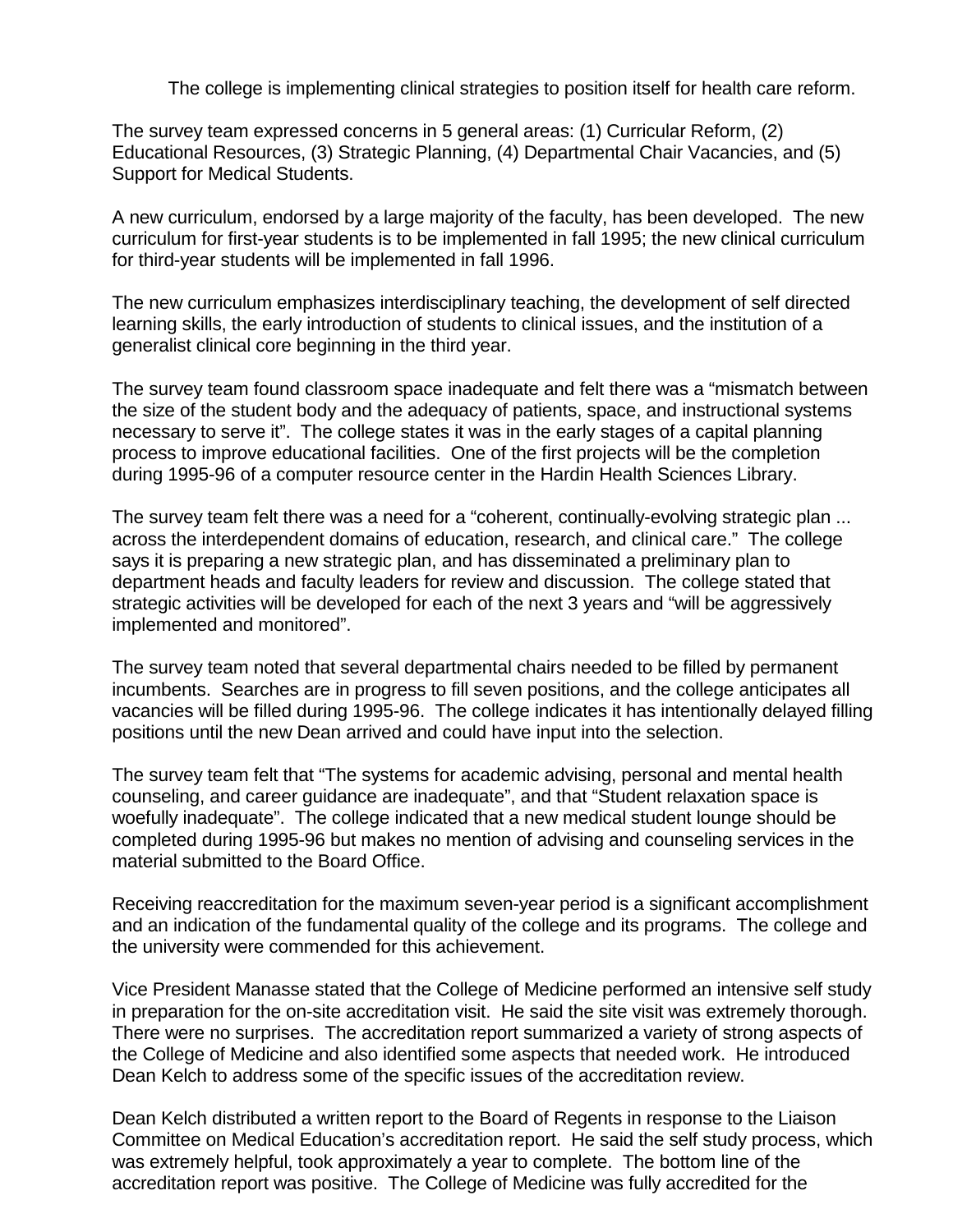maximum 7 years. He said the accreditation report identified numerous strengths, on which he commented. He noted that the college, within the last couple of weeks, had received a silver achievement award for its family practice program. The silver achievement award was given this year to three colleges of medicine. One gold award is given which he hopes to win next year.

Dean Kelch addressed concerns identified in the accreditation report as well as a preview of some of the actions the Board may be asked to take in the months to come in response to some of those concerns. With regard to the need to update the strategic plan, Director Howell and Dean Kelch have initiated a strategic planning review effort in both the hospital and the college in a simultaneous coordinated manner. On June 10 there will be a joint retreat of the health science leadership to discuss the development of the strategic plans.

Regent Newlin asked if this was the first time a joint retreat had taken place. Dean Kelch said he believed it was the first time it had happened in a long time.

Dean Kelch stated that six department head positions are open in the College of Medicine. Searches are proceeding nicely; good progress is being made. He stated that one of the most important concerns identified in the accreditation report was inertia despite the curriculum reform efforts. During the first several months of his tenure the college's faculty and administration voted by a wide margin to initiate a new process for curriculum reform. The curriculum review effort will force every teacher to question whether they are teaching the right amount of the right type of materials to produce the highest-quality, trained physician. He said there was input overload. The Foundations of Clinical Practice course that begins in the first semester will run simultaneously with all courses in the first three semesters. Courses will be taught in an interdisciplinary manner. Teaching will be more organ specific versus type of discipline. There will be more small classroom, problem-oriented teaching.

Dean Kelch stated that another concern of the accreditation report, which was the most thorny and difficult to discuss, related to capital needs and medical student support in the College of Medicine. He noted that diseases are more likely be contracted by medical providers. The college's draft policies to be addressed by the university administration stated that the College of Medicine feels that all health science students should be under a mandate to have health insurance. Director Howell and Dean Kelch have agreed to find a way to cover those costs. They do not want students to be in a position that because of financial concerns they do not make the right personal decisions about their own health care.

Dean Kelch turned to capital needs. He said the capital projects are three in number. Very shortly he will be making a proposal for a student activity center. Students currently have no "home base". College officials wish to renovate some of the currently underutilized space in the Hardin Library. He said a bigger issue related to total capital needs for the College of Medicine which will address the complex interactions between the College of Medicine and the University of Iowa Hospitals and Clinics. University officials will seek the assistance of external consultants in that regard.

Regent Collins asked for additional information about the mandatory health insurance for medical students. Dean Kelch responded that students would be strongly encouraged to have health insurance. Much of the health insurance currently held by students does not cover diagnostic testing. For instance, if a student had a needle stick exposure the student would have to pay the diagnostic testing costs. He said he will recommend that all students upon admission be required to have health insurance. There is currently no such policy. Fifteen percent to 18 percent of today's students are uninsured. He believes that every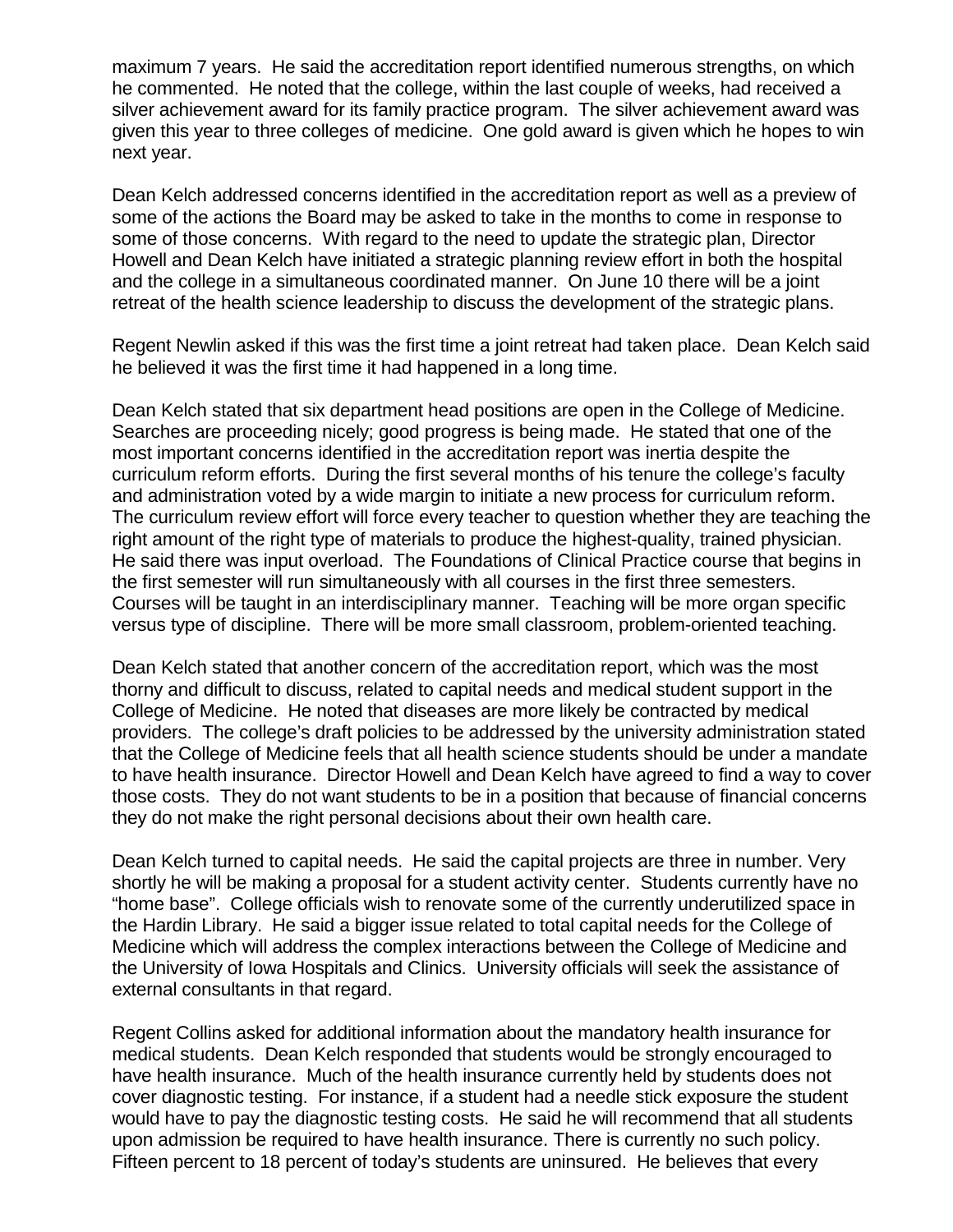student should have general health insurance. The college will provide options for the students.

President Pomerantz suggested the Board Office review the matter.

Regent Collins said he wanted to be sure the college was not insuring students.

Dean Kelch said there would be a College of Medicine recommendation to the university. He noted that the national accrediting body cited the university for not having a policy.

President Pomerantz congratulated Dean Kelch and the College of Medicine on an outstanding report. He asked Dean Kelch to address the university's policy and programs that speak to the issue of practitioners in the rural communities.

Dean Kelch responded that the college's track record from a national perspective was outstanding. Last year 65 percent of the graduates went into primary care residencies. In the last three years the college has done very well in terms of family practice; however, they are not meeting the needs of society especially in a rural state such as Iowa. The curriculum is being designed to help them do a better job. A student who goes into a rural community for residency training is more likely to go back to a similar community. He said curriculum changes were probably the best way to address the state's needs. Equally important as curricular changes are economic changes in the health care industry working for rather than against rural communities.

Regent Newlin referred to the joint retreat with the College of Medicine and the University of Iowa Hospitals and Clinics, and asked what was hoped to be accomplished. Dean Kelch responded that the retreat was designed to reach certain objectives. A consensus has to be built, which was one of the major things he hoped to accomplish. Dean Kelch and Director Howell are coordinating cross appointments to both strategic planning committees. Director Howell and Dean Kelch meet weekly to review both draft documents.

Regent Collins asked how the curriculum would help create more rural doctors. Dean Kelch responded that if a student comes from a rural area and trains in a rural area he/she is more likely to return to a rural area. The college prefers to train Iowa students. They encourage students from rural areas to return to rural areas, and send all students into rural areas for training. College officials need to identify the role of generalist as the preeminent role of the physician. The college will need help from communities and from physicians currently practicing in rural communities in this endeavor.

Regent Tyrrell said he thought one problem was the prestige factor. After attending medical school that has cutting-edge technology the question becomes how to "keep them down on the farm". Communities will not be able to attract physicians to rural areas if they cannot offer good facilities and good auxiliary personnel.

Dean Kelch noted that the college's clinical delivery system will help with the educational mission as university officials strive on a county-by-county basis to determine what is best for that county to enrich the availability of medical services.

President Pomerantz thanked Dean Kelch for the report.

ACTION: President Pomerantz stated the Board received the report on the reaccreditation of the College of Medicine at the University of Iowa, by general consent.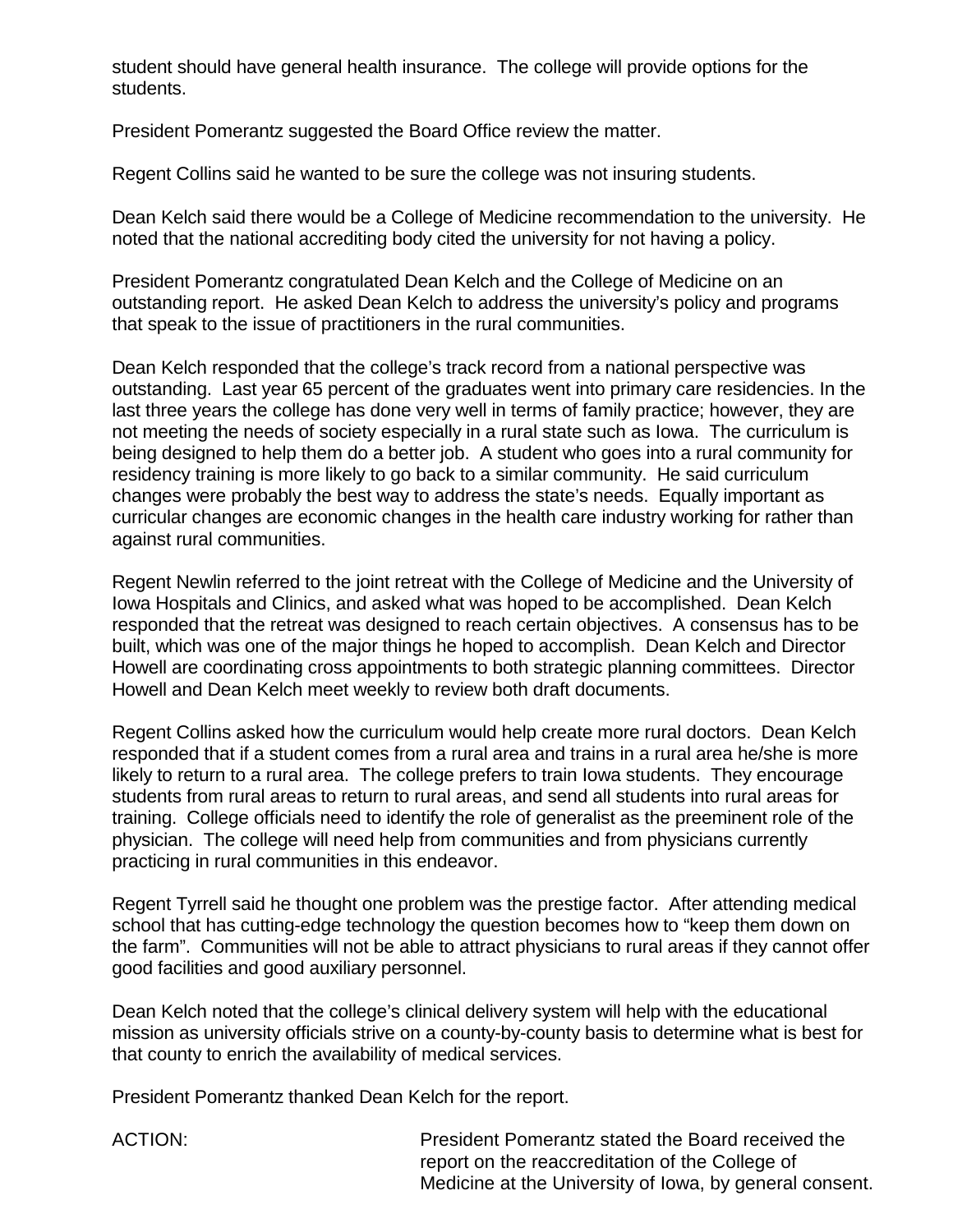(b) Internship Training Program in Professional Psychology, University of Iowa. The Board Office recommended the Board receive the report on the reaccreditation of the Internship Training Program in Professional Psychology at the University of Iowa.

The American Psychological Association (APA) reaccredited the Internship Training Program in Professional Psychology at the University of Iowa. The program is housed in the University Counseling Service. The program has been accredited since 1978 and the current accreditation will run through 1998-99.

The accreditation process consisted of a self study, a site visit and report by a review team, the program's response to the review team's report and recommendations, and a final review by the APA's Committee on Accreditation.

The program offers a full year of intensive training and covers most, if not all, of the major professional functions of a psychologist including individual, couple, and group therapy; assessment; supervision; and consultation and outreach.

Approximately three pre-doctoral interns a year go through the program. The interns supplement the Counseling Services' regular staff by providing closely supervised counseling services to the university community.

The presence of an accredited internship program at the University of Iowa is an important adjunct to the University's APA accredited program in Counseling Psychology. Graduates of APA accredited Counseling Psychology programs must complete internship training at APA accredited internship sites.

The accreditation of the Internship Training Program allows the University Counseling Service to offer accredited internship experiences to students from around the country and practicum experiences at an accredited site for the University of Iowa's own Counseling Psychology students.

The site visit team had extensive praise for the program. Among the teams positive comments were:

The internship program has solid support from the university administration and ample resources are devoted to providing a comprehensive training program.

Internship training is a valued, integral, even central part of the mission of the University Counseling Service.

The Counseling Service maintains extensive and exemplary contact with interns' home programs and departments.

There is a high regard for human dignity and a strong commitment to full civil rights for all members of the campus community.

Commitment to diversity is integrated into all aspects of the training program.

The majority of the staff are licensed psychologists and who have completed internships themselves.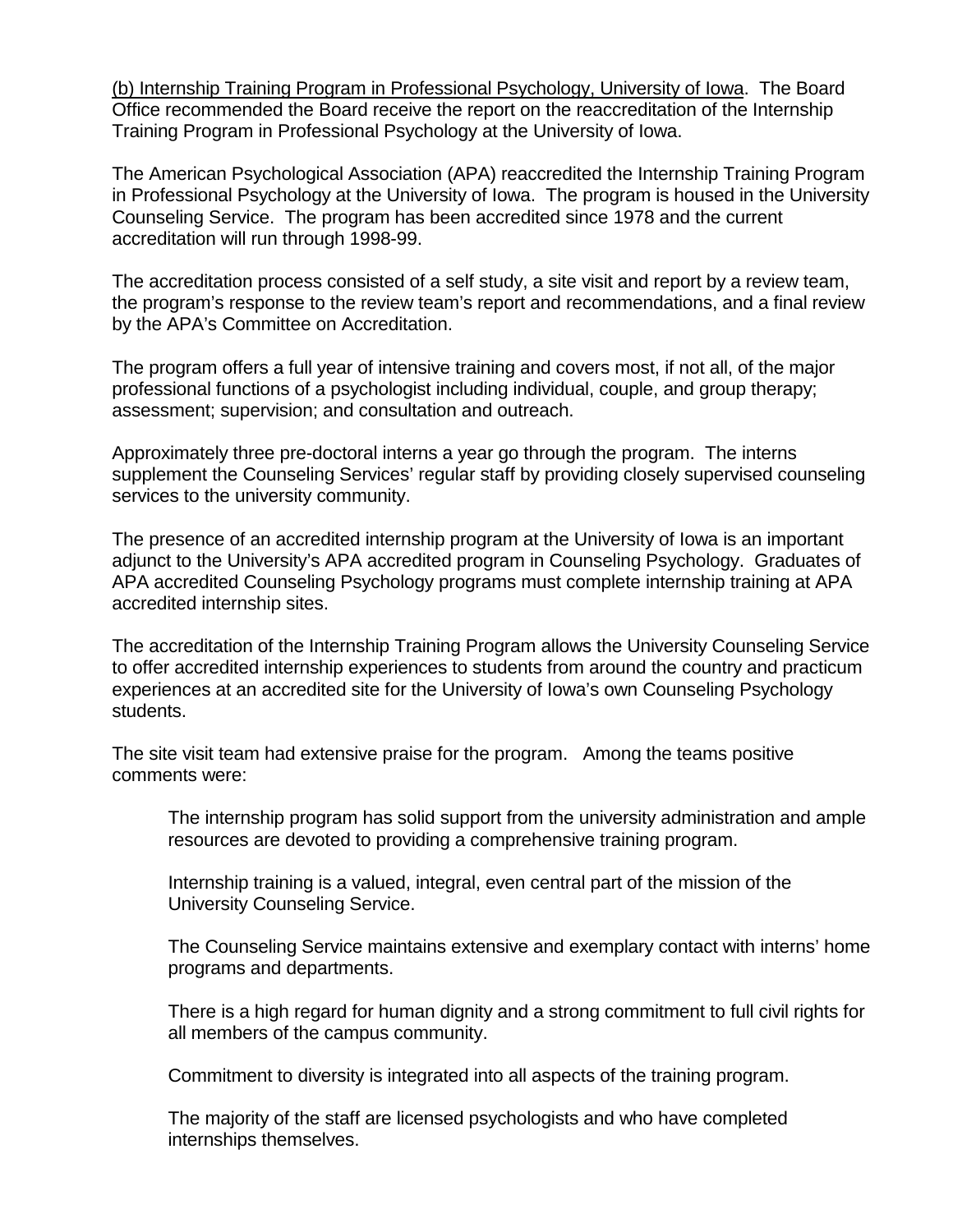The professional staff of the Counseling Service are active professionally and are models of scientist practitioners.

Dr. Christiansen (the internship training supervisor) and Dr. Stone (Director of the Counseling Service) have impressive national reputations. Both staff and interns express strong confidence and trust in Dr. Christiansen.

Staff commitment to the internship program and the quality of supervision is excellent.

The interns take active responsibility for their own evaluation.

The interns behave ethically and have ample opportunity to discuss and apply ethical principles.

The Counseling Service has a good working relationship with the Counseling Psychology program and practicum placements are professionally managed.

Most of the training seminars are exceptional.

The clinical rotations are a unique strength of the program along with the established liaison with the psychiatry department of the University Hospitals.

The review team expressed concern "about the opportunities for nourishment and support and collegiality in the work environment for the interns". The experience for the interns was viewed as very intense and the team perceived a feeling among the interns of "always having to produce or always being evaluated".

The program held a full-day retreat for senior staff and interns. A significant part of the agenda included discussion of dual and overlapping relationships, firmness of limits and formality, incorporation of new senior staff and trainees into the agency, and a relationship maintenance plan for the coming year. These topics were also to be incorporated into a separate retreat for the Training Team.

Despite efforts to recruit diverse staff and to emphasize diversity, the staff and most interns are predominantly Caucasian and female. The review team expressed concern that should one of the two males on the staff leave, it would limit the variety of role models available to the interns.

Since the site visit the Counseling Center has hired an experienced Senior Staff Psychologist who is African American and male.

The review team recommended the Counseling Service investigate the possibility of increasing the availability of computers for the staff and interns.

A Technology Committee has been appointed to make recommendations for increasing technology at the Counseling Service. A voice mail system has been implemented.

Accreditation by the American Psychological Association is an important, prestigious credential in the field of psychology. The University and the University Counseling Service were commended for their achievement.

Provost Nathan stated that not only did the University of Iowa have a world-class College of Medicine, it also offered world-class internship training in professional psychology in the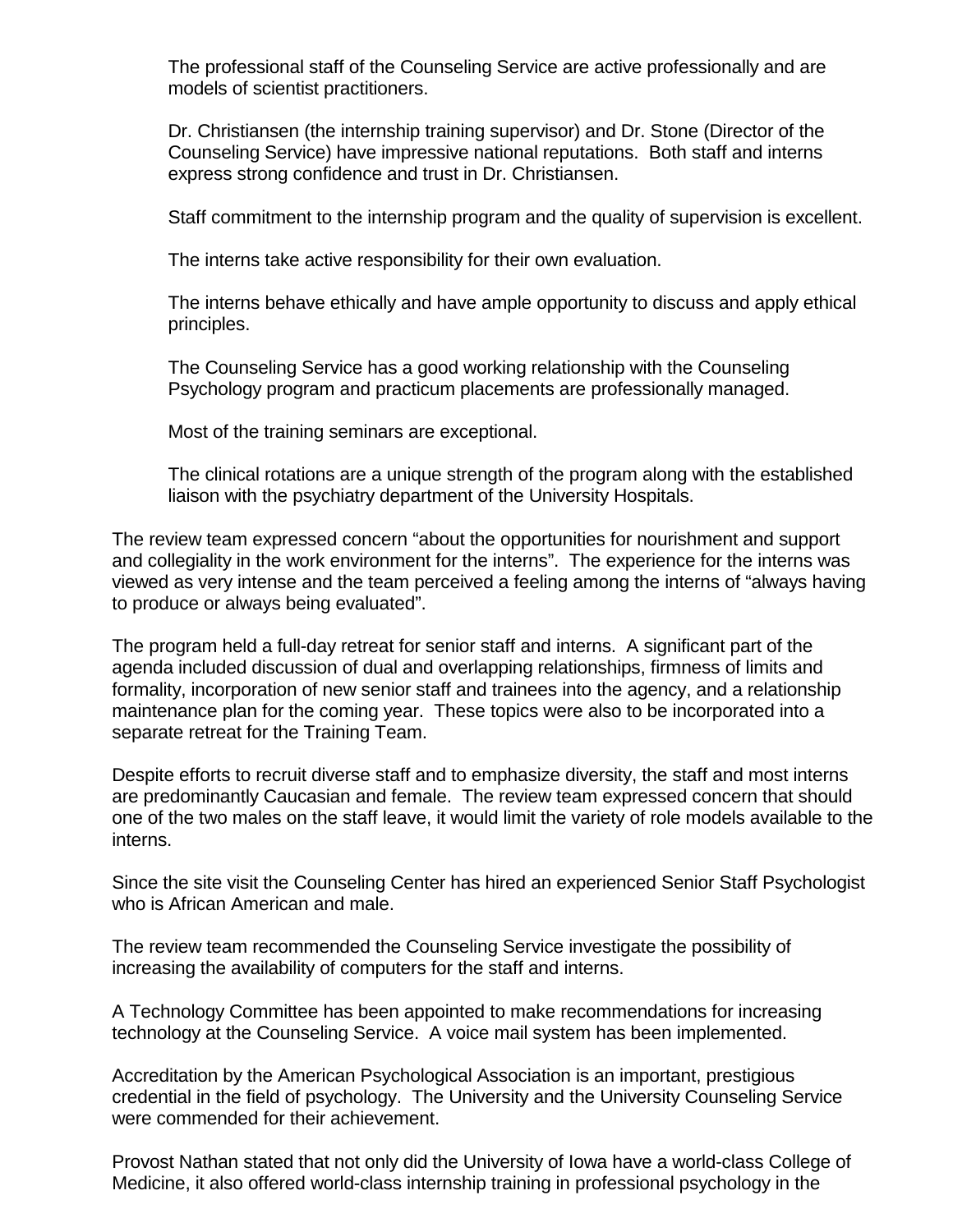counseling center. The center serves students in a whole range of areas. The care provided at the center is cost effective and of very high quality. The center was cited as one of the leaders in the nation. The internship training function of the counseling center provides internship opportunities for students from around the country under the direction of Dr. Gerald Stone.

President Pomerantz asked how the program ranked. Provost Nathan responded that it was in the top 5 out of approximately 250 other facilities.

ACTION: President Pomerantz stated the Board received the report on the reaccreditation of the Internship Training Program in Professional Psychology at the University of Iowa, by general consent.

**ANNUAL REPORT ON GRADUATE STUDY CENTERS**. The Board Office recommended the Board receive the annual reports of the graduate study centers.

Regent universities participate in three off-campus study centers: (1) the Quad-Cities Graduate Study Center, (2) the Tri-State Graduate Study Center, and (3) the Southwest Iowa Regent Resource Center.

## Quad-Cities Graduate Study Center

Founded in 1969, the Quad-Cities Graduate Study Center provides graduate-level educational opportunities to the Quad-Cities area in a unique commitment by the states of Illinois and Iowa to the goals of cooperation, non-duplication, and efficiency in postbaccalaureate education.

For academic year (AY) 1995, student counts increased 2 percent above AY 1994 and enrollments have risen 3.3 percent

| <b>Illinois</b>                             | lowa                                      |
|---------------------------------------------|-------------------------------------------|
| Augustana College (Rock Island)             | <b>Iowa State University (Ames)</b>       |
| <b>Bradley University (Peoria)</b>          | St. Ambrose University (Davenport)        |
| Illinois State University (Normal)          | Teikyo Marycrest University (Davenport)   |
| Northern Illinois University (DeKalb)       | University of Iowa (Iowa City)            |
| University of Illinois (Chicago/Urbana)     | University of Northern Iowa (Cedar Falls) |
| <b>Western Illinois University (Macomb)</b> |                                           |

|                                   | Table 1 |  |
|-----------------------------------|---------|--|
| Cooperating Institutions by State |         |  |

## Figure 1 Head Counts and Enrollments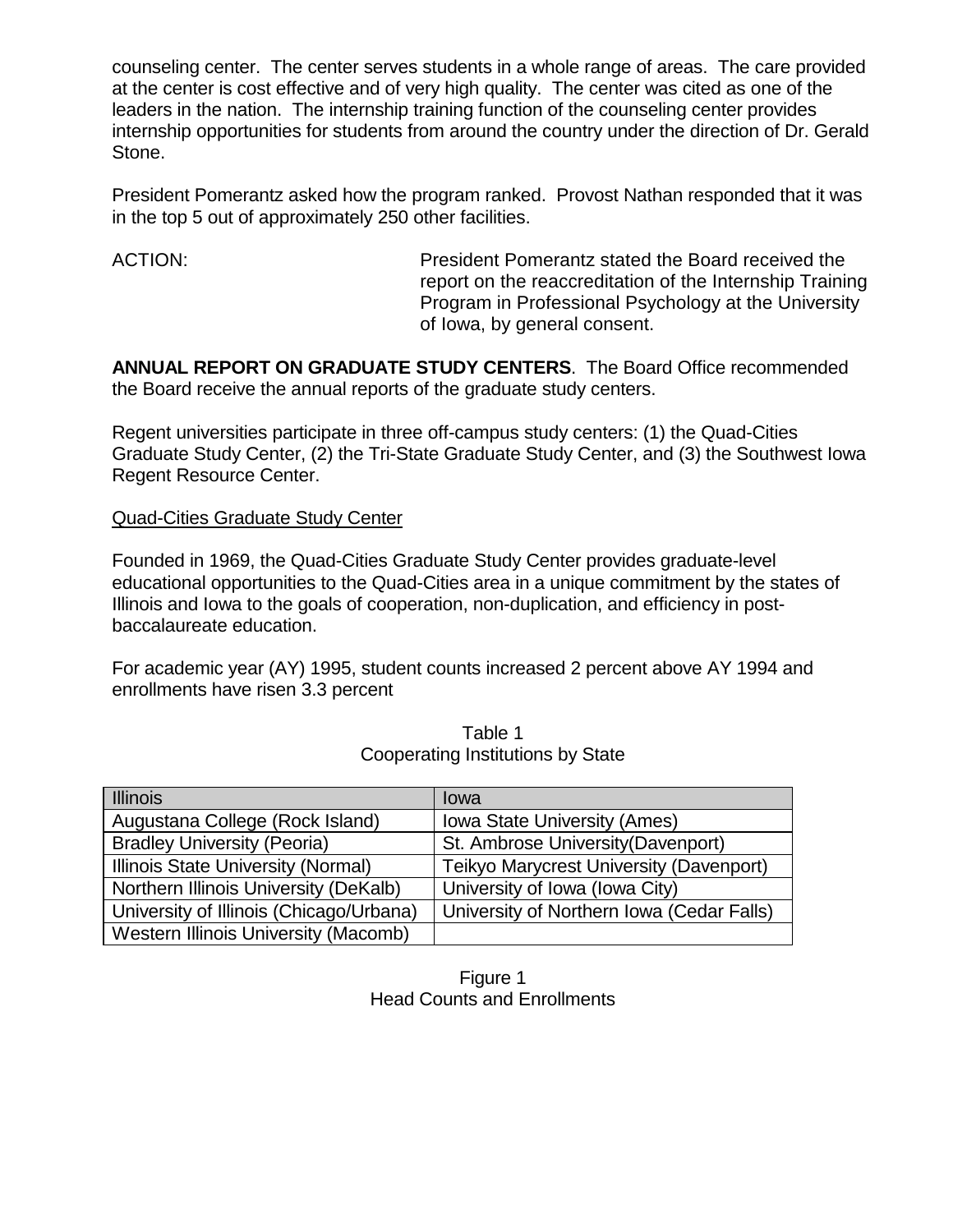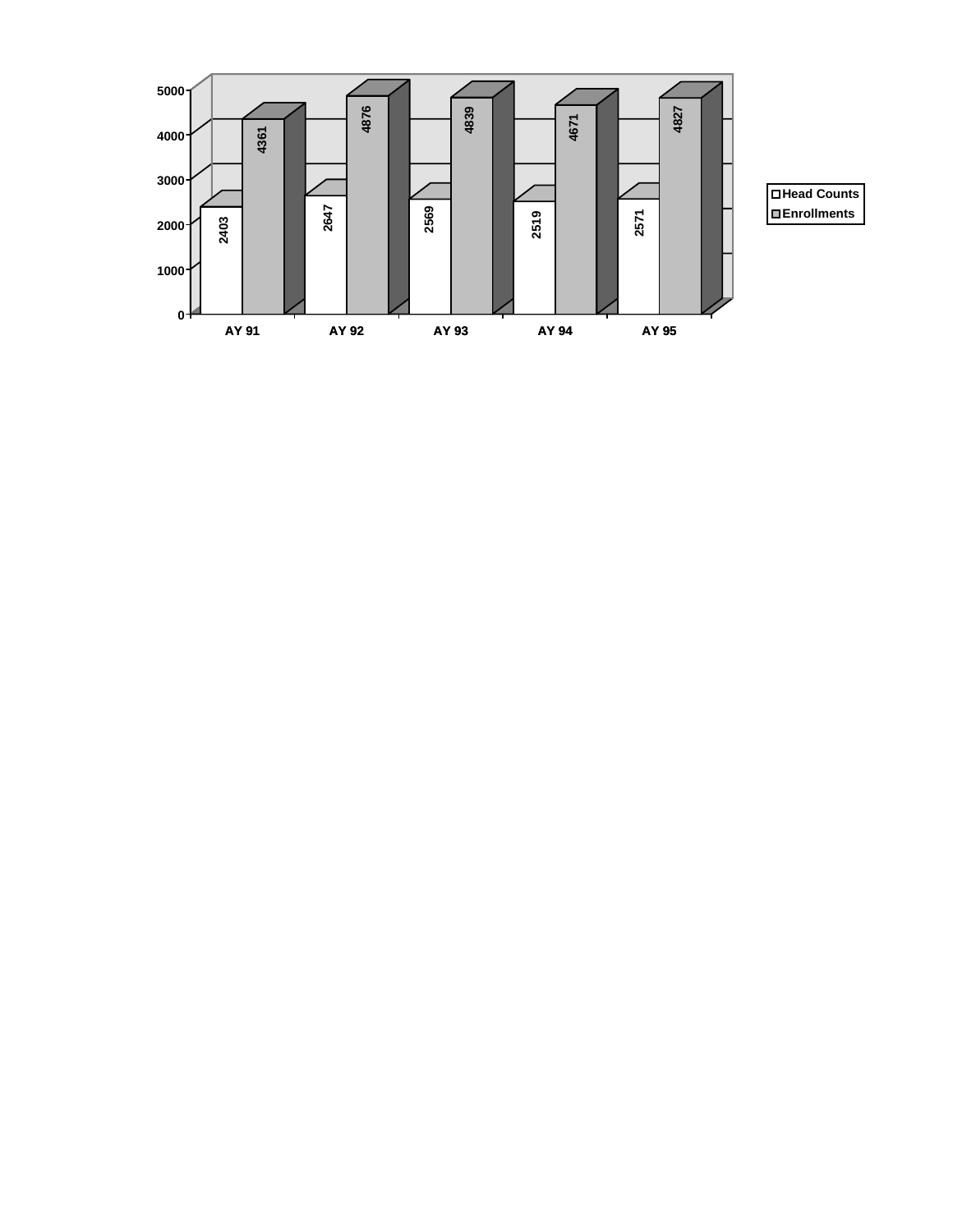Figure 2





Education course enrollments increased to 3,874 (3.5 percent) while non-education course enrollments increased to 953 (2.8 percent).

Students seeking credit in Regent schools participated in courses in education, English, and engineering at Iowa State University; education at the University of Northern Iowa: and business administration, education, nursing, and social work at the University of Iowa.

Other course work available includes agronomy, biology, computer science, health education, law enforcement, physical education, and other miscellaneous courses.

Program highlights for the past year include:

A new masters program in educational technology from the University of Northern Iowa (via Iowa Communications Network) was begun.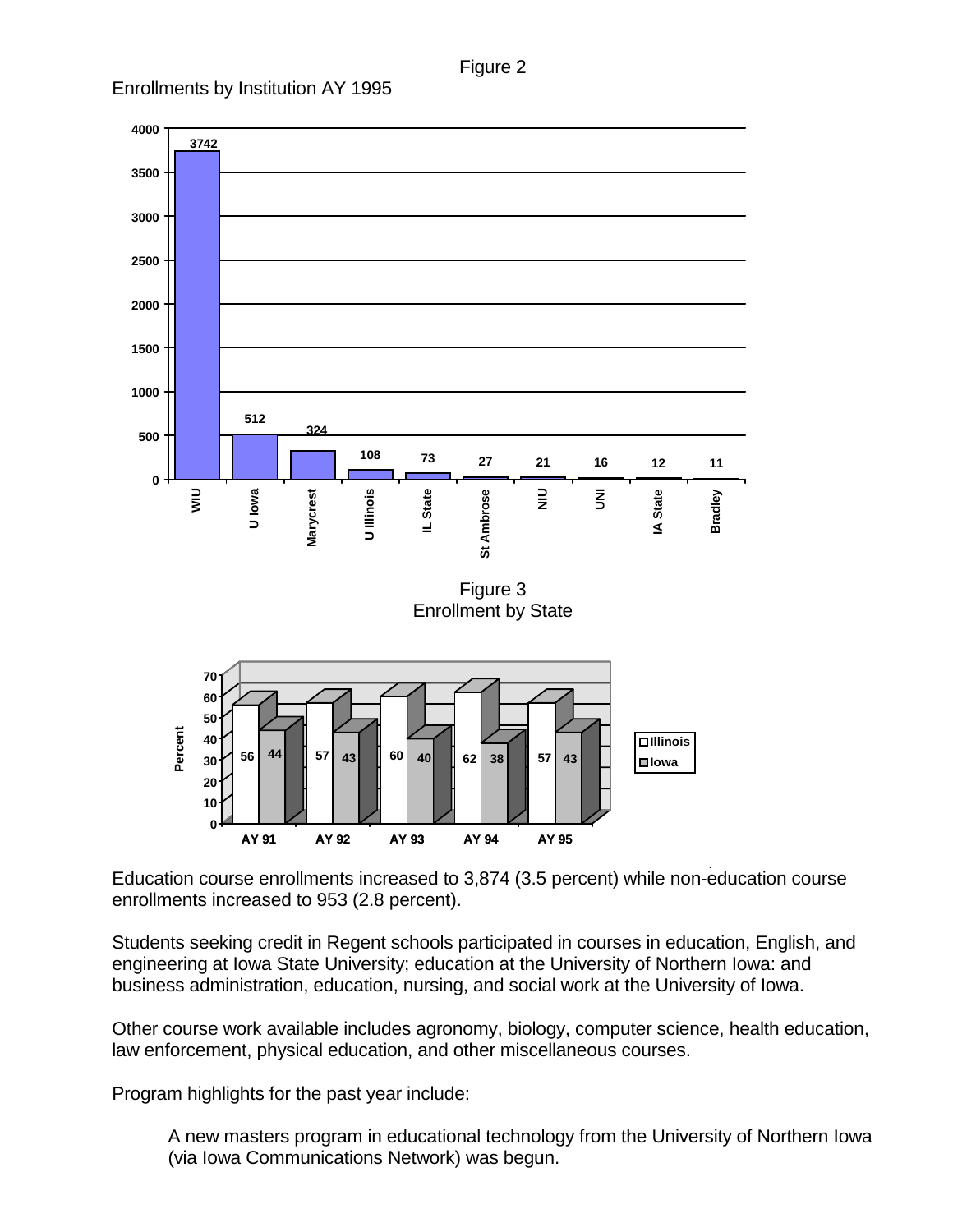A new concentration in instructional technology and telecommunications in the interdisciplinary studies masters program of WIU was initiated.

IL State is completing its Ed.D. program in educational administration;

Iowa State University began offering a masters in secondary mathematics education via ICN;

The University of Iowa will begin a masters program in higher education in the fall via ICN;

Several institutions are investigating a joint degree program in public administration.

The University of Iowa also has offered adult education classes with the University of Illinois and a workshop on "Assertiveness in the Workplace".

The Iowa Communications Network offers instructional opportunities as well as a means for furnishing up-to-date information to students.

The center supports satellite programming for Augustana College and a number of civic organizations.

Through membership in the Western Illinois Education Consortium, the center has received a grant to acquire compressed video capability. Officials are working with personnel from the Rock Island Arsenal to explore possible links between the Illinois and Iowa systems.

# Tri-State Graduate Study Center

Started in 1990, the Tri-State Graduate Study Center was established to develop coordinated graduate-level programs applicable toward degrees and to expand continuing educational opportunities in Siouxland (northwestern Iowa, northeastern Nebraska, and southeastern South Dakota).

In FY 94, degree programs were available in agriculture, education, English, history, library science, business administration, engineering, and nursing. Other miscellaneous courses are also offered.

| Cooperating Institutions by State |                             |                        |
|-----------------------------------|-----------------------------|------------------------|
| lowa                              | <b>Nebraska</b>             | South Dakota           |
| <b>Briar Cliff College (Sioux</b> | <b>Creighton University</b> | South Dakota State     |
| City)                             | (Omaha)                     | University (Brookings) |
| <b>Iowa State University</b>      | University of Nebraska      | University of South    |
| (Ames)                            | (Lincoln)                   | Dakota (Vermillion)    |
| Morningside College               | University of Nebraska      |                        |
| (Sioux City)                      | (Omaha)                     |                        |
| University of Iowa (Iowa          | <b>Wayne State College</b>  |                        |
| City)                             | (Wayne)                     |                        |
| University of Northern            |                             |                        |
| Iowa (Cedar Falls)                |                             |                        |
| <b>Western Hills Area</b>         |                             |                        |
| <b>Education Agency 12</b>        |                             |                        |
| (Sioux City)                      |                             |                        |

# Table 2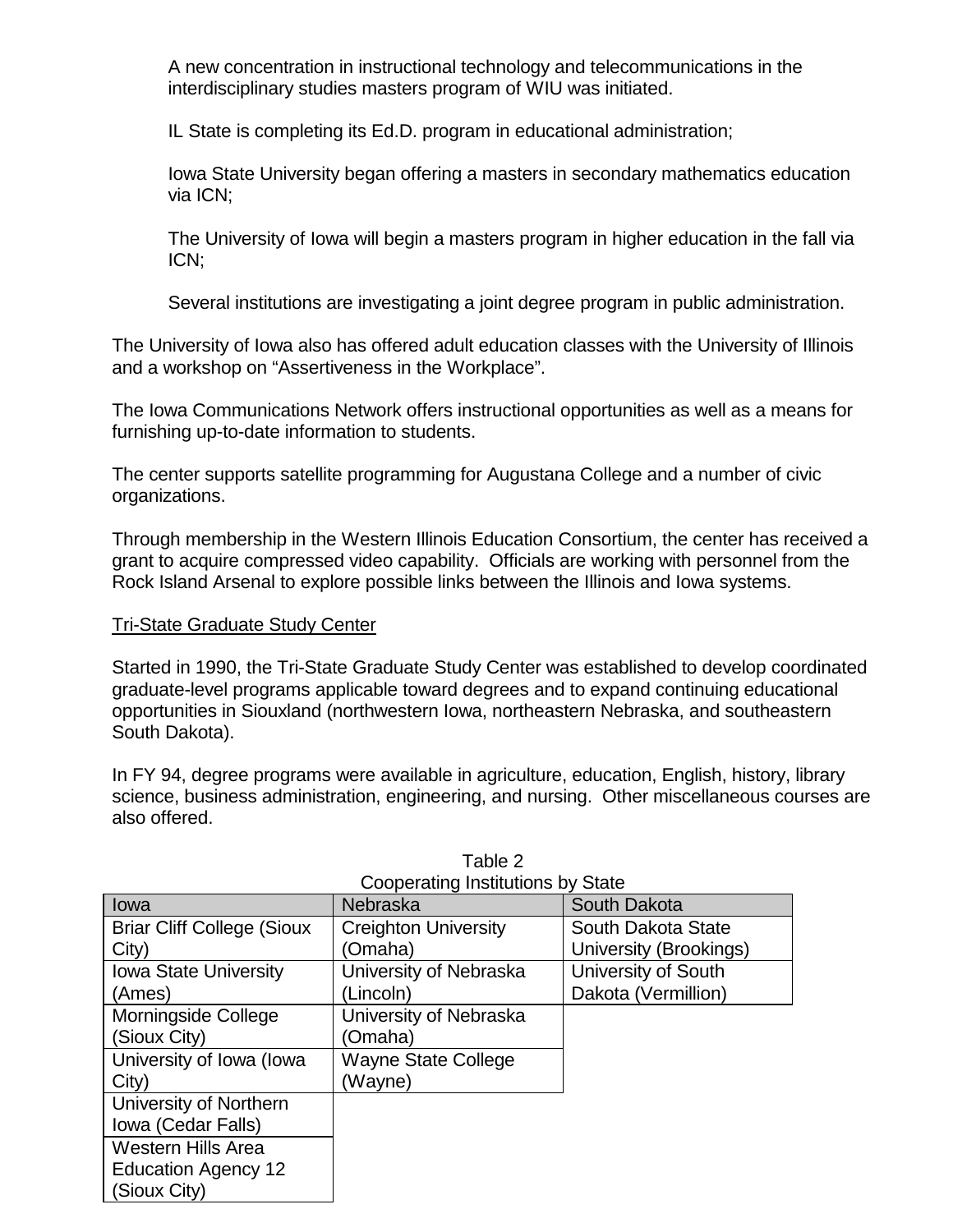Western Iowa Tech Community College (Sioux City)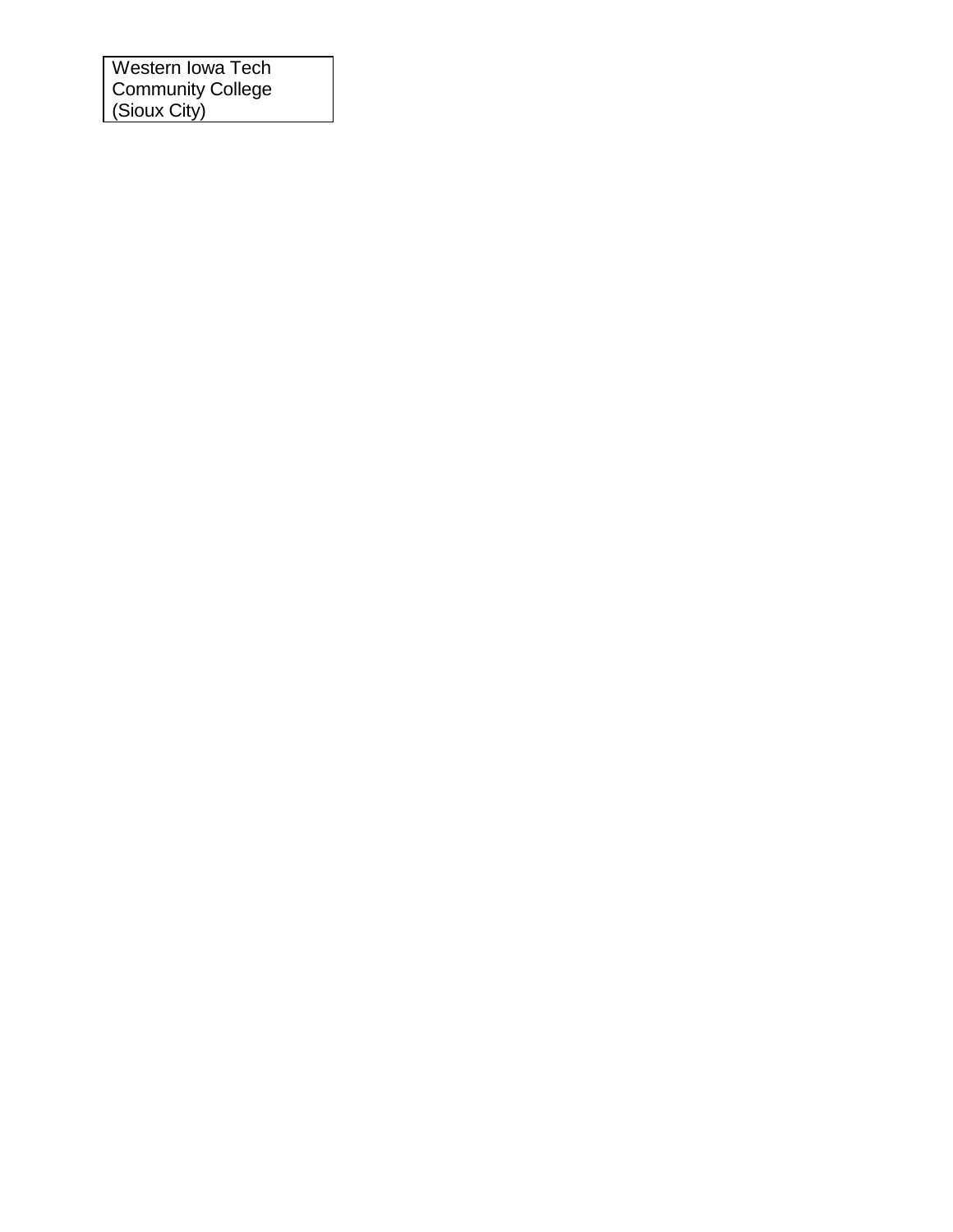#### Figure 4 **Enrollments**



Figure 5 Enrollments by Institution FY 94

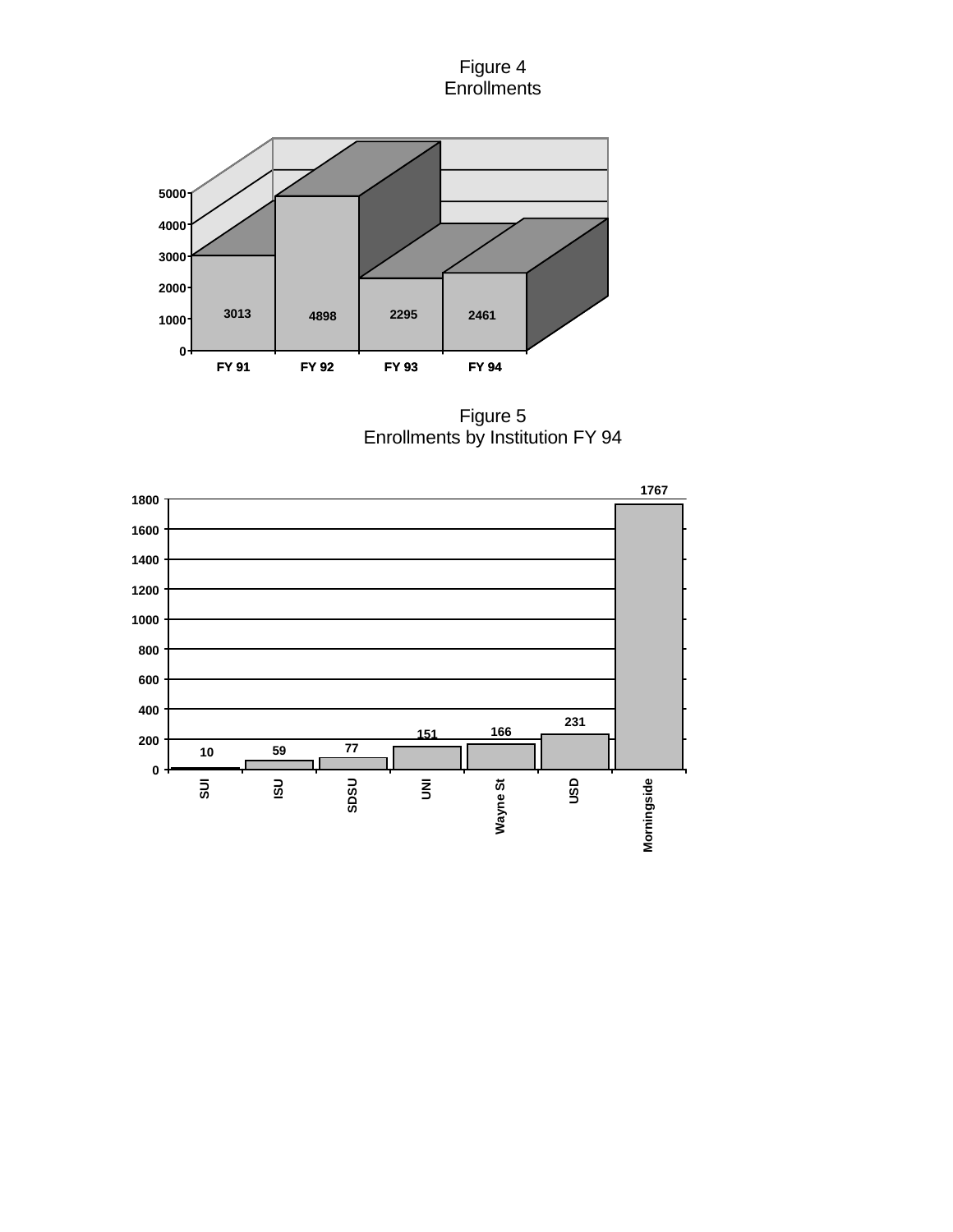# Figure 6 Enrollment by States



Added in FY 95 were public administration, home economics (family and consumer sciences), and journalism. The nursing program was terminated in FY 95.

Briar Cliff College and Clark College (Dubuque) will begin a masters program in Catholic school administration in June 1995.

Funding by Iowa and Nebraska continue to provide the main sources of revenue for the center.

During FY 94 (the year of the report), two programs graduated their first students: the Master of Educational Administration from the University of Northern Iowa and the Master of Science in Nursing from SDSU.

The potential of the Iowa Communications Network continues to be explored. A second available ICN classroom at WITCC should improve offerings.

Several factors have inhibited fulfilling the mission of Tri-State Graduate Study Center:

The resignation of the director in September 1994. The impact of ICN in other communities in the vicinity. The tuition and fees at the private institutions affiliated with the center. Financial support from South Dakota.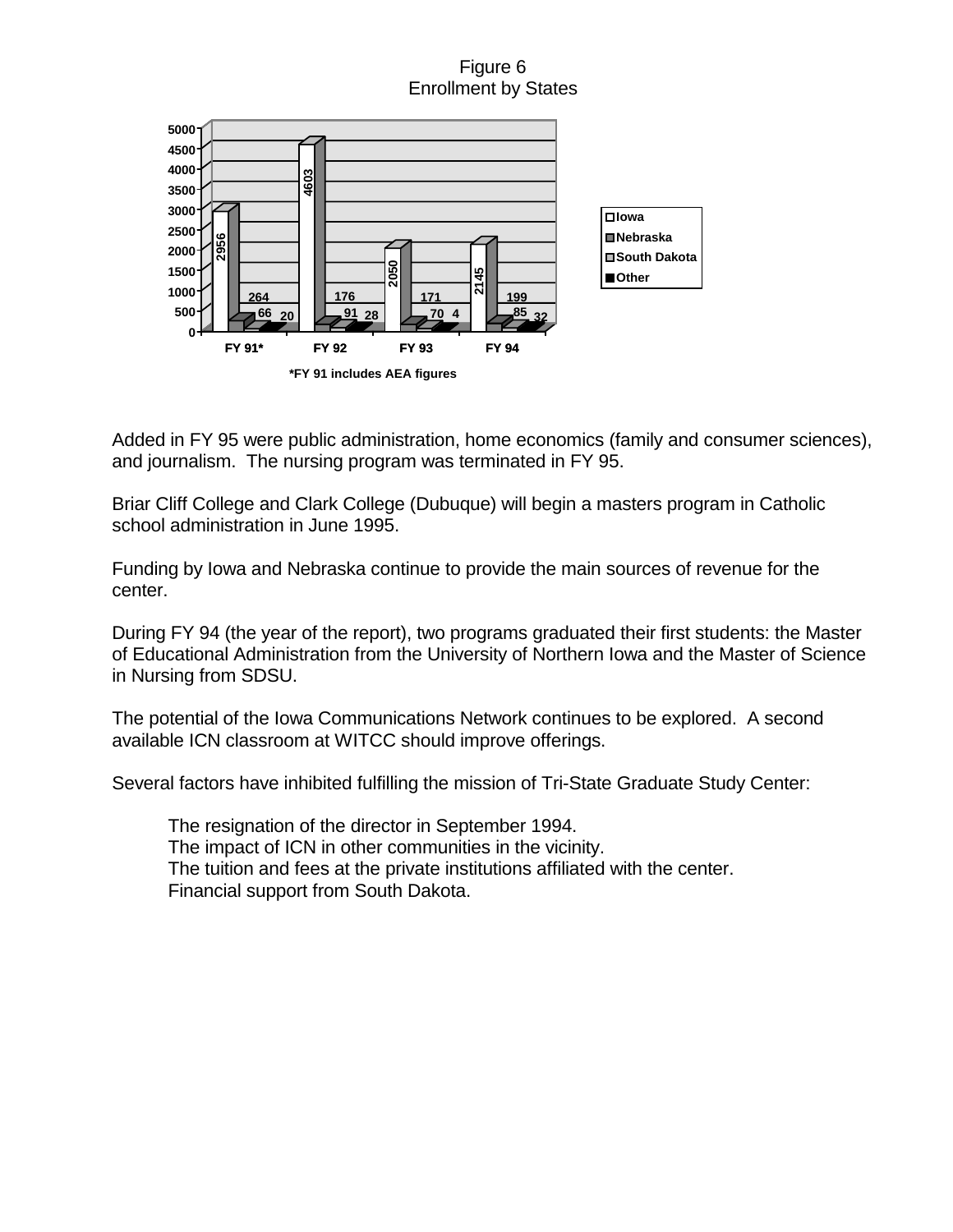Goals for FY 96 include:

Review of current programs after 5 years of existence.

Development of a marketing plan.

Selection of a permanent full-time Director (Dr. Robert Kiser currently serves as interim director).

Increase graduate offerings as shown by needs assessment.

#### Southwest Iowa Regent Resource Center

Established in 1991, the Southwest Iowa Regent Resource Center provides citizens of the southwest corner of Iowa (Pottawattamie, Mills, Montgomery, Harrison, Shelby, Page, Fremont, and Cass counties) access to their Regent institutions, including graduate and undergraduate education, admissions information, cultural activities, and internship programs.

Currently, two undergraduate majors are offered (Regents' Bachelor of Liberal Studies degree and ISU's Bachelor of Professional Agriculture degree) and nineteen graduate programs in education, library science, nursing, agriculture, engineering, and family and consumer sciences.

Enrollments at the resource center numbered 274 in program enrollments, 101 in nonprogram credit enrollments, and 71 in non-credit enrollments. The 71 non-credit enrollments resulted from a Southwest Iowa Theatre Workshop co-sponsored by the Center and attended by community theatre groups from 16 Iowa and Nebraska counties.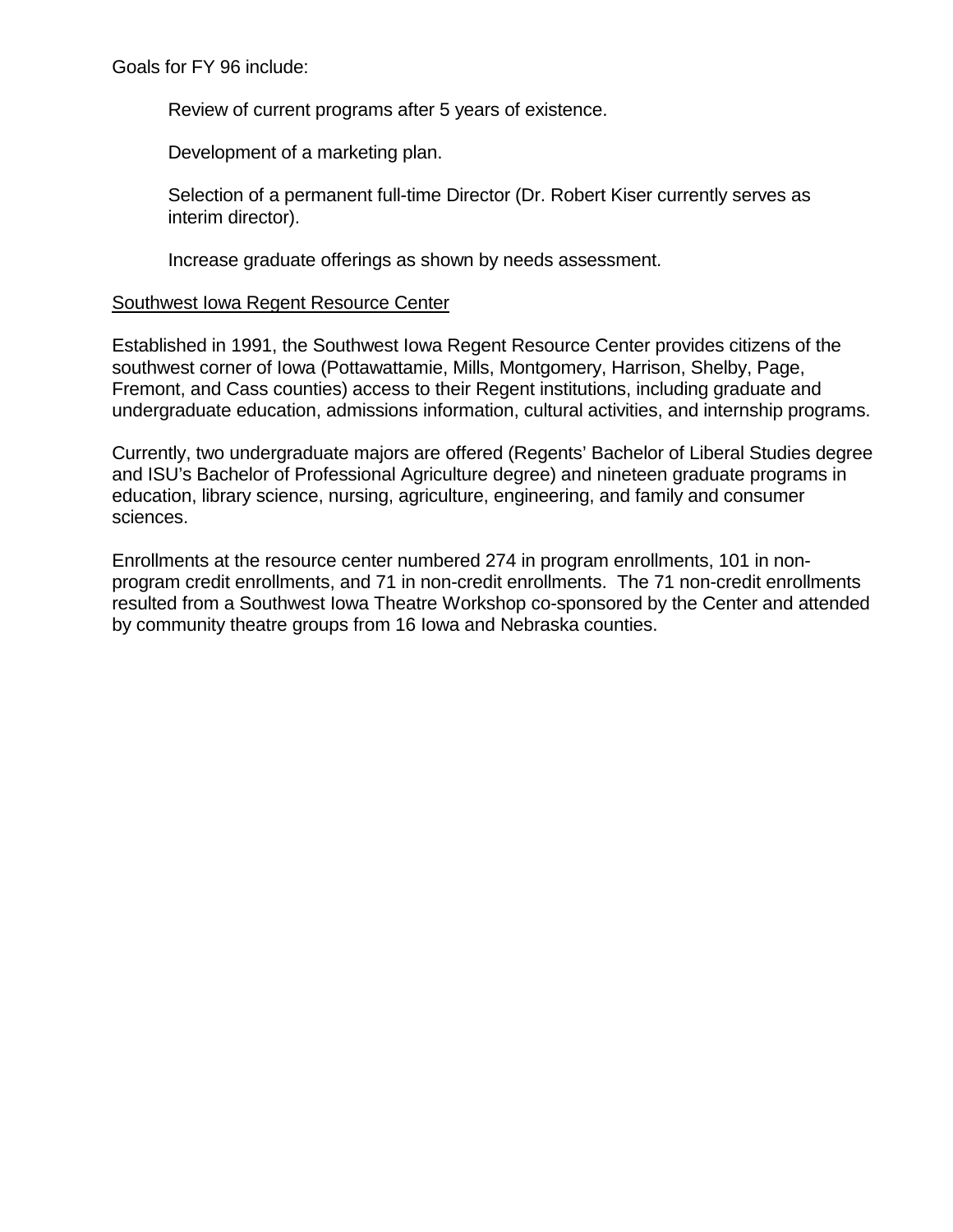# Figure 7 **Enrollments**



Figure 8 Program Enrollments AY 95



Seven new graduate-level programs were begun in 1994-95:

University of Northern Iowa's early childhood education endorsement, education administration, educational technology, and English as a 2nd language (K-12 endorsement)

ISU's family and consumer science and school mathematics.

SUI's nursing.

The Iowa Communications Network is critical to delivery of graduate education in southwest Iowa. The center's coordinator served on the Regional Telecommunications Councils of Area 13 and 14.

The center is working with the University of Northern Iowa for a second classroom for the Regent institutions at Iowa Western Community College and stands ready to assist with the development of a Regent classroom at Iowa School for the Deaf during Phase III of ICN development.

President Pomerantz recognized William Green, Interim Director of the Quad-Cities Graduate Study Center.

Mr. Green stated that Marti Clyde, Associate Director, and Jean Plunkett, Administrative Assistant, had done a superb job of keeping the graduate center operating smoothly since the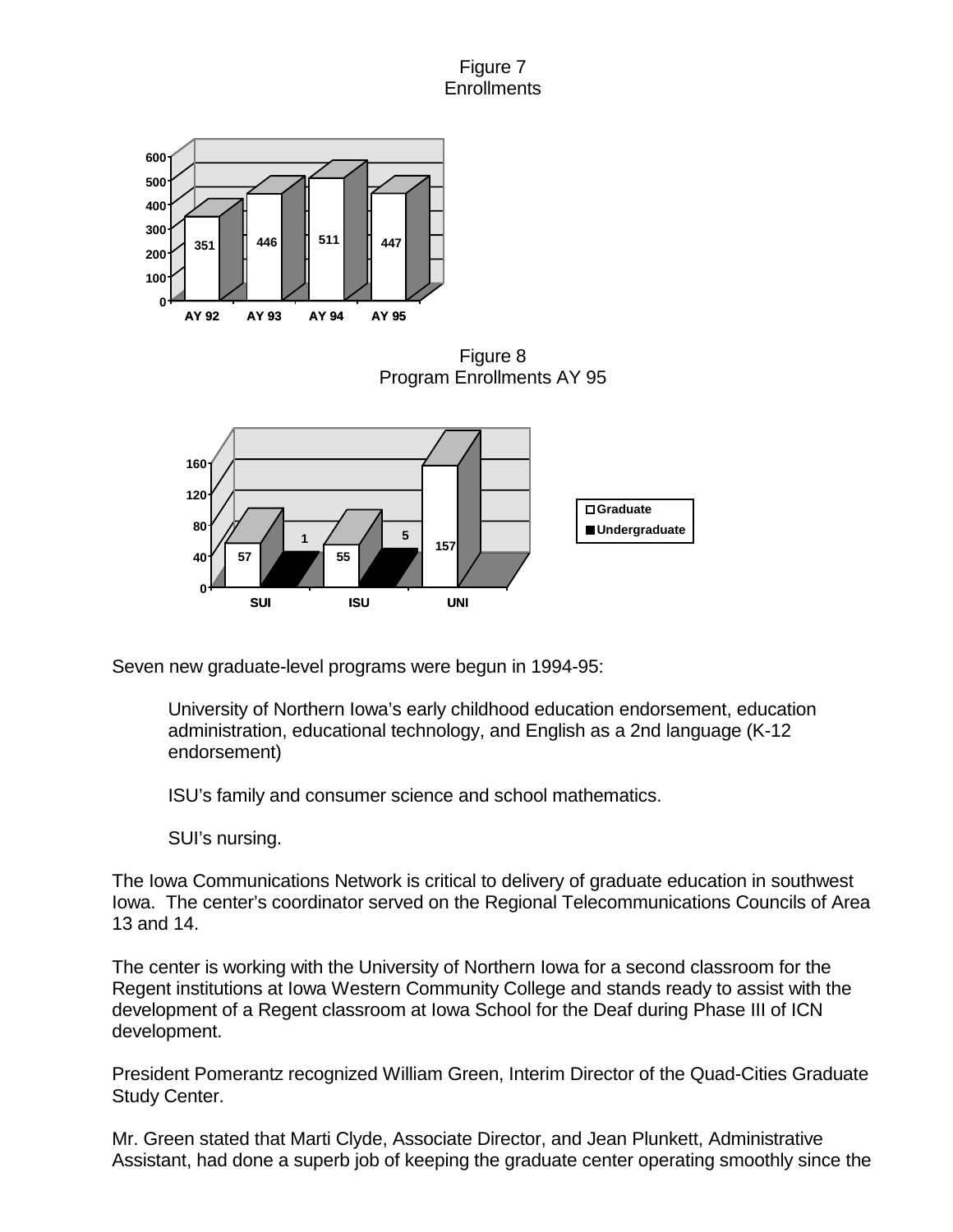departure of Janet Lessner last August. Mr. Green said the Quad-Cities Development Group asked him to serve as interim director of the Quad-Cities Graduate Study Center.

Mr. Green stated that the Quad-Cities Graduate Study Center had been in business for 25 years and has become a model for other graduate study centers. A consultant has been hired to perform an in-depth review of the center. Mr. Green will send a copy of the study to Mr. Richey upon its conclusion. With regard to the status of hiring a new director, he said advertisements have been published in the Chronicle of Higher Education as well as in minority publications. He expects more than 100 applicants for the job; hopefully by fall a director will be in place.

Mr. Green reviewed the continuing growth in enrollments at the Quad-Cities Graduate Study Center including the educational areas represented, residency of students, as well as the anticipated enrollment growth for the near future. Mr. Green said he was very positive about the future and continued cooperation from the Regent institutions. He thanked the Regents for their continued support.

Regent Dorr asked what percent of enrollees were directly involved in education for educationally-related positions. Mr. Green responded that more than 70 percent of the enrollees are involved in education. It is mandated by the states for teachers to obtain continuing education.

Regent Tyrrell asked what other areas of study might be appropriate beyond what is currently offered at the graduate study center. Mr. Green gave an example of accounting programs requested by Rock Island Arsenal officials to be offered to certain of its employees. The areas of study tend to be determined by community needs.

Regent Kennedy said it appeared that the study center was doing a good job of helping educators to keep their accreditation. What about new avenues for growth? What else is out there to be addressed in the future? Mr. Green responded that the study center was looking at offering graduate degrees in 17 areas.

Regent Newlin asked if study center sites in Illinois, such as the arsenal, will be hooked up to the Iowa Communications Network. Mr. Green responded that it was his understanding that the Iowa Communications Network would not be going out of state. He hoped that they could get Iowa Communications Network hook up at the arsenal; the arsenal is very active in the center.

President Pomerantz asked about state law regarding Iowa Communications Network offerings interstate. Regent Collins said the Iowa Communications Network itself would not stretch to other states but others could hook into it via the Internet.

Regent Kennedy stated that Minnesota and Iowa were not even compatible; they had different technology. She asked if availability of the Iowa Communications Network to the Quad-Cities Graduate Study Center would affect its programs in the future.

Mr. Green responded that the ICN would make more programs available to the study center. There could also be a smaller number of students at the study center site for a class offering.

President Pomerantz recognized Dr. Robert Kiser, Interim Director of the Tri-State Graduate Study Center.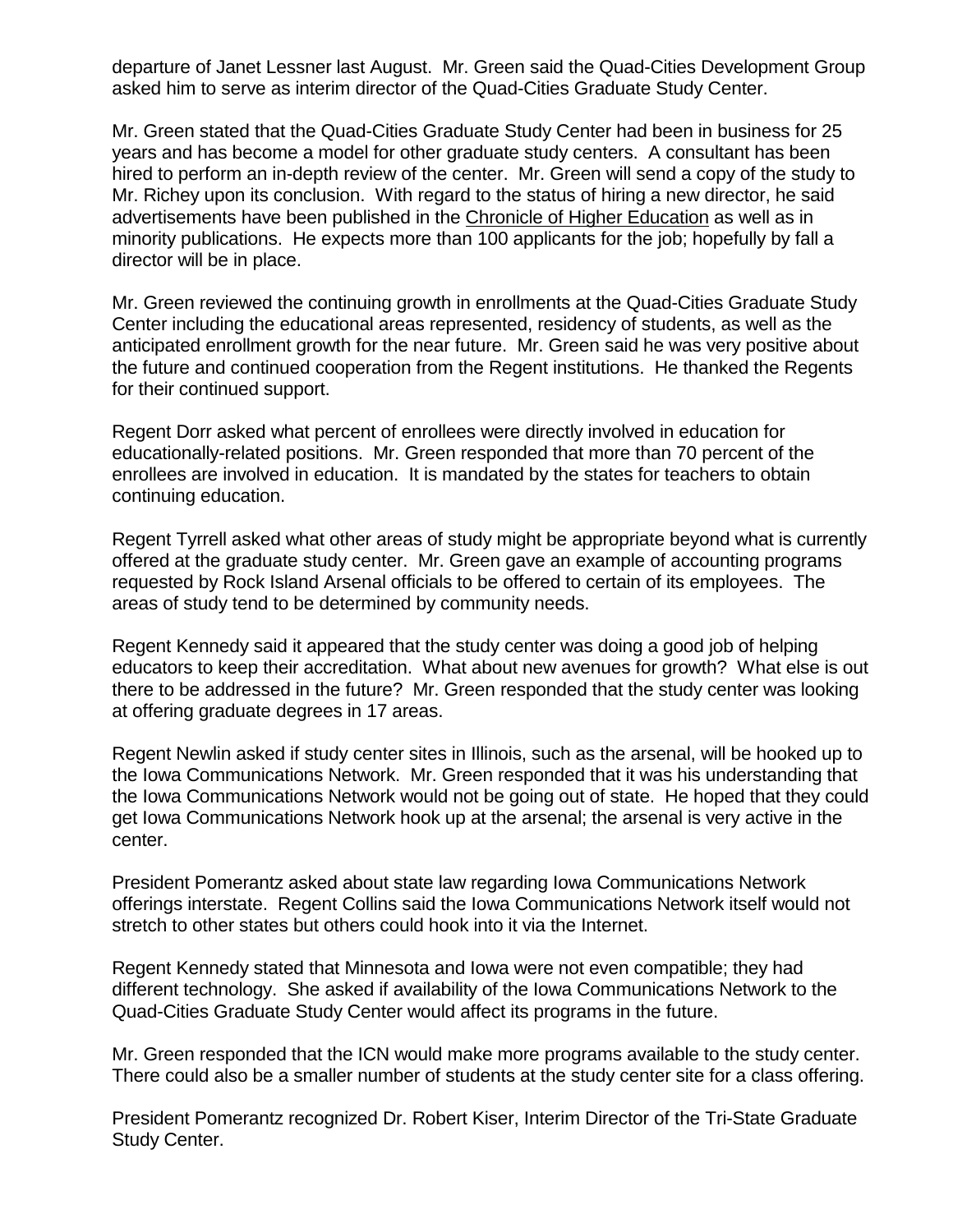Dr. Kiser reviewed what had been accomplished this year at the study center. He came on board in late-March 1995 when the director resigned. Dr. Kiser said he has had a good relationship with the Tri-State Graduate Study Center. He was one of its founding members when he was President of Western Iowa Technical College. He said the study center has seen a 7-1/2 percent increase in enrollments this year. Three new programs were started this year; its journalism program is unique. He noted that the study center lost its master's in nursing program. The program was terminated primarily because of pressure by South Dakota state officials for its university to offer additional off-campus programs within South Dakota. Graduate study officials would very much like to start another MSN program in Sioux City. Dr. Kiser said they would also like to start a masters in social work program which is currently being discussed with University of Nebraska Omaha officials.

Regent Pellett asked for comment on the mission of the center and the impact of the Iowa Communications Network in other communities.

Dr. Kiser said the study center is very involved with the Iowa Communications Network. An Iowa Communications Network classroom will be opened at Western Iowa Technical College this fall. There is another classroom at the area education agency. Classes have been offered by the University of Northern Iowa at the Lemars campus' Iowa Communications Network classrooms. The majority of the enrollments are of Sioux City citizens. There was a lot of concern about what is not being offered in Sioux City.

Regent Pellett asked if programs offered over the ICN could be offered at both the Quad-Cities and Tri-States Graduate Study Centers. Dr. Kiser said that would be a good possibility.

Regent Pellett asked about tuition and fees of other private institutions that could offer programs at the Tri-State Graduate Study Center. Dr. Kiser responded that study center officials have attempted to start a master's in nursing program with Creighton University. A needs assessment indicated that many people wanted the program. Creighton's tuition was \$1,070 for 3 hours. Current offerings of the center cost \$100-\$300/hour.

Regent Pellett asked if the University of Iowa College of Nursing, through the Iowa Communications Network, could fulfill the need. Dr. Kiser said he hoped so. He would very much like for that to happen.

Regent Kennedy asked about scheduling problems with the Iowa Communications Network. Dr. Kiser said that had been the major problem with offering courses on the ICN. The situation will improve with the addition of the new Iowa Communications Network classroom at the community college dedicated to Regent programs.

Regent Dorr said there was no question that everyone involved with the study centers was dedicated. He was concerned that individuals consider it an inconvenience to drive 25 miles to take a class. They needed to be cognizant of the issue relative to the support available; there are limited resources available.

Dr. Kiser responded that people drive right by the Iowa Communications Network classroom in Sioux City to attend the classroom in Lemars, which students consider a waste of time.

President Pomerantz asked someone to speak to the quality standards of the instruction; what are the quality controls. Dr. Kiser responded that all the courses offered through the graduate study center are offered by accredited institutions; therefore, he assumed that every instructor is qualified to the greatest degree possible to provide instruction. For example all of the individuals who went through the nursing program satisfactorily passed state board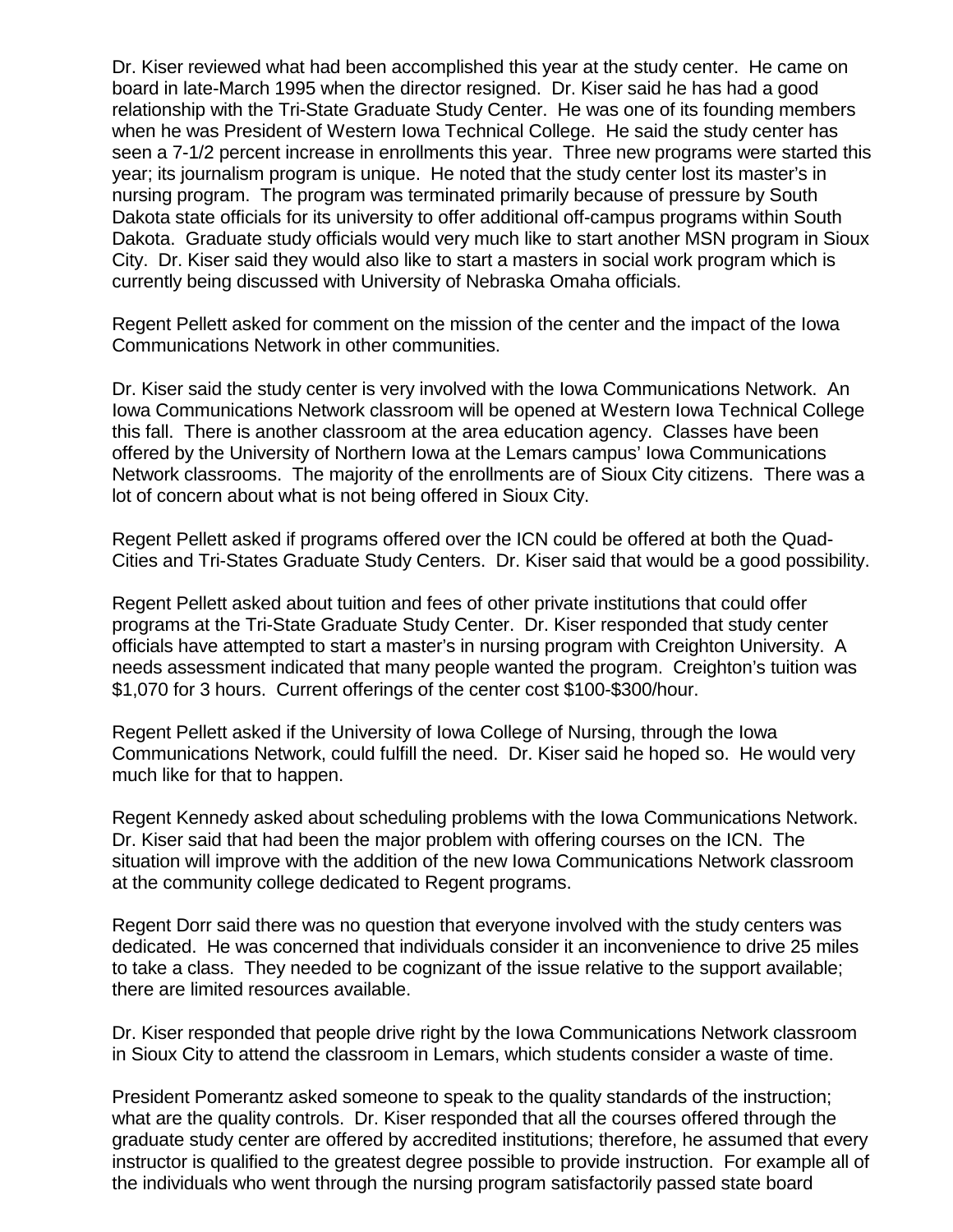exams. He assumes the quality is there. If it was not, it would show up in graduate education enrollments.

Dr. Hopkins stated that the majority of students in the study center are Iowa students. Those students prefer to take programs from Iowa's Regent universities. Students are totally dependent on the Tri-State Graduate Study Center to offer graduate programs. The center is located at the area education agency. From a regional perspective he said they were trying to do a better job of assessing where the need was and to locate programs accordingly.

President Pomerantz asked if there would be any objections to having the Board Office determine that the quality level is satisfactory. He said he was not suggesting the quality was unsatisfactory; however, accreditation does not guarantee the presence of quality educators.

Dr. Kiser said the stronger program the study center has, the better it will be to sell.

Dr. Hopkins stated that Tri-State Graduate Study officials review graduate courses and costs emanating from the Regent institutions across the three states to the Tri-State Governor's Conference annually. For example, if a University of Nebraska course is being offered in Iowa although the classroom is 100 yards from Nebraska, ordinarily the tuition would be handled differently. In the Tri-state area, however, that does not make sense. Study centers officials found that the Tri-State Governor's Conference has been tremendously beneficial in helping to get those types of issues resolved.

Dr. Hopkins cautioned that Iowa be careful not to send the message that Iowa is the only state in the union that has good higher education. The other Regent institutions that offer programs at the Tri-State Graduate Study Center are not going to be pleased that Iowa is concerned about the quality of programs emanating from Nebraska's Regent institutions or South Dakota's Regent institutions.

President Pomerantz stated that the Regents were interested in quality in general.

Regent Kennedy asked that the Board Office find out the cost per student and then compare those costs to the tuition being charged.

President Pomerantz recognized Southwest Iowa Resource Center Coordinator Jeanne Trachta.

Ms. Trachta presented highlights of the past year as the resource center completes its fourth year of operation. She commented on some of the Iowa Communications Network developments and the role of the center. The resource center serves as a coordinating body between southwest Iowa residents and Iowa's Regent universities. She said the number of Iowa Communications Network courses offered through the center has doubled this year. Thirty-six courses are being conducted over the system. Seven new graduate programs were initiated this year bringing the total available programs to 19.

Ms. Trachta stated that the resource center also assists with the delivery of two undergraduate programs. Other activities of the resource center include community theatre and needs assessment. Career day in Page County reached 100 high school students. She is involved in developing an Iowa Communications Network classroom in the area which will be devoted to Regent programming. This summer the resource center will showcase the accomplishments of its students. She invited all of the Regents who were interested in being a part of that program to contact her. She concluded by stating that the Southwest Iowa Regent Resource Center was a visible contact for Regent programs in southwest Iowa.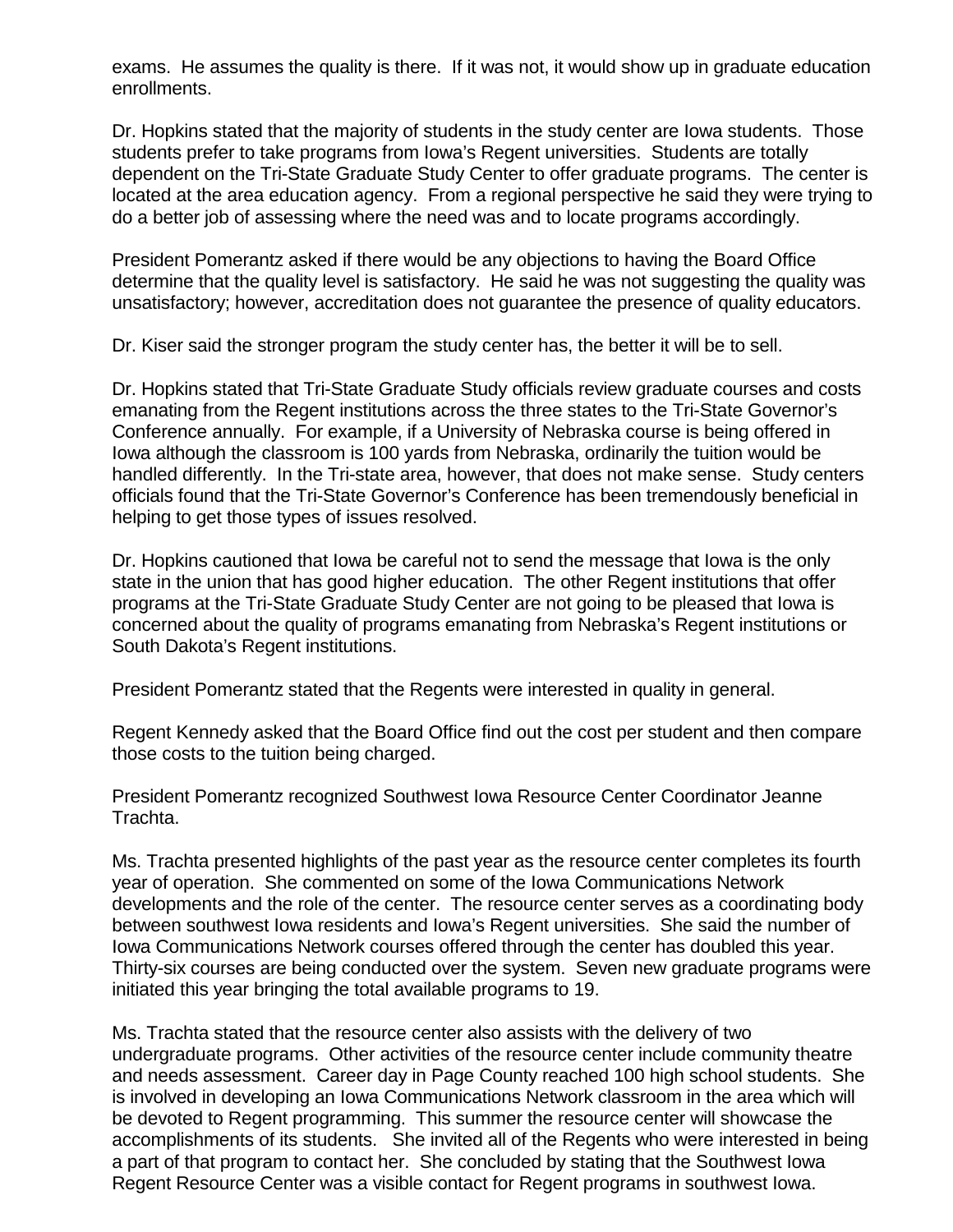President Pomerantz thanked Ms. Trachta for the report.

ACTION: President Pomerantz stated the Board received the annual reports of the graduate study centers, by general consent.

**APPOINTMENT OF ACTING PRESIDENT, UNIVERSITY OF NORTHERN IOWA**. President Pomerantz recommended the Board appoint Nancy Marlin as Acting President of the University of Northern Iowa effective June 1, 1995, at the annual salary of \$140,000 until the effective date of appointment of a permanent president.

President Curris will be leaving the University of Northern Iowa effective June 1, 1995. The Board needed to appoint an acting president effective on June 1 until a permanent president assumes office. The Board needed to establish the salary of the acting president.

President Pomerantz stated that typically personnel items are handled in executive session. It was his preference to move forward on the recommendation to appoint Nancy Marlin as Acting President, University of Northern Iowa, at an annual salary of \$140,000 until the effective date of appointment of a permanent president.

MOTION: Regent Dorr moved to appoint Nancy Marlin as Acting President of the University of Northern Iowa effective June 1, 1995, at the annual salary of \$140,000 until the effective date of appointment of a permanent president. Regent Smith seconded the motion.

Regent Tyrrell asked if Dr. Marlin's salary would increase to \$140,000 and then return to the current level after the appointment of a permanent president. President Pomerantz responded that it would.

VOTE ON THE MOTION: Motion carried unanimously.

President Pomerantz congratulated Dr. Marlin.

The Board members applauded.

Regent Dorr asked if Dr. Marlin was the first female president in the history of Iowa Regent universities. Mr. Richey said he believed so.

**FINAL REPORT ON 1995 LEGISLATIVE SESSION**. The Board Office recommended the Board (1) approve the preliminary allocation of State appropriations for FY 1996 salary increases and (2) receive the final report of the actions of the 1995 session of the General Assembly.

The 76th General Assembly completed its 1995 session on May 4, 1995.

## Operating and Salary Appropriations

The FY 1996 operating appropriations for all budget units under the control of the Board of Regents for FY 1996 totaled \$561.7 million and were contained in SF 266 (Education Appropriation Bill), HF 512 (Economic Development Appropriation Bill), and HF 553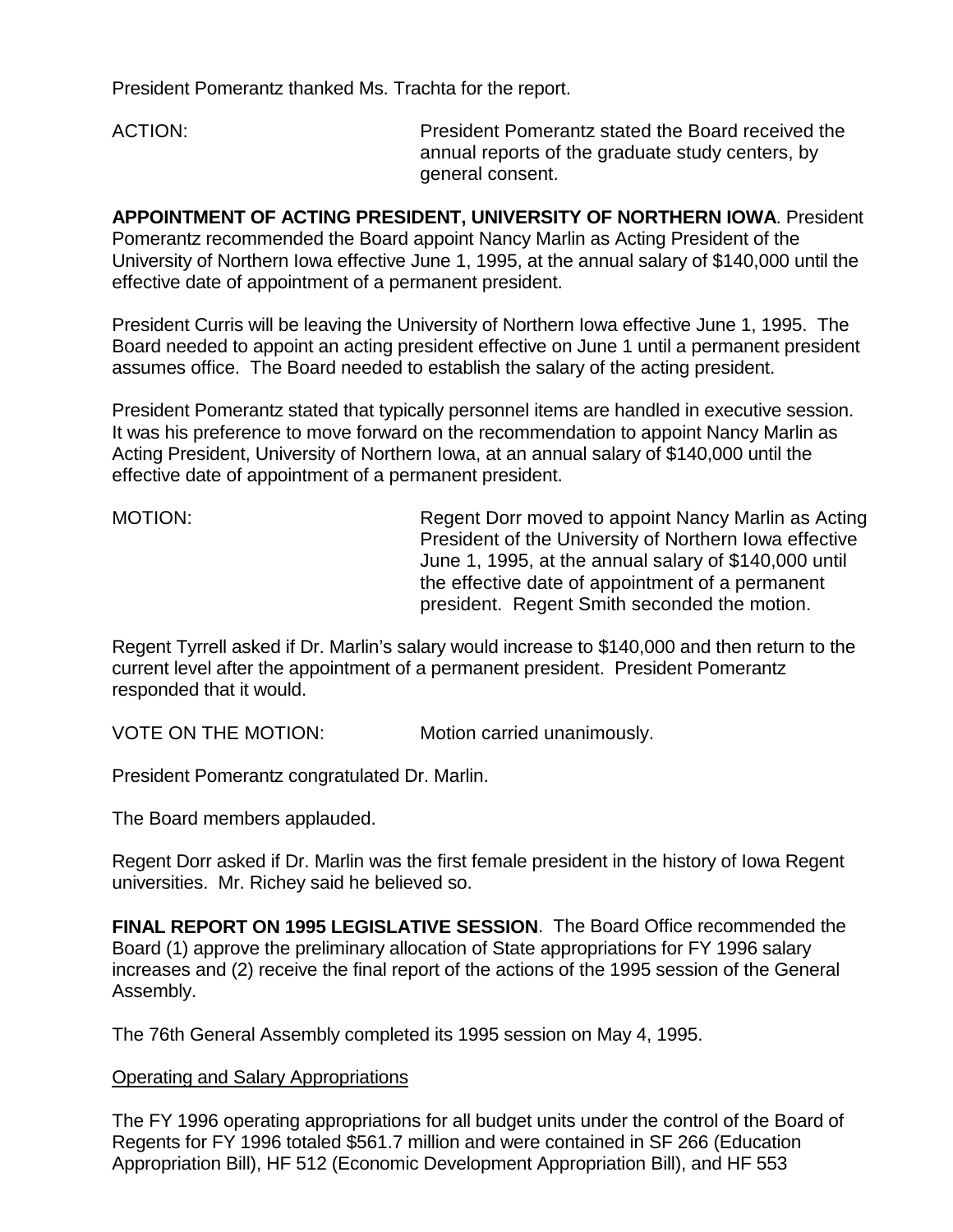(Agriculture Appropriation Bill).The \$561.7 million total was \$830,000 more than the Governor's recommendation.

Appropriations for salary increases were included in a separate bill (HF 579); the Regents portion of salary adjustment appropriations was estimated at a net of \$21.1 million.

The total Regents appropriation for FY 1996 was estimated at \$582.8 million.

The FY 1996 Regents appropriation increase, including the estimated salary appropriation, was 5.3 percent.

#### Education Appropriations - SF 266

The education appropriations legislation (SF 266) included \$528.7 million for operation of the Regents system.

The bill included \$27.4 million for tuition replacement; this amount was consistent with the Board's revised request. The bill included languages authorizing the University of Iowa Hospital and Clinics to utilize funds for educationally-related costs and relating to the National Advanced Driving Simulator (NADS) at the University of Iowa. These items were requested by the Board in its legislative program.

#### Salary Appropriations - HF 579

This bill appropriated \$34.7 million for FY 1996 salary adjustments averaging four percent for State agencies, including the Board of Regents. It funded in full the needs of the institutions to finance the approved pay policies.

The Regents portion of salary adjustment appropriations was estimated at \$22.1 million less \$1 million resulting from savings from the buy down of State health insurance rates, a net of \$21.1 million.

The bill included intent language that the Department of Management and the Legislative Fiscal Bureau in conjunction with the Board of Regents prepare recommendations concerning application of the section of the bill which provides that funds appropriated relate only to salaries supported from general fund appropriations of the state. This section currently provides that it does not apply to employees of the Board of Regents.

The report is to be submitted to the General Assembly by February 1, 1996.

#### Proposed Allocations of Salary Appropriations

The salary increase for FY 1996 will be allocated to the Regent institutions, Board Office and regional study centers over the next several weeks.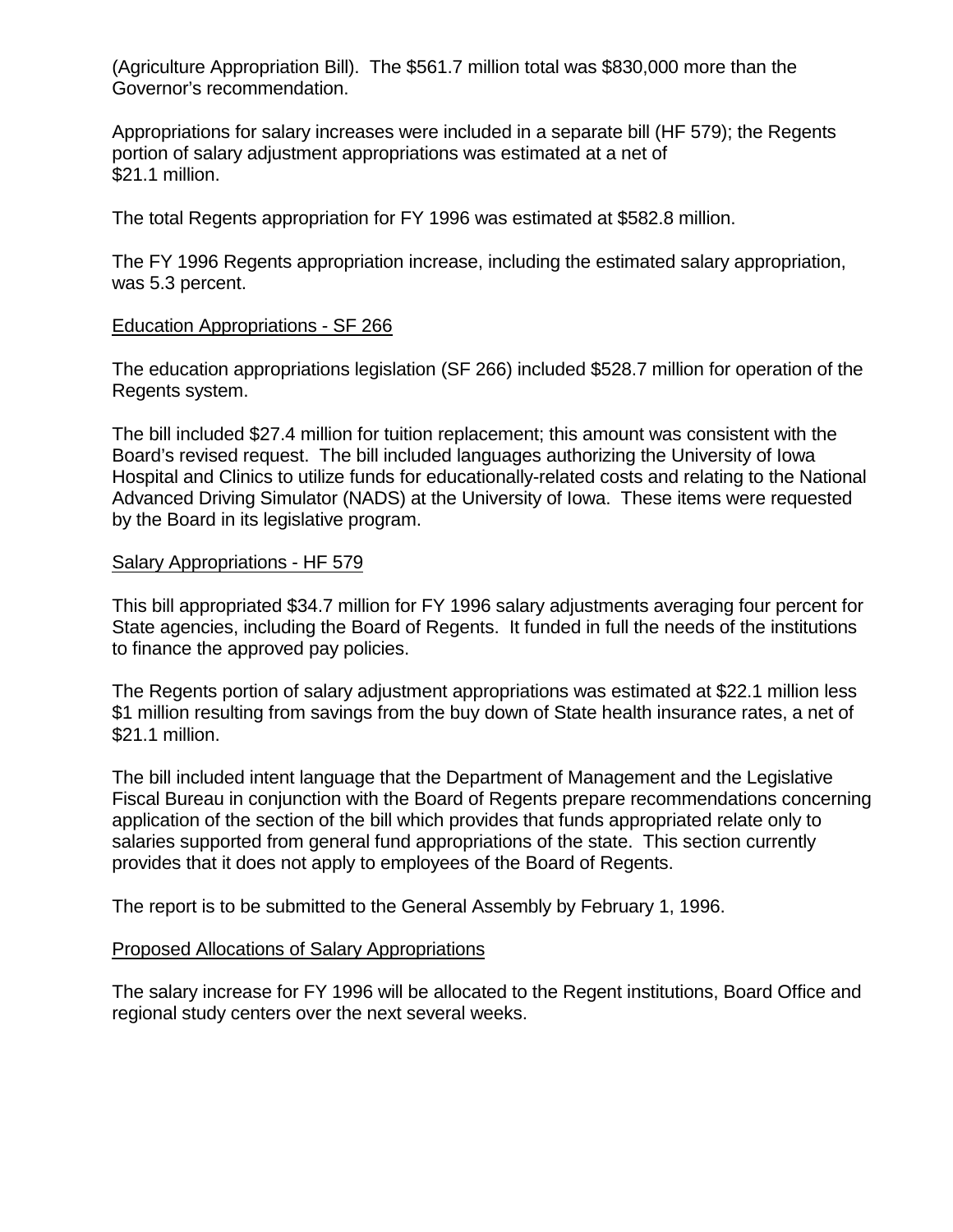# Economic Development Appropriations - HF 512

This bill provided \$5.5 million in FY 1996 appropriations for Advanced Drug Development at the University of Iowa and the Institute for Physical Research and Technology and the Small Business Development Center at Iowa State University.

HF 512 requires that the Regents submit a report on the progress of the institutions in meeting the strategic plan for technology transfer and economic development by December 1, 1995.

## Agriculture Appropriations - HF 553

This bill included an FY 1996 appropriation of \$100,000 for the Livestock Producers Assistance program, which was the amount requested by the Board.

The bill allocates unencumbered and unobligated funds which may otherwise be allocated to the living roadway trust fund to Iowa State University for FY 1995 as follows:

- o \$25,000 for multiflora rose eradication research and projects
- o \$25,000 for aerial spray calibration efforts
- o \$40,000 for establishing and administering an Iowa grain quality initiative

## Capital Project Appropriations - SF 481

This bill included appropriations of \$7.4 million for FY 1996 for the following projects at the Regent institutions:

| Project                                         | Amount      |
|-------------------------------------------------|-------------|
| SUI Fire Safety, Renovation or Def. Maintenance | \$2,000,000 |
| ISU Fire Safety, Renovation or Def. Maintenance | \$2,000,000 |
| <b>UNI Performing Arts Center</b>               | \$2,000,000 |
| UNI Fire Safety, Renovation or Def. Maintenance | \$1,000,000 |
| ISD ADA Compliance or Fire Safety               | 50,000      |
| IBSSS Boiler /Telephone System Replacement      | \$341,000   |
| Total                                           | \$7,391,000 |

In addition, the sum of \$300,000 for planning the renovation of the University of Iowa Engineering Building was included in SF 266.

Appropriation of these sums will allow the institutions to address the highest capital priorities of the Board: fire and environmental safety, disabled student access at Iowa School for the Deaf, boiler replacement at the Iowa Braille and Sight Saving School and deferred maintenance.

The funding will allow the institutions to continue to take steps to reduce fire and environmental safety deficiencies and deferred maintenance.

The FY 1996 operating budgets, as approved by the General Assembly, did not include any additional funds for building repair; adequate building repair funding is needed to avoid adding to the list of deferred maintenance.

Fire safety and deferred maintenance also are incorporated into major remodeling projects.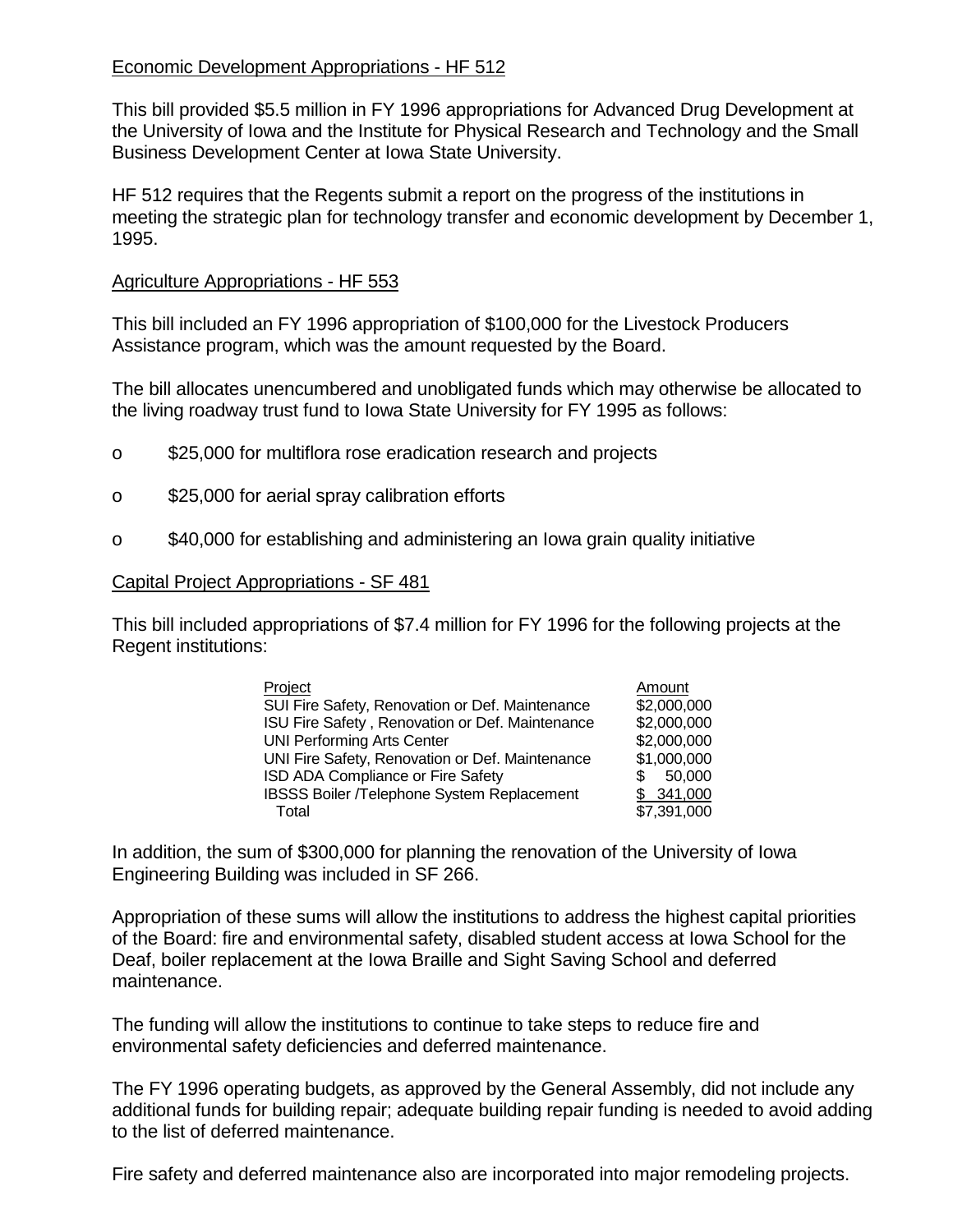SF 481, as passed by the General Assembly, included appropriations of \$10.9 million for interior and exterior restoration, and health, fire safety, and interior maintenance needs at the State Capitol building and \$10 million for improvements at the State Capitol Complex which included construction of a tunnel under Grand Avenue north from the State Capitol building, renovation of the Old Historical Building and site preparation for a parking ramp north of Des Moines Street.

#### Iowa Communications Network - HF 461, HF 482, HF 578

HF 461 directs the Iowa Communications Network to conduct studies concerning the possible sale of the network and the possible conversion of the ICN into a public utility. This bill was signed by the Governor.

HF 482 appropriated \$19.1 million from the general fund for FY 1996 to the ICN fund under the control of the Iowa Telecommunications and Technology Commission and Iowa Public Television for operations and debt service of the ICN; the bill also included a \$5.2 million supplemental appropriation for FY 1995.

HF 578 related to Phase III of the ICN and appropriated \$250,000 for the connection of Iowa School for the Deaf and Iowa Braille and Sight Saving School to the Iowa Communications Network; the connection of the special schools to the ICN was part of the Board's legislative program.

HF 578 also appropriated \$250,000 for the University of Northern Iowa to coordinate staff development for educators using educational technology in this state.

#### Other Legislative Bills

SF 333 exempts chauffeurs licenses for employees of the special schools when authorized to transport students or clients; this exemption was a part of the Board's legislative program. This bill was signed by the Governor.

SF 475 changes the deadline for submitting budget information to the Department of Management from September 1 to October 1; however, the bill provided that for agencies not meeting this deadline, the Legislative Fiscal Bureau shall use the current year's appropriation as the estimate for the next fiscal year.

The Board's legislative liaisons, Frank Stork, Ted Yanecek, Carol Bradley, Gary Steinke and Pat Geadelmann, performed in an outstanding manner and were congratulated.

Mr. Richey stated that there were two categories in this report. One was an action item to allocate salaries to the institutions under the salary appropriation bill. The other was a general report on other actions taken in the General Assembly. He stated that for the first time in many years the Regents will receive essentially full funding of its share of the total appropriation for salary increases, which amounted to \$21.1 million. The funding was subject to allocation by the Department of Management. Mr. Richey anticipated that the funding would be at the level indicated.

Mr. Richey said the overall appropriation to the Regents was \$561.7 million which was \$830,000 more than the Governor recommended to the General Assembly. He noted that the Governor had not signed the appropriation bill. Mr. Richey would give a final report on the legislative session at the June or July Board of Regents meeting.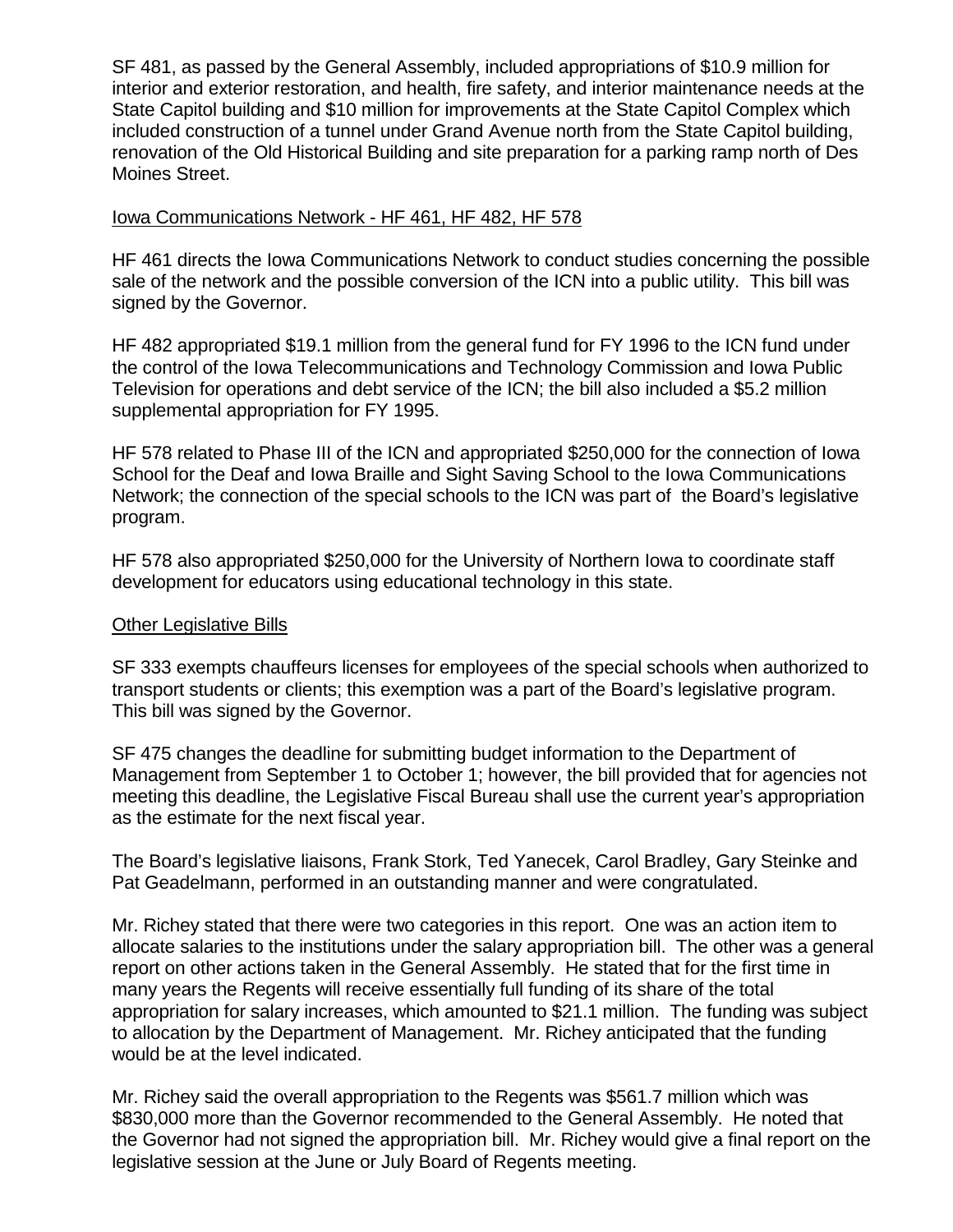With the addition of tuition replacement and salary funds, the total Regent appropriation was \$582.8 million which was a 5.3 percent increase in appropriations over FY 1995. Appropriations increased 10 percent for the tuition grant program which had not increased since 1990-91.

Mr. Richey said the appropriation for tuition replacement was the exact amount as in the Regents' revised schedule for tuition replacement needs. He said that one study to be done on salaries resulted from a compromise during the legislative session. The study is to be accomplished by the Department of Management, Legislative Fiscal Bureau and the Board of Regents relative to the question of whether the Regent salary appropriations should be reduced to represent only the proportion of total financing of general university funding represented by State appropriations. He said the practical effect of such action would be to cut Regent appropriations \$5 million to \$7 million. One of the potential outcomes from this was a possible doubling of the rate of tuition increase. He said this was a very serious issue and one which he thought had been settled for several years. However, the legislation cropped up in this session, to take effect in FY 1996. The Regent lobbyists were able to get the wording of the Regents' portion changed to just a study so State officials could see the outcome result of such action.

Regent Dorr referred to the legislation requiring the submission of a report on the progress of the Regent institutions in meeting the strategic plan for technology transfer and economic development. He asked that in conjunction with this December report to the General Assembly the Regents be presented with a 5-year assessment of that aspect of the strategic plans and an evaluation of how effective the program has been. Mr. Richey responded that the Board Office would work with the institutions to attempt to include that information in the December report to the General Assembly.

With regard to capital appropriations for FY 1996, Mr. Richey said the total appropriation was \$7.4 million, which was \$3 million higher than the Governor recommended.

The special schools were appropriated funding for inclusion in Phase III of the Iowa Communications Network. Mr. Richey thanked Regent lobbyist Pat Geadelman for her efforts on behalf of the special schools. He noted that the interests of the special schools were not left out as the lobbyists represent the Regents before the General Assembly.

Mr. Richey stated that submission of the Regents' budget request to the Governor must be done by October 1 otherwise the Legislative Fiscal Bureau is authorized to use the last year's budget as the request for the upcoming year. He stressed that October 1 was the absolute deadline now. Much work needs to be done on the budget requests after receipt of Board approval. Mr. Richey said he assumed the Board would be able to take action on budget requests at the September meeting and the Board Office would still have time to meet the deadline. Entries may be made subject to Board action and then amended after final Board action.

Regent Tyrrell expressed concern about the deferred maintenance and this year's appropriation. The only funding provided for deferred maintenance was under the capital appropriations. The institutions were slipping behind again. He reminded the Regents that in the past they were lectured by the legislature for not keeping up with deferred maintenance. He hoped there was some way to bring the matter to the attention of the Governor or legislature. He suggested that in the annual report of deferred maintenance needs the institutions identify the critical needs. Although the Governor and legislature have been generous, the institutions have to continue to talk about the issue.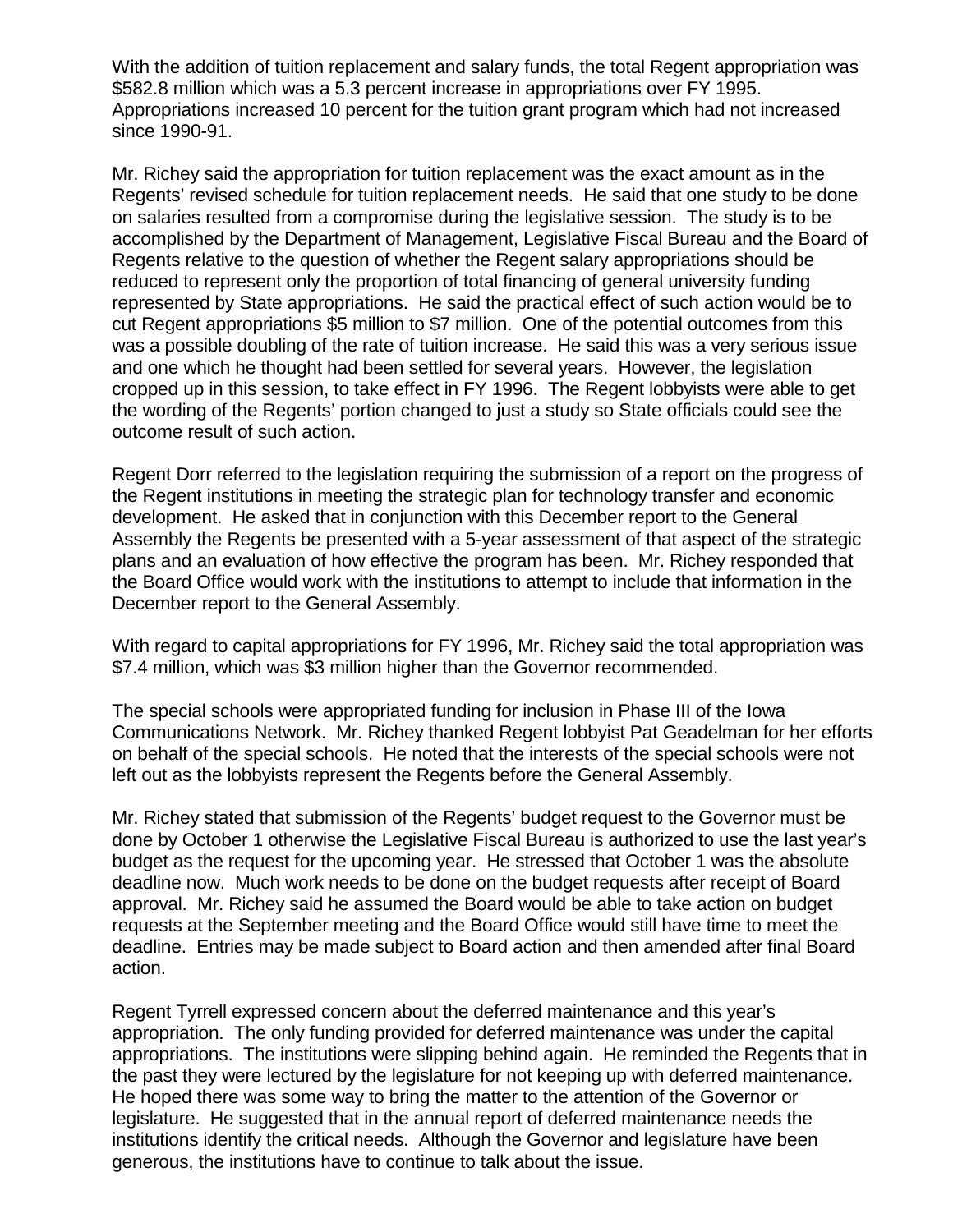Mr. Richey stated that deferred maintenance has been the highest priority of the Board for the last decade, and it would continue to be. He said that on occasion the Regents have some real success in getting appropriations for deferred maintenance.

Regent Dorr said these were extremely good budgets. A 5.3 percent overall increase was very good. He asked for clarification of the Board Office statement concerning the authorization for University of Iowa Hospitals and Clinics to utilize funds for educationallyrelated costs, and relating to funding for the National Advanced Driving Simulator at the University of Iowa.

Mr. Richey said there were two thoughts in that statement. First, as part of its legislative program, the Board of Regents requested authorization for the University of Iowa Hospitals and Clinics to utilize any leftover funds from the care of the state's indigent patient load for educationally-related costs. He noted that the authorization of that legislation was an extraordinary accomplishment but had nothing to do with the National Advanced Driving Simulator. The university was authorized to proceed with the NADS project.

Regent Dorr asked for the status of Federal funding for the National Advanced Driving Simulator. President Rawlings responded that the latest news from Washington, D.C. was very good. He said \$2.5 million had already been released. There were still some difficult issues to be addressed. One issue being reviewed at this time was bids for the software development.

Regent Dorr asked if the project was still on track for the design and building of a facility, as well as whether there was any possibility the project funding would not be continued. President Rawlings said there was always the possibility that the project could come to a halt at some point but as of now it was right on schedule.

Regent Dorr asked that the Regents be provided with a NADS project progress report on a regular basis, such as semi-annually. The progress report should indicate the current status and the amount of funds committed by the university, the State and the Federal government.

Regent Tyrrell asked if State funding was contingent upon progress at the Federal level. President Rawlings responded that it was. A few months ago the Regents discussed the federal/state funding issue. University officials developed language to address Regents' concerns and sent the language to the Federal agencies. He stressed that State money is completely contingent on the Federal obligations.

President Pomerantz stated that the results of the legislative session were most satisfactory. Faculty salaries have been maintained at highly-competitive levels. To the degree that funding for faculty salaries falls short, the Regents cannot have a great year. Competitive salaries are critical for great universities. Notwithstanding that comment, he congratulated the Regents' lobbyists -- Frank Stork, Ted Yanecek, Pat Geadelman, Carol Bradley, and Gary Steinke -- on a job well done. Their efforts were much appreciated.

MOTION: Regent Pellett moved to (1) approve the preliminary allocation of State appropriations for FY 1996 salary increases and (2) receive the final report of the actions of the 1995 session of the General Assembly. Regent Dorr seconded the motion. MOTION CARRIED UNANIMOUSLY.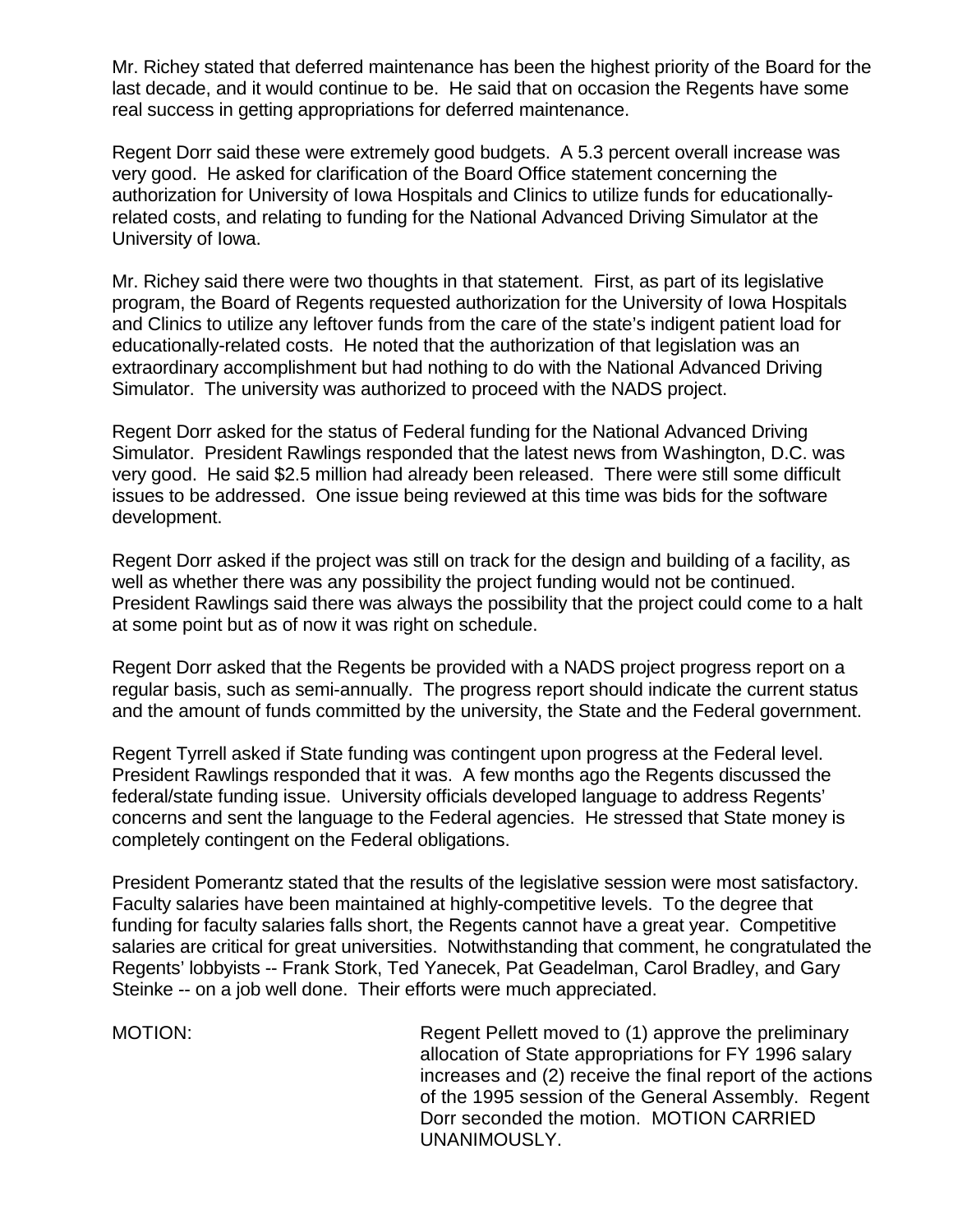**REGENTS MERIT SYSTEM**. (a) Proposed Revisions in the Regents Merit System Pay Plan for Fiscal Year 1996. The Board Office recommended that the Board approve the following provisions for the fiscal year beginning July 1, 1995:

- (1) The pay matrices for classifications in the blue collar, security, technical and clerical bargaining units will be increased by 3 percent on July 1, 1995, in accordance with the negotiated agreement.
- (2) The pay matrix for non-organized supervisory staff will be increased by 3 percent on July 1, 1995, consistent with the salary policies approved by the General Assembly and the Governor.
- (3) Within-grade step increases will be provided in fiscal year 1996 for contract- covered employees in accordance with the collective bargaining agreement and for noncontract employees in accordance with the provisions of the merit rules.
- (4) Approve the following revisions, effective July 1, 1995, to the Regents Merit System Classification Plan as negotiated in the collective bargaining contract:

# Pay Grade Changes

Plant Safety Patrol Officer, pay grade 305 (\$16,869-\$21,986) to 306 (\$17,763-\$23,442)

Plant Safety Sergeant, pay grade 307 (\$18,907-\$25,002) to 308 (\$19,781-\$26,166)

Steamfitter, pay grade 210 (\$21,986-\$28,288) to 212 (\$23,733-\$30,826)

Electrician, High Voltage, pay grade 211 (\$22,797-\$29,494) to 213 (\$24,731-\$32,240)

Public Safety Dispatcher, pay grade 308 (\$19,781-\$26,166) to 309 (\$21,008-\$27,685)

Security Guard, pay grade 303 (\$14,934-\$19,302) to 305 (\$16,869-\$21,986)

Dental Assistant II, pay grade 406 (\$17,389-\$23,442) to 407 (\$18,699-\$25,106)

## Title and Pay Grade Changes

Security Patrol Officer, pay grade 310 (\$21,986-\$29,037) to Public Safety Patrol Officer, pay grade 312 (\$23,982-\$31,866)

Security Sergeant, pay grade 311 (\$22,880-\$30,368) to Public Safety Sergeant, pay grade 313 (\$25,002-\$33,405)

Aircraft Mechanic Authorized Inspector, pay grade 212 (\$23,733-\$30,826) to Aircraft Maintenance Technician II, pay grade 213 (\$24,731-\$32,240)

Approve the title and pay grade change to the supervisory classification of Security Lieutenant.

Security Lieutenant, pay grade 113 (\$25,106-\$34,382) to Public Safety Lieutenant, pay grade 115 (\$27,040-\$37,232)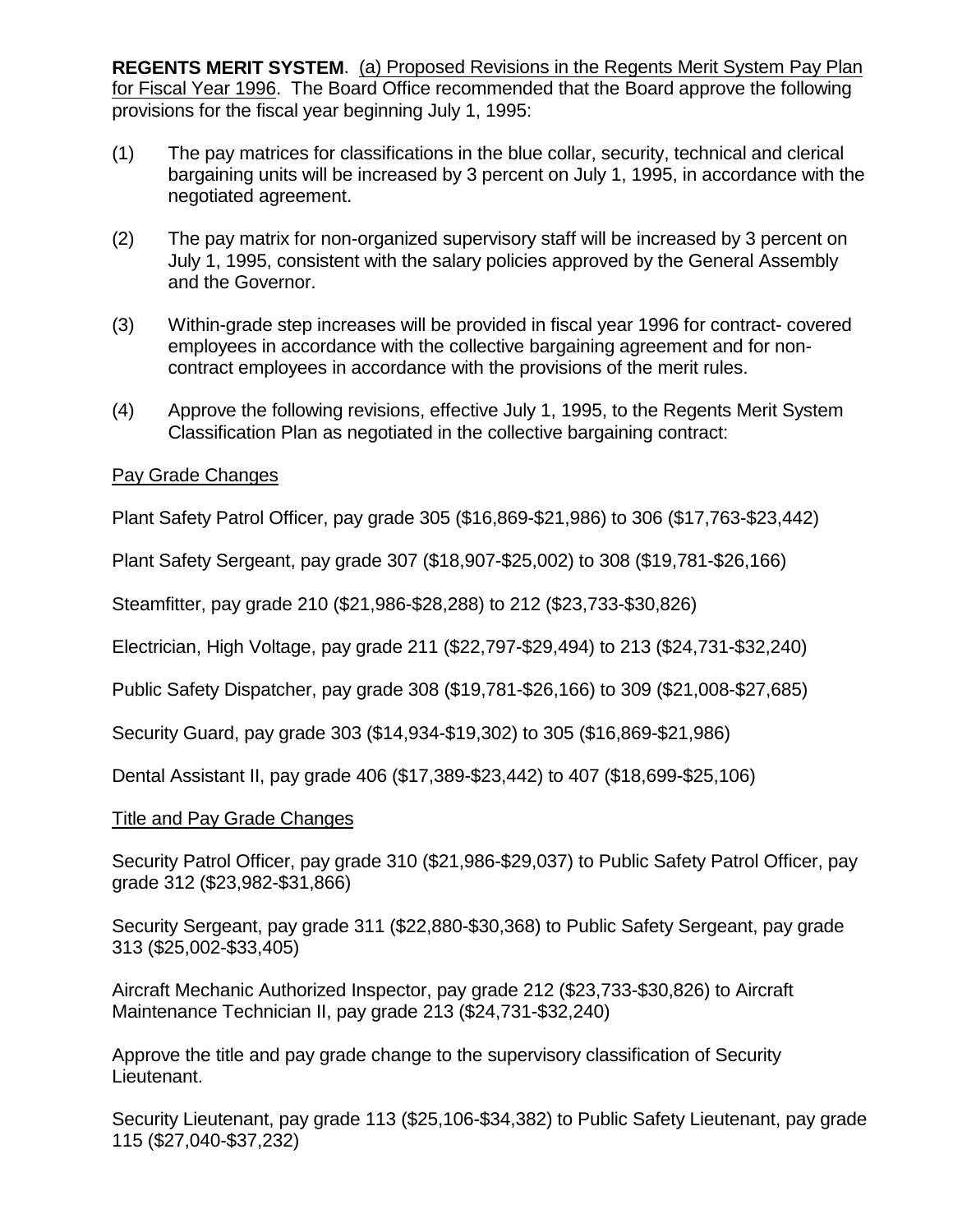The recommended actions were consistent with the collective bargaining agreement negotiated for 1995-97 between the State of Iowa and AFSCME and the pay policies established in the salary bill passed by the General Assembly and signed by the Governor. The salary legislation provided for comparable increases for merit system employees (supervisory and confidential) not covered by a collective bargaining agreement.

Contract- and noncontract-covered employees will be eligible for step increases in fiscal year 1996 in accordance with the collective bargaining agreement or the merit rules. The total increase to be given to contract-covered and noncontract-covered employees in the Regents Merit System will average 4 percent including within grade step increases.

A public hearing on the proposed pay plan was held on May 11, 1995, at 7:30 p.m. No comments were received.

Pay grade increases were proposed in a number of Regents Merit System classifications in AFSCME bargaining units. These pay grade increases were negotiated with AFSCME in the recently-completed negotiations.

Due to increased level of responsibilities, a pay grade increase was also proposed in the supervisory classification of Public Safety Lieutenant.

MOTION: Regent Newlin moved to approve the provisions concerning the Regents Merit System for the fiscal year beginning July 1, 1995, as presented. Regent Kennedy seconded the motion. MOTION CARRIED UNANIMOUSLY.

(b) Proposed Revisions to the Regents Merit System Classification Plan. The Board Office recommended the Board approve the revisions to the Regents Merit System Classification Plan effective July 1, 1995, as outlined below:

## Title Change, No Change in Pay Grade

Aircraft Mechanic Licensed A&P, pay grade 211 to Aircraft Maintenance Technician II, pay grade 211 (\$22,797-\$29,494) Food Worker II to Food Worker I, pay grade 203 (\$15,642-\$19,552) Food Worker III to Food Worker II, pay grade 205 (\$17,368-\$21,986) Nursing Assistant I to Nursing Assistant, pay grade 404 (\$15,330-\$20,405)

## New Classes

Computing Information Systems Technician I, pay grade 411 (\$22,880-\$30,202) Computing Information Systems Technician II, pay grade 415 (\$27,040-\$36,046) Para-Educator, pay grade 407 (\$18,699-\$25,106) Work Experience Trainer, pay grade 407 (\$18,699-\$25,106)

## Classes to be deleted

Asbestos Abatement Worker, pay grade 207 (\$19,240-\$24,731) Barber, pay grade 405 (\$16,453-\$\$21,913) Broadcast Television Production Specialist, pay grade 409 (\$20,904-\$27,706) Computer Operator I, pay grade 407 (\$18,699-\$25,106) Computer Operator II, pay grade 409 (\$20,904-\$27,706)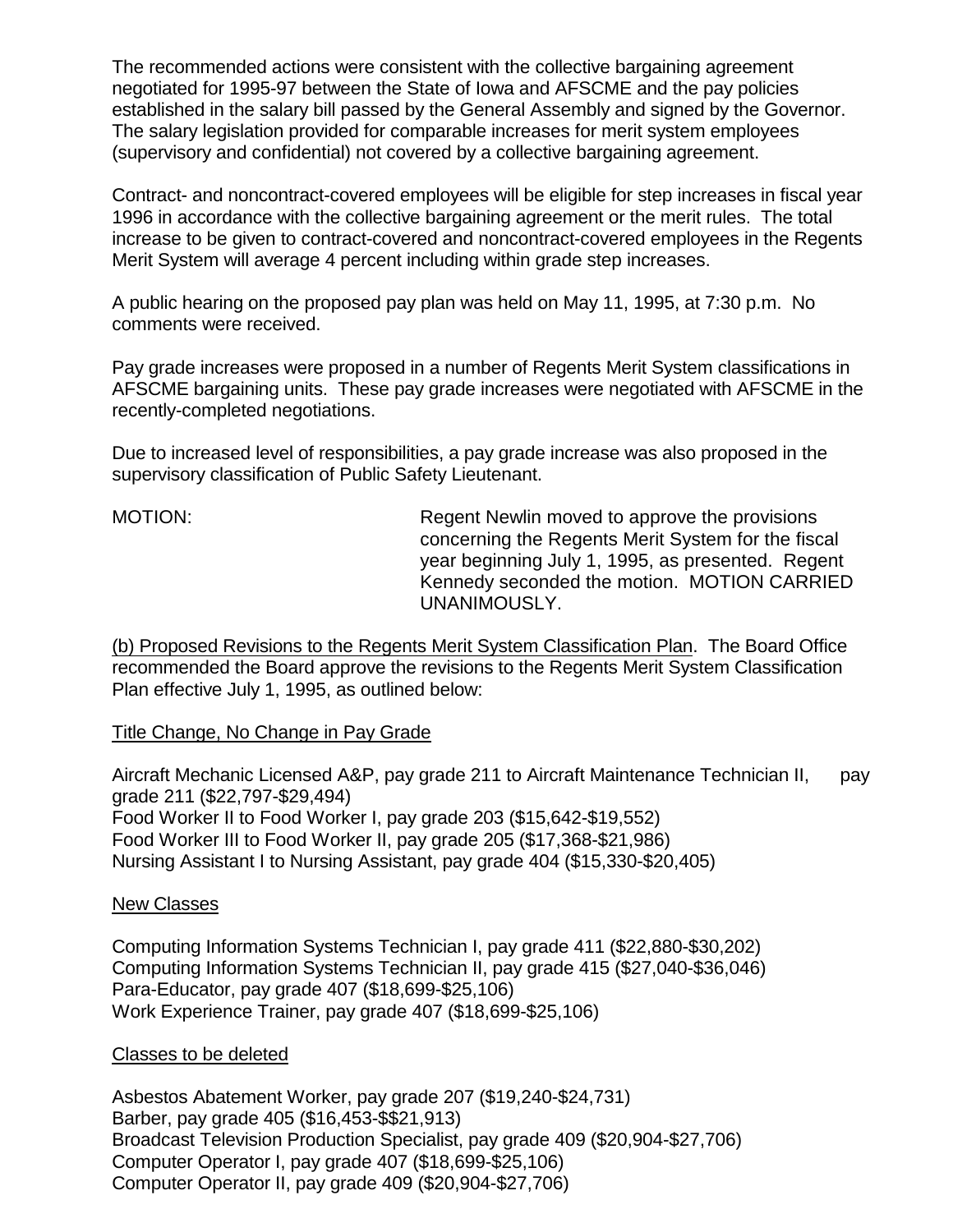Computer Operator III, pay grade 111 (\$22,880-\$31,179) Dispatcher, pay grade 109 (\$20,904-\$28,600) Food Worker I, pay grade 203 (\$15,642-\$19,552) Golf Course Attendant, pay grade 209 (\$21,112-\$27,102) Laundry Coordinator, pay grade 204 (\$16,453-\$20,675) Laundry Machine Operator, Chief, pay grade 104 (\$15,330-\$21,029) Laundry Machine Operator, pay grade 203 (\$15,642-\$19,552) Nursing Assistant II, pay grade 405 (\$16,869-\$\$22,464) Radiation Therapy Technician, pay grade 410 (\$21,913-\$28,787) Recreation Activities Coordinator, pay grade 407 (\$18,699-\$25,106) Security Auxiliary Officer, pay grade 305 (\$16,869-\$21,986) Security Detective, pay grade 310 (\$21,986-\$29,037) Security Lieutenant Detective, pay grade 313 (\$25,002-\$33,405) Security Sergeant Detective, pay grade 311 (\$22,880-\$30,368) Statistical Data Processor, pay grade 509 (\$20,904-\$28,600) Television Media Technician, pay grade 405 (\$16,453-\$21,913) Typewriter Servicer, pay grade 208 (\$19,968-\$25,730)

It was proposed to add four new classifications to the Regents Merit System Classification Plan. There were currently three classifications relating to computer operation. These classifications were written in 1976. After consultation with subject matter experts at the universities, it was determined three levels were not needed.

Two new classifications were proposed -- Computing Information Systems Technician I (pay grade 411 \$22,800 - \$30,202) and II (pay grade 415 \$27,040-\$36,046). The new classifications reflect the impact technology has had on computer-related work as well as updated minimum qualifications necessary to perform the duties.

Due to changing student population, Iowa Braille and Sight Saving School officials proposed two new classifications to work directly with the students.

- o Para-Educator (pay grade 407 \$18,699 \$25,106): This classifications reflects the minimum educational preparation necessary to provide the level of classroom support required for the current students at the IBSSS.
- o Work Experience Trainer (pay grade 407 \$18,699 \$25,106) will work directly with students at community-based work sites in Vinton and surrounding communities.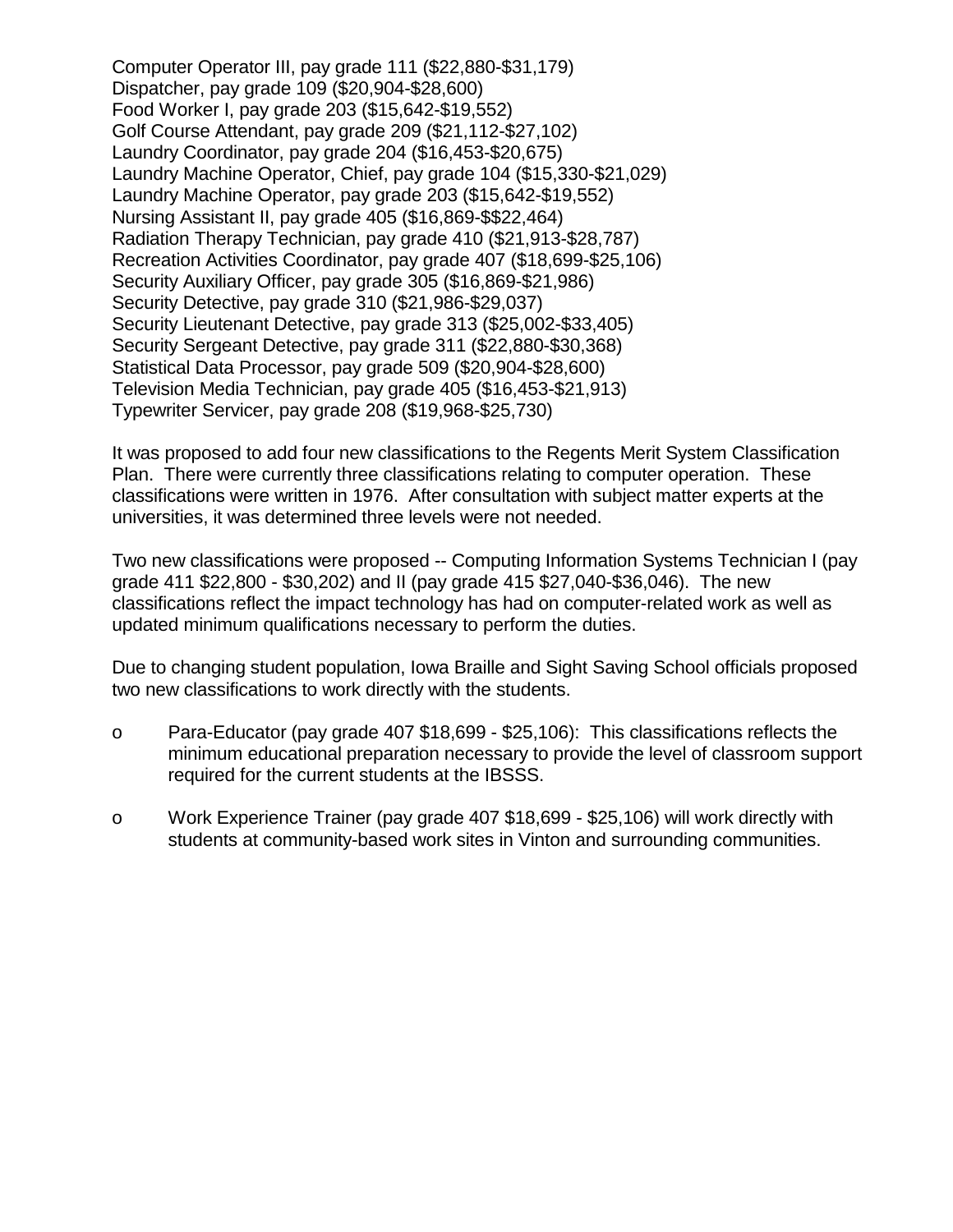It was determined that 22 classifications were no longer needed and will be deleted.

President Pomerantz asked if the proposed changes were the result of collective bargaining. Mr. Richey responded that they were not.

MOTION: Regent Tyrrell moved to approve the revisions to the Regents Merit System Classification Plan effective July 1, 1995, as presented. Regent Johnson-Matthews seconded the motion. MOTION CARRIED UNANIMOUSLY.

(c) Notice of Intended Revisions in the Administrative Rules for the Regent Merit System. The Board Office recommended the Board (1) give preliminary approval to the proposed changes in Section 681 of the lowa Administrative Code and (2) submit Notice of Intended Action to the Administrative Rules Committee.

Over the last year, an interinstitutional committee consisting of representatives from the personnel offices at the Regent institutions has reviewed the administrative rules governing the Regents Merit System.

Part of the group's review involved discussion of the institutional interpretation of the rules and updating of the Administrative Policy Manual. The Administrative Policy Manual consists of the rules along with related interpretative policies used in implementing the rules. The manual had not been updated for several years and will be a valuable asset in the governance of the Regents Merit System.

Two specific proposed revisions were noted below:

- o Changing the announcement period for noncontinuous examinations from fifteen working days to fifteen calendar days. This change will greatly aid the institutions in filling vacancies within the Merit System and should not affect in any way the number of applicants.
- o The length of special assignment which allow employees to be placed in a different position temporarily will be increased from three to six months.

The other revisions proposed were for a variety of reasons -- to clarify the existing rules; revise awkward language, and to update terms used.

Director Williams stated that the matter would be back before the Board for final approval.

MOTION: Regent Johnson-Matthews moved to (1) give preliminary approval to the proposed changes in Section 681 of the Iowa Administrative Code and (2) submit Notice of Intended Action to the Administrative Rules Committee. Regent Dorr seconded the motion. MOTION CARRIED UNANIMOUSLY.

**PROPOSED SALARY POLICIES FOR PROFESSIONAL AND SCIENTIFIC STAFF FOR FISCAL YEAR 1996**. The Board Office recommended that the Board approve the following salary policies for the fiscal year beginning July 1, 1995: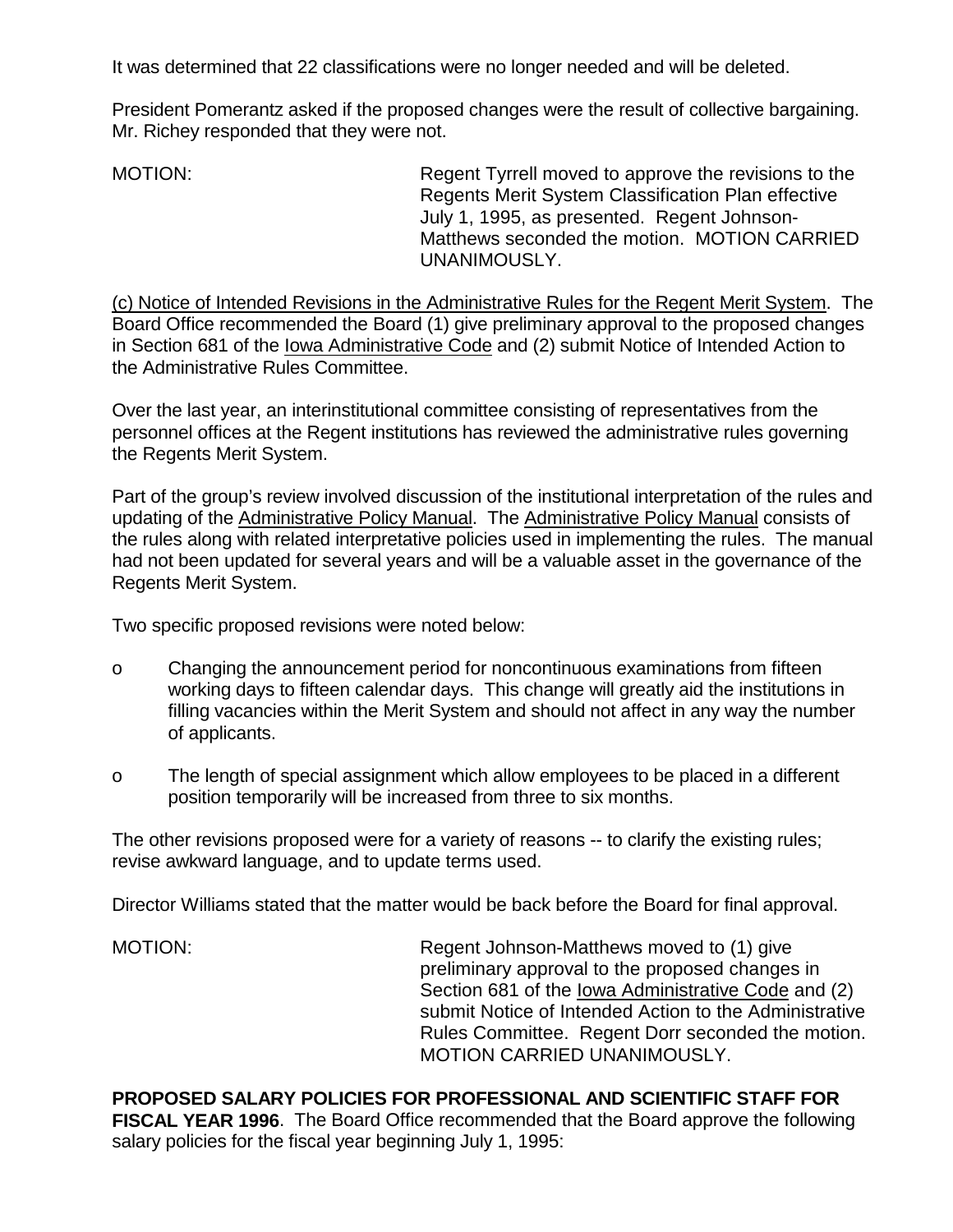- (1) Policies for granting increases consistent with appropriation legislation and based on performance, as proposed for the University of Iowa, Iowa State University, University of Northern Iowa, Iowa School for the Deaf, and Iowa Braille and Sight Saving School and the Board Office.
- (2) The pay schedules proposed for the five institutions and the Board Office, as presented.
- (3) Approve the following additions and deletions to the professional and scientific classification systems at the special schools and the Board Office:

## New classifications:

Sign Language Communication Program Coordinator, ISD, pay grade 3 (\$26,074- \$35,662) Residential Programmer, IBSSS, pay grade 3 (\$26,074-\$35,662)

## Title Change, No Change in Pay Grade:

Associate Director Personnel, ISD to Director of Personnel

## Deleted classifications -- ISD:

Media Coordinator (pay grade 3, \$26,074-\$35,662) Student Ombudsman (pay grade 3, \$26,074-\$35,662) duties have been assigned to the school worker

Graphic Artist (pay grade 3, pay grade \$26,074-\$35,662)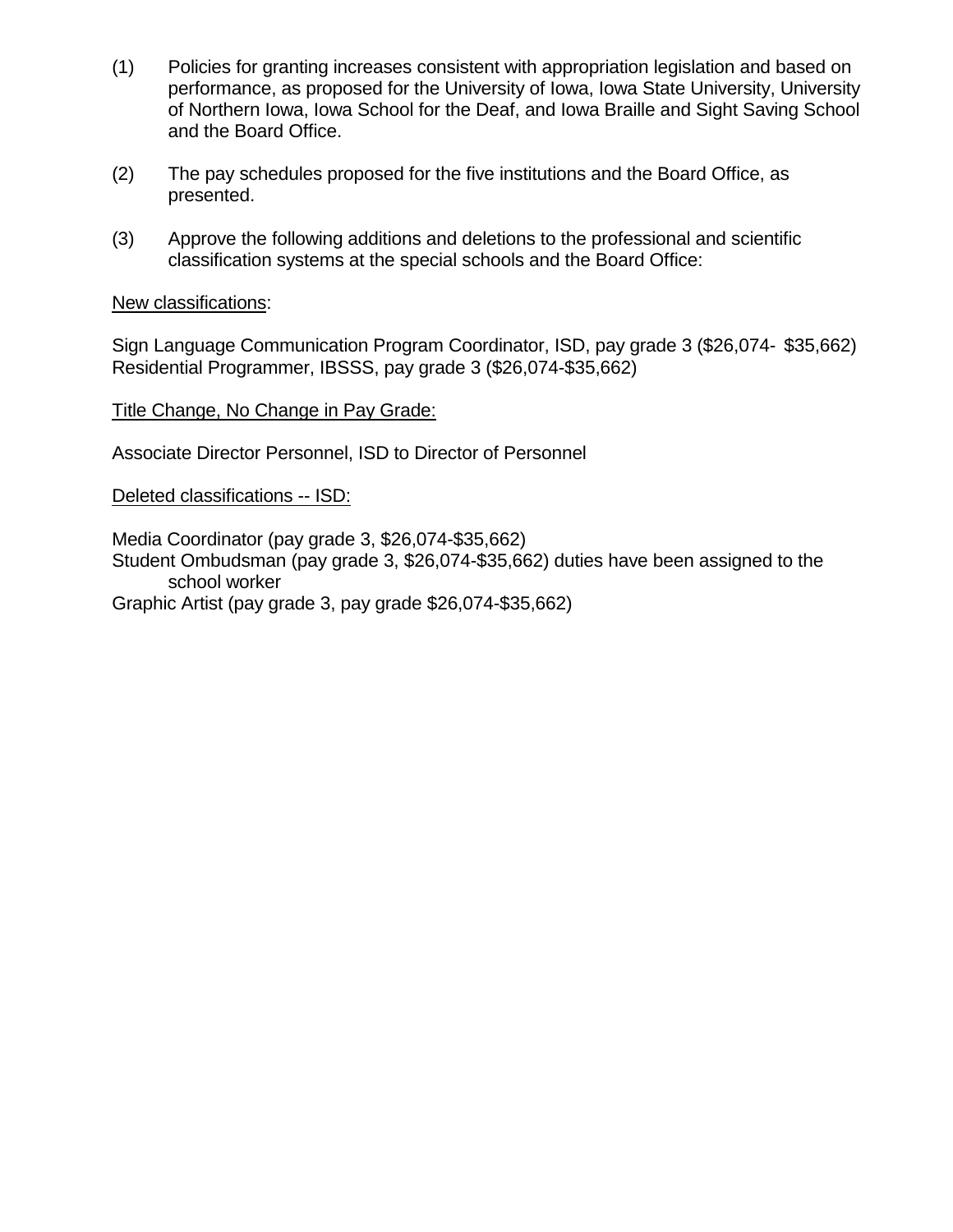Administrative Services Associate (pay grade 4, \$28,854-\$40,862) Compliance Officer (pay grade 5 \$31,827-\$45,619)

#### Re-establish classification -- Board Office:

Administrative Assistant (pay grade 2 \$29,698-\$44,307)

University of Iowa officials proposed to increase the range minimum of the professional and scientific salary scale by 2.0 percent and the range maximum by 3.0 percent. The salary increases will average 4.0 percent (including promotional, decompression and equity increases).

Iowa State University officials proposed to increase the professional and scientific pay scale range minimum by 2.0 percent and the range maximum by 1.0 for fiscal year 1996. Iowa State University completed a comprehensive study of its P&S classification system which was implemented in July 1993. The pay scale was revised for fiscal year 1994. No changes were made to the scale in fiscal year 1995.

The proposed changes for fiscal year 1996 will allow the university to maintain market competitiveness and was in line with the recommendations made in the comprehensive study. Salary increases for fiscal year 1996 will be based on performance, and estimated funding of 4.0 percent appropriated by the Legislature.

University of Northern Iowa officials proposed to increase the professional and scientific pay scale range minimum and maximums by 3.5 percent. The salary increases will average 4.0 percent which was consistent with the 4.0 percent average salary increase negotiated with the organized faculty.

The professional and scientific pay scale for the Iowa School for the Deaf and the Iowa Braille and Sight Saving School will be increased by 3.0 percent on the minimums and maximums.

Grades 1 through 7 of the Board Office professional and scientific pay scale will be increased 3.0 percent at the minimums and maximums. In an effort to recognize the additional responsibilities placed on the Deputy Executive Director, the minimum and maximum of pay grade 8 will be increased approximately 8.0 percent. The Deputy Executive Director is the only position in pay grade 8.

The Deputy Executive Director also serves as the Director of Academic Affairs and Research as well as Director of Planning. In addition, the Deputy Executive Director serves as Secretary of the Iowa Coordinating Council for Post-High School Education and Administrator of the State Postsecondary Review Entity (SPRE).

The proposed adjustments will maintain competitive relationships with comparable institutions.

The proposed salary policies for fiscal year 1996 provide for increases based on performance and appropriate range adjustments.

Iowa School for the Deaf officials proposed the additionl of one P&S classification -- Sign Language Communication Program Coordinator, pay grade 3 (\$26,074-\$35,662) and deletion of a number of classifications which are not used.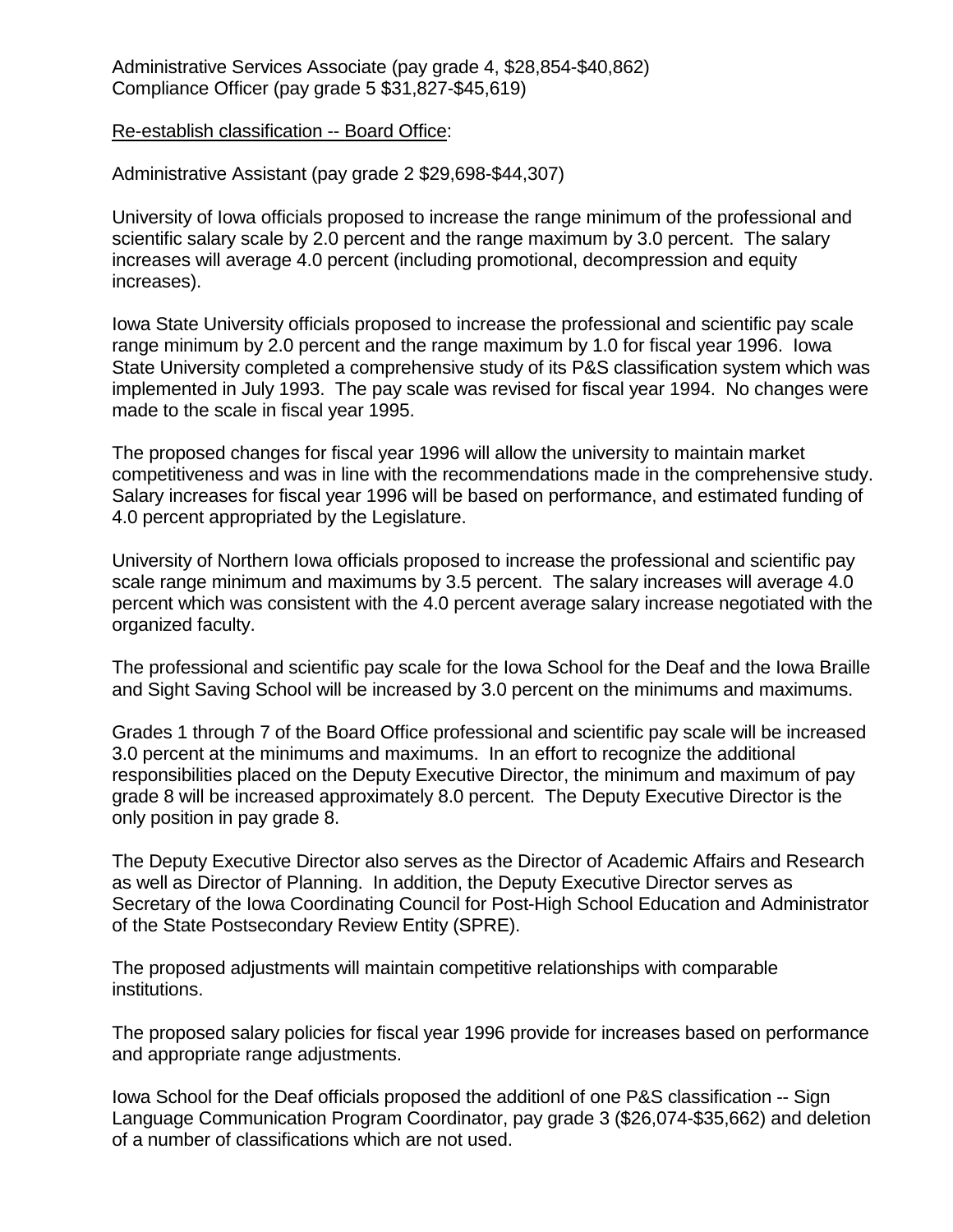Iowa Braille and Sight Saving School officials proposed the addition of one new P&S classification - Residential Programmer, pay grade 3 (\$26,074-\$35,662).

The Board Office proposed the re-establishment of the Administrative Assistant classification (pay grade 2 \$29,698 - \$44,307).

Director Williams stated that officials of each institution had allocated the appropriation and stayed within the framework of 4 percent average salary increase.

MOTION: Regent Dorr moved to approve (1) the salary policies for the fiscal year beginning July 1, 1995, as presented; (2) the pay schedules proposed for the five institutions and the Board Office, as presented; and (3) the additions and deletions to the professional and scientific classification systems at the special schools and the Board Office, as presented. Regent Newlin seconded the motion.

Regent Dorr referred to the issue of salary equity and asked how close the institutions were to having the issues resolved. President Jischke stated that Iowa State University officials performed a major review of professional and scientific classifications and salary schedule one year ago which dealt with the internal equity issue. In his best estimate the university has competitive salaries for professional and scientific staff. Some special studies have been performed particularly with regard to salaries for women in which case outside consultants were brought in. The consultants found there were no problems. He noted that every year as part of salary allocation, internal equity reviews are performed to make sure problems are not developing in the salary schedule for staff and for faculty, as well.

Associate Vice President Small stated that at the University of Iowa salary equity review is a continuing process. Every year when salaries are reviewed and an assessment of equity also takes place. She said they are getting closer to salary equity.

Provost Nathan noted that a University of Iowa faculty committee has undertaken an equity study of gender and ethnicity. The committee is composed of statisticians.

Provost Marlin stated that at the University of Northern Iowa salary equity was similarly an ongoing process. Annual studies are performed especially with regard to gender issues. Each year the university has gotten closer to equity. They are certainly making progress.

Vice President Conner stated that the University of Northern Iowa had made significant progress with regard to salary equity for professional and scientific staff. The plan allows for appropriate adjustments as suggested through the personnel system. He said departments have opportunities annually to make adjustments.

VOTE ON THE MOTION: The motion carried unanimously.

# **PROPOSED SALARY POLICIES FOR FACULTY AT THE SPECIAL SCHOOLS FOR**

**FISCAL YEAR 1996**. The Board Office recommended that the Board approve (1) faculty salary schedule for the Iowa School for the Deaf and the Iowa Braille and Sight Saving School for fiscal year 1996, as presented, and (2) proposed supplemental pay schedules for extracurricular activities in 1995-96, as presented.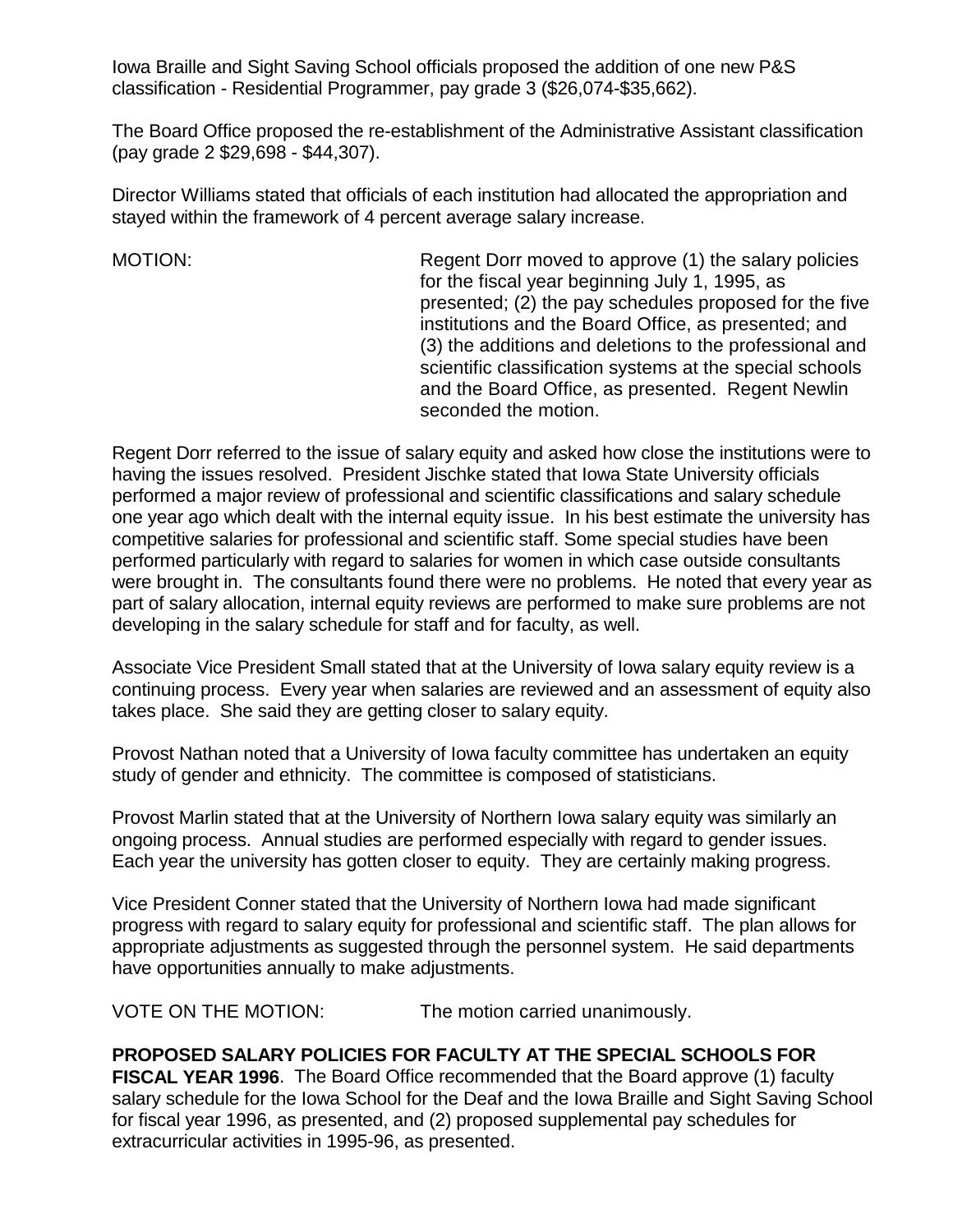Funding was appropriated for faculty increases averaging 4.0 percent in compensation for fiscal year 1996.

The revised schedule proposed for fiscal year 1996 provides for increases of 2.5 percent to base salaries.

The proposed cost for progression within the salary scale was 1.5 percent for each institution, resulting in an overall salary increase of 4.0 percent.

A limited number of contract settlements at K-12 schools in Iowa have been concluded. The average increase in faculty salaries for 1995-96 for those contracts was reported to be 4.0 percent, consistent with the recommendation for the special schools.

MOTION: Regent Tyrrell moved to approve (1) faculty salary schedule for the Iowa School for the Deaf and the Iowa Braille and Sight Saving School for fiscal year 1996, as presented, and (2) proposed supplemental pay schedules for extracurricular activities in 1995-96, as presented. Regent Dorr seconded the motion. MOTION CARRIED UNANIMOUSLY.

**BUDGET CEILING ADJUSTMENTS FOR FISCAL YEAR 1995**. The Board Office recommended the Board approve FY 1995 budget ceiling increases for:

a. University of Iowa

|                | <b>General Education Fund</b><br><b>Oakdale Campus</b><br><b>Family Practice</b> |   | \$1,900,000<br>100,000<br>3,000 |
|----------------|----------------------------------------------------------------------------------|---|---------------------------------|
| b.             | University of Northern Iowa General Education Fund                               |   | 700,000                         |
| C <sub>1</sub> | lowa School for the Deaf                                                         |   | 15,000                          |
| d.             | Iowa Braille and Sight Saving School                                             | S | 23,750                          |

#### UNIVERSITY OF IOWA

## General Education Fund

University of Iowa officials requested a budget ceiling increase in its budget for the general education fund for FY 1995 of \$1,900,000. This represented a 0.63 percent increase over the original FY 1995 budget. The additional income was projected as follows:

- o \$1,000,000 in indirect cost recoveries as reimbursement for costs incurred in the conduct of sponsored grant and contracts activity, principally research
- o \$600,000 in tuition and fees due to FY 1995 enrollment exceeding projections by 214 students
- o \$300,000 in interest income due to newly-implemented procedures of the direct application of student financial aid and \$15 charge assessed to students who elect to spread semester tuition over a three-month period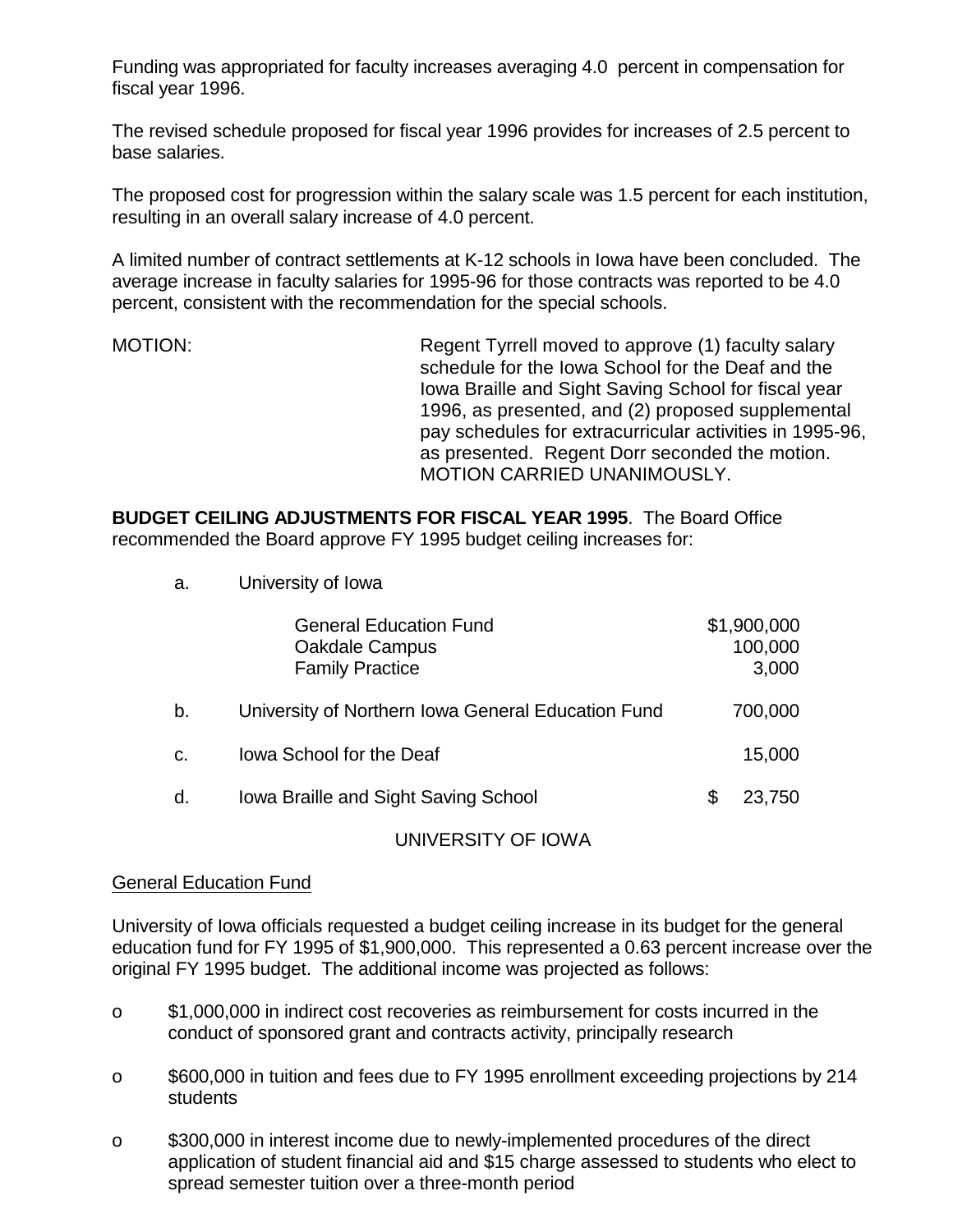University officials proposed to direct the income outlined above to the following areas:

| Research Incentive Return to Colleges                     | £. | 390,000     |
|-----------------------------------------------------------|----|-------------|
| <b>Remodeling Research Facilities</b>                     |    | 200,000     |
| <b>Library Operations</b>                                 |    | 200,000     |
| <b>Student Degree Audit System</b>                        |    | 130,000     |
| <b>Collegiate General Expense</b>                         |    | 180,000     |
| <b>Collegiate Equipment Acquisitions</b>                  |    | 200,000     |
| <b>Added General Education Requirement Class Sections</b> |    |             |
| (Graduate Assistant support)                              |    | 200,000     |
| <b>Purchasing General Expense</b>                         |    | 100,000     |
| <b>Presidential Search</b>                                |    | 100,000     |
| <b>Grant Equipment Match Requirements</b>                 |    | 200,000     |
| Total                                                     |    | \$1,900,000 |

#### Oakdale Campus

University of Iowa officials requested a budget ceiling increase in its budget for the Oakdale Campus for FY 1995 of \$100,000. This represented a 2.8 percent increase over the original FY 1995 budget. The increase in revenue was due to additional rental and cafeteria income.

University officials proposed to use the additional funding for deferred maintenance on the HVAC systems in Oakdale Hall.

#### **Family Practice**

University of Iowa officials requested a budget ceiling increase in its budget for Family Practice for FY 1995 of \$3,000. This represented a 0.16 percent increase over the original FY 1995 budget. The increase was due to additional revenue from the Statewide Family Practice Training Program.

University officials proposed to use the additional revenue for travel costs and general expenses associated with university outreach activities at the sites of the community-based residency programs.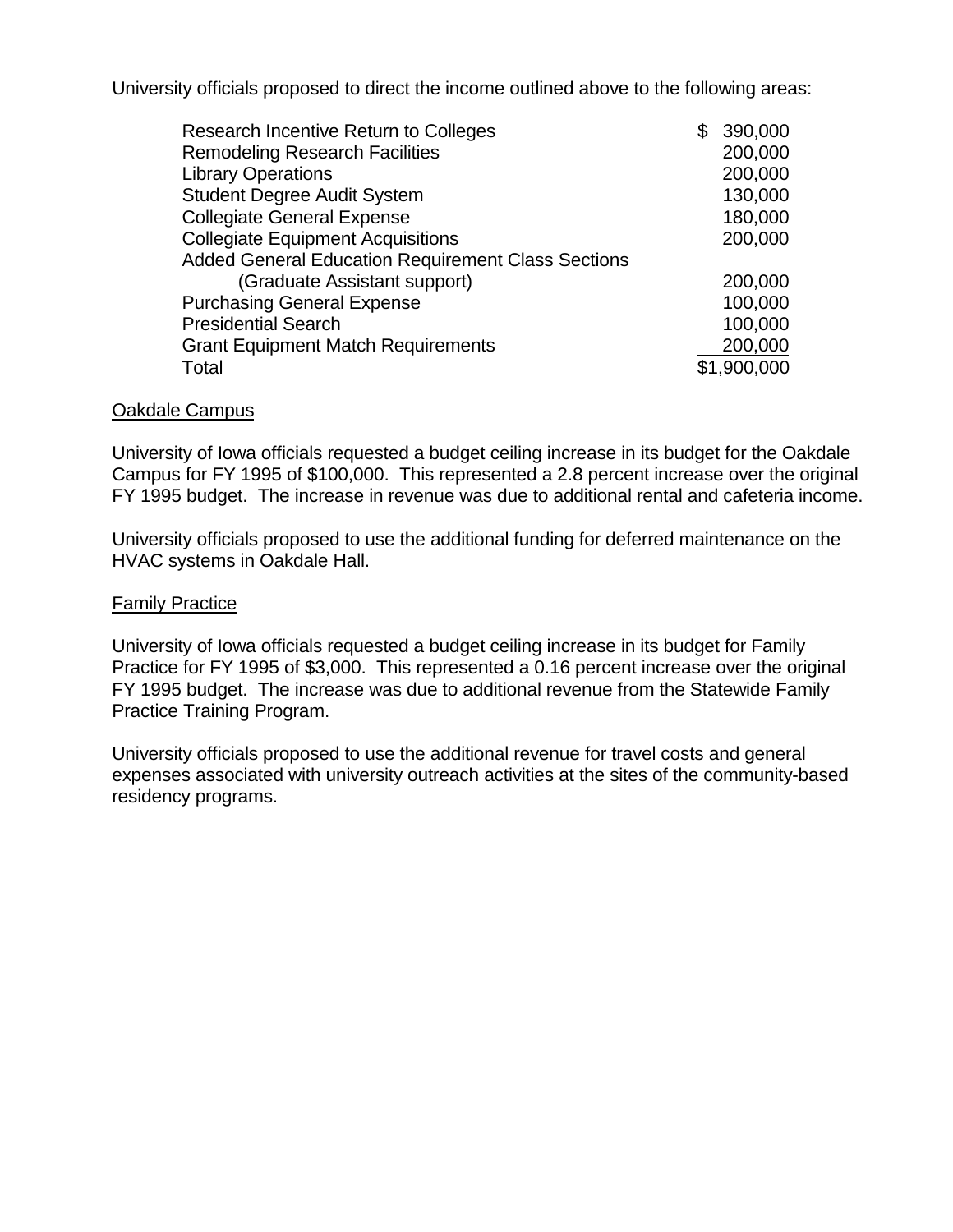# UNIVERSITY OF NORTHERN IOWA

University of Northern Iowa officials requested a budget ceiling increase in its budget for the general education fund for FY 1995 of \$700,000. This represented a 0.73 percent increase over the original FY 1995 budget. The increase was due to revenues exceeding budget projections in the following categories:

- o \$200,000 in tuition and fees
- o \$200,000 in interest income
- o \$300,000 in reimbursed indirect cost revenues due to greater than anticipated grant activity

The additional revenue will be used to fund fire safety and deferred maintenance projects.

# IOWA SCHOOL FOR THE DEAF

Iowa School for the Deaf officials requested a budget ceiling increase in its budget for FY 1995 budget of \$15,000. This represented a 0.22 percent increase over the original FY 1995 budget. The \$15,000 increase in revenue was due to greater-than-anticipated revenues from interpreting services.

The additional income will be used for capital projects such as tuckpointing work at the high school.

# IOWA BRAILLE AND SIGHT SAVING SCHOOL

Iowa Braille and Sight Saving School officials requested a budget ceiling increase in its budget for FY 1995 of \$23,750. This represented a 0.63 percent increase over the original FY 1995 budget. The additional income was projected as follows:

o \$5,000 in interest income due to higher-than-projected interest rates

\$14,000 in increased services income due to an increase in outreach services with an Area Education Agency

\$3,000 in additional refunds and reimbursements

\$1,750 in indirect cost revenues due to continued strength in state vision grant activities

The additional income will be used to purchase two vehicles and fund staff development training costs.

MOTION: Regent Dorr moved to approve FY 1995 budget ceiling increases, as presented. Regent Smith seconded the motion. MOTION CARRIED UNANIMOUSLY.

**ALLOCATION OF STUDENT ACTIVITY FEES AND DESIGNATED TUITION FOR 1995-96**.

(a) University of Iowa. The Board Office recommended the Board approve the university's proposed distribution of the portion of tuition designated for student activities, student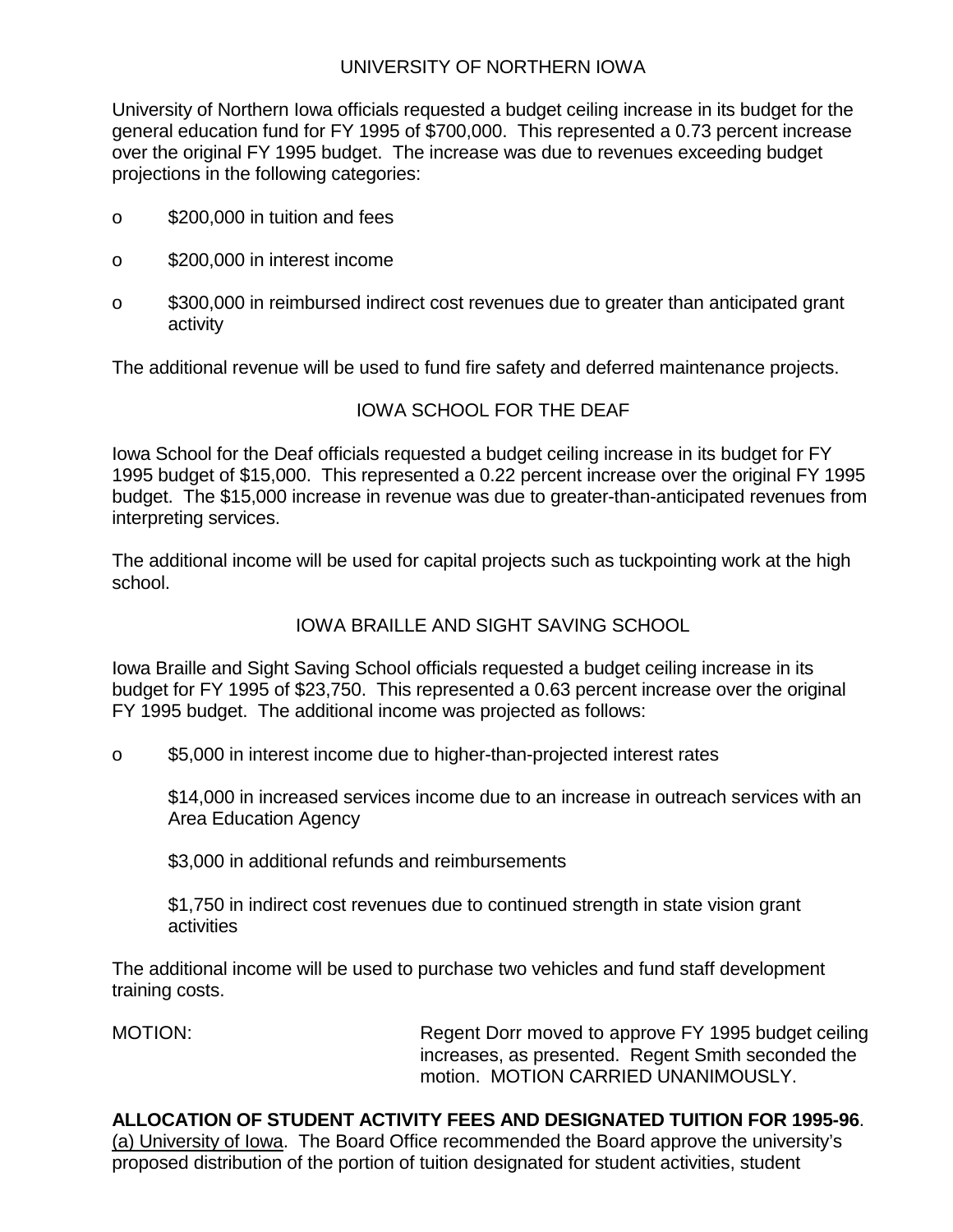services, and building fees for the 1995-96 academic year, including summer session 1995, as presented.

The Board of Regents set tuition rates and mandatory fees for FY 1996 at its October 1994 meeting and increased undergraduate resident tuition and fees 4.2 percent.

University of Iowa officials proposed to increase its designated tuition allocation by 4.2 percent for fall and spring semesters and by 4.1 percent for summer session. The proposed amounts were expected to generate \$3,478,461 in revenue and comprise 3.5 percent of gross budgeted tuition income for FY 1996.

University officials proposed to increase total designated fees for FY 1996

- o to \$70.84 from \$68.01 for fall and spring semesters a 4.2 percent increase.
- o to \$22.48 from \$21.59 for the summer term a 4.1 percent increase.

These increases were consistent with the resident tuition rate increase (4.2 percent) for 1995- 96 previously approved by the Board.

The Student Fee Committee of five students and five university administrators reviewed and discussed University of Iowa Student Government recommendations on distribution of that portion of tuition designated for student activities. University officials concurred with recommendations of the Student Fee Committee on distribution of that portion of tuition designated for student activities.

The university's recommendations are shown in the following table: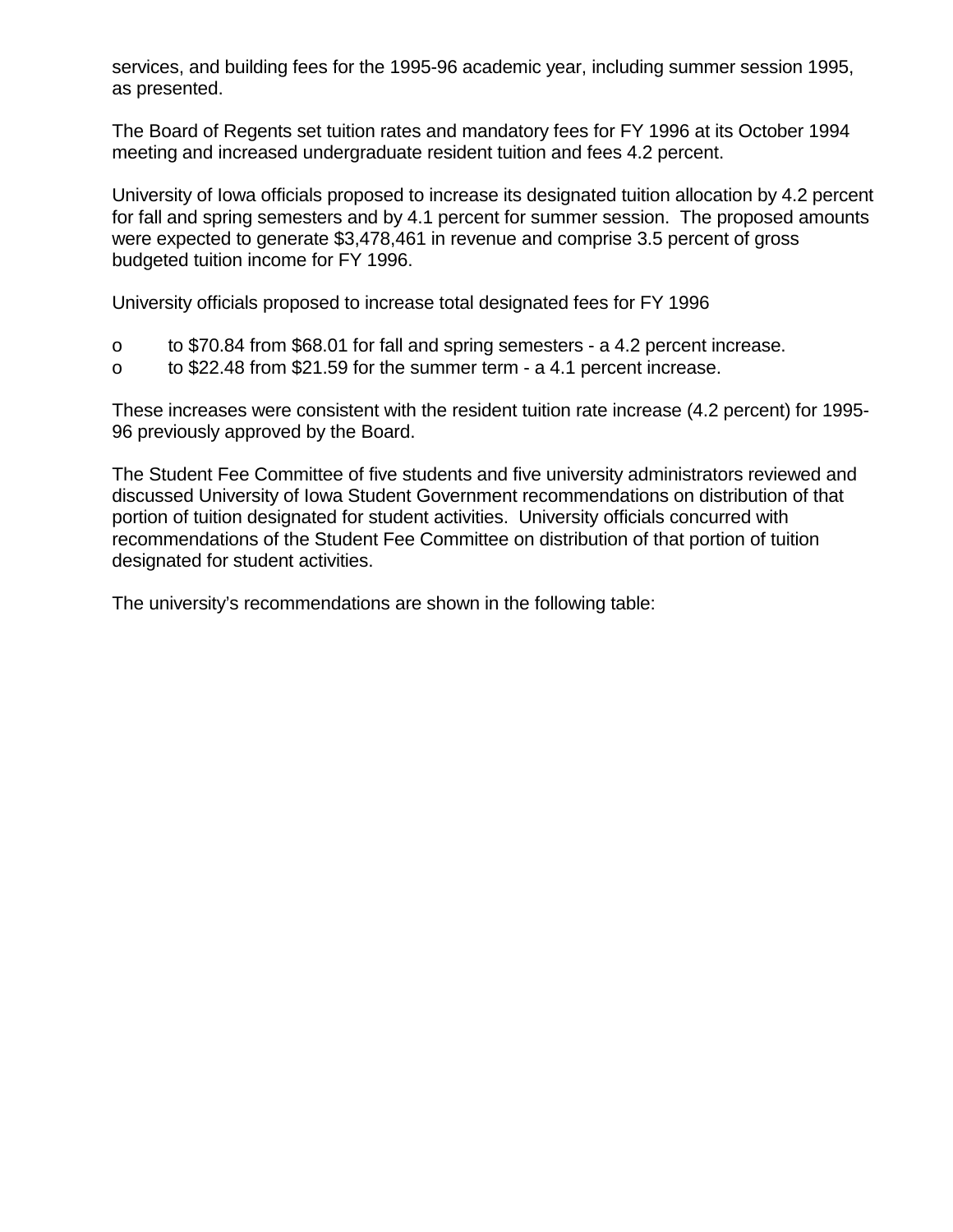| Table 1. Proposed University of lowa Designated Tuition Allocations for 1995-96 |                 |                 |          |               |               |          |
|---------------------------------------------------------------------------------|-----------------|-----------------|----------|---------------|---------------|----------|
|                                                                                 |                 | Proposed        |          |               | Proposed      |          |
|                                                                                 | 1994-95         | 1995-1996       |          | 1994-95       | 1995-96       |          |
|                                                                                 | <b>Semester</b> | <b>Semester</b> | Percent  | <b>Summer</b> | <b>Summer</b> | Percent  |
| Category                                                                        | Fee             | Fee             | Change   | Fee           | Fee           | Change   |
| <b>Student Activities:</b>                                                      |                 |                 |          |               |               |          |
| <b>Bijou Film Commission</b>                                                    | \$0.11          | \$0.13          | 18.2%    | \$0.07        | \$0.04        | -42.9%   |
| <b>Health Education Information</b>                                             |                 | \$0.07          |          |               |               |          |
| Lecture Committee                                                               | \$1.33          | \$1.73          | 30.1%    | \$0.37        | \$0.74        | 100.0%   |
| Rape Victim Advocacy Program                                                    | \$0.40          | \$0.56          | 40.0%    | \$0.27        | \$0.21        | $-22.2%$ |
| SAVE                                                                            | \$0.19          | \$0.25          | 31.6%    |               |               |          |
| <b>SCOPE</b>                                                                    | \$0.80          | \$0.65          | $-18.8%$ |               |               |          |
| <b>Student Broadcasters</b>                                                     | \$1.00          | \$0.99          | $-1.0%$  | \$0.56        | \$0.45        | $-19.6%$ |
| <b>Student Legal Services</b>                                                   | \$0.84          | \$0.85          | 1.2%     | \$0.40        | \$0.56        | 40.0%    |
| Student Publishers, Inc.                                                        | \$4.79          | \$4.89          | 2.1%     | \$1.56        | \$1.00        | $-35.9%$ |
| <b>Tenant Landlord Association</b>                                              | \$0.30          | \$0.35          | 16.7%    |               |               |          |
| University of Iowa Student Association                                          | \$8.54          | \$9.28          | 8.7%     | \$0.07        | \$0.40        | 471.4%   |
| United Students of Iowa                                                         | \$0.65          | \$0.03          | $-95.4%$ | \$0.05        |               |          |
| <b>Subtotal Student Activities</b>                                              | \$18.95         | \$19.78         | 4.4%     | \$3.35        | \$3.40        | 1.5%     |
| <b>Student Services:</b>                                                        |                 |                 |          |               |               |          |
| Cambus/Bionic Bus                                                               | \$9.95          | \$10.15         | 2.0%     | \$1.95        | \$1.95        | 0.0%     |
| <b>Student Health</b>                                                           | \$10.09         | \$10.09         | 0.0%     | \$4.30        | \$4.30        | 0.0%     |
| <b>Recreational Services</b>                                                    | \$1.20          | \$2.00          | 66.7%    |               |               |          |
|                                                                                 |                 |                 |          |               |               |          |
| <b>Subtotal Student Services</b>                                                | \$21.24         | \$22.24         | 4.7%     | \$6.25        | \$6.25        | 0.0%     |
| <b>Building Fees:</b>                                                           |                 |                 |          |               |               |          |
| <b>Recreation Building</b>                                                      | \$2.00          | \$2.00          | 0.0%     |               |               |          |
| Arena/Recreation Project                                                        | \$12.86         | \$13.86         | 7.8%     | \$5.96        | \$6.80        | 14.1%    |
| <b>Iowa Memorial Union</b>                                                      | \$12.96         | \$12.96         | 0.0%     | \$6.03        | \$6.03        | $0.0\%$  |
| <b>Subtotal Building Fees</b>                                                   | \$27.82         | \$28.82         | 3.6%     | \$11.99       | \$12.83       | 7.0%     |
|                                                                                 |                 |                 |          |               |               |          |
| <b>GRAND TOTAL</b>                                                              | \$68.01         | \$70.84         | 4.2%     | \$21.59       | \$22.48       | 4.1%     |

### **Table 1. Proposed University of Iowa Designated Tuition Allocations for 1995-96**

MOTION: Regent Collins moved to approve the university's proposed distribution of the portion of tuition designated for student activities, student services, and building fees for the 1995-96 academic year, including summer session 1995, as presented. Regent Dorr seconded the motion. MOTION CARRIED UNANIMOUSLY.

(b) Iowa State University. The Board Office recommended the Board approve the university's proposed distribution of the portion of tuition designated for student activities, student services, and building fees for the 1995-96 academic year, including summer session 1995, as presented.

Iowa State University officials proposed to increase its designated tuition allocation by 4.2 percent for both semesters and the summer session. The proposed amounts were expected to generate approximately \$6,062,700 in revenue, 7.3 percent of gross tuition income for fiscal year 1996.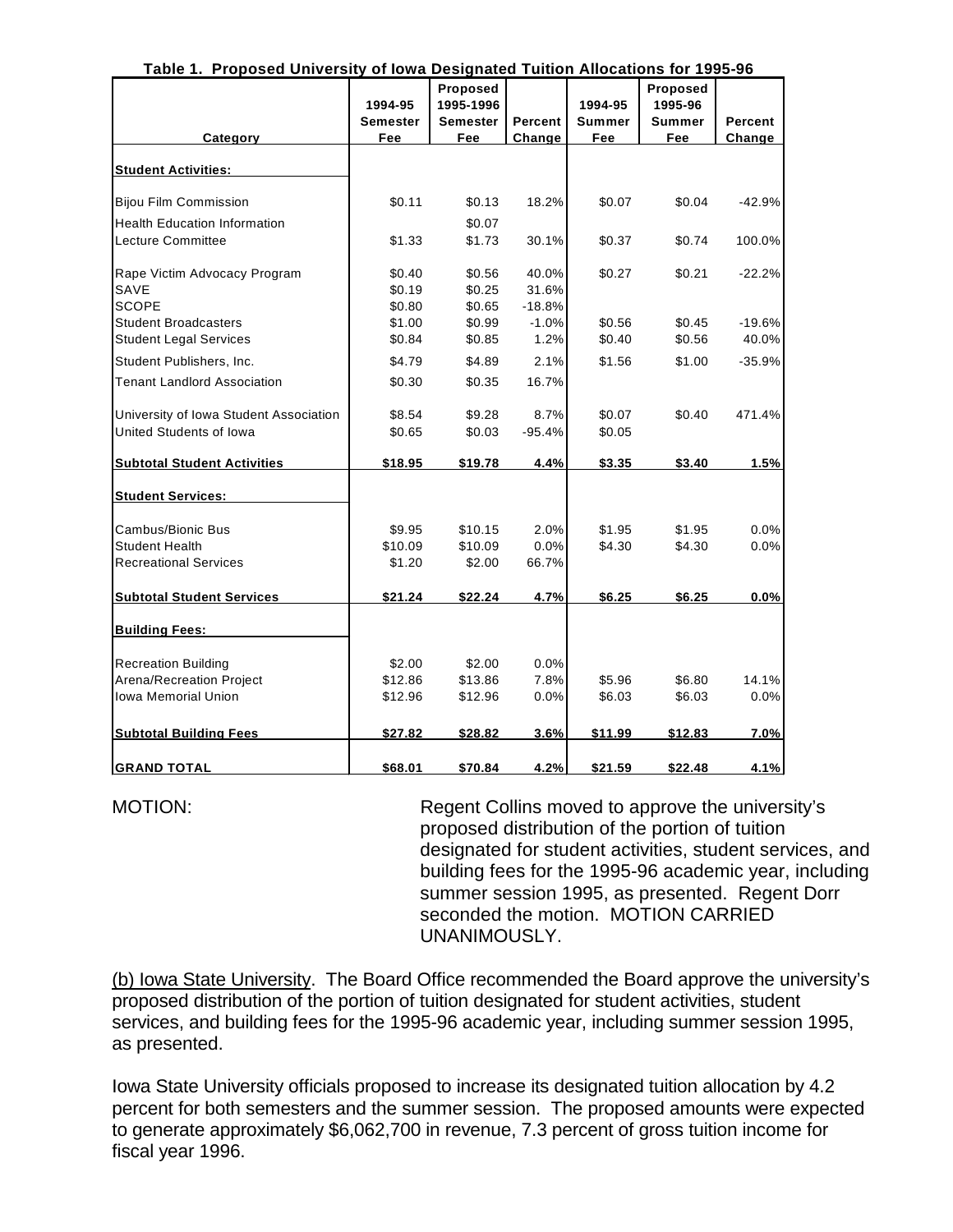University officials proposed to increase total designated fees for fiscal year 1996 to \$115.48 from \$110.83 for each semester and the summer term - a 4.2 percent increase.

Total increases average 4.2 percent which was consistent with the resident tuition rate increase for 1995-96 previously approved by the Board.

University administration and student government representatives extensively discussed and negotiated the recommendations shown in the following table.

| Table 1. Proposed Iowa State University Designated Tuition Allocations for | 1995-96                            |                                                                |                       |
|----------------------------------------------------------------------------|------------------------------------|----------------------------------------------------------------|-----------------------|
| <b>Category</b>                                                            | 1994-95 Semester<br>and Summer Fee | <b>Proposed 1995-1996</b><br>Semester and<br><b>Summer Fee</b> | <b>Percent Change</b> |
|                                                                            |                                    |                                                                |                       |
| <b>Debt Service</b>                                                        |                                    |                                                                |                       |
| <b>Memorial Union</b>                                                      | \$3.90                             | \$3.90                                                         | 0.0%                  |
| <b>Hilton Coliseum</b>                                                     | \$9.50                             | \$9.00                                                         | $-5.3%$               |
| <b>Recreation Facility</b>                                                 | \$15.25                            | \$15.25                                                        | 0.0%                  |
| <b>Total Debt Service</b>                                                  | <u>\$28.65</u>                     | \$28.15                                                        | $-1.7%$               |
| <b>Special Purpose</b>                                                     |                                    |                                                                |                       |
| <b>Memorial Union Operation</b>                                            | \$20.74                            | \$20.74                                                        | 0.0%                  |
| Memorial Union SUB Programming                                             | \$2.19                             | \$2.19                                                         | 0.0%                  |
| Memorial Union SUB Space                                                   |                                    |                                                                |                       |
| Remodeling                                                                 | \$0.50                             | \$0.50                                                         | 0.0%                  |
| Intercollegiate Athletics                                                  | \$9.75                             | \$14.75                                                        | 51.3%                 |
| <b>Total Special Purpose</b>                                               | \$33.18                            | \$38.18                                                        | 15.1%                 |
| <b>Reserve for Student Organization</b>                                    |                                    |                                                                |                       |
| <b>Deficits</b>                                                            | \$0.36                             | \$0.00                                                         | $-100.0%$             |
| <b>Student Activities</b>                                                  |                                    |                                                                |                       |
| <b>Recreation (General)</b>                                                | \$8.30                             | \$8.30                                                         | 0.0%                  |
| <b>Recreation Facility</b>                                                 | \$1.00                             | \$1.00                                                         | 0.0%                  |
| <b>Student Government</b>                                                  | \$22.56                            | \$23.92                                                        | 6.0%                  |
| United Students of Iowa                                                    | \$0.75                             | \$0.00                                                         | $-100.0%$             |
| Reserve for Legislative Relations                                          |                                    | \$0.50                                                         |                       |
| <b>Contingency Reserve</b>                                                 |                                    | \$0.25                                                         |                       |
|                                                                            |                                    |                                                                |                       |
| <b>Total Student Activities</b>                                            | \$32.61                            | \$33.97                                                        | 4.2%                  |
| CY-Ride (Bus System)                                                       | \$14.47                            | \$14.78                                                        | 2.1%                  |
| Nite Ride                                                                  | \$0.40                             | \$0.40                                                         | 0.0%                  |
|                                                                            |                                    |                                                                |                       |
| <b>Total Bus System</b>                                                    | \$14.87                            | \$15.18                                                        | 2.1%                  |
| <b>Building Maintenance (Student</b><br><b>Priorities</b> )                | \$1.16                             | \$0.00                                                         | $-100.0%$             |
|                                                                            |                                    |                                                                |                       |
| <b>Grand Total</b>                                                         | \$110.83                           | \$115.48                                                       | 4.2%                  |

Vice President Madden stated that university officials had spent a lot of time discussing fee allocations with the students. He said there was a substantial increase in intercollegiate athletic fees on which university officials worked extensively with the students. There will be an additional \$5/student athletic fee; the fee will increase from \$9.75/student to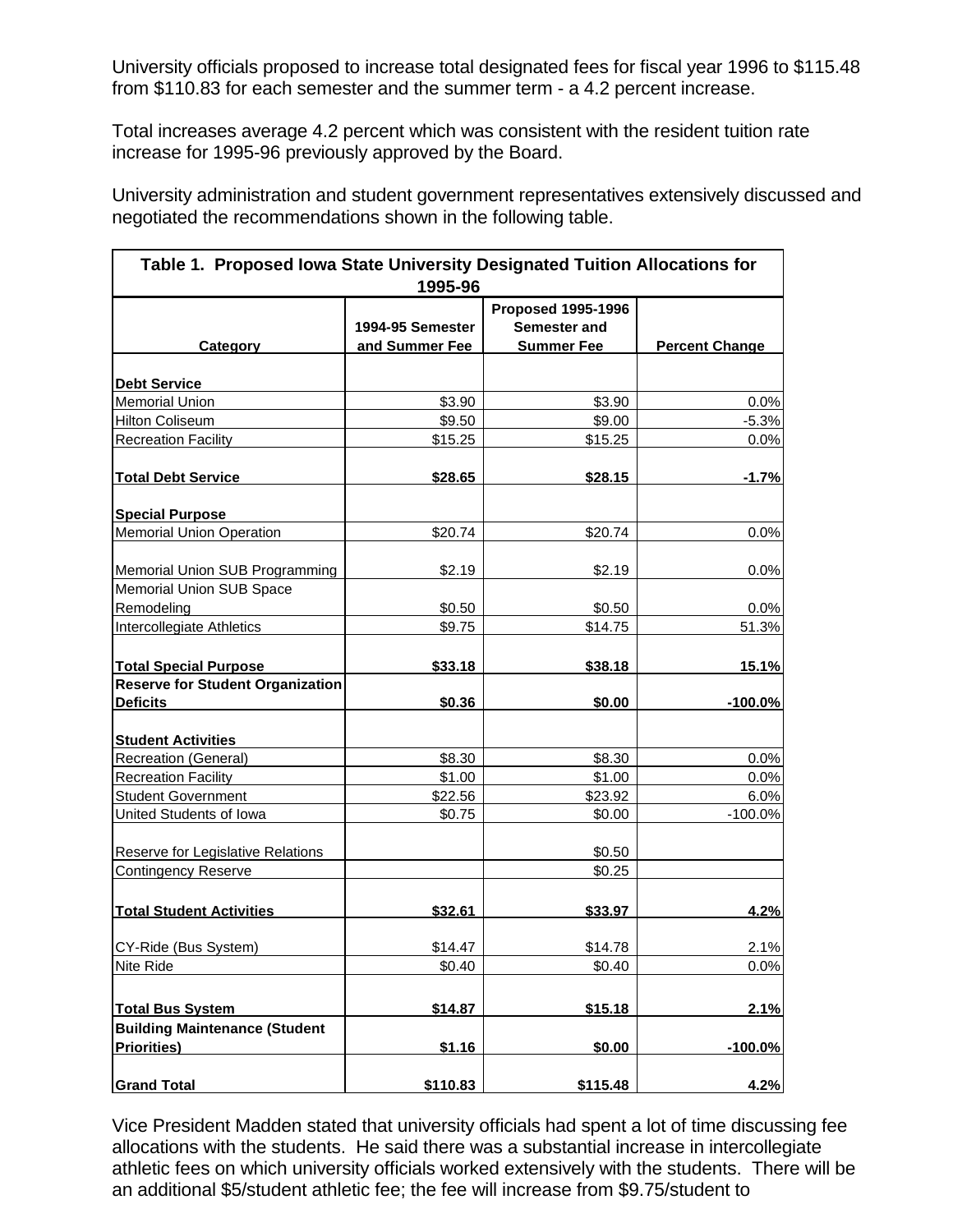\$14.75/student next year. The funding will be matched by other revenues and will permit continuation of the existing 19 sports and add women's soccer in the fall for a total of 20 sports. University officials expect next year they will be increasing the fee by another \$5/year bringing the total annual fee per student to \$19.75. This fee will be an ongoing permanent addition to the student fees. He noted that the funding for United Students of Iowa was being put in reserve for the coming year while students work through the issues.

Vice President Madden said the student athletics fee will increase from \$9.75/student to \$14.75/student next year. University officials anticipate the following year a need for an additional \$5/student will bring the total annual fee per student to \$19.75.

President Pomerantz asked about the issue around the United Students of Iowa funding being put into a reserve. Vice President Madden responded that the student governments requested an opportunity to work through this. Students felt they were not being represented how they wanted to be. He noted that students at all three campuses want to make changes. This was an issue they were resolving themselves. The reason the funds were put into a reserve was to make sure the funds are available next year. The students needed to earmark the funds in some category.

MOTION: MOTION: Regent Newlin moved to approve the university's proposed distribution of the portion of tuition designated for student activities, student services, and building fees for the 1995-96 academic year, including summer session 1995, as presented. Regent Tyrrell seconded the motion. MOTION CARRIED UNANIMOUSLY.

(c) University of Northern Iowa. The Board Office recommended the Board approve the university's proposed distribution of the portion of tuition designated for student activities, student services, and building fees for the 1995-96 academic year, including summer session 1995, as presented.

University of Northern Iowa officials proposed to increase its designated tuition allocation by 4.2 percent for fall and spring semesters and by 4.0 percent for summer session. The proposed amounts were expected to generate \$1,947,400 in revenue, 7.1 percent of projected gross tuition income in FY 1996.

Total University of Northern Iowa designated fees for FY 1996 will increase

- o to \$77.10 from \$74.10 per student per semester a 4.0 percent increase.
- o to \$33.85 from \$32.50 per student for summer session a 4.2 percent increase.

These percentage increases were consistent with percentage increases in the resident tuition rate for 1995-96 previously approved by the Board.

The proposed fees were the result of recommendations from the Student Activity Fee Committee and were presented to the Northern Iowa Student Government.

Proposed changes in fall and spring semesters and summer session are shown in the following table.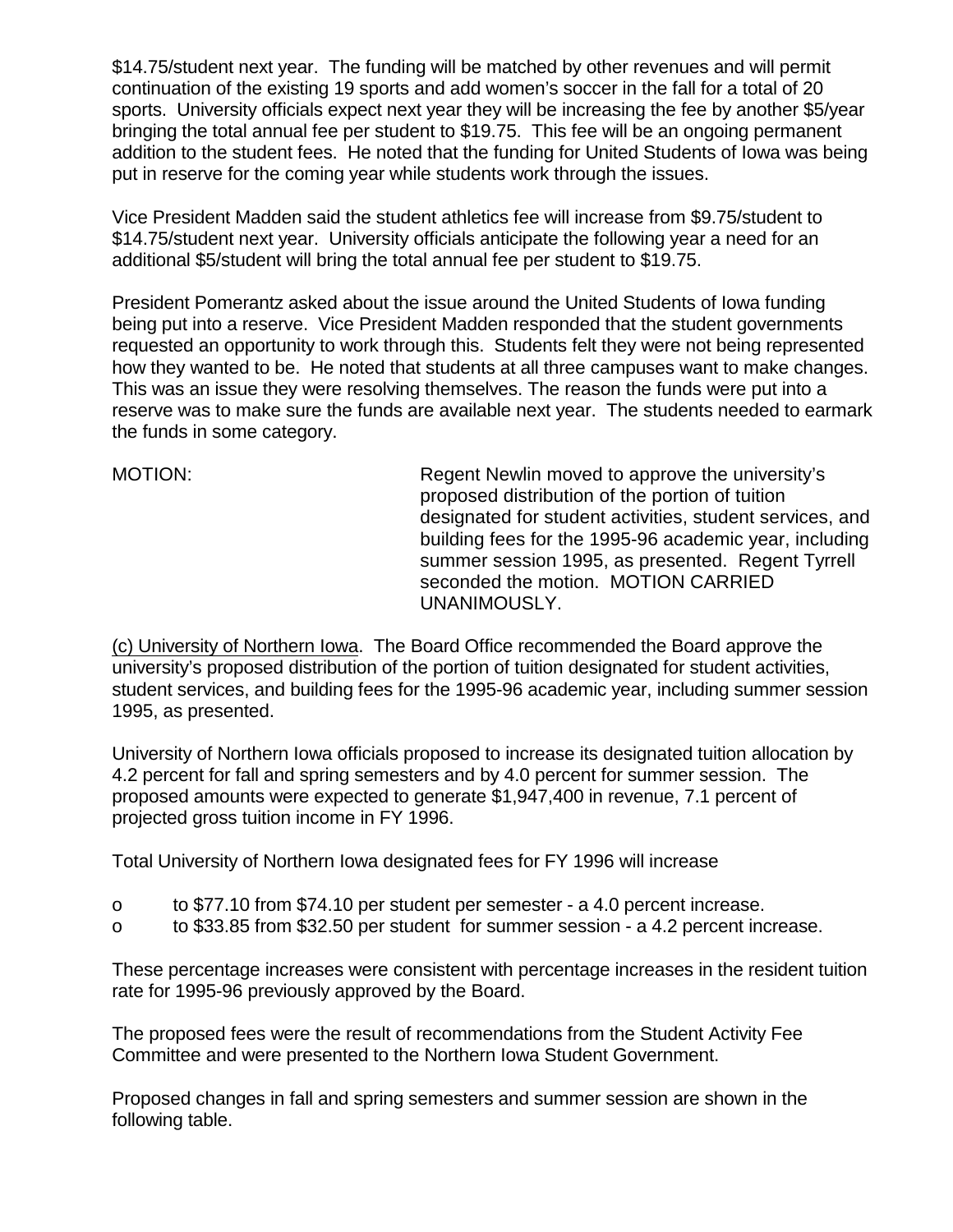|                                           |                 | 1 YYJ-YO        |                |         |                 |                |
|-------------------------------------------|-----------------|-----------------|----------------|---------|-----------------|----------------|
|                                           |                 | <b>Proposed</b> |                |         | <b>Proposed</b> |                |
|                                           | 1994-95         | 1995-1996       |                | 1994-95 | 1995-96         |                |
|                                           | <b>Semester</b> | <b>Semester</b> | <b>Percent</b> | Summer  | Summer          | <b>Percent</b> |
| Category                                  | Fee             | Fee             | Change         | Fee     | Fee             | Change         |
|                                           |                 |                 |                |         |                 |                |
| <b>Student Union Fee</b>                  | \$8.70          | \$10.70         | 23.0%          | \$5.60  | \$5.60          | 0.0%           |
| <b>Building Fund for Student Activity</b> | \$10.00         | \$10.00         | 0.0%           | \$4.85  | \$4.85          | 0.0%           |
| <b>Fieldhouse Fee</b>                     | \$12.50         | \$12.50         | 0.0%           | \$3.00  | \$3.00          | 0.0%           |
| <b>Student Organizations</b>              | \$5.25          | \$5.25          | 0.0%           | \$8.55  | \$9.15          | 7.0%           |
| <b>Campus Recreation</b>                  | \$4.70          | \$4.60          | $-2.1%$        | \$1.60  | \$1.60          | 0.0%           |
| Intercollegiate Athletics                 | \$23.10         | \$23.60         | 2.2%           | \$3.50  | \$3.75          | 7.1%           |
| Fine Arts/Cultural                        | \$5.55          | \$5.55          | 0.0%           | \$3.55  | \$3.65          | 2.8%           |
| <b>Student Governmental Relations*</b>    | \$0.65          | \$0.55          | $-15.4%$       | \$0.65  | \$0.55          | $-15.4%$       |
| Intercollegiate Academics                 | \$2.45          | \$2.70          | 10.2%          | \$1.10  | \$1.35          | 22.7%          |
| Northern Iowan                            | \$0.95          | \$0.95          | $0.0\%$        | \$0.10  | \$0.10          | 0.0%           |
| Homecoming                                | \$0.25          | \$0.25          | 0.0%           | \$0.00  | \$0.00          |                |
| <b>Wellness Promotion Program</b>         |                 | \$0.45          |                |         | \$0.25          |                |
| <b>Grand Total</b>                        | \$74.10         | \$77.10         | 4.0%           | \$32.50 | \$33.85         | 4.2%           |

**Table 1. Proposed University of Northern Iowa Designated Tuition Allocations for 1995-96**

\*formerly United Students of Iowa

Vice President Follon stated that university officials always ask that a student chair the student fee committee. This year Beth Krueger, past student body president, chaired the committee. She noted that Ms. Krueger graduated last Saturday and would be attending law school this fall. She plans to spend the summer in Tokyo, Japan at the Embassy. Vice President Follon said one of the joys of working at a university is working with students. She asked Ms. Krueger to comment on behalf of the student fee committee.

Ms. Krueger stated, as chair of the student fee committee, that the university chose to increase allocations consistent with the rate of tuition increase. She said students were cognizant of that fact and appreciated the action. An additional \$3 /student/semester will be received. The allocation includes a one-time repair and replacement charge for the Maucker Union. The committee established one new line item for wellness promotion to increase gender equity. Ms. Krueger concluded by stating that students should be commended for their efforts.

MOTION: Regent Dorr moved to approve the university's proposed distribution of the portion of tuition designated for student activities, student services, and building fees for the 1995-96 academic year, including summer session 1995, as presented. Regent Pellett seconded the motion. MOTION CARRIED UNANIMOUSLY.

**REPORT OF THE BANKING COMMITTEE**. The Board Office recommended the Board accept the report of the Banking Committee including recommended approval of the following:

(1) Preliminary Resolution for the Sale of \$7,100,000 Academic Building Revenue Refunding Bonds, Series I.S.U. 1995;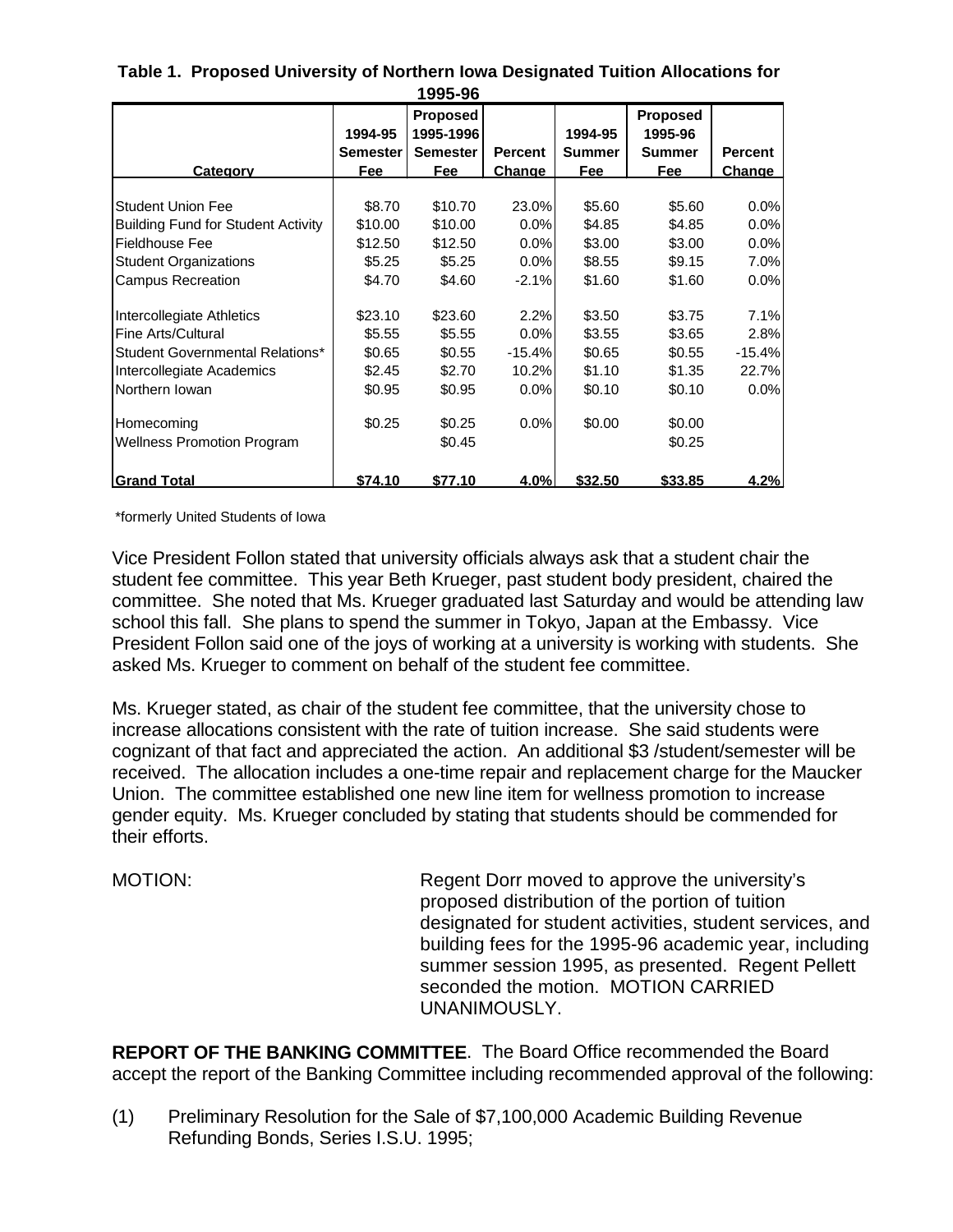- (2) Preliminary Resolution for the Sale of up to \$5,140,000 Student Health Facility Revenue Bonds, Series I.S.U. 1995; and
- (3) Modification of investment policy related to international equities.

Regent Dorr said the Banking Committee met that morning and took action on a brief agenda. Approval of the April 1995 minutes was deferred. He then asked for a motion to authorize refinancing of project notes which were issued in 1992.

MOTION: Regent Dorr moved to approve the preliminary Resolution for the Sale of \$7,100,000 Academic Building Revenue Refunding Bonds, Series I.S.U. 1995. Regent Newlin seconded the motion, and upon the roll being called, the following voted: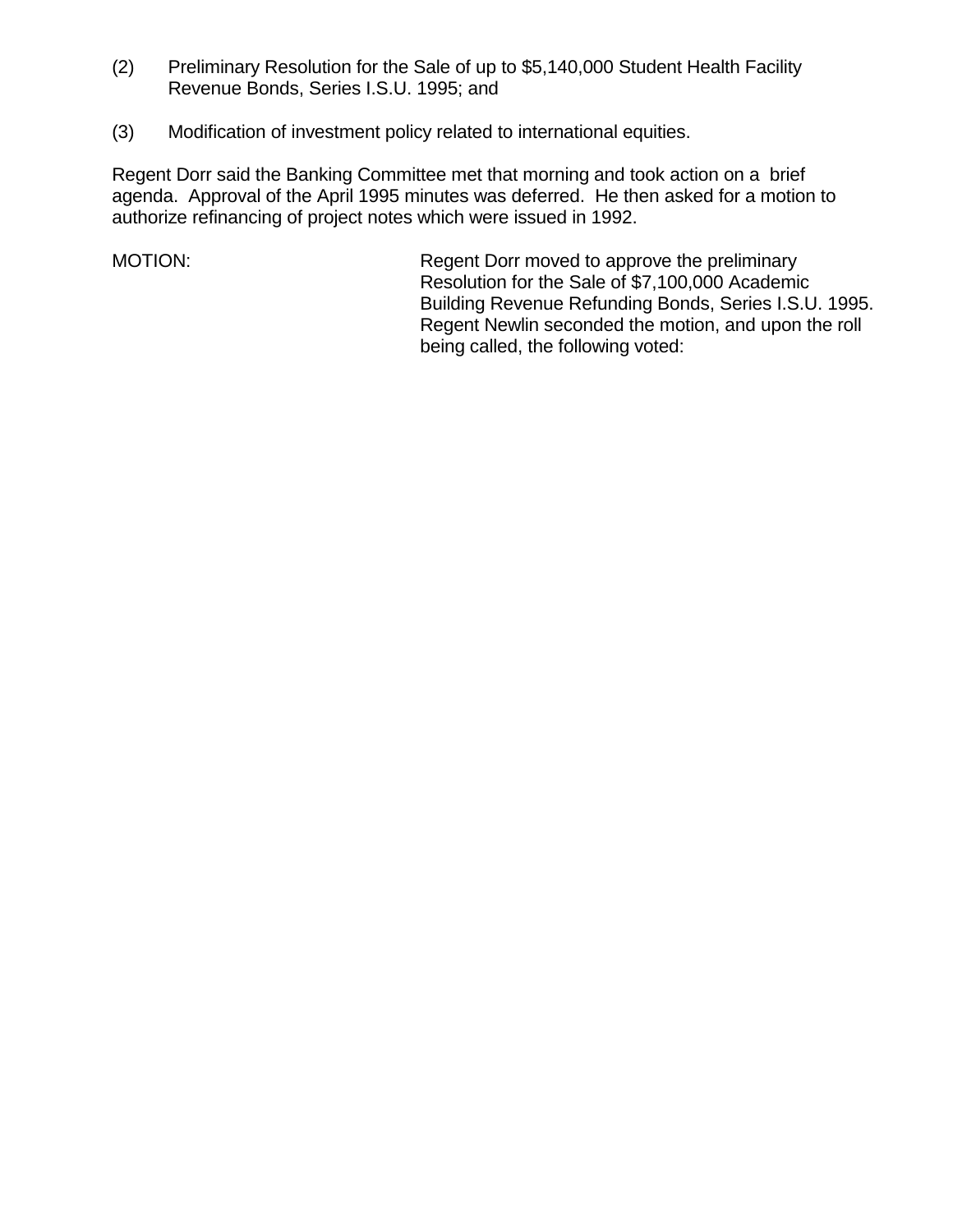AYE: Collins, Dorr, Kennedy, Newlin, Pellett, Pomerantz, Smith, Tyrrell. NAY: None. ABSENT: Johnson-Matthews.

## MOTION CARRIED.

Regent Dorr said the Banking Committee recommended the Board approve a preliminary resolution for the sale of student health facility bonds for Iowa State University.

MOTION: Regent Dorr moved to approve the preliminary Resolution for the Sale of up to \$5,140,000 Student Health Facility Revenue Bonds, Series I.S.U. 1995. Regent Kennedy seconded the motion, and upon the roll being called, the following voted: AYE: Collins, Dorr, Kennedy, Newlin, Pellett, Pomerantz, Smith, Tyrrell. NAY: None. ABSENT: Johnson-Matthews.

## MOTION CARRIED.

Regent Dorr stated that other items to be brought to the Board's attention included a proposal to modify the Regents investment policy. The request was derived initially by a request from Walter Scott to add Austria to the list of countries in which his firm was allowed to invest. Another item was the quarterly investment and cash management reports. He noted that the endowment funds were transferred from Warburg Pincus to GMG Seneca on May 1. As of May 12, 70 percent of those funds were invested by GMG Seneca. It appeared from the quarterly report that the other fund manager was performing above the benchmarks.

MOTION: Regent Dorr moved to approve a modification of the Regents investment policy related to international equities, as approved by the Banking Committee, and to receive the report of the Banking Committee. Regent Newlin seconded the motion. MOTION CARRIED UNANIMOUSLY.

**ANNUAL REPORT ON CHILD CARE**. The Board Office recommended the Board (1) receive the annual reports on child care programs at the University of Iowa, Iowa State University, and the University of Northern Iowa; (2) encourage Regent universities to continue to assist students and employees to gain access to child care services including such activities as obtaining work-study funds, establishing or expanding child care referral services, and participating in community efforts to recruit child care providers; (3) encourage child care committees of the three universities to continue to cooperate by sharing ideas and innovations in the delivery of child care services; and (4) require the universities to continue to provide the Board with annual progress reports on child care programs and provide updated five-year plans.

This was the sixth annual report on child care programs at the three Regent universities. At the direction of the General Assembly, the Regent universities first assessed institutional child care needs in 1988. The first annual reports came to the Board in 1989 and included fiveyear plans. Subsequent reports included progress reports and updated five-year plans.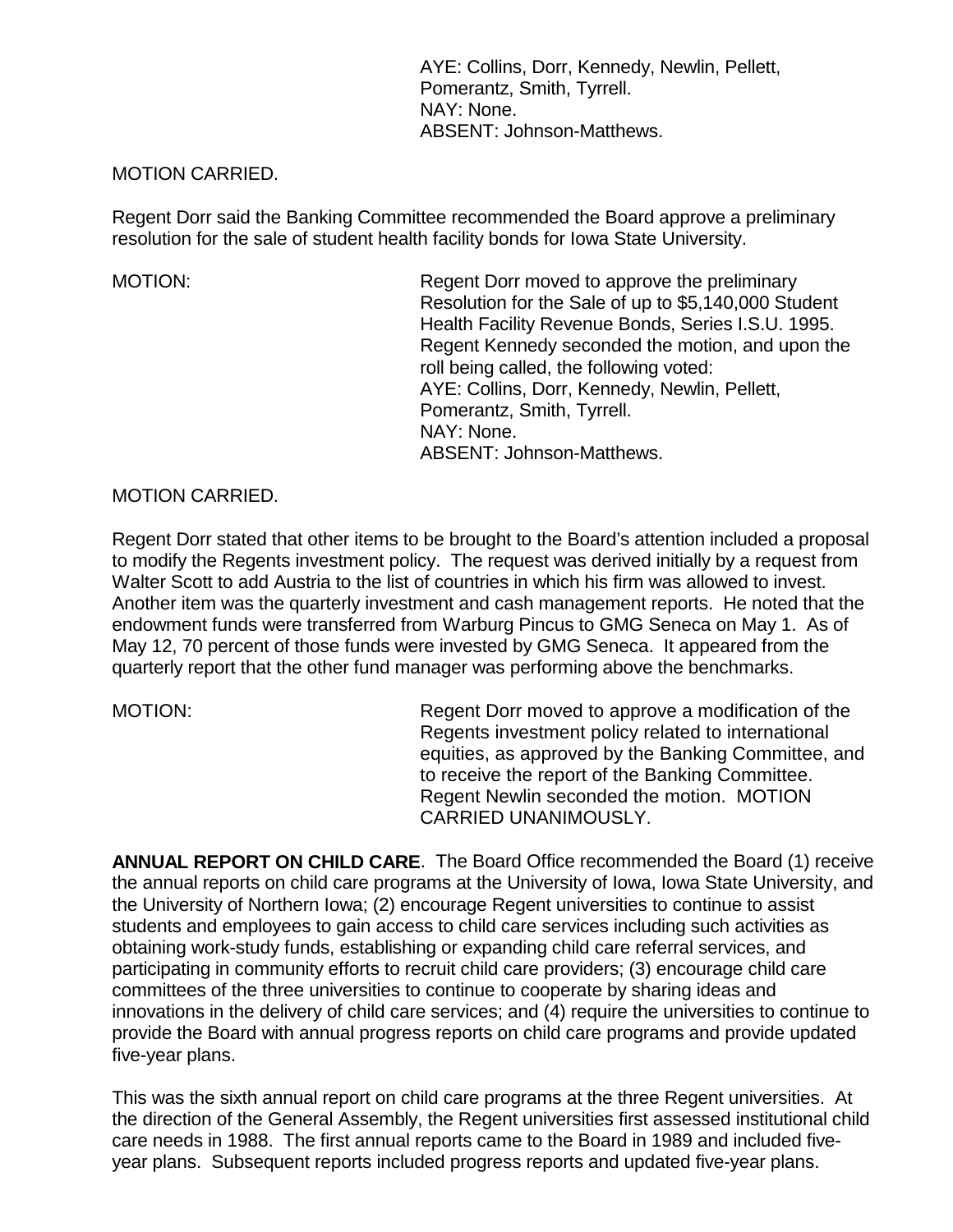Each university has a very successful ongoing child care program which includes on-campus care as well as participation in community referral services.

Each year since the inception of the programs the universities have expanded the child care services offered within available funding.

The universities have plans to expand services in future years especially in areas of part-time care, infant care, and care for mildly ill children.

Each university offers a flexible benefits program to nonorganized faculty and staff. This program allows eligible employees to establish a spending account to be used for child care expenses. Employees covered under the negotiated agreement with AFSCME may elect to make a pre-tax reduction in wages to be paid to an account for allowable dependent care expenses.

Fiscal year 1995 general fund support for the child care programs at the University of Iowa is \$226,706; at Iowa State University, \$174,625; and at the University of Northern Iowa, \$104,865.

ACTION: President Pomerantz stated the Board, by general consent, (1) received the annual reports on child care programs at the University of Iowa, Iowa State University, and the University of Northern Iowa; (2) encouraged Regent universities to continue to assist students and employees to gain access to child care services including such activities as obtaining workstudy funds, establishing or expanding child care referral services, and participating in community efforts to recruit child care providers; (3) encouraged child care committees of the three universities to continue to cooperate by sharing ideas and innovations in the delivery of child care services; and (4) required the universities to continue to provide the Board with annual progress reports on child care programs and provide updated five-year plans.

**REPORT OF HEALTH INSURANCE STUDY COMMITTEE**. The Board Office recommended the Board accept the report of the Employee Health Insurance Study Group including the recommendation that the Regent institutions:

- (1) Continue their aggressive efforts to contain health care costs;
- (2) Establish benchmarks to determine institutional contributions to the costs of health care plans no later than fiscal year 1997;
- (3) Study, research, analyze and complete the design and implementation of the recommendations deemed to be viable;
- (4) Provide the Board with quarterly reports of the cost containment actions, programs, policies and procedures they have taken or implemented during fiscal year 1996; and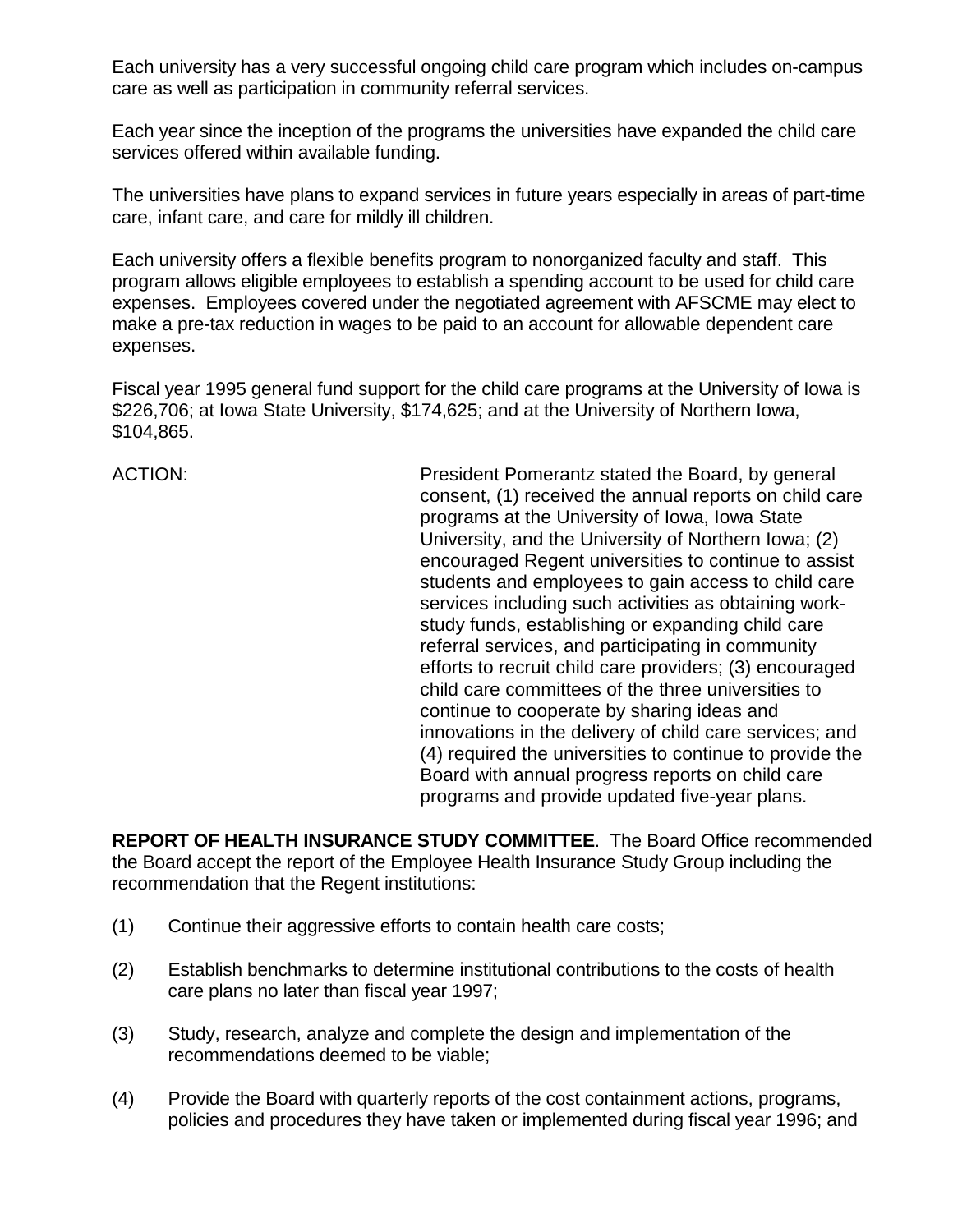(5) Continue the activities of the Study Group so that it can meet on a quarterly basis to discuss and review the ongoing health care cost containment activities of the Regent institutions.

The Employee Health Insurance Study Group was formed in the Fall of 1993. The purpose of the group was to identify those health care cost containment programs, measures, and actions that allow the Regent institutions to continue to remain in the forefront of cost effective health care management.

The Employee Health Insurance Study Group identified the various cost containment efforts of the Regent institutions over the last ten years which included:

- o Regent institutions saved \$7.1 million through use of institutional plans rather than the statewide health plans.
- o Increases in employer contributions for Regent plans have been significantly less during the past ten years than the State plans.
- o Significantly higher out-of-pocket maximums in most Regent plans as compared to the State plans.
- o Limitations on outpatient mental health/substance abuse treatment.
- o The University of Northern Iowa's plan has the limitation of 45 days per year for inpatient mental health/substance abuse treatment.
- o Iowa State University's plan requires a \$10 copayment for outpatient physician services.
- o Both the University of Iowa and Iowa State University plans have caps on infertility treatments.
- o The University of Iowa added an employee contribution in January 1995 for single coverage in CHIP I.
- o The University of Iowa introduced two new managed care programs in January 1995.
- o Estimated employer costs for health insurance for Regent employees in university plans and Regent employees in State plans were approximately \$52 million in fiscal year 1995.
- o The universities make various wellness programs available to employees at no cost or for a nominal fee. This was in response to the institutions' recognition of the importance of employee health. Programs include blood pressure screening, cholesterol testing, exercise programs, and smoking cessation clinics.
- o The University of Northern Iowa has integrated all its preventive health programs into the formalized UNI Wellness Program.
- o Both the University of Iowa and Iowa State University offer various preventive health programs. These preventive health programs are not organized into formal wellness programs like the one at the University of Northern Iowa.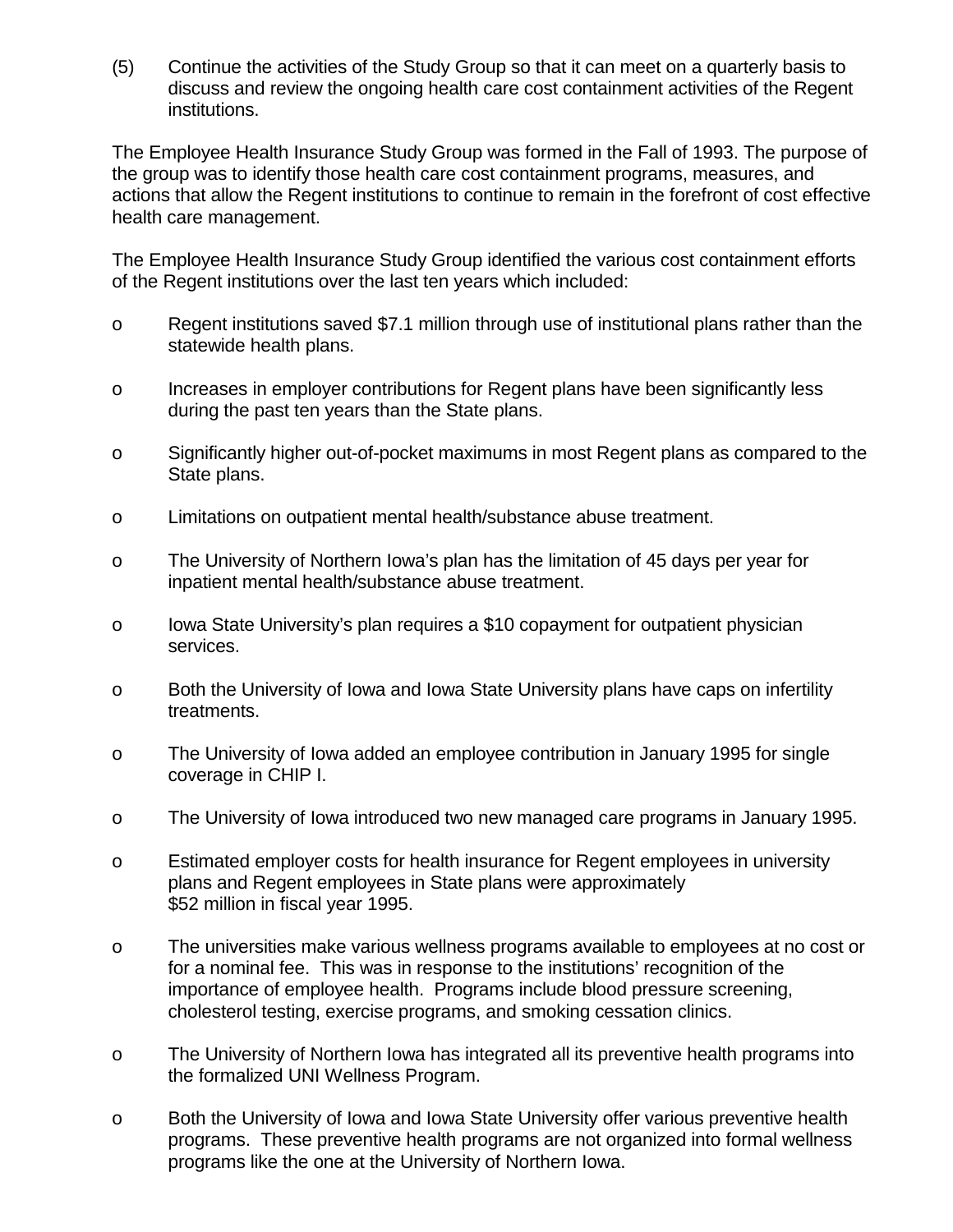Regent Pellett stated that the study group urged the institutions to continue cost containment efforts and to be fair and equitable to employees. Each of the universities, in this very changing health insurance market, has worked to get the best possible policies for employees while maintaining costs.

Mr. Richey said he felt it was not necessary at this time to have institutional reports. It may be appropriate to do so in the future in terms of some of the institutional initiatives that were underway as a result of the encouragement of the study group.

MOTION: MOTION: Regent Pellett moved to accept the report of the Employee Health Insurance Study Group including the recommendations outlined above. Regent Smith seconded the motion.

Regent Dorr stated that the Employee Health Insurance Study Group had done an excellent job over the last few years of trying to get a handle on heath care costs. The study group had done an outstanding job of making progress on the issues. He commended Regent Pellett, institutional officials and Mr. Richey for their efforts.

President Pomerantz asked whether the study group had addressed the idea of all the institutions coming together as one large group for purposes of health insurance premium cost benefits.

Regent Pellett responded that as of this date the group had not reviewed that possibility. She said changes were taking place in the university communities' health care arenas, which was being watched closely.

President Pomerantz stated that it might be worthwhile as part of the overall activity of the study group to take an in-depth look at the possibility of coverage as one large Regent group. If more people are covered, savings could be created. He said that if everyone agreed, they should move forward.

Regent Pellett responded that the committee would proceed with President Pomerantz' suggestion.

VOTE ON THE MOTION: The motion carried unanimously.

**ANNUAL REPORT ON COMPETITION WITH PRIVATE ENTERPRISE**. The Board Office recommended the Board receive reports on competition with private enterprise from the institutions.

Each institution annually reports to the Board its policy, activities, and complaints relating to competition with private businesses. The following is a summary of the institutional reports:

## University of Iowa

The University of Iowa has two committees which deal with competition with private enterprise. An internal complaint review committee reviews all allegations of unfair competition when formal complaints are received by the university and reports the findings and makes recommendations to the Vice President for Finance and University Services. A community advisory committee is made up of a President's Office representative, a representative of Finance and University Services, and five individuals from the business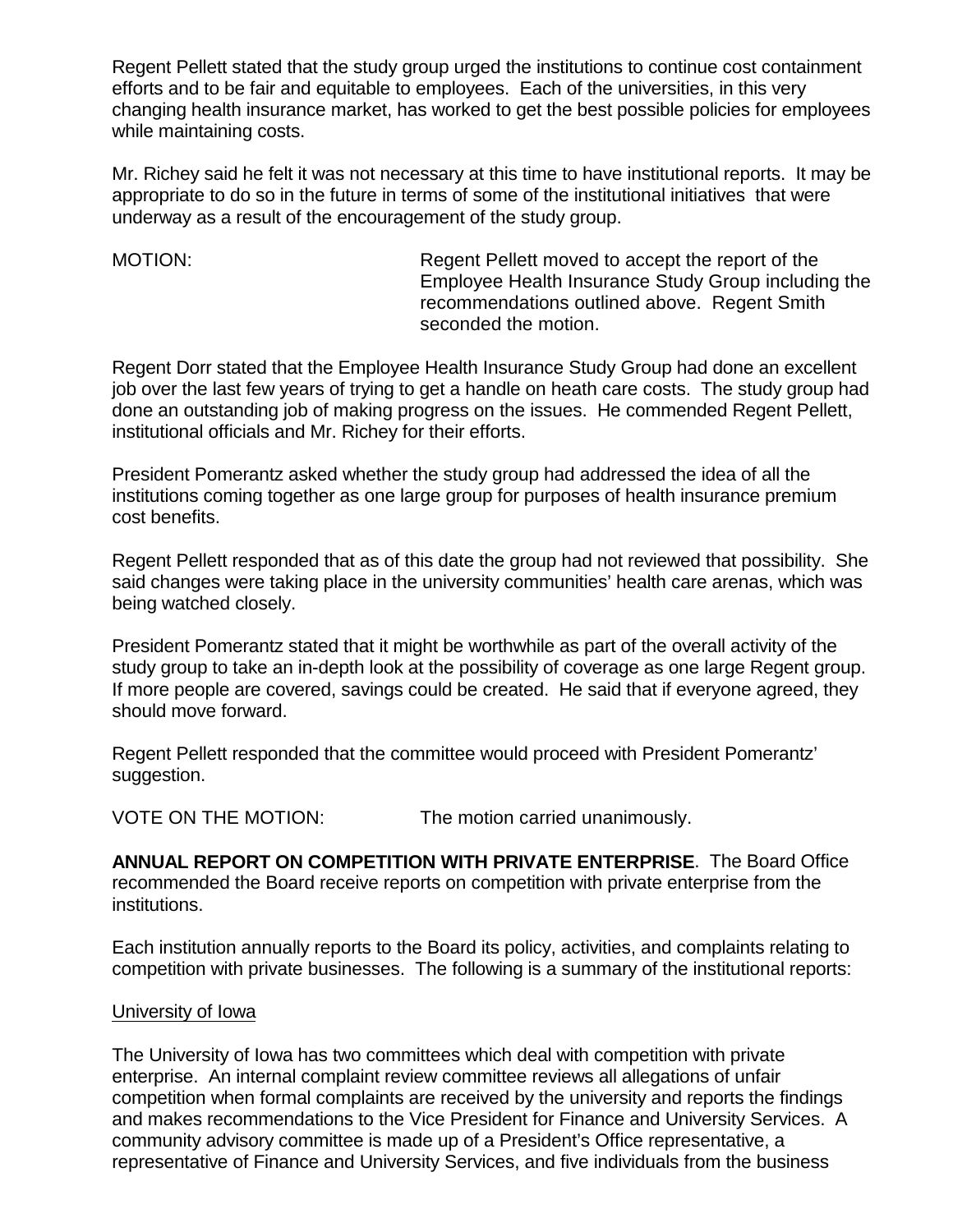community; it meets with representatives of the private sector to discuss policy issues or specific problems.

The committee advises the Vice President for Finance and University Services about any proposed activities that might be considered to compete with the private sector and meets with representatives of the Iowa City/Coralville Chamber of Commerce, the business community, and other interested individuals and organizations to discuss areas of concern involving unfair competition.

During the past year, issues discussed by the community advisory committee included downtown parking, traffic, and environmental issues.

The university has a Printing Advisory Committee which is composed of private sector printers and individuals from the university. The committee provides: a) advice on appropriate strategic directions for University Printing and on revisions to its strategic plan, b) a forum for discussion of diverse ideas which could result in improvements in the service provided to university departments, and c) advice on changing technology and innovative methods for meeting the needs of university user departments.

The university received no complaints during the year.

A lawsuit brought against the State Hygienic Laboratory, the State University of Iowa, and the Board of Regents by Net Midwest under the Competition Act (Chapter 23A, the Code of Iowa) was decided in favor of the defendants, i.e., the laboratory, the university, and the Board. The court found that the professional services provided by the Hygienic Lab were incidental to the university's research and extension missions, and that the testing services fell within the exception set forth in Iowa Code section 23A.2 (10) (k) (9).

## Iowa State University

The university's internal review committee consists of the Vice President for Business and Finance, Vice President for External Affairs, and Director of Business Affairs. This committee reviewed two matters during the past year:

the role of the Iowa Demonstration Laboratory in the Center for Non-Destructive Evaluation in pursuing "routine laboratory testing," and

the operation of a HELP van to assist in starting vehicles or to provide other limited university parking lot assistance.

University officials stated that the Demonstration Laboratory has met appropriate criteria under established legal guidelines; the university has responded to questions raised about the laboratory's operation.

The HELP van has assisted students parked in university lots, improved patrolling to control vandalism, transported stranded motorists, and helped to obtain private tow truck assistance.

The university maintains contact with businesses in Ames and the Greater Des Moines area; university representatives are members of the boards of various community business groups.

Reviews of operations are conducted as part of the university's planning processes to ensure that utilization of private operations is being considered. Reviews of food vending, custodial services, stores operations, and maintenance support are underway.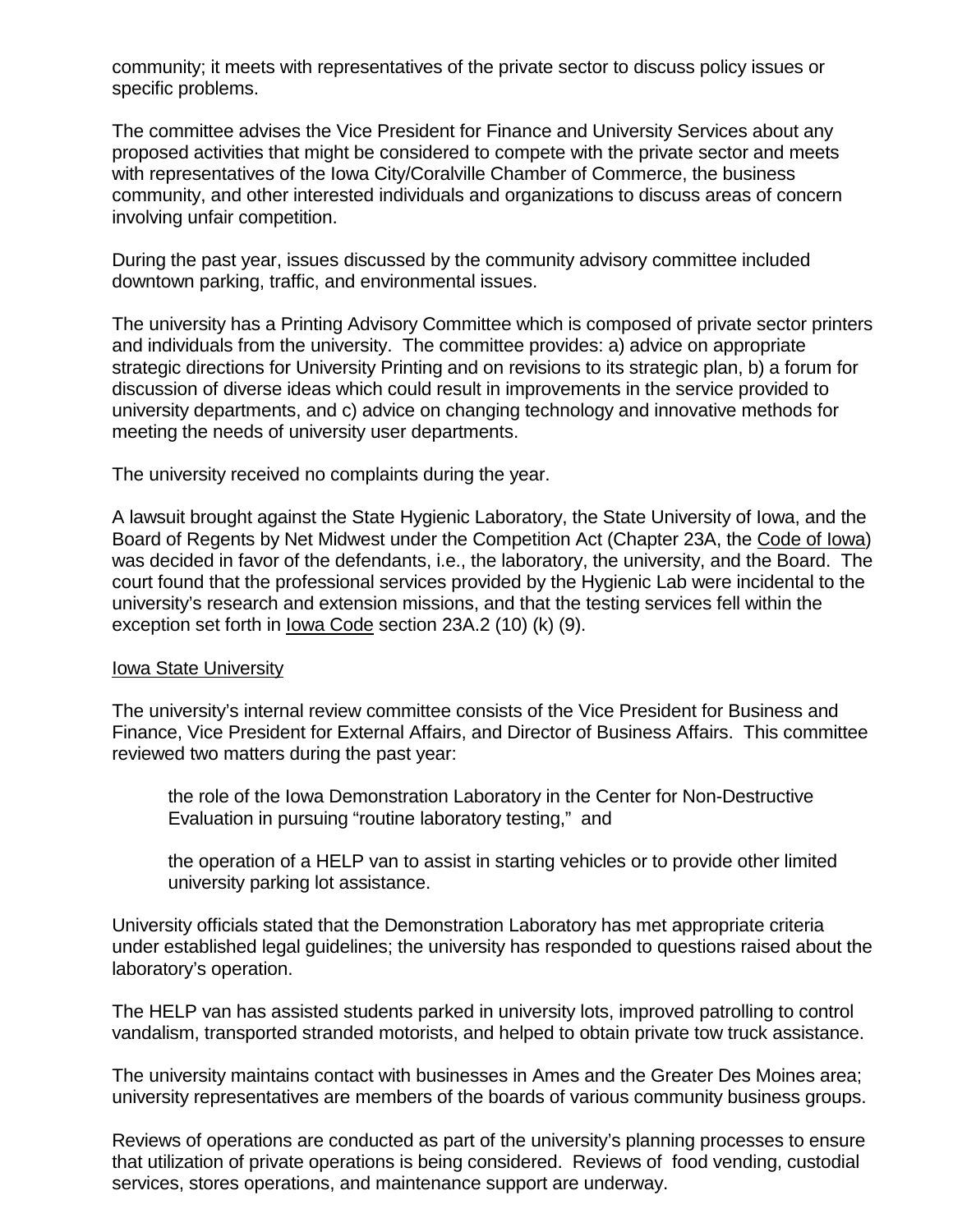An advisory committee, consisting of individuals within and outside the university, has been established to make recommendations on printing operations.

The university's participation in a national benchmarking project provides comparative information to improve activities and determine whether private operations would be more cost effective.

During the past year the College of Agriculture and the Agriculture Experiment Station completed a review of their farm operations and eliminated a significant proportion of their farm service organization, selling farm machinery and contracting privately for agriculture productions.

## University of Northern Iowa

An internal review committee consisting of a representative of the President's Office and two designees selected by the Vice President for Finance and Administration is charged with

review of existing campus activities to determine compliance with statutes and Board administrative rules.

recommending to the Vice President for Administration and Finance approval, changes, abandonment, or consolidation of existing or proposed activities.

review of written appeals and recommendation of appropriate action.

meeting periodically with local community and private sector representatives to discuss policy or specific problems associated with goods or services provided by the university.

A private enterprise seeking to appeal an activity of the university is required to submit a written request to the Vice President for Administration and Finance in which the activity is described and specific examples of alleged unfair or inappropriate competition are provided.

The University of Northern Iowa maintains regular communication with the Cedar Falls Chamber of Commerce and has asked to be informed of any concerns or problems which involve the university. The university received no complaints or appeals during the past year.

## Iowa School for the Deaf

The Superintendent, Director of Facilities, and Director of Business Operations review proposed activities and inquiries involving the sale of goods, provision of services, or usage of facilities to ensure that activities are consistent with Board of Regents policies.

Iowa School for the Deaf officials stated that none of its activities compete with area businesses. No complaints were filed during the past year.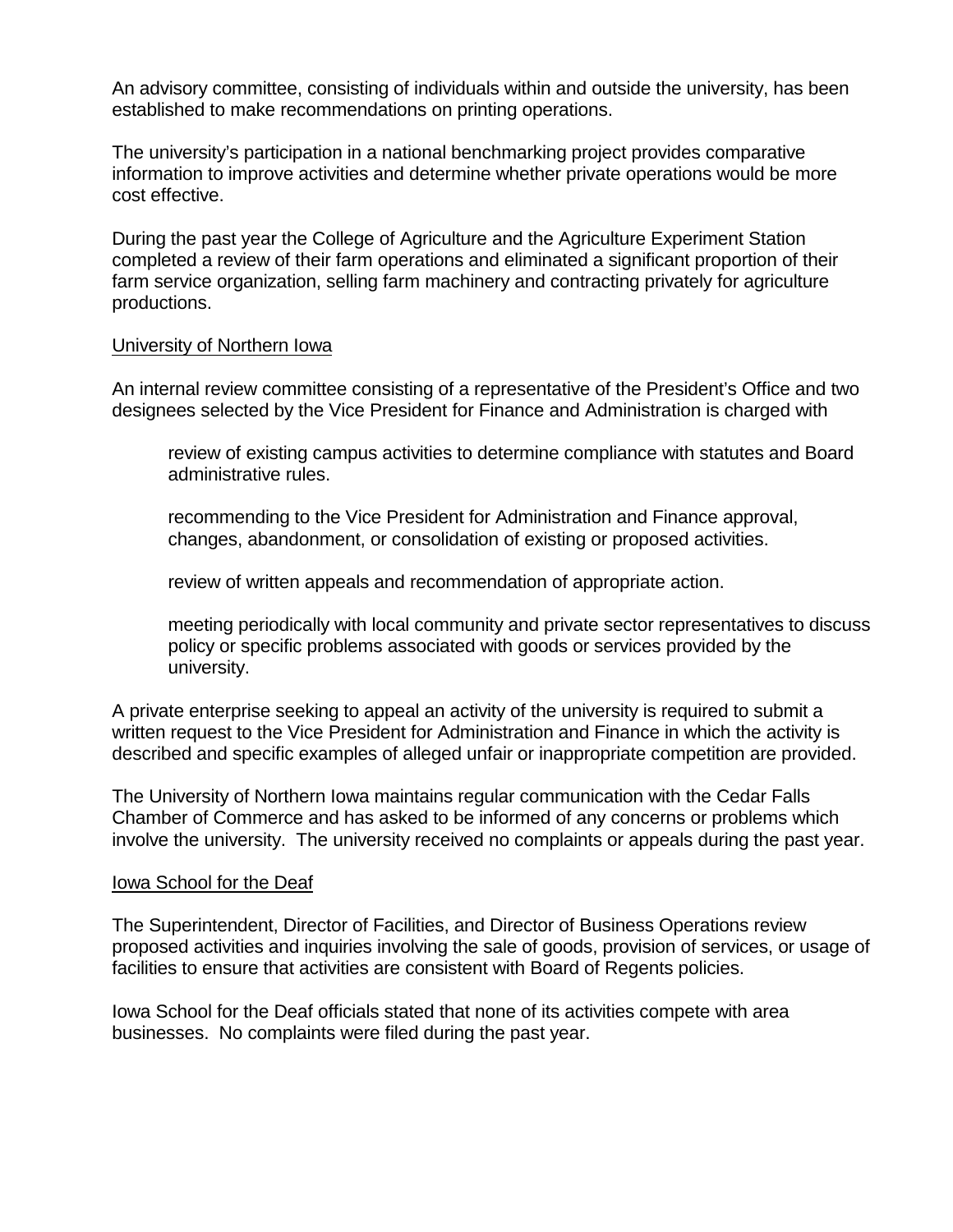## Iowa Braille and Sight Saving School

All activities involving the sale of goods, services, or facility usage are approved by the school's Director of Administrative Services. All inquiries about activities carried out by the school are referred to and addressed by the Director of Administrative Services.

Active consultation with the local private business sector has not been accomplished due to the limited potential for competition. Iowa Braille and Sight Saving School's operations generally do not include activities which compete or have the potential to compete with the private business sector.

IBSSS rents unoccupied or underutilized property on its campus to local businesses and community groups whose activities benefit the campus community.

The school has not received any appeals during the past twelve months.

Vice President True stated that the University of Iowa's community advisory committee is headed up by Vice President Rhodes. The university also has an internal complaint review committee. In every case the matter has been dealt with satisfactorily. Another way university officials make sure they are sensitive to the community is by participating on boards, in the Chamber of Commerce, etc. He said university officials look for efficiencies and ways to use private sector services at the university.

Vice President Madden stated that similar procedures were in place at Iowa State University including involvement in the Chamber of Commerce and economic development groups. He finished a term as chair of the chamber a year ago. University officials work with a number of advisory groups in the business community. An internal review group meets periodically. He said the HELP van on the campus which provides car starting and auto assistance had completed its first winter season. University officials received many positive comments.

Vice President Conner stated that the University of Northern Iowa has an internal review committee and appeal procedures. He is a member of the Chamber of Commerce. The University of Northern Iowa has not had any problem in this area for 5 to 6 years.

MOTION: Regent Kennedy moved to receive reports on competition with private enterprise from the institutions. Regent Collins seconded the motion. MOTION CARRIED UNANIMOUSLY.

**FINAL ADOPTION OF ADMINISTRATIVE RULES RELATING TO PARIETAL RULE**. The Board Office recommended the Board (1) approve final adoption of the rescission of the parietal rules at the University of Iowa and the University of Northern Iowa and (2) submit adopted rules to the administrative rules process.

As part of the residence systems reports in March, the Board gave preliminary approval to the rescission of the parietal rules at the University of Iowa and the University of Northern Iowa. The parietal rule has been in partial or total suspension at the University of Iowa since 1977 and at the University of Northern Iowa since 1979.

The residence system report showed that both institutions have maintained high occupancy levels with the rules in suspension. Projections indicate that the trend should continue for a long time.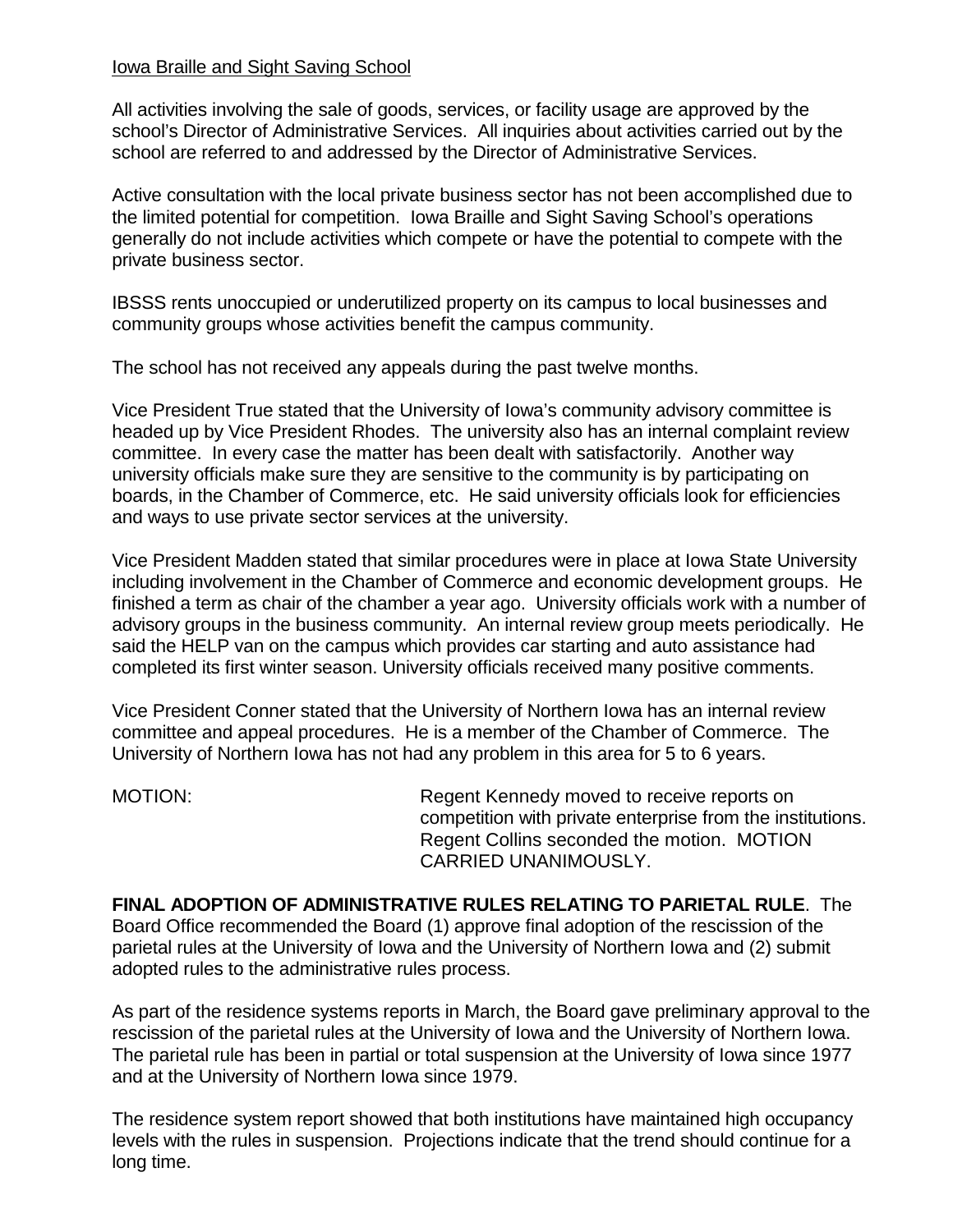The Notice of Intended Action was published on April 12, 1995. The comment period was until May 3, 1995, and a public hearing was held in the Board Office on May 5, 1995. No comments were received during the time for public comment. Board Office staff appeared before the Administrative Rules Review Committee on May 9, 1995.

MOTION: Regent Tyrrell moved to (1) approve final adoption of the rescission of the parietal rules at the University of Iowa and the University of Northern Iowa and (2) submit adopted rules to the administrative rules process. Regent Newlin seconded the motion. MOTION CARRIED UNANIMOUSLY.

**FINAL ADOPTION OF AMENDMENTS TO THE ADMINISTRATIVE RULES RELATING TO PURCHASING POLICIES AND PROCEDURES, CHANGES IN ADDRESSES AND TITLE TO EXECUTIVE DIRECTOR**. The Board Office recommended the Board approve final adoption of amendments to the administrative rules relating to purchasing policies and procedures, changes in addresses and title to executive director.

The Board gave preliminary approval of the proposed changes to Section 681 of the Iowa Administrative Code at the March 1995 Board meeting.

All of the required steps in the administrative rules process have been completed.

One additional change was proposed based on input received by the Administrative Rules Committee:

Specify that the master list of Regent employees with Board authorization to sell goods or services to the Regent institutions shall be reviewed periodically as part of the institution's normal review of vendor history.

Most of the recommended changes to Section 681 of the Iowa Administrative Code pertain to purchasing; however, several clean-up items in other chapters of Section 681 were also included.

Change "executive secretary" wherever it occurs in Section 681 of the Iowa Administrative Code to "executive director."

Change the address of the Board of Regents wherever it is listed in Section 681 of the Iowa Administrative Code from "Lucas State Office Building" to "Old Historical Building".

The following proposed changes incorporate revisions previously approved by the Board in the Procedural Guide.

Increase the dollar level at which public hearings are required for construction, repairs, or improvements of buildings or grounds from \$10,000 to \$25,000. (Procedural Guide, page IX - 12, Section 9.10, paragraph A.2)

Increase the dollar level at which certain requirements are made for equipment funded by academic revenue bond proceeds from \$10,000 to \$25,000. (Procedural Guide, page VIII - 8, Section 8.04, paragraph K)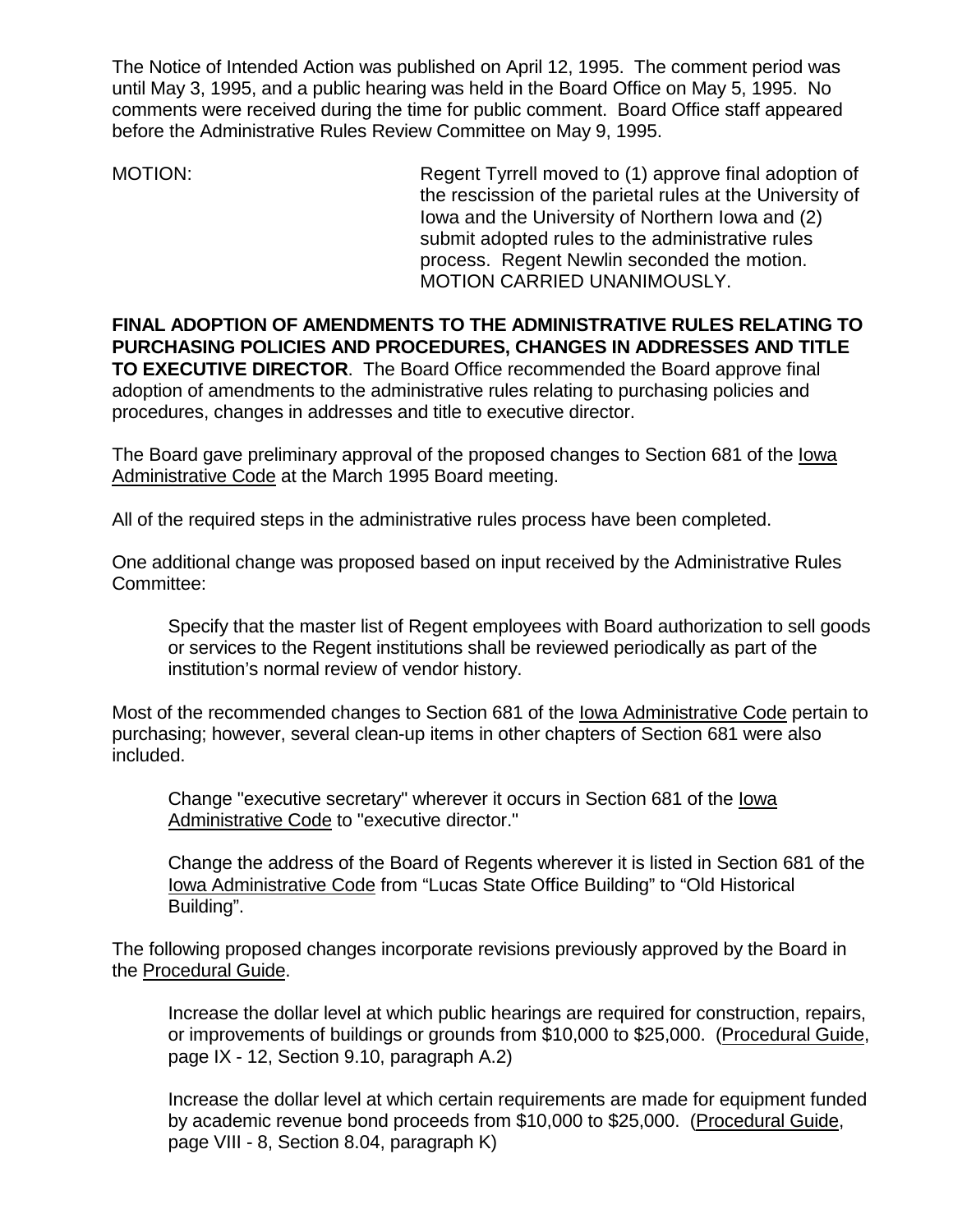The following proposed changes to the <u>Iowa Administrative Code</u> also were included as revisions to the Procedural Guide presented for Board approval

To comply with Code of Iowa 68B.3, change the definition of a Regent employee prohibited from selling goods or services from "full-time employee" to "employee."

Change the dollar level at which Board authorization is required for purchases from Regent employees from \$500 per transaction to \$1,000 per transaction to be closer to the \$2,000 level at which bids are required.

Change the amount at which Board authorization is required for aggregate contracts purchased from a Regent employee in a single fiscal year from \$1,000 to \$2,000.

Change the dollar level at which purchases from regent employees must be included in the annual purchasing report from \$1,000 in aggregate for the preceding fiscal year to the amount "approved per Subrule 8.9(2)" (Administrative Rules)/"approved per Subrule 10.09(B)" (Procedural Guide) and specify that the summary is of "the preceding fiscal year's" purchases.

Change the definition of an employee by replacing section 8.9(8) with "For purposes of these rules, the definition of employee shall be as follows: Employee shall mean a paid employee of the State of Iowa, the employee's spouse or minor children, and any firm of which any of those persons is partner or sole proprietor, as well as, any corporation of which any of those persons holds five percent or more stock either directly or indirectly."

When bid specifications include a brand name to indicate quality, allow institutions to choose between an "or equal" clause, which is required by the Administrative Rules, or an "or acceptable alternate" clause, which is current practice and is required according to the Procedural Guide.

Regent Dorr expressed concern about changing the amount at which Board authorization is required for aggregate purchases from a Regent employee in a single fiscal year from \$1,000 to \$2,000. Director Houseworth responded that the institutions had requested the amount be increased to more than \$4,000.

Regent Dorr said he hoped the Regents would not be asked to revisit this issue until the institutional officials get the amount to where they want it.

MOTION: Regent Collins moved to approve final adoption of amendments to the administrative rules relating to purchasing policies and procedures, changes in addresses and title to executive director. Regent Tyrrell seconded the motion.

Regent Newlin asked what was meant by "periodically". Director Houseworth said her understanding that periodically meant every 2 to 3 years.

VOTE ON THE MOTION: Motion carried unanimously.

**APPROVAL OF CONFLICT OF INTEREST VENDOR**. The Board Office recommended the Board (1) approve the request of the University of Northern Iowa to add Cheryl Lenz-Lehman doing business as Say Cheese Photography to the list of approved vendors with a potential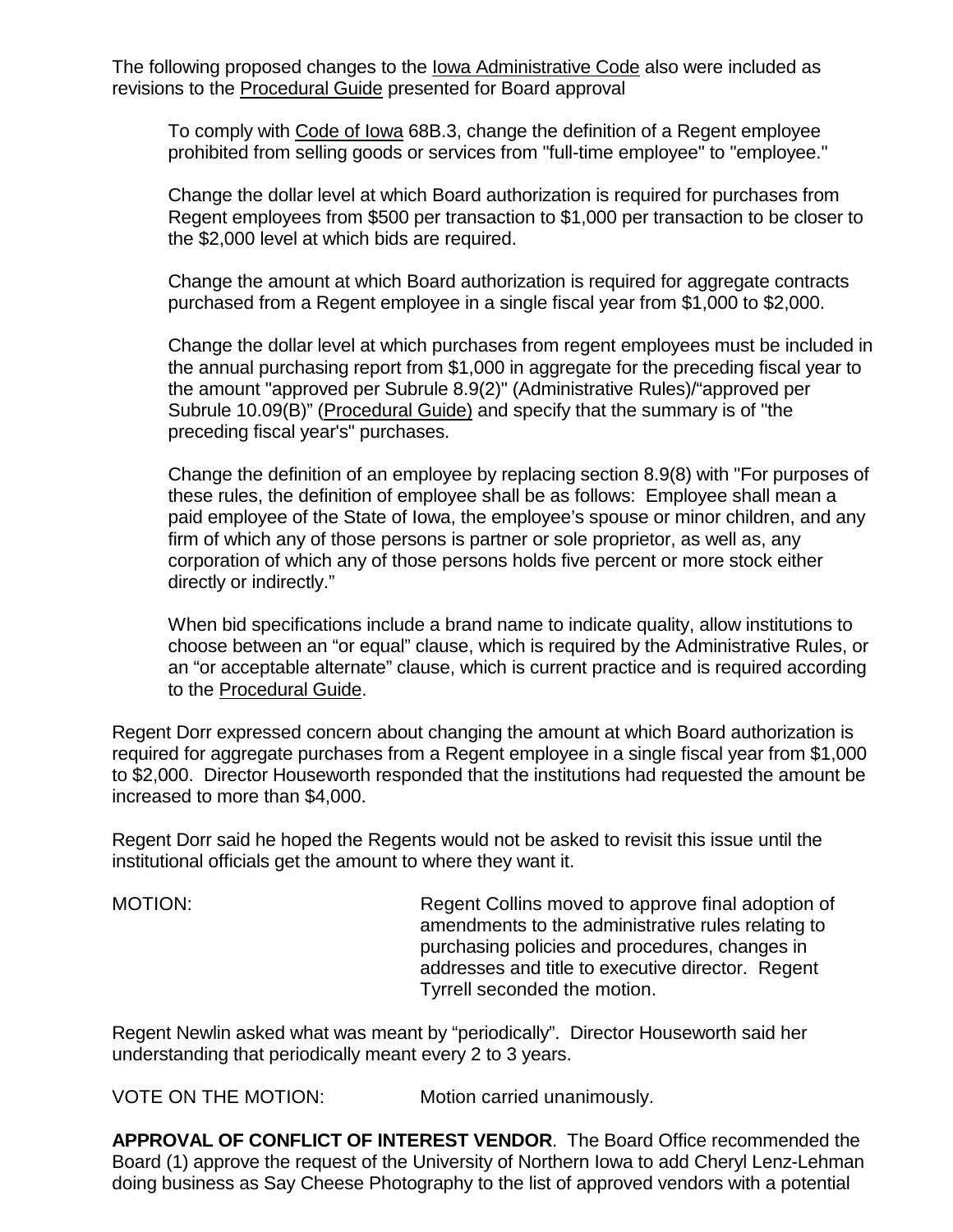conflict of interest and (2) approve the request of Iowa Braille and Sight Saving School to add Davis Implement Company, Inc., to the list of approved vendors with a potential conflict of interest.

Iowa Braille and Sight Saving School officials requested that Davis Implement Company, Inc., be added to the list of approved vendors with a potential conflict of interest. Davis Implement Company, Inc., will sell various farm and grounds equipment and related parts for use by the school's maintenance personnel within the school's Administrative Services Department.

The company is owned one-third by Dan Albert, spouse of Nancy Albert who is an Iowa Braille and Sight Saving School employee working as a school assistant in the Education Department.

Ms. Albert has no job responsibilities for recommending or influencing any school department at the Iowa Braille and Sight Saving School concerning decisions to purchase maintenance equipment and parts.

Cheryl Lenz-Lehman's husband, Kevin Lehman, is employed by the University of Northern Iowa, Intercollegiate Athletics, as an Assistant Men's Basketball Coach.

President Curris asked to withdraw the request of the University of Northern Iowa. He said Mr. Lehman was just appointed head basketball coach for a school in Nebraska.

MOTION: Regent Kennedy moved to approve the request of Iowa Braille and Sight Saving School to add Davis Implement Company, Inc., to the list of approved vendors with a potential conflict of interest. Regent Dorr seconded the motion, and upon the roll being called, the following voted: AYE: Collins, Dorr, Kennedy, Newlin, Pellett, Pomerantz, Smith, Tyrrell. NAY: None. ABSENT: Johnson-Matthews.

MOTION CARRIED.

**BOARD OFFICE PERSONNEL TRANSACTIONS**. The Board Office recommended the Board approve the Register of Personnel Transactions for the Board Office which included the following:

Resignation: David Young, Associate Director, Business and Finance, effective April 14, 1995.

Resignation: Ruth Purvis, Secretary IV, effective April 21, 1995.

MOTION: Regent Tyrrell moved to approve the Register of Personnel Transactions for the Board Office, as presented. Regent Collins seconded the motion. MOTION CARRIED UNANIMOUSLY.

**STATUS REPORT ON BOARD OFFICE BUDGET FOR FISCAL YEAR 1995**. The Board Office recommended the Board receive the report.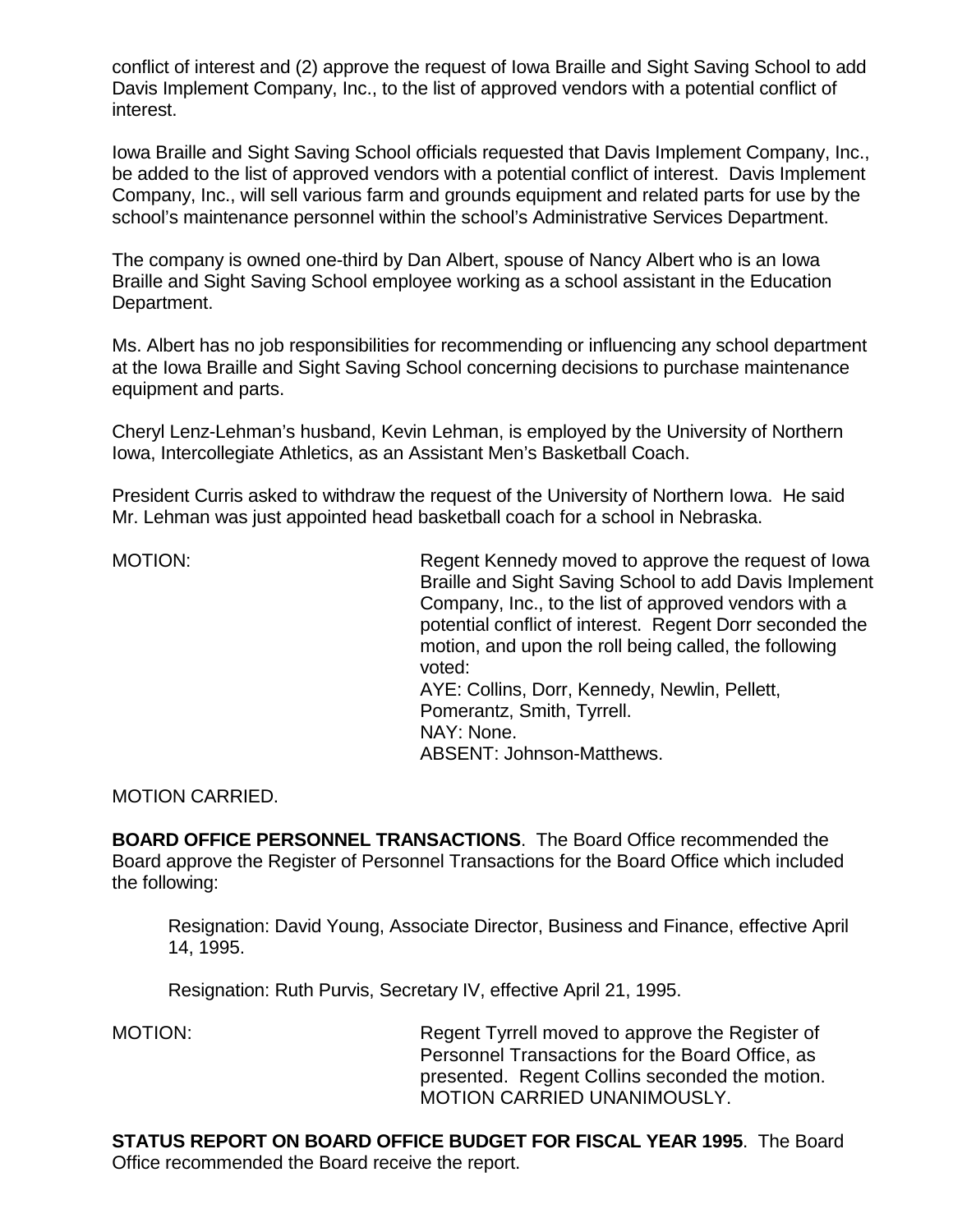Estimated expenditures for the Board Office budget through June 30, 1995, were projected to increase by \$7,064 due to additional travel costs for presidential searches, Regent air travel and audit costs.

Some of the increases were offset by savings on Regent per diem payments. The balance of the increases were offset by an increase in miscellaneous receipts and billings.

ACTION: The report was received by consent.

**BOARD MEETINGS SCHEDULE**. The Board Office recommended the Board approve the Board Meetings Schedule.

| June 8, 1995       | University of Northern Iowa          | Cedar Falls      |
|--------------------|--------------------------------------|------------------|
| June 28            | Telephonic (11:00 a.m.)              |                  |
| <b>July 19-20</b>  | <b>Iowa State University</b>         | Ames             |
| September 20-21    | University of Iowa                   | <b>Iowa City</b> |
| October 18-19      | University of Northern Iowa          | Cedar Falls      |
| November 15-16     | <b>Iowa State University</b>         | Ames             |
| December 13-14     | <b>Hotel Fort Des Moines</b>         | Des Moines       |
| January 17, 1996   | Telephonic                           |                  |
| February 21-22     | University of Iowa                   | lowa city        |
| <b>March 20-21</b> | University of Northern Iowa          | Cedar Falls      |
| April 17-18        | <b>Iowa State University</b>         | Ames             |
| May 15-16          | Iowa Braille and Sight Saving School | Vinton           |
| June 19-20         | University of Northern Iowa          | Cedar Falls      |

President Pomerantz recommended that the June meeting, previously scheduled to be held on June 21-22 be moved to June 8, 1995. The meeting will still be held at the University of Northern Iowa. As a result of moving the June Board meeting ahead two weeks, a telephone meeting will be held on June 28 for the purpose of selling bonds.

ACTION: President Pomerantz stated the Board approved the Board Meetings Schedule, by general consent.

President Pomerantz then asked Board members and institutional officials if there were additional general or miscellaneous items for discussion. There were none.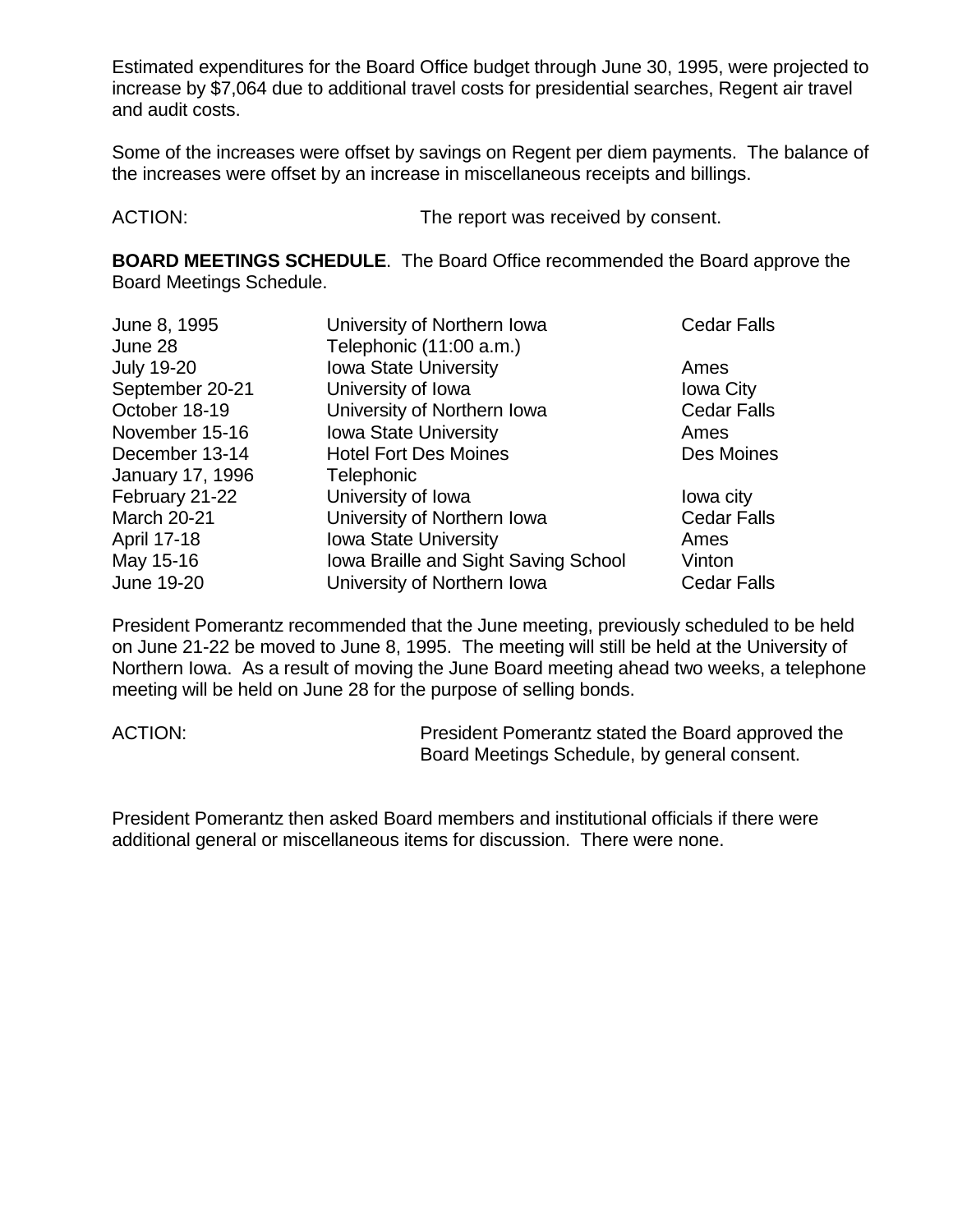# STATE UNIVERSITY OF IOWA

The following business pertaining to the State University of Iowa was transacted on Wednesday, May 17, 1995.

President Pomerantz stated that President Rawlings would not appear at any more Regent meetings in an official capacity. He said he hoped President Rawlings would come back and visit; whenever he does so he would be more than welcome. President Pomerantz expressed the Board's appreciation for President Rawlings' service at the University of Iowa, the progress he has made there and the leadership he has provided. He said President Rawlings would go down in the history books as a great president.

President Rawlings stated that it had been a privilege to serve in this role. The University of Iowa was a great university. He expressed appreciation for the support of the Board, the Governor, the General Assembly, and the people of Iowa. He said he knows it will continue to be a great university, and wished everyone the best.

President Rawlings asked to raise an issue for which he was not looking for a decision today, but to alert the Board to a matter the university would bring at the next Board meeting. He was bringing a "fee shifting proposal" before the Board today in his final appearance because he made a commitment to the Faculty Senate to do so.

President Rawlings stated that about a year ago university officials talked briefly at a Board meeting about a "fee shifting proposal" which would help faculty members who won grievances against the university on tenure and promotion cases to have some of their legal fees paid by the university. He said the university administration concurs with the Faculty Senate that under certain conditions this would be appropriate. President Rawlings proceeded to read the language of the policy written a year ago, which he said was now undergoing some minor changes before coming back to the Board next month, as follows:

A faculty member shall receive reimbursement of legal counsel fees subject to the limitations contained in subparagraph 3 if the judicial panel (the panel that reviews the grievance) finds in favor of the faculty member and if the conditions under part a. or b. are met.

President Rawlings said "part a." indicates that the judicial panel's favorable recommendation is based on the ground of clearly adequate record of achievement by the faculty member and the appropriate faculty peer review group found that the faculty member had a clearly adequate record of achievement. He said that in other words, under certain limited conditions the faculty member might have his or her legal fees paid, subject to strict limitations based upon language found in paragraph 3, which follows:

The amount of counsel fees that are reimbursable shall be based on legal counsel's contemporaneous record showing the prevailing hourly rate in the city of Iowa City, Iowa for lawyers with comparable experience and qualifications and the number of hours of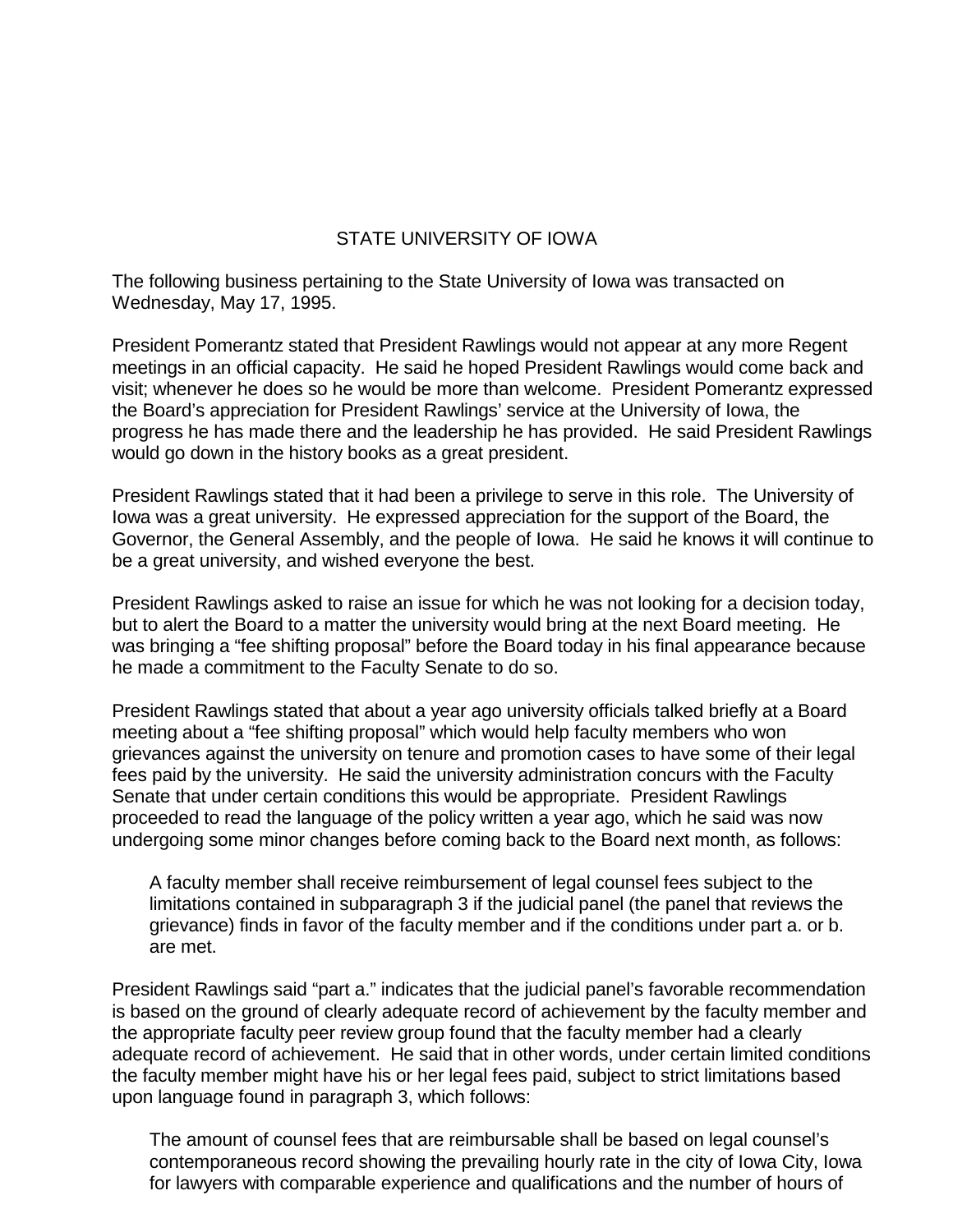legal service performed on the case by the legal counsel. Prevailing hourly rate and the number of hours of claimed effort on the faculty members' case shall be submitted to the investigating officer and the prevailing rate and hours entitled to reimbursement shall be subject to the investigating officer's approval. The maximum number of hours for which reimbursement may be received shall be 75.

President Pomerantz stated that the Board would have another opportunity to discuss this matter when it is submitted in a more comprehensive, written manner.

Regent Collins stated that he had very strong reservations about the university's proposal. He did not believe there were any other employees in the state, including the taxpayers who pay for support of the Regent institutions, who enjoy that type of benefit. It was a specialized reimbursement policy. He said he assumed there would be no consideration given the other way; if a faculty member does not prevail that faculty member would pay the university's legal fees.

President Rawlings stated that university officials would respond to Regents' concerns next month.

**RATIFICATION OF PERSONNEL TRANSACTIONS**. The Board Office recommended the Board ratify personnel transactions, as follows:

Register of Personnel Changes for March 1995 which included one additional faculty action.

MOTION: Regent Tyrrell moved to ratify personnel transactions, as presented. Regent Collins seconded the motion. MOTION CARRIED UNANIMOUSLY.

**COURSE CHANGES**. The Board Office recommended the Board refer the proposed course changes to the Interinstitutional Committee on Educational Coordination and the Board Office for review and recommendation.

University of Iowa officials requested approval of proposed changes in its listing of approved courses. The report from the University of Iowa discussed significant curriculum trends and listed courses added and dropped, changes in course titles, and changes in credit hours.

Three hundred seventy-four (374) courses were being added and 259 were being dropped. In January the Board approved course changes at Iowa State University that added 315 courses and dropped 246. The number of courses being added was reasonable given the nature of the changes and the normal curricula changes for an institution like the University of Iowa.

ACTION: This matter was referred by consent.

**APPROVAL OF ACADEMIC CALENDAR**. The Board Office recommended the Board (1) approve changes in the 1995-1996 and 1996-1997 academic year calendars and (2) approve 1997-1998, 1998-1999, and 1999-2000 academic year calendars.

University of Iowa officials proposed to begin its summer session one week earlier to lengthen the break between summer session and the following fall session to 2½ weeks.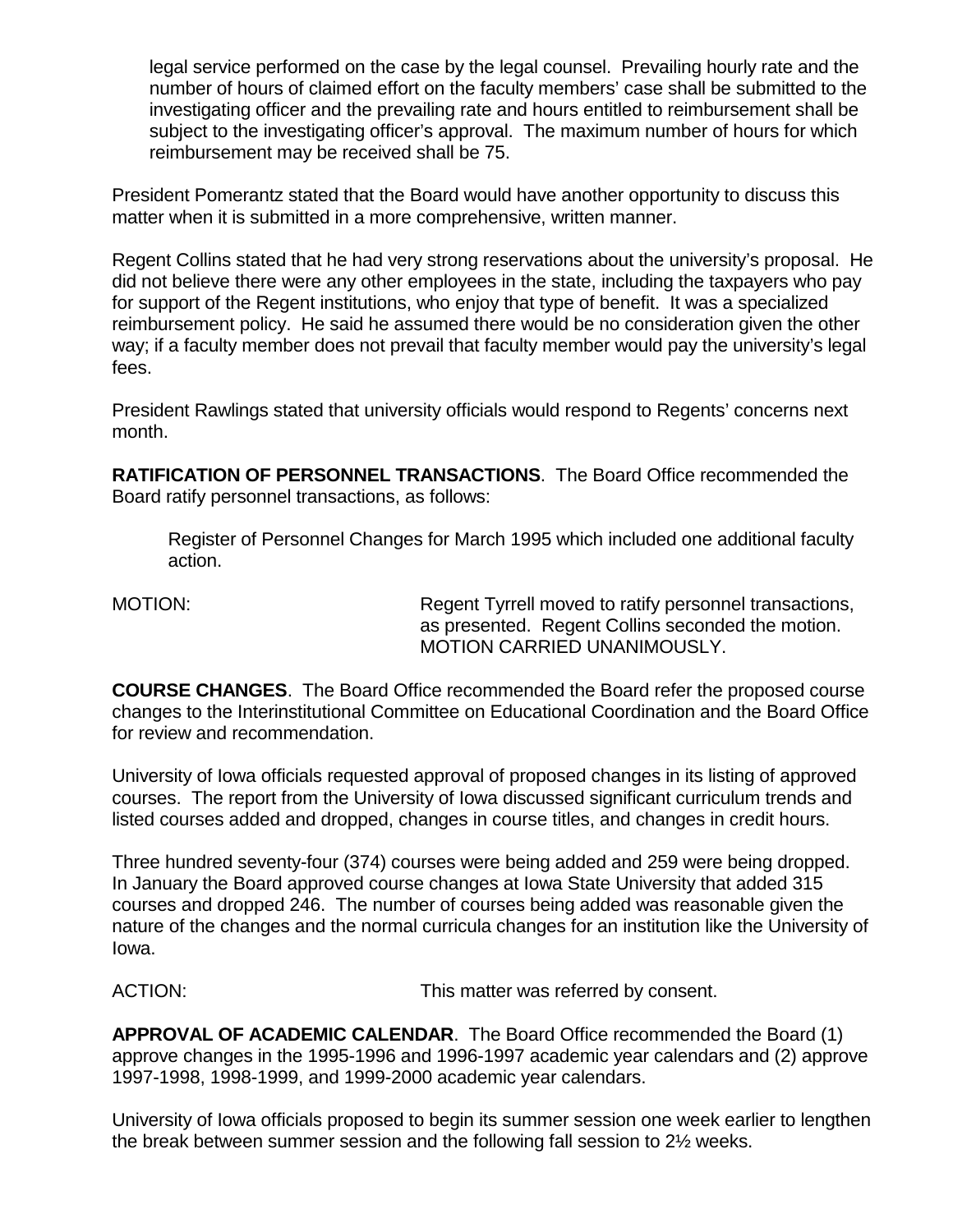A new 6-week summer session was proposed in addition to the traditional 8- week session. The 6-week session accommodates schedules of educators in K-12 schools and high school students. Both summer sessions end at the same time.

University officials proposed to add a 3-week May session, which is nestled between the end of spring semester and the start of the 8-week summer session.

Course approval and budgeting are administered as part of the summer session.

Restrictions such as the limit of two courses and limits on additional salary earned by faculty would still apply.

Registration would occur during the summer and fall early registration period in addition to the registration as the term opens.

Grading would be done separately for May session.

Students on academic probation during spring semester would be prohibited from enrolling in the May session. Students completing graduation requirements during May session would participate in summer commencement.

Board-approved calendars have been consistent since the 1992-1993 academic year with 150 instructional days for fall and spring semesters and will continue to offer 150 instructional days through 1999-2000.

The proposed holiday schedule was consistent with state holiday scheduling.

Regent Collins stated that the calendar, as it was proposed, would assist in the 4-year graduation track program. He said the program was moving along real well at the three universities. Everyone was cooperating and they had very successful programs underway.

MOTION: Regent Collins moved to (1) approve changes in the 1995-1996 and 1996-1997 academic year calendars and (2) approve 1997-1998, 1998-1999, and 1999- 2000 academic year calendars. Regent Smith seconded the motion. MOTION CARRIED UNANIMOUSLY.

**NAME CHANGE OF THE NATIONAL RESOURCE CENTER ON FAMILY-BASED SERVICES TO THE NATIONAL RESOURCE CENTER FOR FAMILY-CENTERED PRACTICE**. The Board Office recommended the Board refer the university's request to the Interinstitutional Committee for Educational Coordination and the Board Office for review and recommendation.

University of Iowa officials requested that the name of the National Resource Center on Family-Based Services be changed to the National Resource Center for Family- Centered Practice.

The School of Social Work administers the center. The school recently received Federal funding to support a National Resource Center for Family-Centered Practice and wishes to make the name of the center consistent with the name of the grant that now funds it.

ACTION: This matter was referred by consent.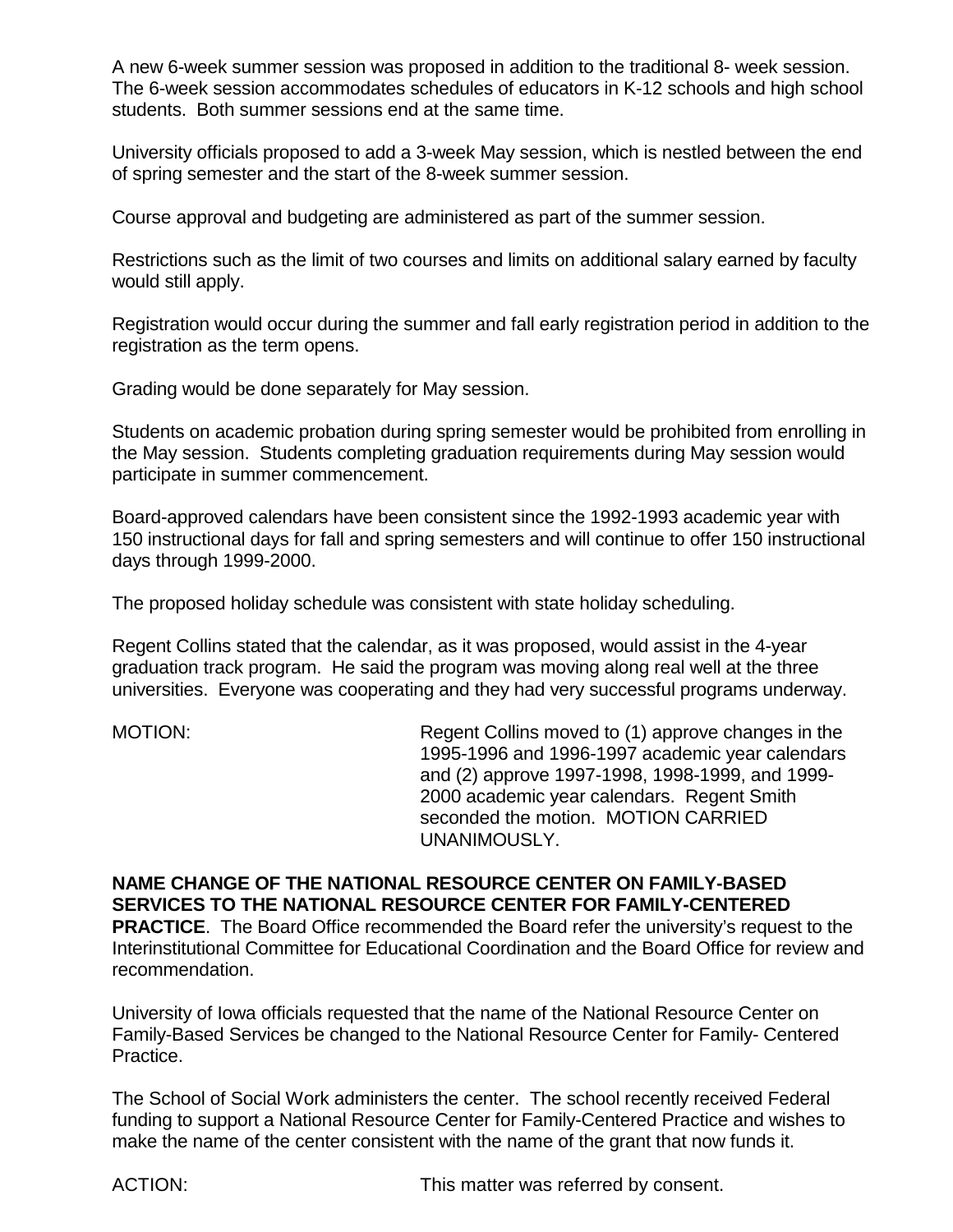**PROFESSIONAL AND SCIENTIFIC CLASSIFICATION SYSTEM**. The Board Office recommended that the Board approve the addition of two new classifications and other changes as indicated below within the Professional and Scientific Classification System of the University of Iowa: (FY 1995 salary ranges)

- (1) Approve the new classification of Associate Director for the Office of Outcomes Evaluation and Management, University of Iowa Hospitals and Clinics, pay grade 11 (\$35,440-\$61,975)
- (2) Approve the new classification of Director, Market Development, University of Iowa Clinical Enterprise, pay grade 18 (\$61,510 -- open)
- (3) Approve the downward change in pay grade from 11 (\$35,440 \$61,975) to 10 (\$32,755 - \$57,280) for the Associate Manager of Payroll and Employee Records and eliminate the current Assistant Manager classification pay grade 8 (\$27,980-\$48,935)

The original Associate Manager classification was created for an organization which included both Associate and Assistant Manager positions. The department was reorganized so that the Associate Manager position has been eliminated and two Assistant Manager positions will be utilized.

The two Assistant Manager positions will share the responsibilities of the Associate Manager position as well as maintain oversight of designated functional responsibilities within the Payroll Office operations. They will also assume new functional requirements which have been given to the Payroll Office in the areas of Immigration, Nonresident Aliens New Hire Reporting, electronic data gathering and financial information screening and processing.

The position description for the Associate Director for the Office of Outcomes Evaluation and Management, UIHC identifies the responsibilities in support of the UIHC quality objectives within this new functional area created in 1994. The position covered by this classification will include such responsibilities as the development and validation of methods to capture cost and resources utilization, development of the outcomes-based initiatives to improve operational efficiency, analysis of the impact of operational initiatives on patient outcomes and administration of all OEM fiscal activities.

The pay grade assigned to the classification was based on the point count evaluation of the scope of the classification.

The position of Director, Market Development, University of Iowa Clinical Enterprise will support the UPI Clinical Enterprise in the strategic development of a University of Iowa Health Care Network.

The Associate Director for the Office of Outcomes Evaluation and Management position will be funded with UIHC funds.

MOTION: Regent Dorr moved to approve the addition of two new classifications and other changes as indicated within the Professional and Scientific Classification System of the University of Iowa. Regent Collins seconded the motion.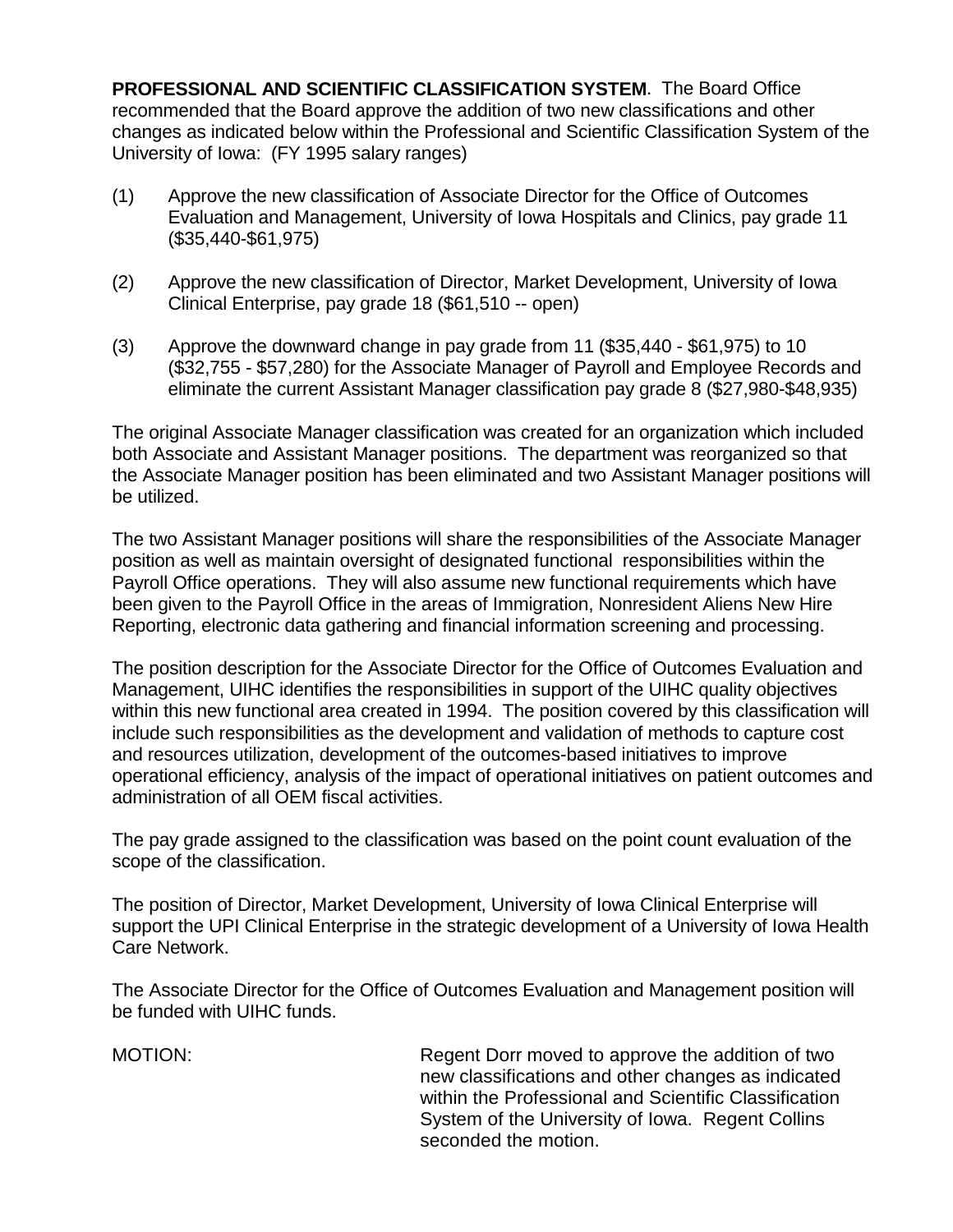Regent Dorr stated that it was approximately 1-1/2 years ago that the university, with Board approval, established new administrative structures relative to the health sciences. Could the Regents receive some general sense of how that had all evolved and the strategy relative to administration and staffing of those structures?

Mr. Richey said it was his best estimate that it would be July before a report could be submitted to the Board.

VOTE ON THE MOTION: Motion carried unanimously.

# **REPORT ON IOWA AREA HEALTH EDUCATION CENTER GRANT APPLICATION AND PROGRAM**.

Vice President Manasse stated that university officials withdrew this item due to non-receipt of the grant.

**REGISTER OF CAPITAL IMPROVEMENT BUSINESS TRANSACTIONS**. The Board Office recommended the Board approve the university's capital register.

APPROVAL OF PROGRAM STATEMENTS AND DESIGN DOCUMENTS

## Schaeffer Hall--Remodeling and Renewal

University officials requested approval of the schematic design for the project. The schematic design was prepared by the project architects, Herbert Lewis Kruse Blunck. University officials requested approval to proceed with design development, construction documents, and construction of the project.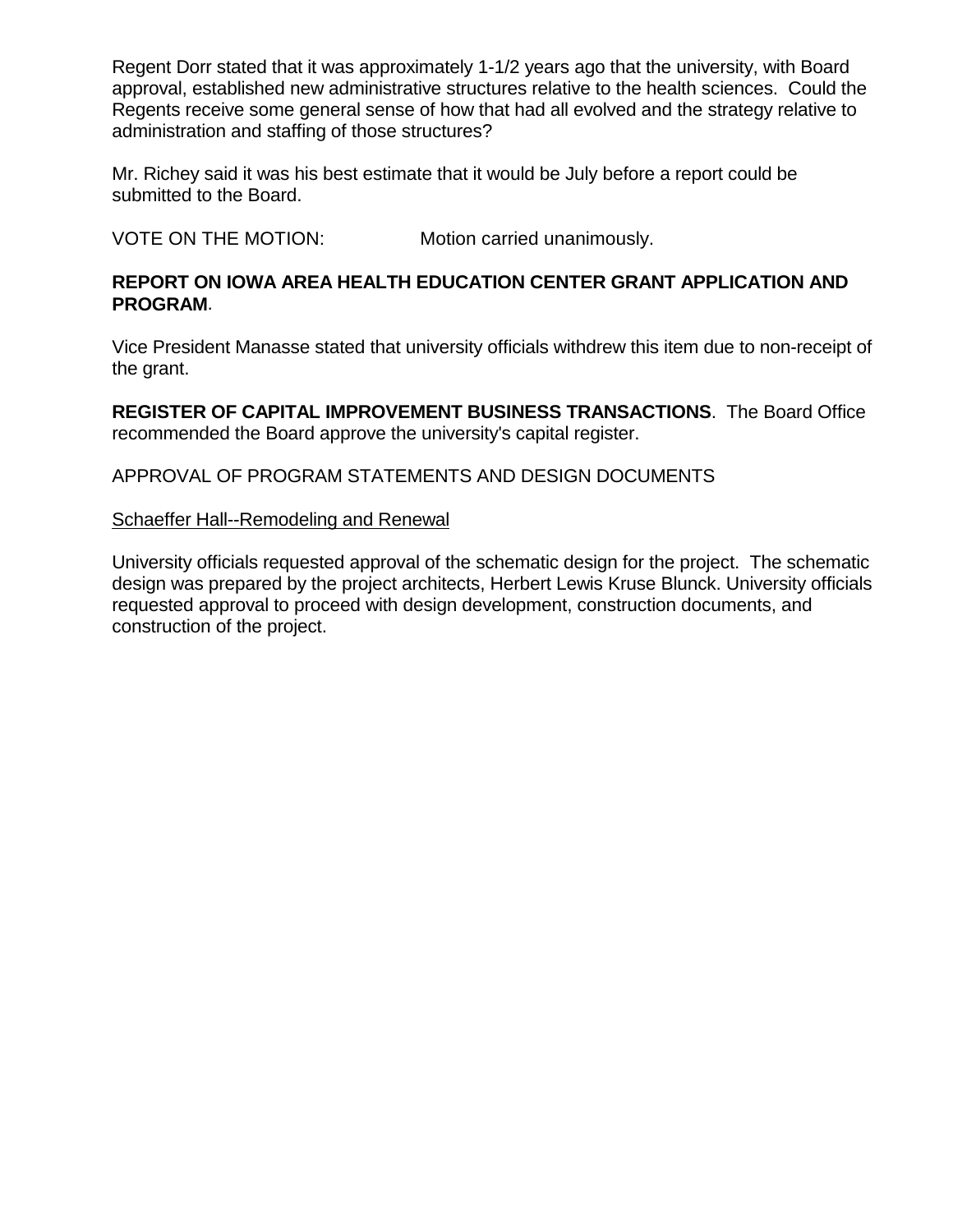This project will result in almost total renewal of the interior of this academically and historically significant Pentacrest building. The occupants of the building will include the College of Liberal Arts Departments of Classics, History, Political Science and Statistics. The building will also house the Office of the Dean of the College, the Liberal Arts Office of Academic Programs, and 23 classrooms, of which 21 will be general assignment classrooms.

The project will include the correction of fire safety deficiencies, provide improved access for the mobility impaired, new power and communications wiring, the addition of a completely new heating, ventilation and air conditioning system, remodeling to meet the functional requirements of the occupants, the upgrading of the classrooms to current university standards, new rest rooms, lighting and surfaces refurbishing. New campus electrical and chilled water services will be delivered to the building as part of the project. The exterior of the building and the roof are good condition, and the windows were replaced in 1993.

## Gilmore Hall Remodeling

University officials requested approval of the schematic design for the project. The design was prepared by Baldwin White Architects. University officials requested approval to proceed with design development, construction documents, and construction of the project.

Originally, the project was required because of the need to upgrade extensively the fire safety elements of the building and to upgrade two classrooms as a part of the university's ongoing program to upgrade classroom space. In addition, remodeling was necessary to meet the space requirements of the office of the Dean of the Graduate College and Sponsored Programs. Other work elements included removal of barriers to accessibility and the restoration of the main entrance stair, which had been closed a number of years ago. Finally, there was a desire to upgrade the top two floors of the building, the principal occupant of which is the School of Religion. Because of the pervasive nature of the fire safety work and the timeliness of the other needs, it was decided to consolidate these items into a comprehensive remodeling project.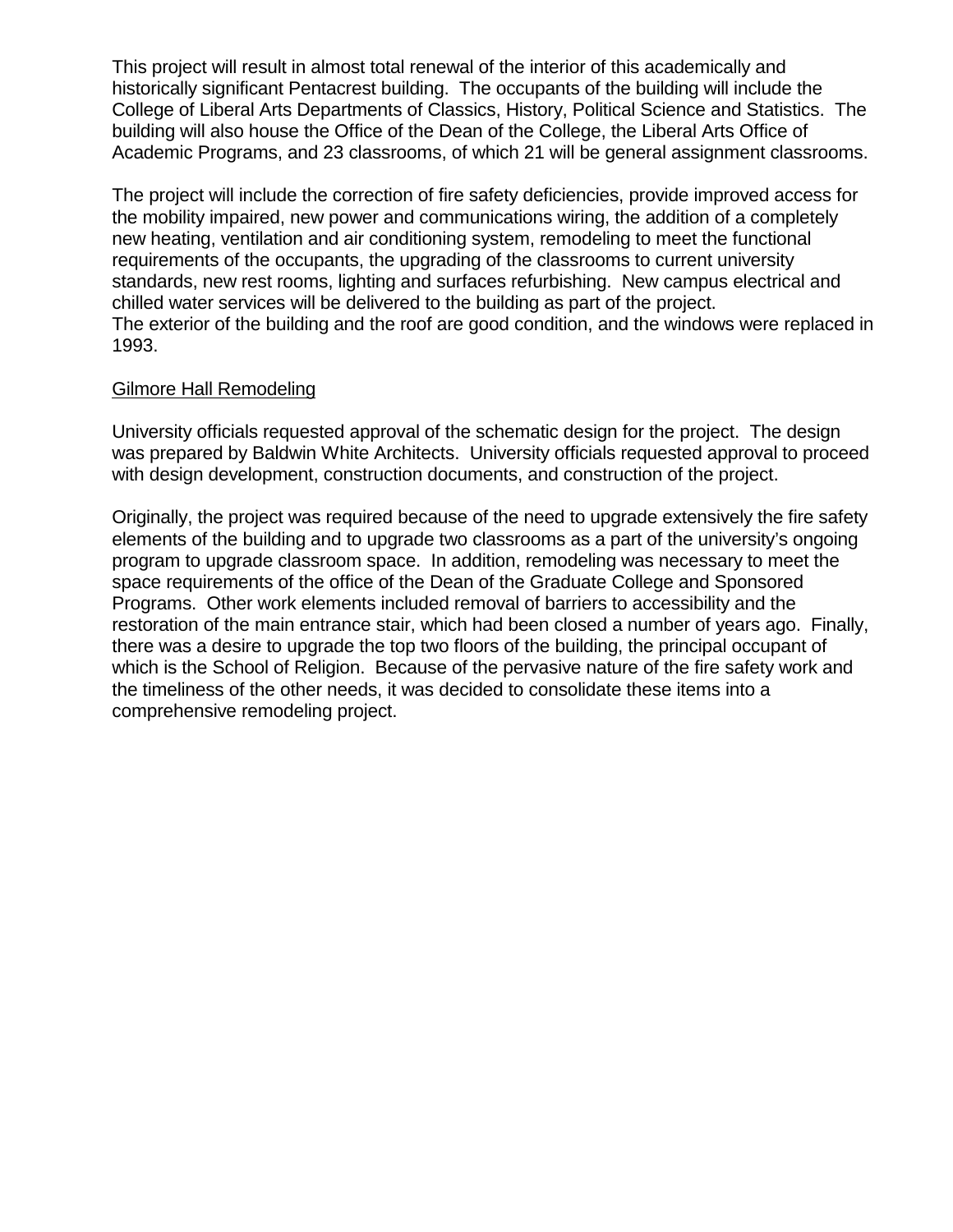## Schaeffer Hall--Remodeling and Renewal **Example 2018** 1988,938,000

## Preliminary Budget

| Construction<br>Design, Inspection and Administration | \$6,390,400 |  |
|-------------------------------------------------------|-------------|--|
| Consultants                                           | 742,000     |  |
| <b>Architect/Engineering Services</b>                 | 290,300     |  |
| <b>Utility Extensions</b>                             | 704,000     |  |
| <b>Asbestos Abatement</b>                             | 56,000      |  |
| Art in State Buildings                                | 40,300      |  |
| Contingencies                                         | 715,000     |  |
| TOTAL                                                 | \$8,938,000 |  |
| Source of Funds:                                      |             |  |
| <b>Academic Building Revenue Bond Proceeds</b>        | \$7,945,305 |  |
| <b>Building Renewal</b>                               | 992,695     |  |
|                                                       | 8,938       |  |

University officials requested approval of the project description and project budget in the amount of \$8,938,000 for the Schaeffer Hall--Remodeling and Renewal project. The net proceeds available from the sale of Academic Building Revenue Bonds authorized by the Governor and the legislature is \$7,945,305. The balance of the budget will be financed by an allocation of \$992,695 from Building Renewal funds, \$350,000 of which was previously committed by the university for general university fire safety improvements.

### Gilmore Hall Remodeling **61,257,400**

### Preliminary Budget

| Construction                                                                                                   | \$1,005,900                 |
|----------------------------------------------------------------------------------------------------------------|-----------------------------|
| Design, Inspection and Administration<br>Consultants<br><b>Architect/Engineering Services</b><br>Contingencies | 92,550<br>58,350<br>100,600 |
| <b>TOTAL</b>                                                                                                   | \$1,257,400                 |
| Source of Funds:                                                                                               |                             |
| Building Renewal and Income from Treasurer's                                                                   |                             |
| <b>Temporary Investments</b>                                                                                   | \$1,184,400                 |
| Danforth Foundation                                                                                            | 29,000                      |
| <b>Gifts to the University</b>                                                                                 | 44.000                      |
| UTAL                                                                                                           | .257,400                    |

University officials requested approval of the project description and project budget in the amount of \$1,257,400 for the Gilmore Hall Remodeling project. The project will be financed from a combination of sources. The fire safety work and classroom upgrade will be financed from Building Renewal funds. The stair upgrade and renovation of the space primarily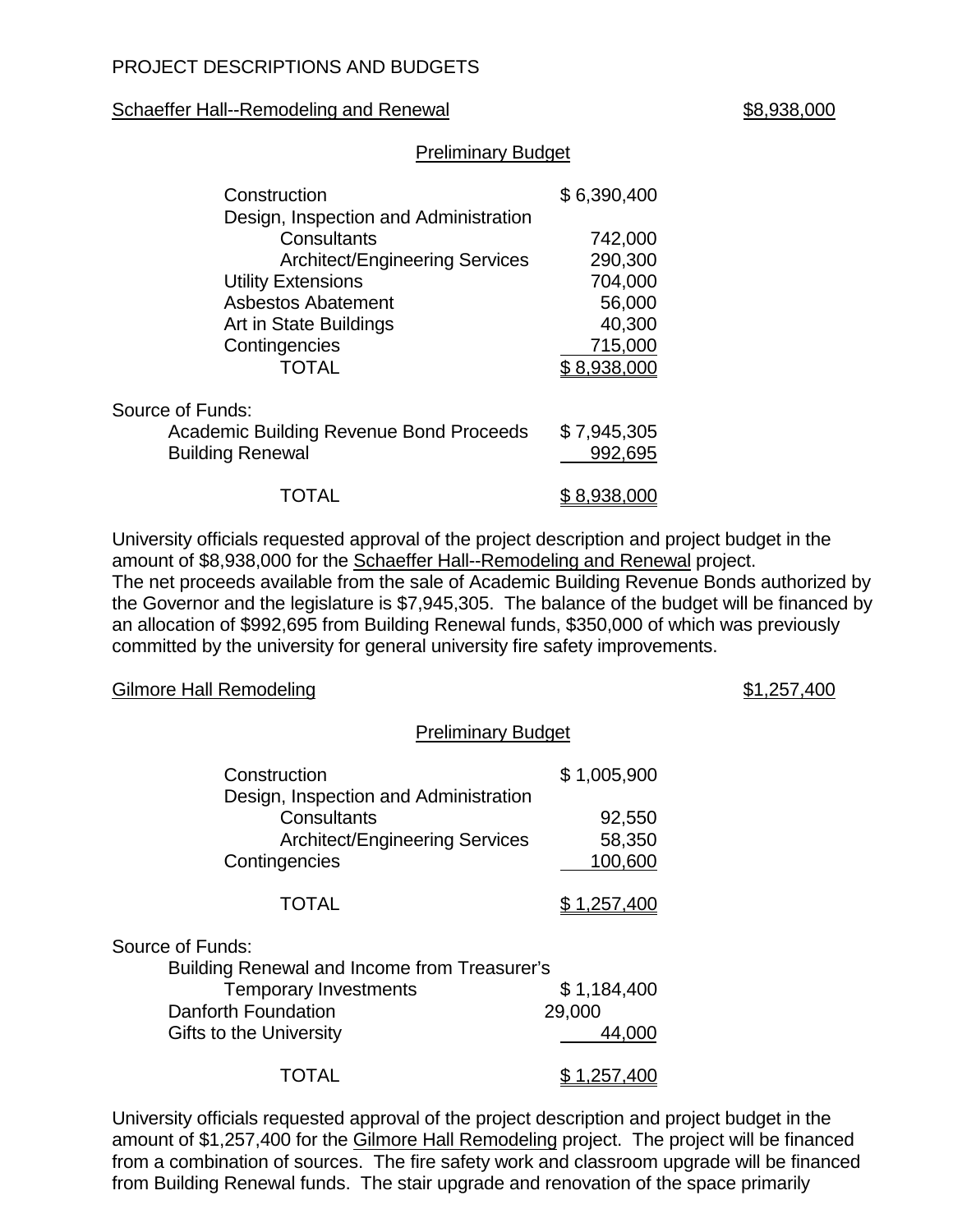occupied by the School of Religion will be funded from gifts and income from the Danforth Foundation for the purpose of advancing the activities of the School. Income from Treasurer's Temporary Investments will fund the balance of the project. Stair restoration will be financed with gifts to the University.

| Art Building--Correct Fire Safety Deficiencies--West Wing | \$547,470 |
|-----------------------------------------------------------|-----------|
| Source of Funds: Building Renewal                         |           |

## Preliminary Budget

| Construction                              | \$445,795 |
|-------------------------------------------|-----------|
| Design, Inspection and Administration     |           |
| Consultants                               | 28,625    |
| <b>Architectural/Engineering Services</b> | 28,050    |
| Contingency                               | 45,000    |
|                                           |           |
| TOTAL                                     | \$547,470 |

University officials requested approval of a project description and budget in the amount of \$547,470 to correct fire safety deficiencies, identified by the State Fire Marshal and the application of the Fire Safety Evaluation System, in the west wing of the Art Building. The project will include the installation of an automatic quick response sprinkler system throughout the building, as well as additional exit signs and emergency lights. The project will also include remodeling work to accommodate a new fire stair, and the addition or improvements to fire doors.

\* \* \* \* \* \* \*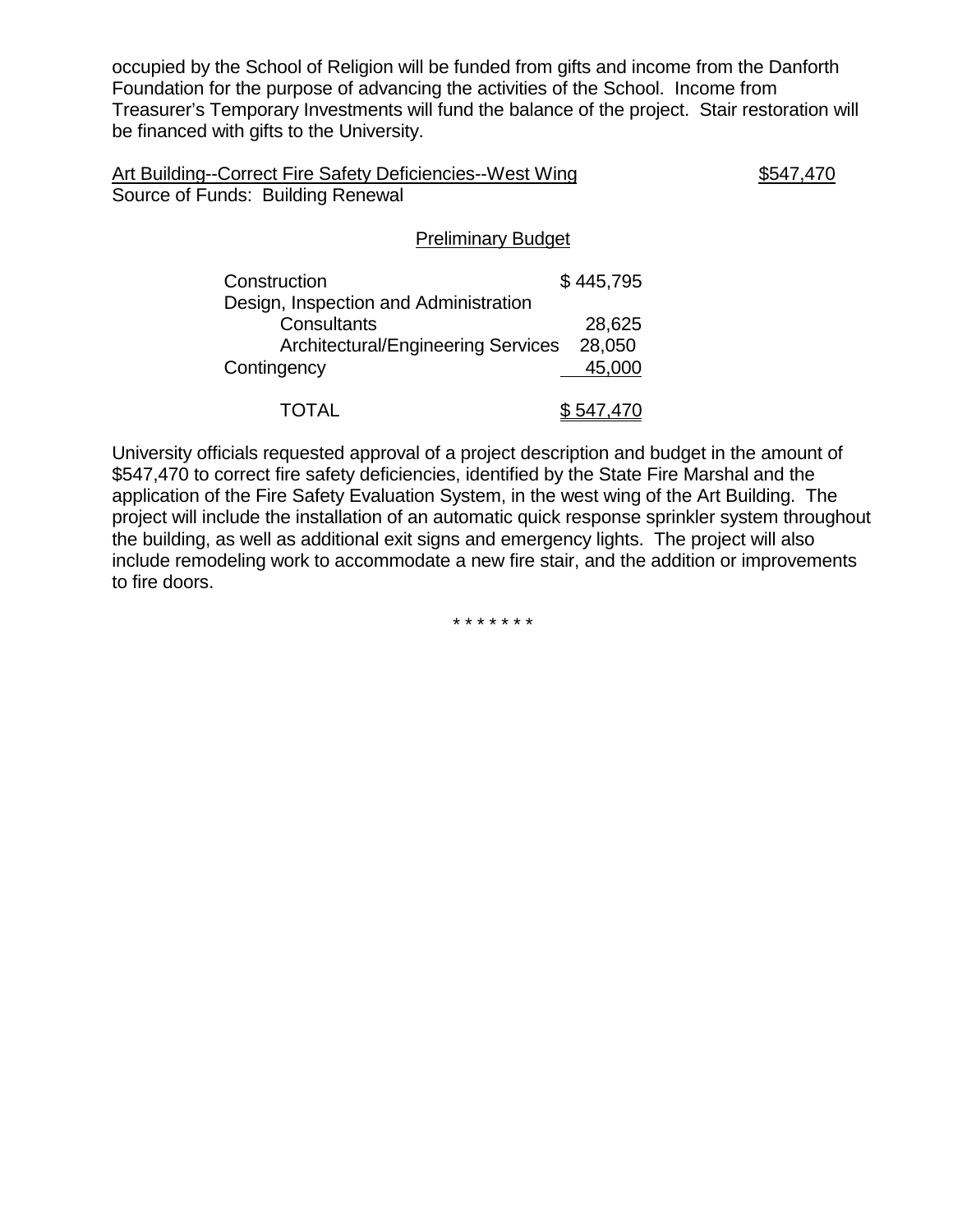## Project Budget

|                                                                                                            | Feb. 1994<br><b>Budget</b>        | Revised<br><b>Budget</b><br>May 1995 |
|------------------------------------------------------------------------------------------------------------|-----------------------------------|--------------------------------------|
| Construction<br>Design, Inspection and Administration<br>Contingencies                                     | \$1,600,000<br>190,000<br>160,000 | \$2,035,800<br>280,200<br>100,000    |
| <b>TOTAL</b>                                                                                               | \$1,950,000                       | \$2,416,000                          |
| Source of Funds:<br>Income from Treasurer's Temporary<br>Investments<br>Utility Enterprise Improvement and | \$1,950,000                       | \$1,950,000                          |
| <b>Replacement Fund</b>                                                                                    |                                   | 466,000                              |
| TOTAL                                                                                                      | .950                              | 2,416,000                            |

University officials requested approval of a revised project budget in the amount of \$2,416,000, an increase of \$466,000, to allow award of the construction contract. The revised budget included the addition of Utility Enterprise Improvement and Replacement Funds.

Three bids were received for this project on May 25, 1994. The Executive Director authorized the university to reject the bids and reevaluate the project since the bids were substantially higher than the construction estimates and the approved budget. The university and the project engineers proceeded to re-evaluate system alternatives, including use of the City of Iowa City's waste water treatment system, and design revisions.

The waste water treatment option proved to be infeasible. Site constraints and mandated processes limit any opportunity for design alternatives. The university was left with no option but to proceed with the project as designed and recommended by the project engineers.

The project was re-bid on April 18, 1995, which resulted in the receipt of two bids which exceeded the engineering estimate by at least 29 percent. The revised budget was based upon award of the construction contract to the low bidder, Mid-America Construction Company of Iowa, in the amount of \$2,155,800. The university plans to negotiate contract revisions which would result in estimated credits of \$120,000, for a total contract of \$2,035,800.

\* \* \* \* \* \* \*

University officials reported two new projects with budgets of less than \$250,000. The titles, source of funds and estimated budgets for the projects were listed in the register prepared by the university.

\* \* \* \* \* \* \*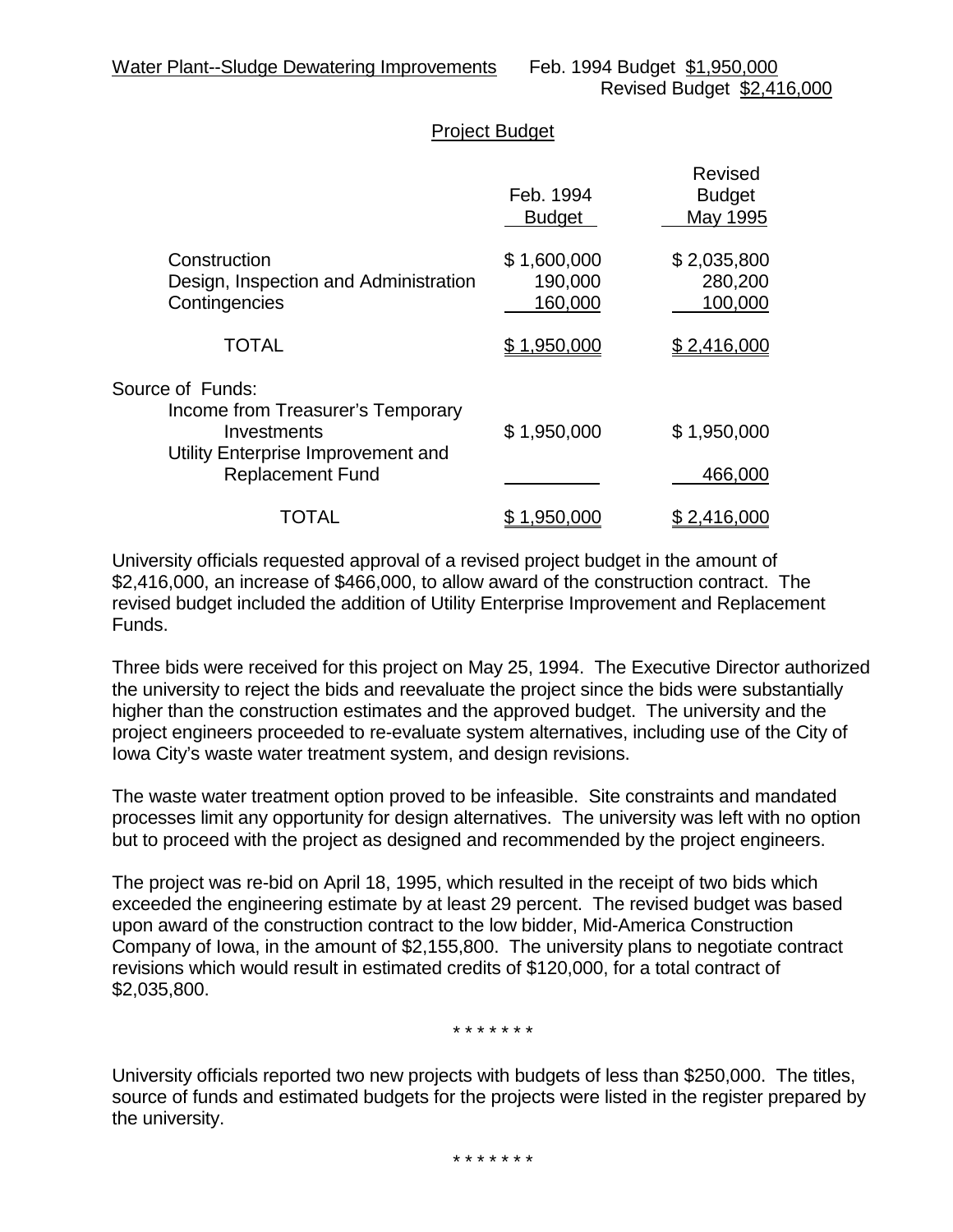# ARCHITECT/ENGINEER AGREEMENTS

## National Advanced Driving Simulator Neumann Monson, Iowa City, Iowa

University officials requested approval to enter into an agreement with Neumann Monson to provide design services for the project. The university received expressions of interest from 13 architectural firms and selected four of these firms for interviews with the university Architect Selection Committee. The four finalists included Neumann Monson of Iowa City, OPN Architects of Cedar Rapids, Shiffler Associates of Des Moines, and Shive-Hattery Engineers and Architects of Iowa City.

The firms were interviewed by the Architect Selection Committee and representatives of the building users in March 1995. Based on these interviews, university officials recommended the selection of Neumann Monson to serve as the project architect. The university's recommendation was based on the record established by Neumann Monson on many other university projects and the firm's experience with similar projects.

The Neumann Monson design team will include mechanical and electrical engineering services by Alvine and Associates, with structural engineering services by Jack Miller and Associates. The university will return to the Board for approval of the negotiated agreement.

| <b>Iowa Memorial Union --Replace Steam and Condensate Lines</b> | \$36,100 |
|-----------------------------------------------------------------|----------|
| Shive-Hattery Engineers and Architects, Iowa City, Iowa         |          |

University officials requested approval to enter into an agreement with Shive-Hattery Engineers and Architects to provide design services for the steel and condensate lines replacement project. The agreement provides for a fee of \$36,100, including reimbursables.

| Art Building--Correct Fire Safety Deficiencies--West Wing | \$25,825 |
|-----------------------------------------------------------|----------|
| Wertzberger Architects, Marshalltown, Iowa                |          |

University officials requested approval to enter into an agreement with Wertzberger Architects to provide design services for the correction of various fire safety deficiencies in the west wing of the Art Building. The agreement provides for a fee of \$25,825, including reimbursables.

## Amendments:

Iowa Memorial Union Footbridge Repairs **Amendment #2 \$15,350** Shive-Hattery Engineers and Architects, Iowa City, Iowa

University officials requested approval of Amendment #2 to the agreement with Shive-Hattery Engineers and Architects for additional engineering services related to the increased design capacity of the bridge. Amendment No. 2 will not result in an increase in the total project budget.

Dental Science Building--Reconstruct Visitor Manuel Amendment #5 \$12,567.50 Parking Lot Shoemaker and Haaland, Coralville, Iowa

University officials requested approval of Amendment #5 to the agreement for resident construction inspection and testing services for the project. Amendment No. 5 will not result in an increase in the total project budget.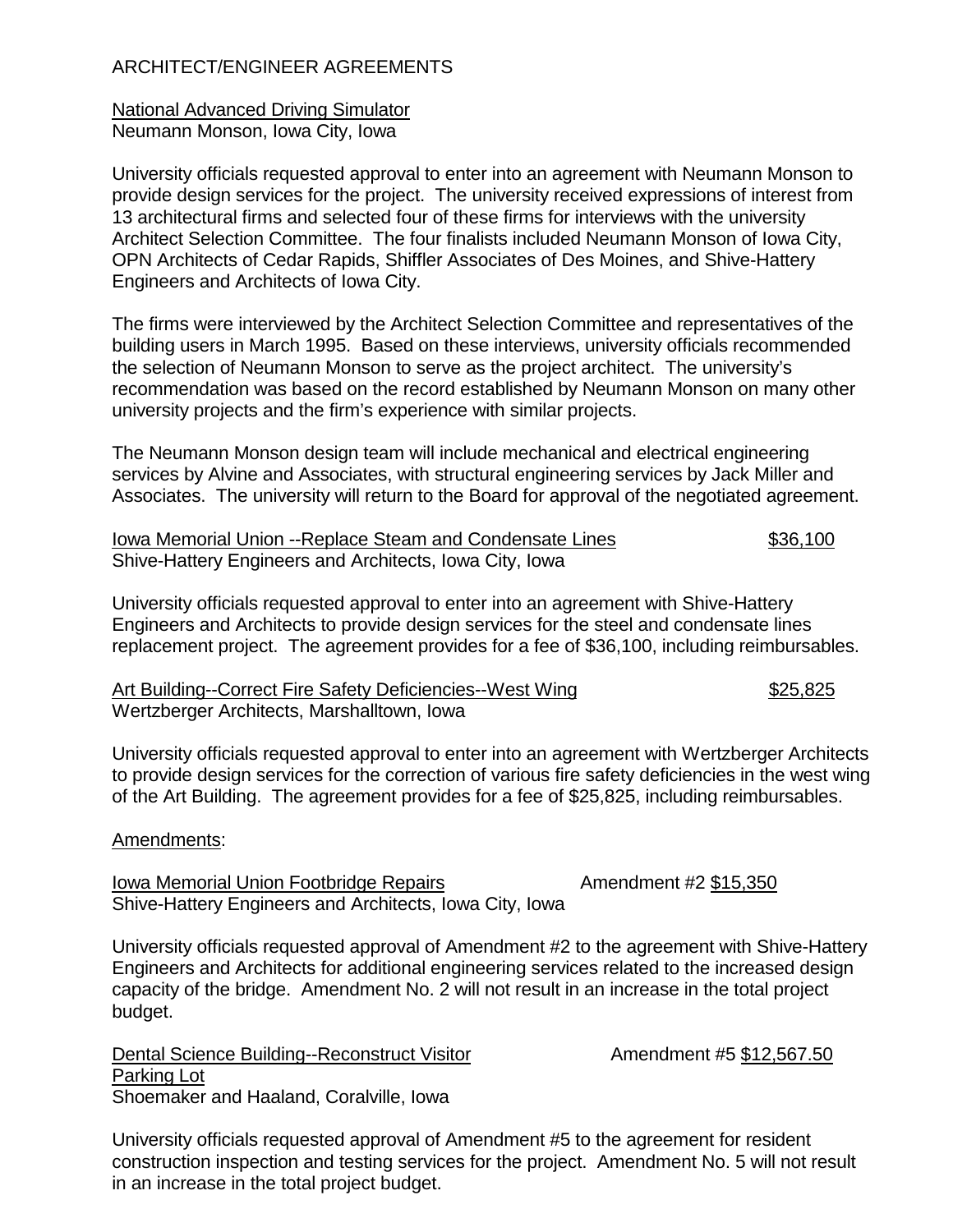Kinnick Stadium--Press Box Improvements **Amendment #4 \$1,191** RDG Bussard Dikis, Des Moines, Iowa

University officials requested approval of Amendment #4 to the agreement for modifications to the foundation design. Amendment No. 4 will not result in an increase in the total project budget.

University Hospitals and Clinics--Pre-Surgical Workup and Same Day \$6,727 Admission Facility Hansen Lind Meyer, Iowa City, Iowa

Phillips Hall Remodeling  $$505$ Scholtz-Gowey-Marlof, Davenport, Iowa

# CONSTRUCTION CONTRACTS

Water Plant--Sludge Dewatering Improvements  $$2,155,800$ Award to: Mid-America Construction Company of Iowa, Iowa City, Iowa

University officials requested award of the construction contract to the low bidder, Mid-America Construction Company of Iowa, as follows:

Base Bid of \$2,200,000, less Alternate #2 of \$40,000, less Alternate #4 of \$4,200 = TOTAL AWARD OF: \$2,155,800 (2 bids received)

In addition, the university plans to negotiate contract revisions which would result in estimated credits of \$120,000, for a total contract of \$2,035,800, which was within the revised project budget.

University Hospitals and Clinics--Pomerantz Family Pavilion \$463,200 Pneumatic Tube System Installation Award to: Hillebrand Construction of the Midwest, Davenport, Iowa (3 bids received)

ACCEPTANCE OF COMPLETED CONSTRUCTION CONTRACTS

University Hospitals and Clinics--Medical Records Office and Record Storage Consolidation-- Phase 5 of Consolidated Material Distribution System McComas-Lacina Construction Company, Iowa City, Iowa

University Hospitals and Clinics--Development of Obstetrics and Gynecology **Support Services** McComas-Lacina Construction Company, Iowa City, Iowa

University Hospitals and Clinics--Pappajohn Pavilion Mechanical and Electrical Systems Development AAA Mechanical Contractors, Iowa City, Iowa

FINAL REPORTS

Iowa Advanced Technology Laboratories  $$25,100,000$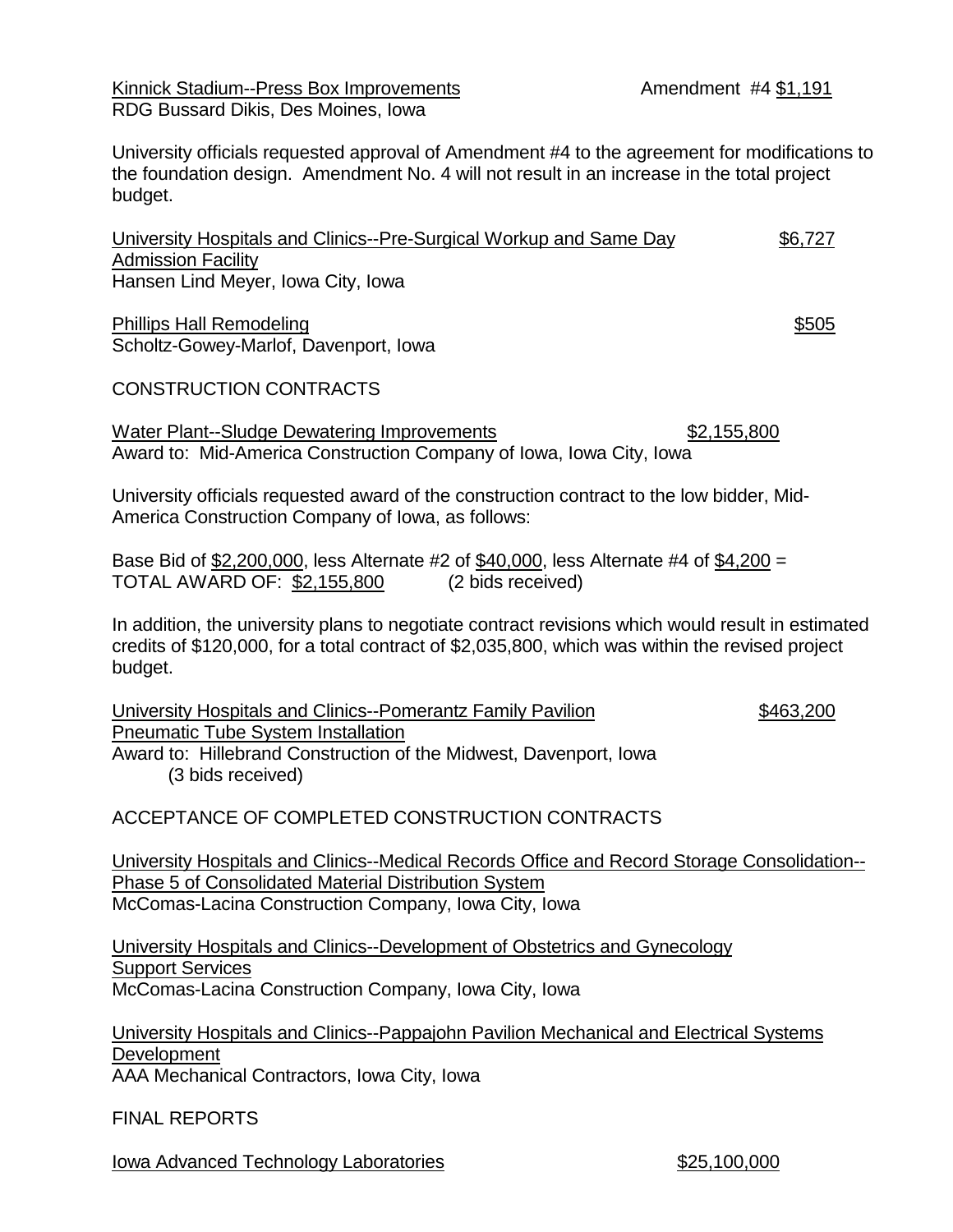MOTION: Regent Pellett moved to approve the university's capital register, as presented. Regent Smith seconded the motion. MOTION CARRIED UNANIMOUSLY.

**APPROVAL OF LEASES**. The Board Office recommended the Board approve the leases, as presented.

University officials requested approval to enter into a lease as lessee with Dr. V. Warren Swayze for the university's use of 2,600 square feet of office space located in Muscatine, Iowa, at the rate of \$1,000 per month (\$4.62 per square foot, \$12,000 per year), for a two-year period.

University officials requested approval of its tenant property rates for FY 1996; all of the university's 75 rental units will receive rate increases.

MOTION: Regent Dorr moved to approve the leases, presented. Regent Newlin seconded the motion, and upon the roll being called, the following voted: AYE: Collins, Dorr, Kennedy, Newlin, Pellett, Pomerantz, Smith, Tyrrell. NAY: None. ABSENT: Johnson-Matthews.

MOTION CARRIED.

President Pomerantz then asked Board members and institutional officials if there were additional items for discussion pertaining to the University of Iowa.

Vice President Manasse said he was pleased to announce that the university had successfully recruited an individual to serve as Dean of the University of Iowa College of Dentistry, effective September 15, 1995. The new dean is Dr. David Johnson who is a former Iowan. University officials were very pleased that Dr. Johnson was joining the university.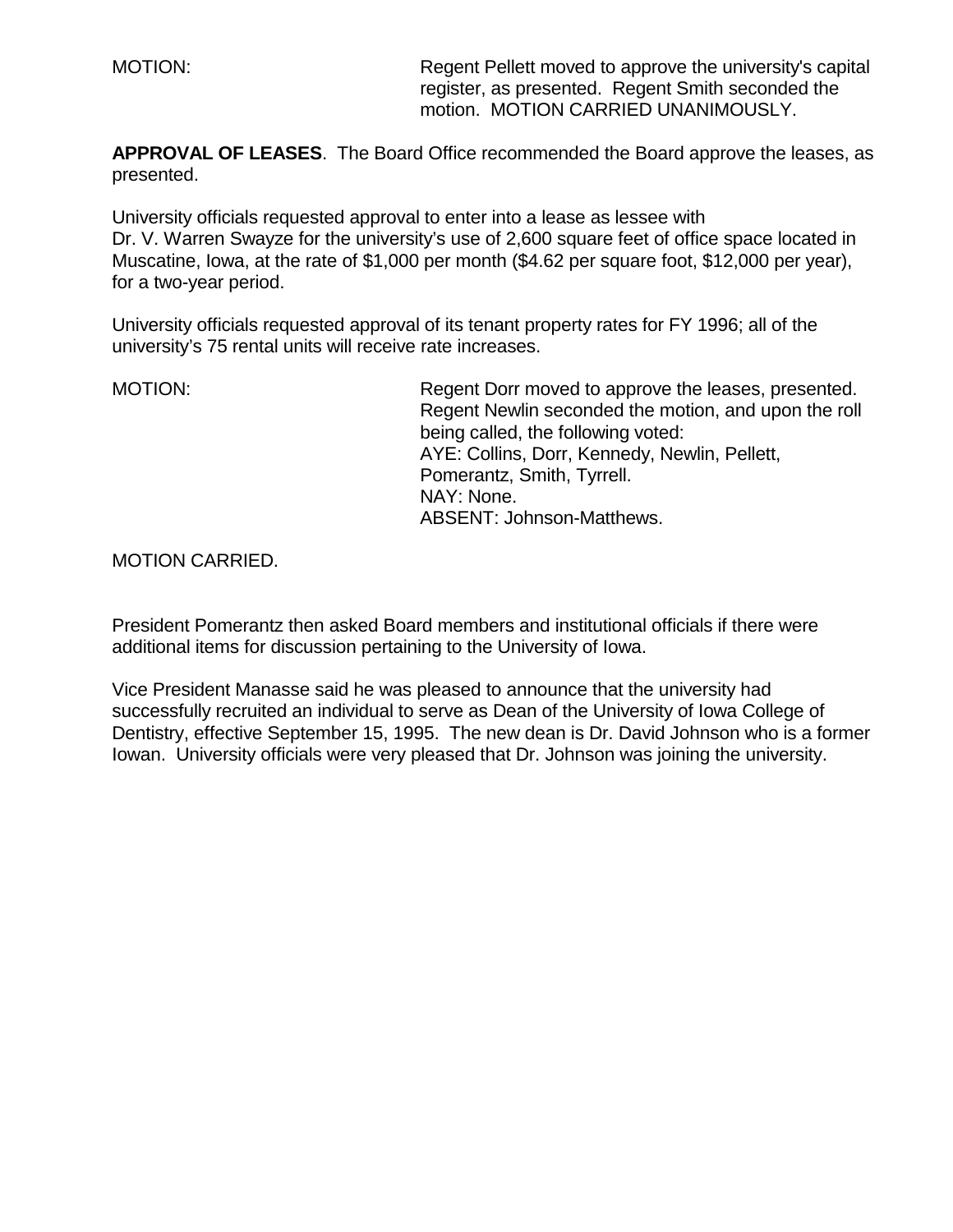# IOWA STATE UNIVERSITY

The following business pertaining to Iowa State University was transacted on Wednesday, May 17, 1995.

President Jischke stated that last month the Regents approved a revised and updated strategic plan for Iowa State University. He presented the Regents with a pamphlet summarizing the strategic plan in an attractive, concise manner which would be distributed to the university community and the general public.

Professor Netusil, President of the Iowa State University Faculty Senate, introduced his successor, Dr. Ron Peters. Dr. Peters is a professor in psychology.

**RATIFICATION OF PERSONNEL TRANSACTIONS**. The Board Office recommended the Board approve personnel transactions, as follows:

Register of Personnel Changes for April 1995 which included three early retirements.

Presented for the Board's information was the appointment of BENJAMIN J. ALLEN as Dean of the College of Business, effective July 1, 1995, at an annual salary of \$131,500.

MOTION: Regent Tyrrell moved to approve the university's personnel transactions, as presented. Regent Collins seconded the motion. MOTION CARRIED UNANIMOUSLY.

**REGISTER OF CAPITAL IMPROVEMENT BUSINESS TRANSACTIONS**. The Board Office recommended that the Register of Capital Improvement Business Transactions for Iowa State University be approved.

APPROVAL OF PROGRAM STATEMENTS AND DESIGN DOCUMENTS

Engineering Teaching and Research Complex

The project architects, Brooks Borg and Skiles, and the design consultants, Ellerbe Bucket and Rudi Lee Dreyer, presented the schematic design.

The Engineering Teaching and Research Complex will be designed to facilitate the highest quality research, teaching and outreach among the various users of the facility. The design is based on the approved building program. In order to maintain the total project budget at \$58 million and to account for future cost inflation, some spaces, primarily in Phase 2, have been eliminated from the approved program. Various users of the facility and other university personnel provided input into the design.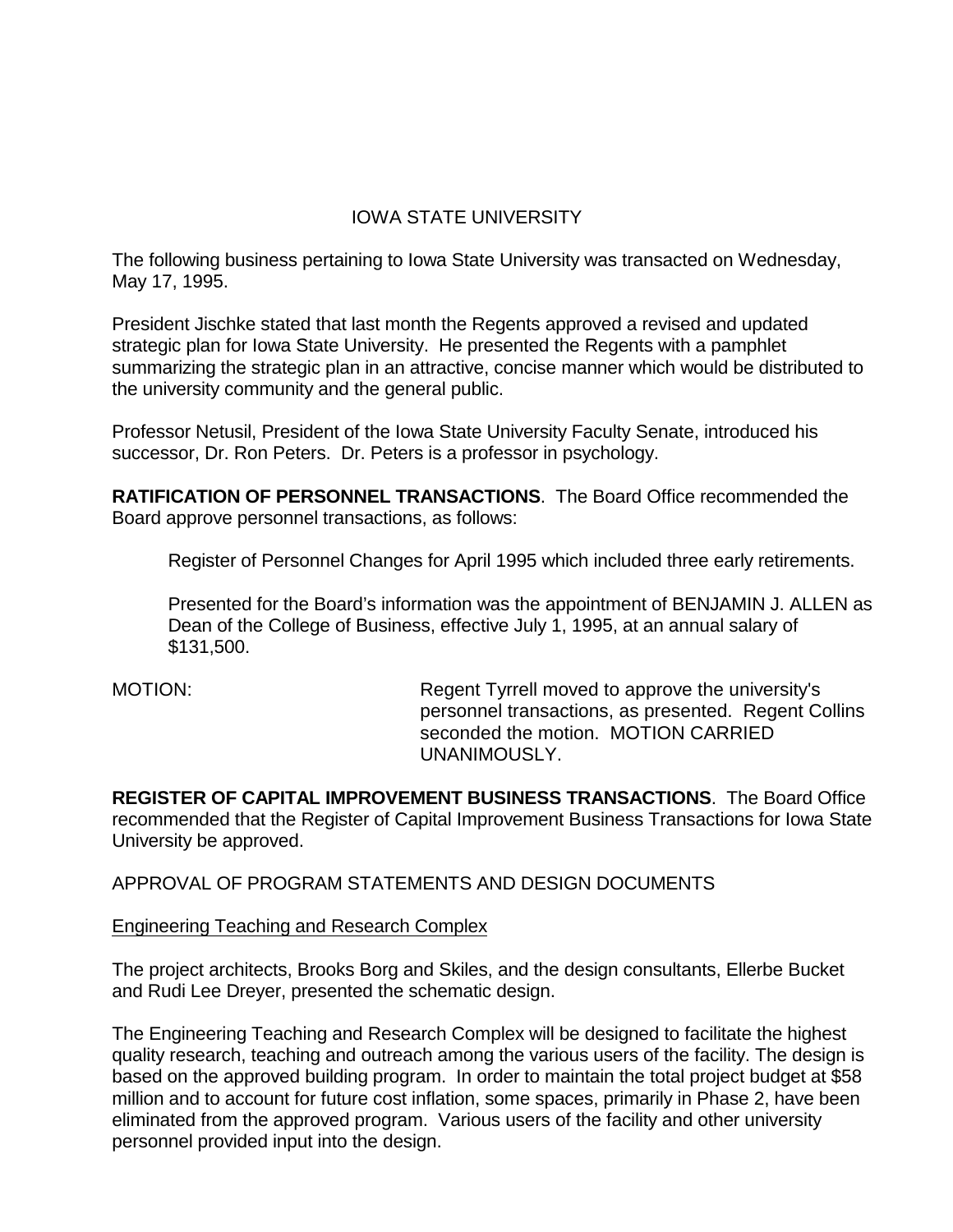President Jischke stated that in June 1994 the Board of Regents approved the budget for the Engineering Teaching and Research Complex. They were presented at this meeting with the schematic design. President Jischke said this project was the centerpiece of the university's efforts to strengthen the College of Engineering. This project will determine the physical facilities for the engineering program for the next two decades. He said \$14 million will be raised in the form of private funds; university officials have raised one-half of that amount to date. The university will receive a

\$1.5 million grant from the Federal Aviation Administration. He said this was a very exciting building architecturally.

Richard Varda of the Ellerbe Becket firm, Minneapolis, reviewed the project goals and conceptual response to those goals as well as where the site is located on the campus. He said the entire complex has a full lower level including a high space for inspection of airplane parts. The architects wanted the building design to reflect what was going on inside. He said several buildings on the site were intended to be demolished. The design would bring light into the lower level so occupants do not feel they are in a basement.

President Pomerantz asked about the phase 1 budget. Mr. Varda responded that there was a \$24 million construction budget and a \$34 million total phase 1 budget. The total project cost was \$58 million.

President Pomerantz asked if the new dean had gone over the plans. Mr. Varda responded that he had.

President Jischke said he had some discussion with the new dean including determining whether he was prepared to raise money for the project.

Professor Holger stated that the new dean had been very involved in the plans and presentations. He was quite familiar with the project.

President Pomerantz asked if there were any other engineering buildings in the country that suggested any of the detail which had come forward in this project. Professor Holger responded that he had looked at some engineering buildings that Ellerbe Becket has been involved with that have brought together the communications technology to allow both receive and send capability from a high-technology context.

Regent Tyrrell asked if the space would be project oriented or were the project areas more static? Were the areas transferable from program to program over time?

President Jischke responded that there was some of both. There would be some laboratories for instructional purposes and some for research purposes.

Mr. Varda said banks had been set up for research that could be reallocated. Other projects can use specialized laboratories. Some areas will be designed as generic systems which will allow many kind of activities. Piping and utilities will be rapidly adaptable to change.

Mr. Varda presented a videotape presentation of the engineering complex which he said would be very flexible to adapt to changing programs for many years. Some stone will be used on the new building. He showed the approach from different directions as well as the skywalk system. The training floor will accommodate an overhead crane. Mr. Varda addressed energy conservation efforts. He said the large green space will remain in the master plan.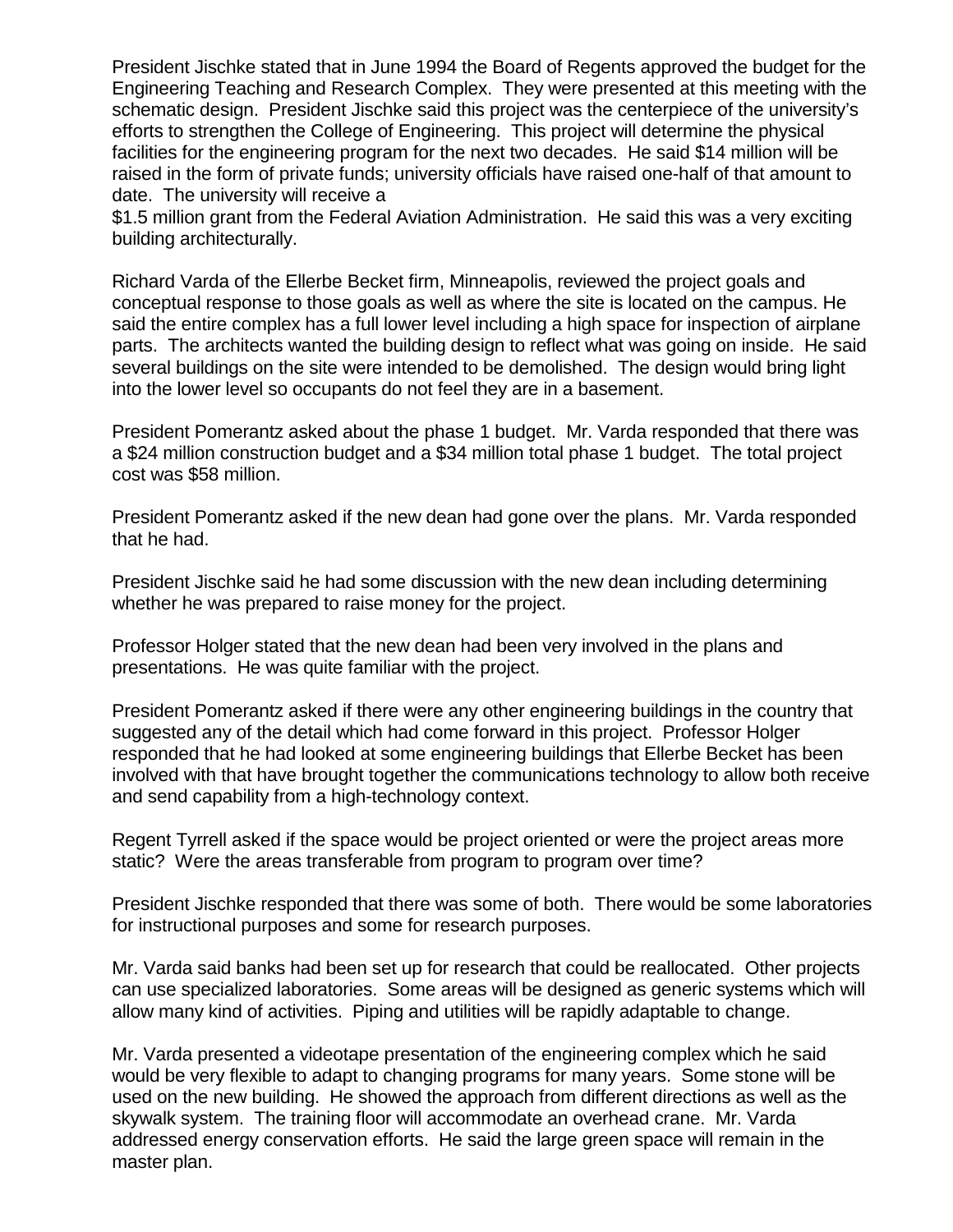Regent Tyrrell asked whether the facilities the Federal Aviation Administration will support would transcend the whole building or one phase. Mr. Varda responded that it would transcend the whole building but principally phase 1.

Professor Holger stated that parts of the Federal Aviation Administration project will be housed in both centers although more so in phase 1.

Regent Tyrrell asked whether the commitment of the Federal Aviation Administration would be divided equally among the two phases. Professor Holger responded that most of the FAA commitment would be involved in phase 1 construction.

President Jischke stated that the first \$1-1/2 million from the Federal Aviation Administration had been committed which was being spent on the planning. In terms of priorities at the Federal level, he said the high priority this year was on the Swine Center. The second priority is the FAA component of this project.

President Pomerantz asked for a synopsis of the total funding. President Jischke said the funding from the Federal government was projected at \$15 million, \$1.5 million of which had been authorized. Private funding in the amount of \$14 million was projected; the university has close to \$8 million of that money. There is no State funding at this point for the remaining \$29 million.

President Pomerantz asked if any of the Federal or private funds were contingent on the State appropriating funds. President Jischke responded that the original proposals which began before he came to Iowa State University were contingent on State matching funds.

President Pomerantz stated that this was a big project (\$58 million) for which there were several sources of funds. Unless the State comes through with its part, the university will not get the rest of the funding needed to go forward. He stressed the importance of communicating that so it comes across loud and clear. The project materials indicated a possible bid date of spring 1996. If the legislature by spring 1996 has not done anything in the way of appropriating funds for this project, something has got to give in this process. He said it was fine for the Board to authorize the planning with an amount of money that the university already has, but when they proceed to implement the plan, they are going to have to bring the funding pieces together.

President Jischke stated that university officials have tried to keep everyone informed about the status of funding and the matching requirement. No one could claim that the university had not been completely above board. He said that until the legislature approves the funding and the Governor signs the legislation, the university has not got the State matching money. He acknowledged that university officials have to redouble their efforts.

President Jischke commented about the larger context of engineering education. There have been dramatic changes in engineering education, applied research, technology transfer, etc. Engineering is a leading area for Iowa State University. This capital project could redefine how engineering is taught.

Regent Dorr stated that with the addition of this facility to the Iowa State University campus, Iowans can be educated regarding the difference in roles and kinds of industries. He said that in the overall context this project made a great deal of sense. In that context, the Regents have another engineering project at the University of Iowa for the biosciences. University officials need to clearly delineate the differences between the two. He believes that the Midwest offers the greatest growth opportunity in the future and suggested that if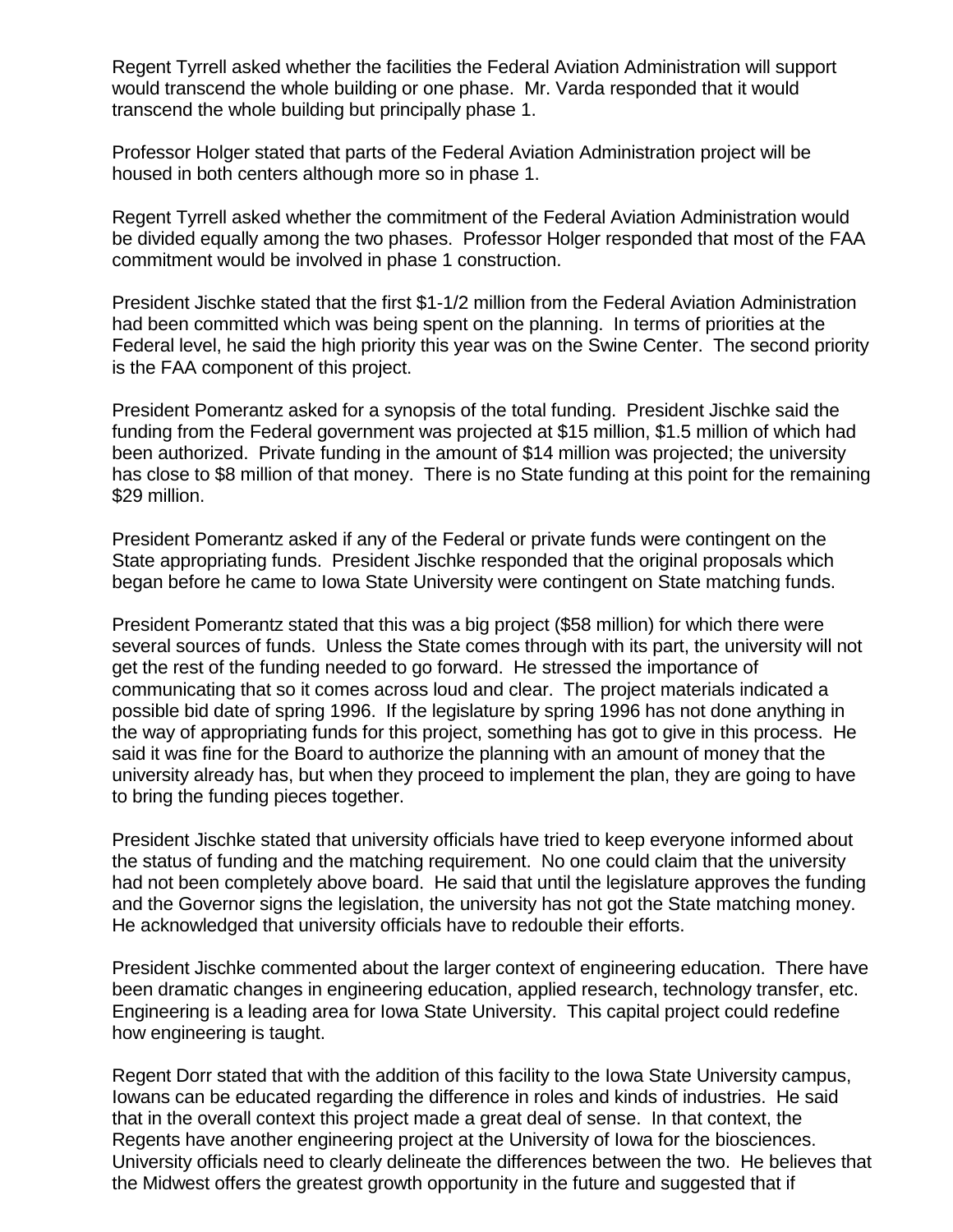university officials incorporate that philosophy into their discussions with Iowa citizens it would be beneficial.

President Jischke said there was an absolutely wonderful example of how the Center for Nondestructive Evaluation and its technology has been put to work in very small businesses all over Iowa in solving problems of why crankshafts are cracking prematurely, helping people develop new technology including its application in livestock. One of the applications of this technology is grading animals on the hoof to begin to do selecting for breeding purposes. President Jischke stressed that the technology is being developed by the same people who are using it in aircraft. This is a world class activity when it comes to nondestructive evaluation technology. There are people in northwest Iowa that are actually using it.

MOTION: Regent Kennedy moved to approve the program statements and design documents for the Engineering Teaching and Research Complex at Iowa State University. Regent Pellett seconded the motion. MOTION CARRIED UNANIMOUSLY.

# PROJECT DESCRIPTIONS AND BUDGETS

Athletic Office and Training Facility **Constrainers** Original Budget \$8,000,000

Revised Budget \$10,630,000

## Project Budget

|                                    | Original<br><b>Budget</b><br>Feb. 1995 | <b>Revised</b><br><b>Budget</b><br><b>May 1995</b> |
|------------------------------------|----------------------------------------|----------------------------------------------------|
| Contracts                          | \$6,575,000                            | \$<br>8,515,315                                    |
| Site Development/Land Acquisition  | 12,000                                 | 12,000                                             |
| <b>Design Services</b>             | 806,985                                | 810,385                                            |
| <b>Construction Administration</b> | 138,800                                | 138,800                                            |
| <b>University Services</b>         | 14,000                                 | 14,000                                             |
| Miscellaneous                      | 6,500                                  | 6,500                                              |
| Landscaping                        | 30,000                                 | 30,000                                             |
| <b>Utilities Extensions</b>        | 45,000                                 | 45,000                                             |
| Movable Equipment                  | 0                                      | 400,000                                            |
| <b>Art Work</b>                    | 41,500                                 | 53,000                                             |
| <b>Building Automation</b>         | 90,000                                 | 90,000                                             |
| Telecommunications                 | 20,000                                 | 20,000                                             |
| <b>Project Reserve</b>             | 220,215                                | 495,000                                            |
| <b>TOTAL</b>                       | \$8,000,000                            | <u>\$10,630,000</u>                                |
|                                    | Original                               | <b>Revised</b>                                     |
|                                    | <b>Budget</b>                          | <b>Budget</b>                                      |
|                                    | Feb. 1995                              | May 1995                                           |
| Source of Funds:                   |                                        |                                                    |
| <b>ISU Foundation</b>              | \$6,500,000                            | \$<br>8,630,000                                    |
| Income from Treasurer's Temporary  |                                        |                                                    |
| Investments                        | 1,500,000                              | 2,000,000                                          |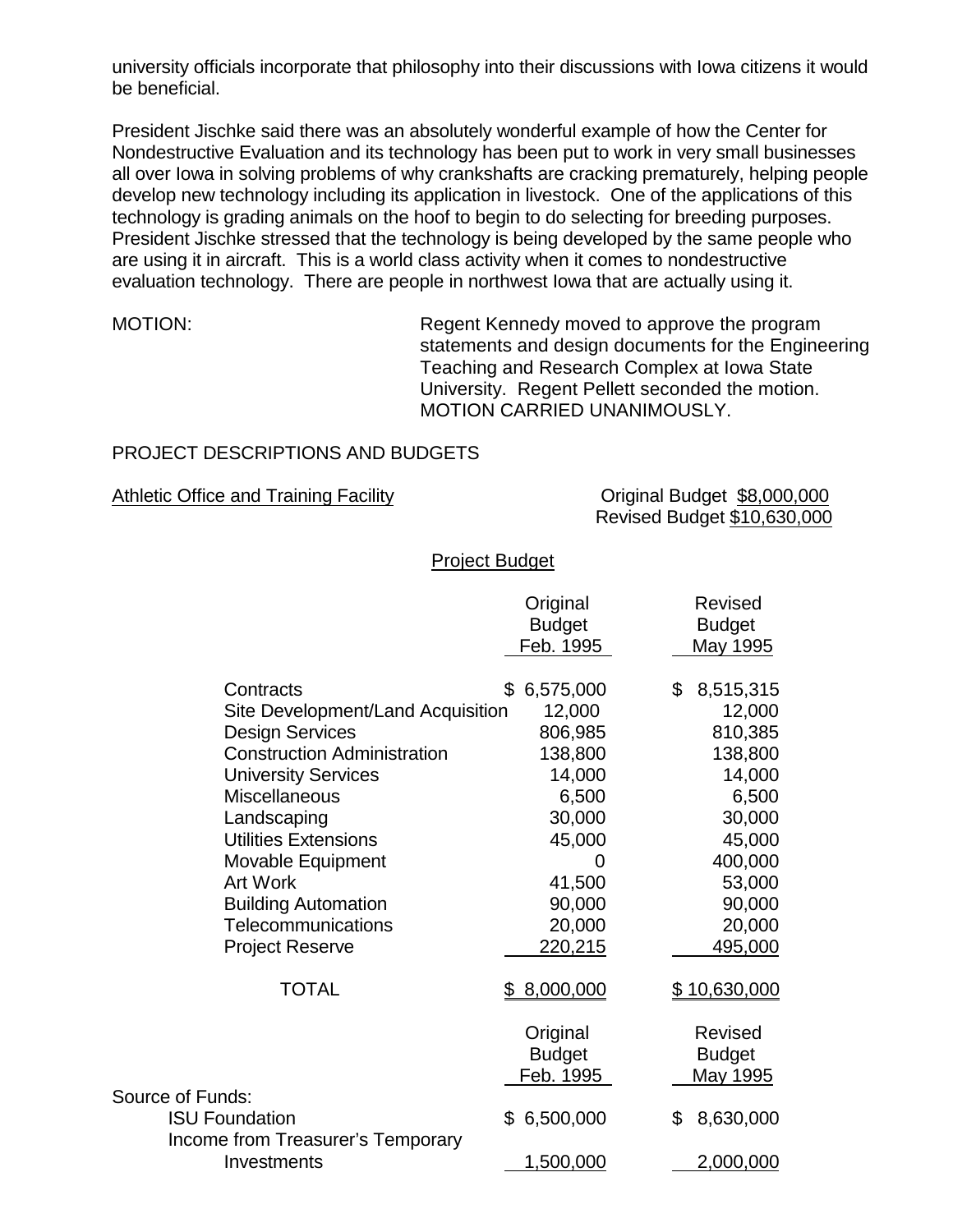University officials requested approval of a revised project budget in the amount of \$10,630,000, an increase of \$2,630,000, which included additional funding from the ISU Foundation and the university. The initial project budget of \$8 million was based on the funding available at the time of the schematic design presentation in February 1995. The schematic design presented and approved by the Board did not include a number of desirable project features and functions because of available funding. The revised budget includes revisions in the project scope to include a number of features which will support the athletic department's ability to attract and maintain top quality athletes, coaches and supporters.

The revised budget was the result of additional fund raising opportunities identified by the Iowa State University Foundation and included an additional \$2,130,000 for the project. These funds will provide enhancements to the Jacobson Building, including an increase in the basement storage area by approximately 1,560 square feet.

The revised budget also included an increase of \$500,000 in the university's commitment of Treasurer's Temporary Investments funds. These funds will allow the university to complete the remodeling of the Olsen Building to more adequately comply with Title IX. This will include expansion of the training area in the Olsen Building by approximately 1,000 square feet. This space will be used by all men's and women's teams.

The additional funds will also provide for expansion of the exterior paved plaza areas to provide for more usable space associated with the stadium complex. The project will also include an upgrade of solar screening devices to improve energy efficiency, comfort levels, and energy savings. The project will also upgrade some interior and exterior finishes to both buildings to improve the maintainability of the complex. New office furnishings, display and video casework will also be added to increase the services offered in the complex.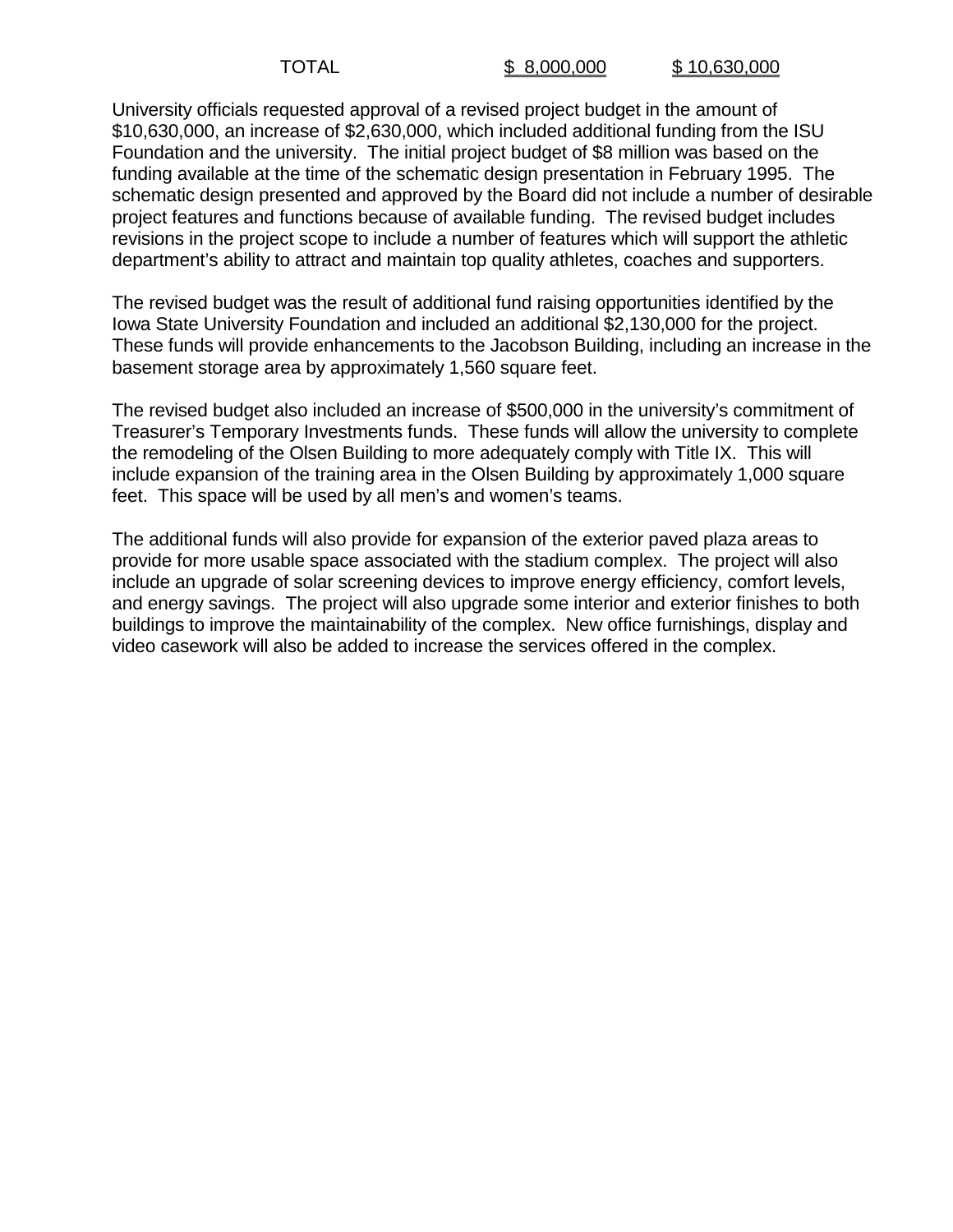# Project Budget

|                                          | <b>Budget</b><br>Approved<br>Sept. 1987 | Amended<br><b>Budget</b><br>May 1995 |
|------------------------------------------|-----------------------------------------|--------------------------------------|
| Contracts                                | \$22,371,992                            | \$24,583,342                         |
| <b>Design Services</b>                   | 2,039,409                               | 866,634                              |
| <b>Construction Administration</b>       | 30,000                                  | 3,330,542                            |
| <b>University Services</b>               |                                         | 166,814                              |
| <b>Miscellaneous</b>                     |                                         | 82,691                               |
| Landscaping                              |                                         | 39,012                               |
| <b>Utilities Extensions</b>              | 1,180,000                               | 373,422                              |
| <b>Fixed Equipment</b>                   |                                         | 114,669                              |
| Movable Equipment                        | 762,500                                 | 187,208                              |
| Art Work                                 |                                         | 85,049                               |
| <b>Building Automation</b>               |                                         | 461,788                              |
| <b>Relocations</b>                       |                                         | 77,897                               |
| Telecommunications                       |                                         | 49,443                               |
| <b>Program Coordinator</b>               |                                         | 35,493                               |
| <b>Building Manager</b>                  |                                         | 30,893                               |
| Other                                    | 1,903,900                               |                                      |
| <b>Project Reserve</b>                   | 2,212,199                               | 15,103                               |
| <b>TOTAL</b>                             | \$30,500,000                            | \$30,500,000                         |
| Source of Funds:                         |                                         |                                      |
| <b>Academic Building Revenue Bonds</b>   | \$30,500,000                            | \$30,282,817                         |
| <b>Facilities Overhead Use Allowance</b> |                                         | 217,183                              |
| <b>TOTAL</b>                             | <u>\$30,500,000</u>                     | \$30,500,000                         |

University officials requested approval of an amended project budget for the Molecular Biology Building in the amount of \$30,500,000, which reflected the addition of Facilities Overhead Use Allowance as a source of funds. This fund source was added to cover expenses related to the issuance of Academic Building Revenue Bonds.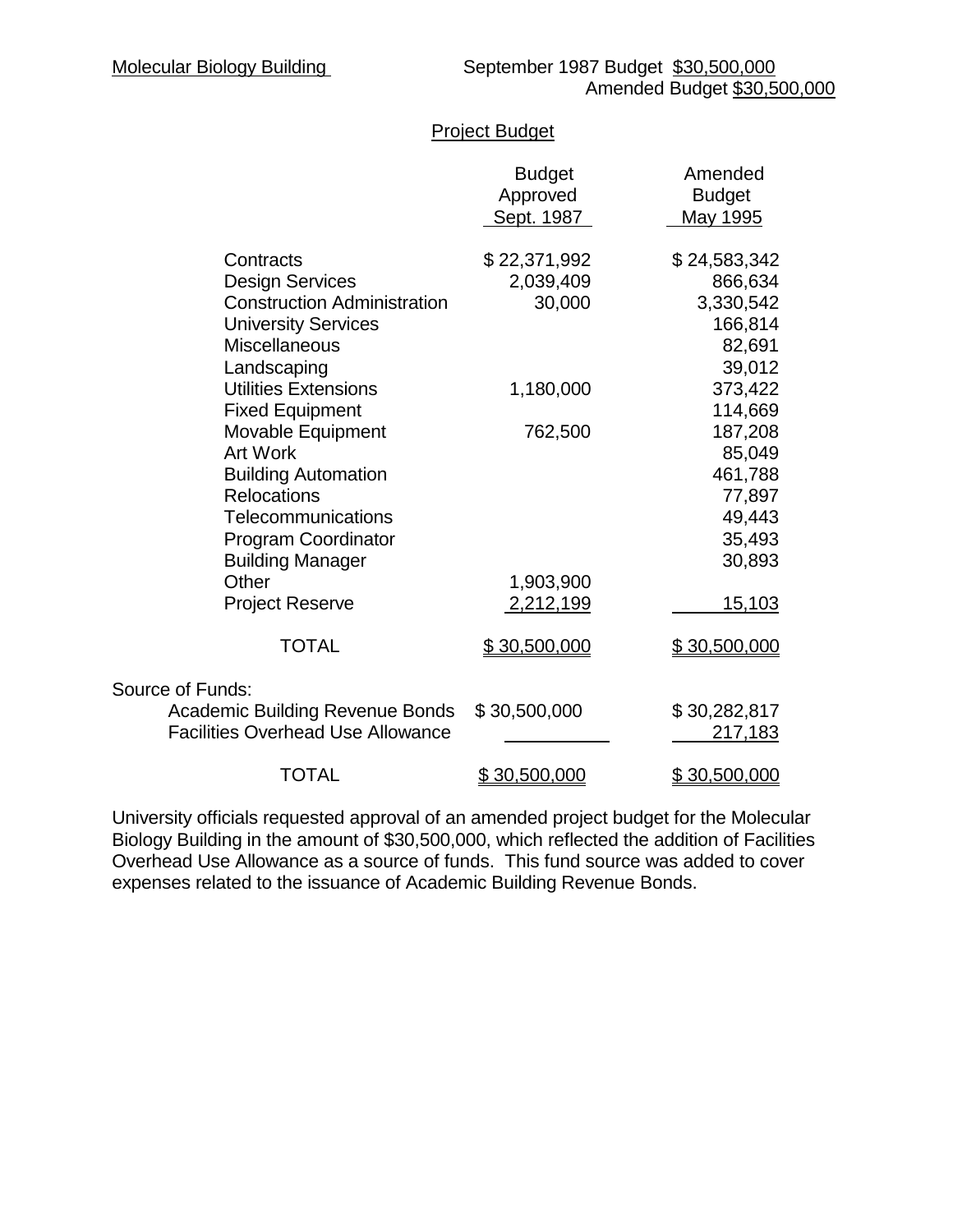|                                                  | <b>Budget</b><br>Approved<br>April 1995 | Amended<br><b>Budget</b><br>May 1995 |
|--------------------------------------------------|-----------------------------------------|--------------------------------------|
| Contracts                                        | \$3,409,467                             | \$3,409,467                          |
| <b>Design Services</b>                           | 409,850                                 | 414,960                              |
| <b>Construction Administration</b>               | 135,950                                 | 147,750                              |
| <b>University Services</b>                       | 80,000                                  | 80,000                               |
| <b>Miscellaneous</b>                             | 10,000                                  | 10,000                               |
| Landscaping                                      | 30,000                                  | 30,000                               |
| <b>Utilities Extensions</b>                      | 79,450                                  | 79,550                               |
| Movable Equipment                                | 495,000                                 | 495,000                              |
| <b>Art Work</b>                                  | 25,000                                  | 25,000                               |
| <b>Building Automation</b>                       | 50,000                                  | 50,000                               |
| Telecommunications                               | 10,000                                  | 10,000                               |
| <b>Project Reserve</b>                           | 340,283                                 | 323,273                              |
| <b>TOTAL</b>                                     | <u>\$5,075,000</u>                      | <u>\$5,075,000</u>                   |
| Source of Funds:                                 |                                         |                                      |
| <b>General University Funds</b>                  | \$1,438,325                             | \$1,668,325                          |
| <b>Building Repair Funds</b>                     | 1,350,000                               | 1,350,000                            |
| <b>ISU Foundation</b>                            | 1,325,000                               | 1,095,000                            |
| <b>Academic Building Revenue Bonds</b>           | 900,000                                 | 900,000                              |
| Income from Treasurer's Temporary<br>Investments | 61,675                                  | 61,675                               |
| <b>TOTAL</b>                                     | \$5,075,000                             | \$5,075,000                          |

# Project Budget

University officials requested approval of a amended project budget in the amount of \$5,075,000 for the Carrie Chapman Catt Hall Remodeling project. The amended budget reflected an increase in General University Funds resulting from the commitment of \$230,000 from the Department of Liberal Arts and Sciences. The budget also included a corresponding reduction in funding from the ISU Foundation.

The general university funds were being committed in accordance with Section 8.33 of the Code of Iowa.

\* \* \* \* \* \* \*

University officials reported 11 new projects with budgets of less than \$250,000. The titles, source of funds and estimated budgets for the projects were listed in the register prepared by the university.

\* \* \* \* \* \* \*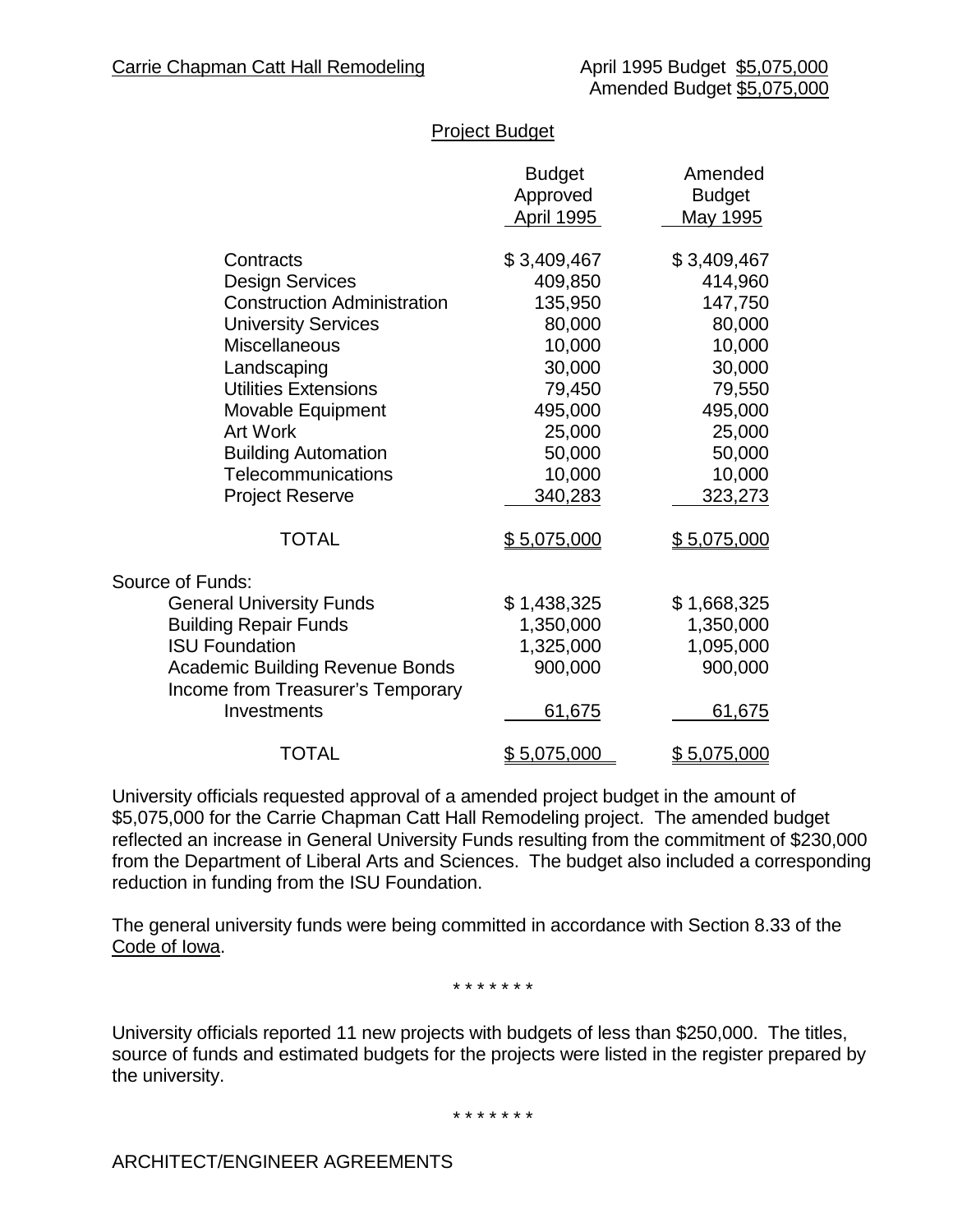### Amendments:

Engineering Teaching and Research Complex  $$35,000$ Brooks Borg and Skiles, Des Moines, Iowa

University officials requested approval of an amendment in the amount of \$35,000 to the agreement with Brooks Borg and Skiles to develop additional three-dimensional computer modeling for the project. University officials determined the need for a computer model to help promote and raise additional funds for the project. Detailed views of the exterior and interior of the building will be developed. The views will be formed into a movie to simulate walking through the completed facility. The amendment will provide for the development of the additional views and the movie. The number of required views and the level of detail were not included in the base agreement.

Amendment No. 3 will not result in an increase in the total project budget.

#### CONSTRUCTION CONTRACTS

| Gilman Hall Renovation--Phase 3, Upgrade Corridor and Stairs,<br><b>Terrazzo Floors</b><br>Award to: Jensen Builders, Ltd., Fort Dodge, Iowa                                                                                     | \$439,860.00 |
|----------------------------------------------------------------------------------------------------------------------------------------------------------------------------------------------------------------------------------|--------------|
| (3 bids received)                                                                                                                                                                                                                |              |
| Utilities--Northwest Campus 13,800 Volt Feeder<br>Award to: Meisner Electric, Inc., Newton, Iowa<br>(3 bids received)                                                                                                            | \$337,284.00 |
| Lake LaVerne Restoration--Well<br>Award to: Armstrong Company, Ames, Iowa<br>(2 bids received)                                                                                                                                   | \$22,624.00  |
| Lake LaVerne Restoration--Lake Restoration<br>Award to: American Underwater Contractors, Inc., Hiawatha, IA<br>(3 bids received)                                                                                                 | \$199,369.25 |
| Utilities--Increased Chilled Water Capacity--Phase 1--<br><b>Install DDC Controls</b><br>Award to: American Service and Installation, Des Moines, Iowa<br>(2 bids received)                                                      | \$38,840.00  |
| Parking Lots 28 and 29 Improvements<br>Award to: Manatt's, Inc., Ames, Iowa<br>(1 bid received)                                                                                                                                  | \$302,888.85 |
| CHANGE ORDERS TO CONSTRUCTION CONTRACTS                                                                                                                                                                                          |              |
| Carrie Chapman Catt Hall Remodeling<br>Harold Pike Construction Company, Ames, Iowa                                                                                                                                              | \$55,135     |
| $\mathbf{r}$ , and the set of the set of the set of the set of the set of the set of the set of the set of the set of the set of the set of the set of the set of the set of the set of the set of the set of the set of the set | 1.00011      |

University officials requested approval of a change order in the amount of \$55,135 to the agreement with Harold Pike Construction Company. The change order will provide additional granite pavers for the plaza area of the project. The change order will provide for the additional pavers and engraving.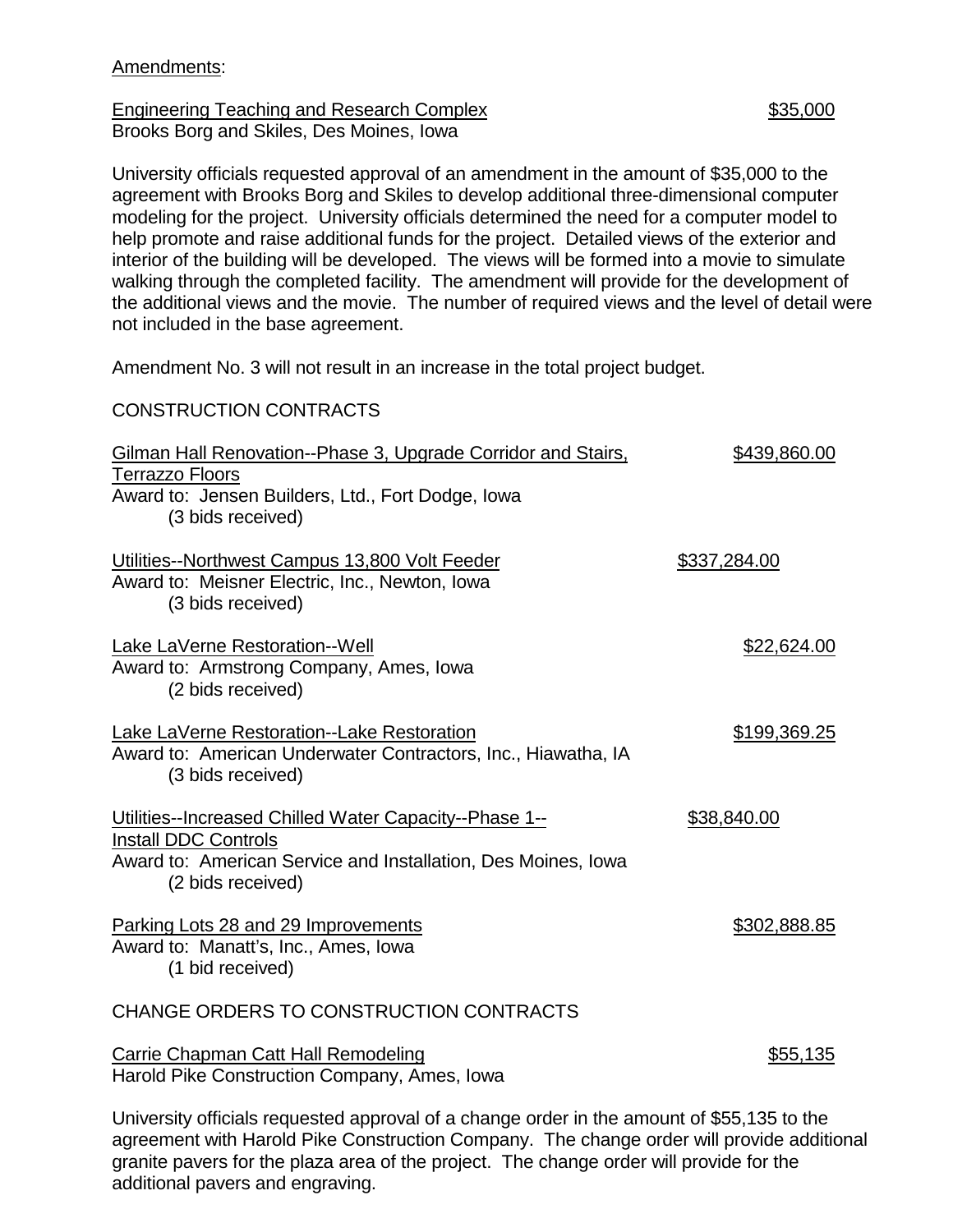# ACCEPTANCE OF COMPLETED CONSTRUCTION CONTRACTS

Sweeney Hall--Addition and Renovation--Phase 4 Koester Construction, Inc., Des Moines, Iowa

FINAL REPORTS

Molecular Biology Building **\$30,484,874.76** 

Energy Management System Modernization and Upgrade \$1,249,990.00

MOTION: Regent Newlin moved that the Register of Capital Improvement Business Transactions for Iowa State University be approved. Regent Tyrrell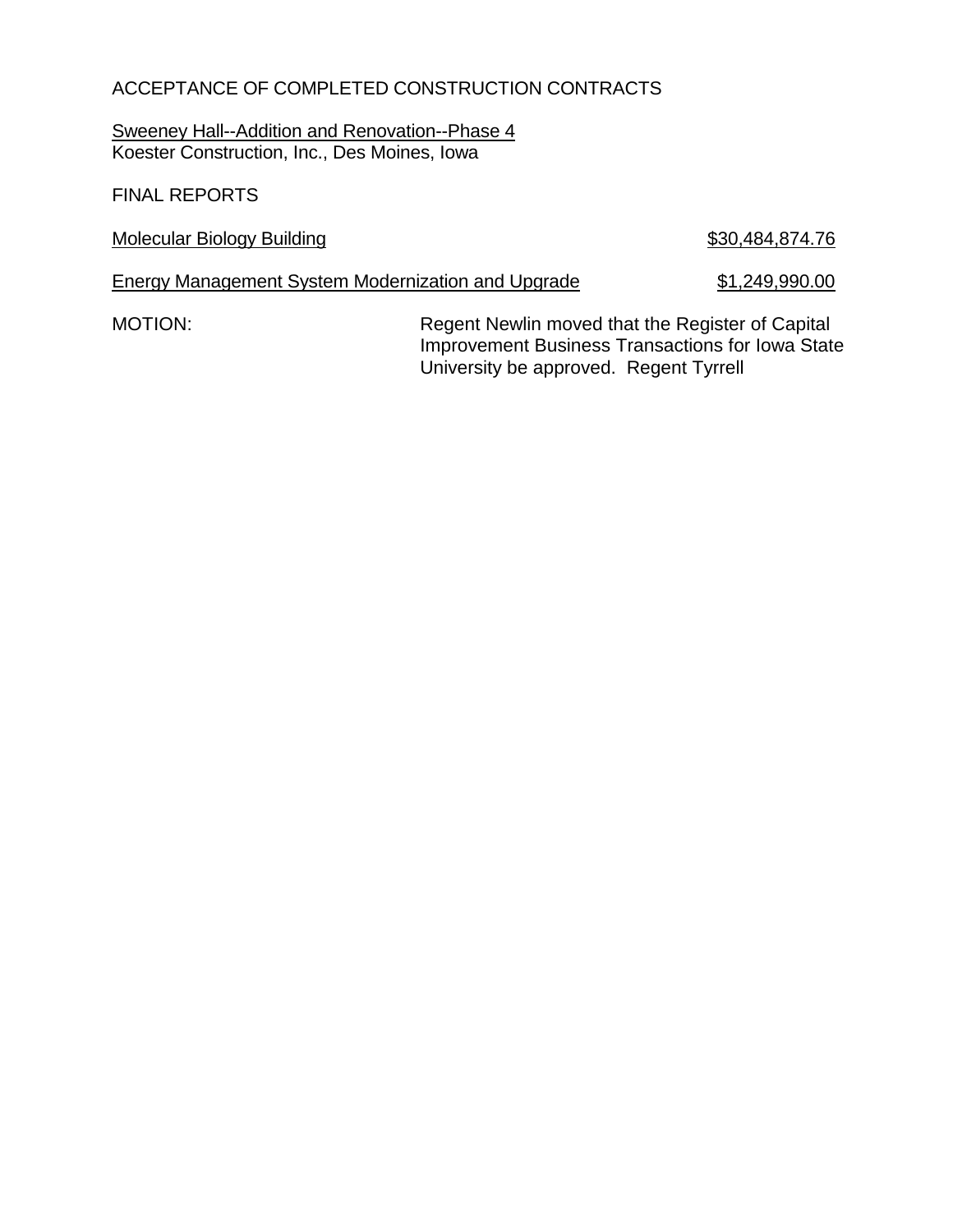**APPROVAL OF LEASES**. The Board Office recommended the Board approve leases, as follows.

University officials requested approval to renew its Memorial Union Memorandums of Agreement for FY 1996 with the Iowa State University Book Store, the Administrative Data Processing Department, and the University Copy Center, all of which will be renewed at the same rental rates as for FY 1995.

University officials requested approval of an amendment to the Memorandum of Understanding with the Western Iowa Experimental Farm Association for an extension of the agreement for an additional ten-year period.

University officials requested approval of a Memorandum of Understanding for the operation of the Southeast Iowa Research Farm to reflect a change in ownership of the farm to the Southeast Iowa Agricultural Research Association.

University officials requested approval to extend its lease agreement with MCI Telecommunications Corporation for MCI's use of 188 space in the Communications Building on the ISU campus at the rate of \$329.95 per month (\$21.06 per square foot, \$3,959.40 per year), for a one-year period.

MOTION: MOTION: Regent Dorr moved to approve leases, as presented. Regent Newlin seconded the motion, and upon the roll being called, the following voted: AYE: Dorr, Kennedy, Newlin, Pellett, Pomerantz, Smith, Tyrrell. NAY: None. ABSTAIN: Collins. ABSENT: Johnson-Matthews.

MOTION CARRIED.

**TRAFFIC AND PARKING REGULATIONS FOR 1995-96**. The Board Office recommended that the Board give final approval for parking permit fee increases in traffic and parking regulations for 1995-96 at Iowa State University.

Iowa State University officials requested final Board approval of changes in its traffic and parking regulations for 1995-96, as required by section 10.07 (C) of the Board of Regents Procedural Guide. Proposed changes in fees were as follows:

| Permit                  | Current  | Proposed |
|-------------------------|----------|----------|
| 24 Hour Reserved        | \$275.00 | \$330.00 |
| Reserved                | 220.00   | 240.00   |
| Vendor                  | 55.00    | 63.00    |
| <b>General Staff</b>    | 36.96    | 45.00    |
| Departmental            | 27.50    | 63.00    |
| <b>Student Commuter</b> | 26.40    | 30.00    |
| Stadium                 | 26.50    | 30.00    |
| Motorcycle              | 11.00    | 12.00    |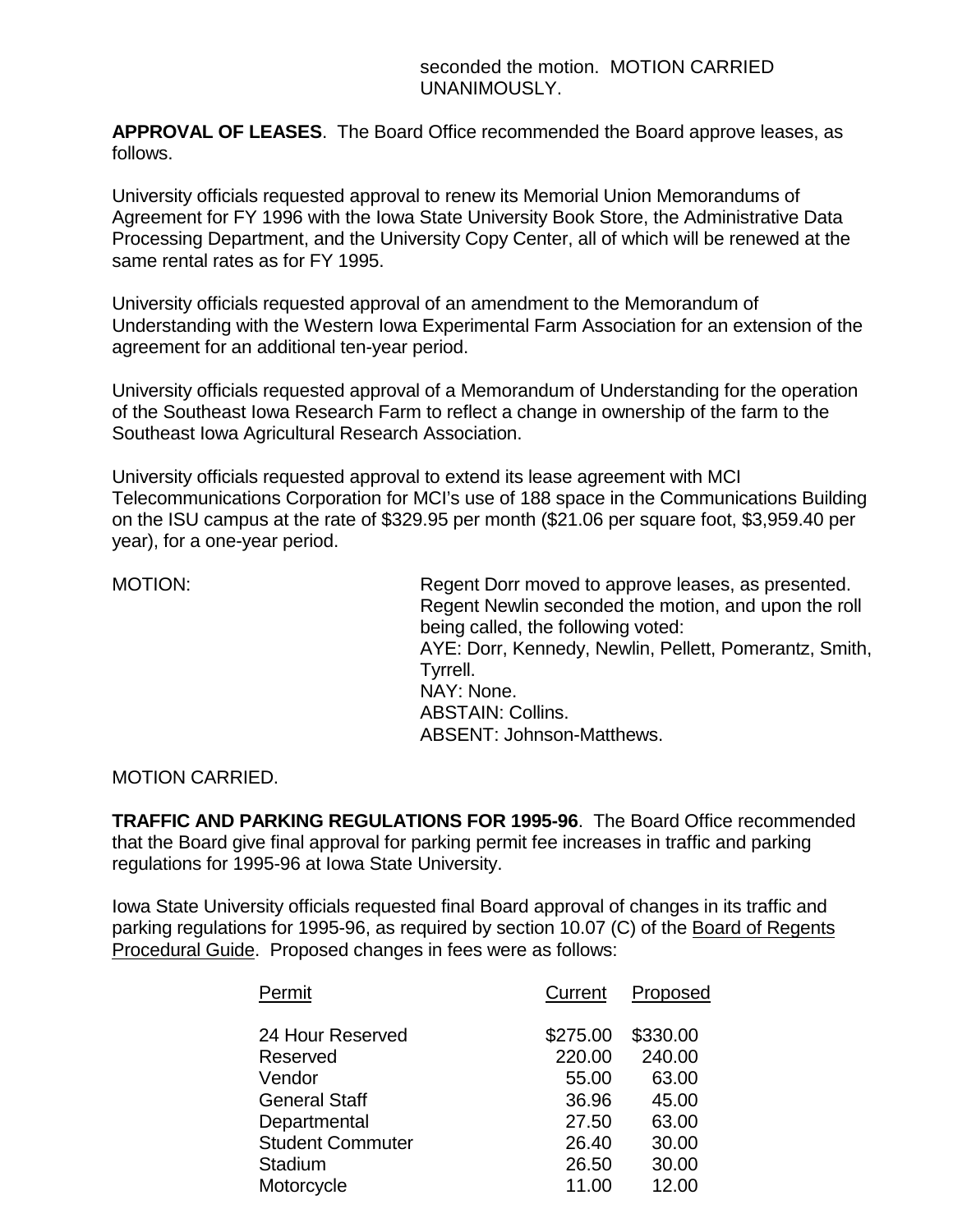The cost of operating the traffic system and the construction and maintenance of parking lots is funded by permit fees, fines, and penalties. The estimated increased revenue of \$80,600 associated with the proposed rate increases will specifically support the cost of expanded shuttle bus service and the construction of a gravel parking lot.

The proposed rate changes reflected inflationary increases in an effort to bring the reserved parking rates in line with the central Iowa marketplace.

The proposed rate changes will encourage multiple use of spaces by increasing the cost of reserved areas and assist in the management and regulation of parking on the campus to more effectively utilize existing parking areas and mass transit services.

MOTION: Regent Dorr moved to give final approval for parking permit fee increases in traffic and parking regulations for 1995-96 at Iowa State University. Regent Newlin seconded the motion.

Regent Dorr noted that there was a tremendous difference between the University of Northern Iowa's and Iowa State University's proposed fees.

Vice President Madden stated that the parking system was primarily supported from permit fees and fine revenues. Iowa State University officials have tried to develop budget support for the operation to provide adequate parking and transportation. He said there was also a certain amount of history involved in the rates and fees. From his perspective, the rates were lower than they should be.

VOTE ON THE MOTION: Motion carried unanimously.

**PRELIMINARY RESOLUTION FOR THE SALE OF \$7,100,000 ACADEMIC BUILDING REVENUE REFUNDING BONDS, SERIES I.S.U. 1995**. The Board Office recommended that the Board adopt a Resolution authorizing the Executive Director to fix the date or dates for the sale of \$7,100,000 Academic Building Revenue Refunding Bonds, Series I.S.U. 1995.

The bond issue will refund at maturity (August 1, 1995) the principal of the Academic Building Project Notes, Series I.S.U. 1992 (dated January 1, 1992), which were issued in the same principal amount.

The bid opening and award was scheduled for Wednesday, June 21, 1995.

The projects funded with the project notes included the remodeling and renovation of Gilman Hall and construction of a research building at the Nutrition Research Center.

The principal of the project notes was to be payable at maturity with an appropriation for that purpose or the proceeds of Academic Building Revenue Bonds; an appropriation was not made. The entire principal amount of the bond proceeds will be applied to repayment of the project note principal.

Issuance costs will be provided from other available resources of the university.

The final six-month interest payment due on the project notes will be paid initially from university resources to be reimbursed through the tuition replacement process.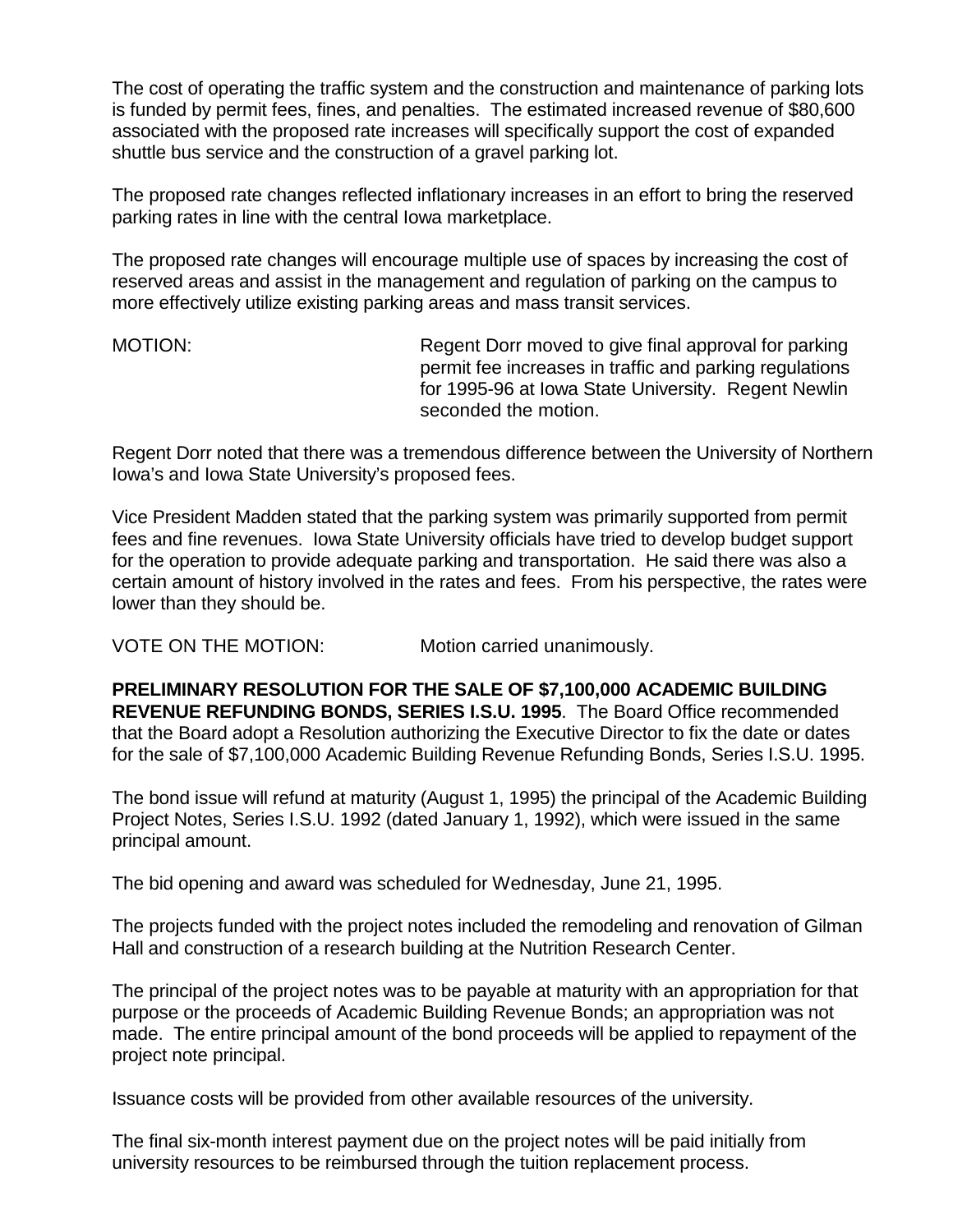The sources and uses of funds for the refinancing were expected to be approximately as follows:

SOURCES OF FUNDS

| <b>Refunding Bond Principal</b>  | \$7,100,000 |
|----------------------------------|-------------|
| <b>Accrued Interest on Bonds</b> | 27,000      |
| University Funds                 | 211,850     |
| Total                            | \$7,338,850 |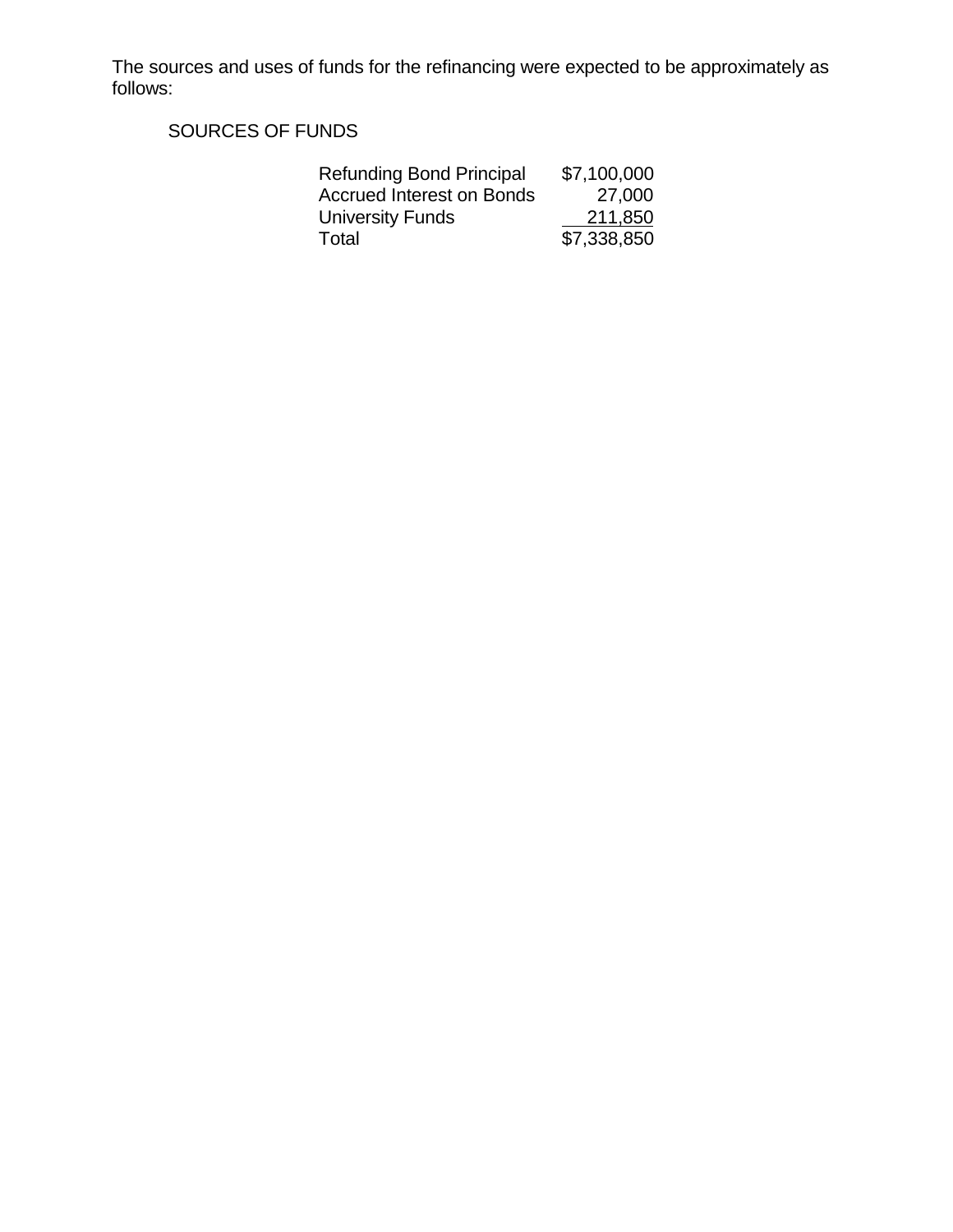| <b>Project Note Principal</b> | \$7,100,000 |
|-------------------------------|-------------|
| 8/1/95 Project Note Interest  | 166,850     |
| <b>Costs of Issuance</b>      | 45,000      |
| Deposit to Sinking Fund       | 27,000      |
| Total                         | \$7,338,850 |

The resolution authorizing the Executive Director to fix the date or dates for the sale of the bonds was prepared by Ahlers law firm and reviewed by Springsted officials.

MOTION: The motion for this item can be found under the Report of the Banking Committee, page 971 of these Minutes.

**PRELIMINARY RESOLUTION FOR THE SALE OF UP TO \$5,140,000 STUDENT HEALTH FACILITY REVENUE BONDS, SERIES I.S.U. 1995**. The Board Office recommended that the Board adopt a Resolution authorizing the Executive Director to fix the date or dates for the sale of up to \$5,140,000 Student Health Facility Revenue Bonds, Series I.S.U. 1995.

The bid opening and award was scheduled for Wednesday, June 21, 1995.

The Student Health Center provides Iowa State University students and their spouses with accessible and affordable outpatient medical care, preventive medicine services and wellness promotion.

In March 1994 the Board authorized the university to proceed with planning for construction of a new Student Health Center facility. The Board approved selection of an architect in July 1994. In November 1994 the Board approved the building program and a project description and budget. The schematic design for the new facility, which will contain approximately 29,500 gross square feet, was approved by the Board at its March 1995 meeting.

The project is scheduled to be bid in October 1995. The total cost of the project was estimated to be \$5,975,000, with \$4,584,000 to be financed from the proceeds of the bond sale and the balance to come from Student Health Center reserves and 1994-95 receipts from the Student Health Facility Fee.

The size of the bond issue including project costs, issuance costs and debt service reserve was estimated at \$5,140,000. The repayment period will be 18 years. The bonds will be repaid primarily from the proceeds of the Student Health Facility Fee (\$8/semester) established for this purpose and collected over the life of the bonds; net revenues of the Student Health Center will provide an additional source.

The bonds also will be secured by a debt service reserve equal to the lesser of 10 percent of the bond principal or maximum annual debt service in any year prior to the final maturity year, together with investment earnings thereon.

A Health Facility Fee Excess Fund will be established, the contents of which will be available for debt service, if required, or for extraordinary maintenance or operating costs, or costs of capital improvements to the Student Health Facility.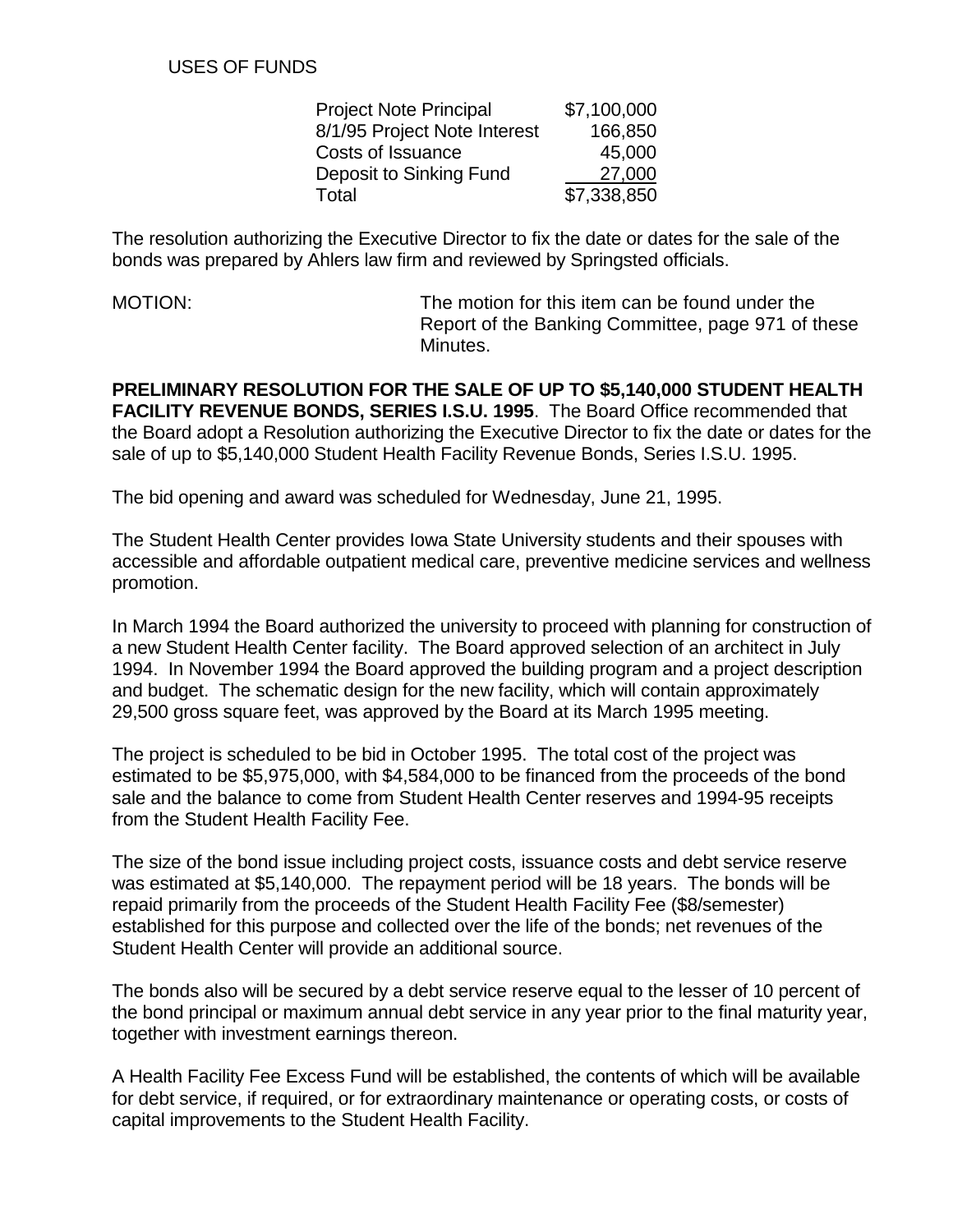MOTION: The motion for this item can be found under the Report of the Banking Committee, page 972 of these Minutes.

President Pomerantz then asked Board members and institutional officials if there were additional items for discussion pertaining to Iowa State University. There were none.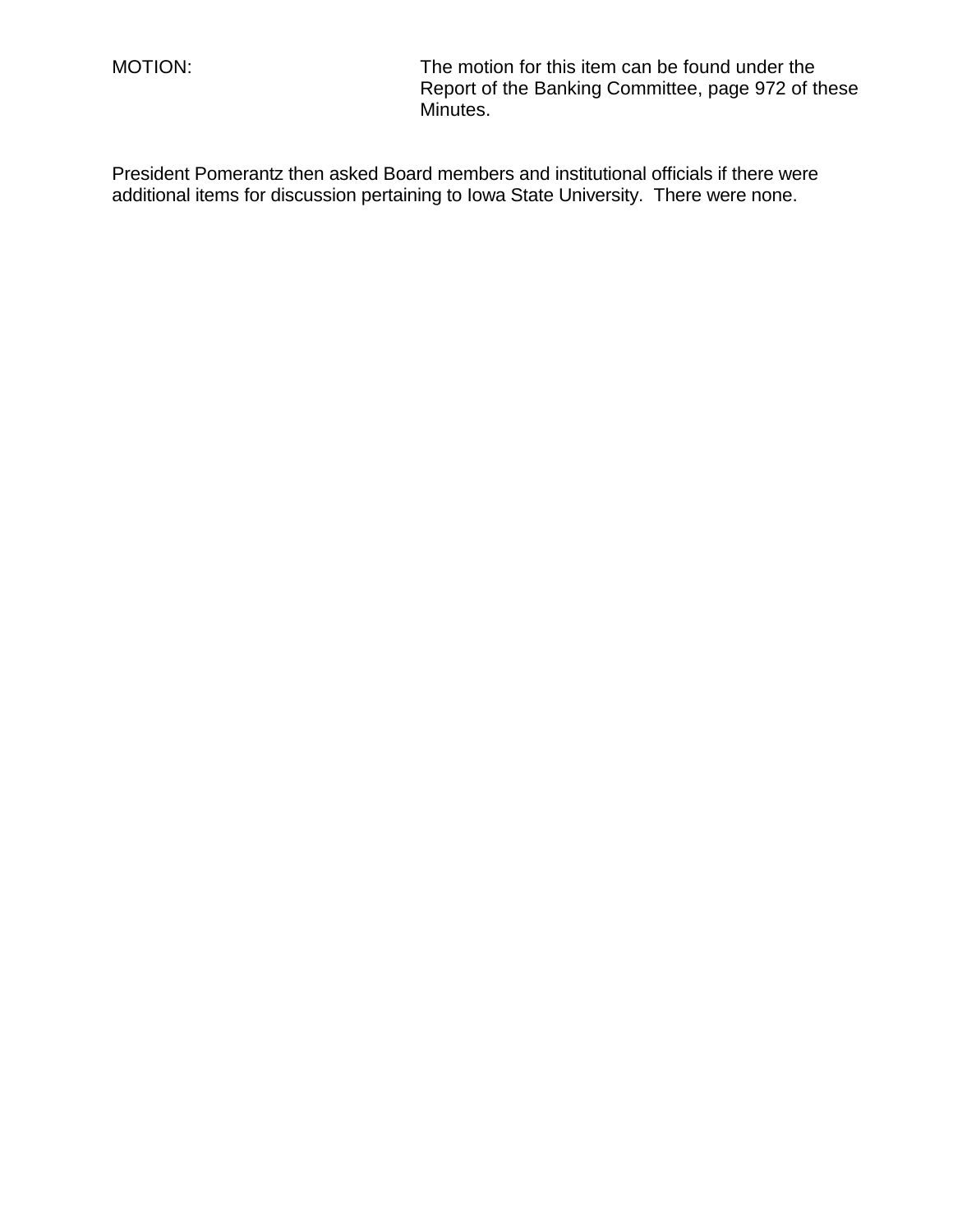# UNIVERSITY OF NORTHERN IOWA

The following business pertaining to the University of Northern Iowa was transacted on Wednesday, May 17, 1995.

President Pomerantz stated that this was President Curris' last official appearance at a Board of Regents meeting. He expressed the Board's appreciation for what has happened at the University of Northern Iowa over the last 12 years. He said it was a miracle. Tremendous progress had been made which was very much to President Curris' credit.

On behalf of everyone who works at the University of Northern Iowa, President Curris said he accepted those kind words. He said it had been a pleasure. He expressed his support for the Board of Regents and said it had been a genuine pleasure working with the Regents.

**RATIFICATION OF PERSONNEL TRANSACTIONS**. The Board Office recommended the Board approve the university's personnel transactions, as follows:

Register of Personnel Changes for April 1995.

MOTION: Regent Tyrrell moved to ratify the university's personnel transactions, as presented. Regent Collins seconded the motion. MOTION CARRIED UNANIMOUSLY.

**UNIVERSITY CALENDAR HOLIDAY 1997**. The Board Office recommended the Board approve the University of Northern Iowa's proposed university calendar holidays for 1997.

The 1997 calendar has the same number of official holidays as 1995 and 1996. The proposed schedule is subject to change during collective bargaining negotiations for 1997- 1999.

The proposed 1997 calendar is: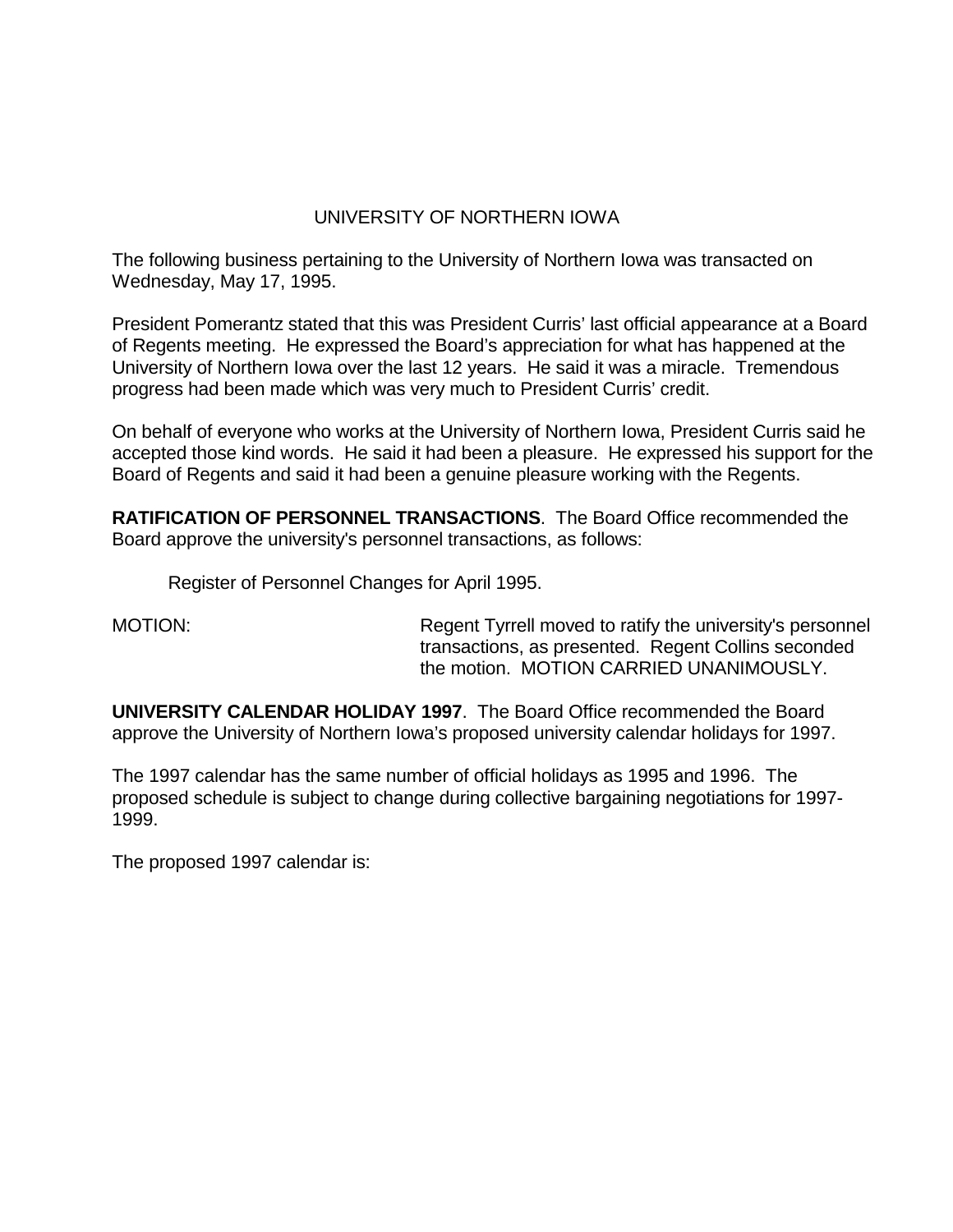| Holiday                       | <b>Weekday and Date</b> |
|-------------------------------|-------------------------|
| New Year's Day                | Wednesday, January 1    |
| <b>Martin Luther King Day</b> | Monday, January 20      |
| <b>Memorial Day</b>           | Monday, May 26          |
| Independence Day              | Friday, July 4          |
| Labor Day                     | Monday, September 1     |
| <b>Thanksgiving Day</b>       | Thursday, November 27   |
| Friday after Thanksgiving     | Friday, November 28     |
| Christmas Day                 | Thursday, December 25   |
| <b>University Holiday</b>     | Friday, December 26     |

The calendar is consistent with state holiday scheduling.

ACTION: President Pomerantz stated the Board approved the University of Northern Iowa's proposed university calendar holidays for 1997, by general consent.

**NAMING OF RESIDENCE HALLS**. The Board Office recommended the Board approve naming the four halls of the new residence hall complex on the south campus of the University of Northern Iowa as requested.

University of Northern Iowa officials requested approval to name the four halls in the residence complex, Residence on the Hill (R.O.T.H.), in memory of four distinguished professors.

Eiklor Hall honors John Eiklor, Professor of History (1963-1992). Eiklor was the 1991 CASE "Professor of the Year" in Iowa. His unexpected death prompted more than 1,000 of his students to request that a facility be named in his honor.

Holmes Hall honors Mavis Holmes, Dean of Students (1958-1973). Holmes is credited with developing the residence system at the University of Northern Iowa and overseeing the planning and construction of the Towers and Redeker housing complexes. She served as national president of the Student Personnel Association for Teacher Education and state president for Business and Professional Women and American Association of University Women.

McGovern Hall honors Anna McGovern, Professor of Education (1881-1919). McGovern is considered the first permanent female faculty member at the University of Northern Iowa. During her long career at UNI, she authored 2 books for the use of teachers. Her male counterparts with similar longevity are honored already with Wright Hall and Bartlett Hall.

Pendergraft Hall honors Daryl Pendergraft, Professor of History (1946-1975). In addition to faculty responsibilities, Pendergraft served in a host of administrative capacities including Vice President for Student Services, Director of Field Services, Assistant to the President, and Acting President. In 1970, he was honored with the University's Distinguished Teaching Award.

The University Cabinet endorsed the recommendations of the University Committee on the Naming of Buildings.

President Curris stated that all four individuals being recognized had distinguished careers at the University of Northern Iowa. He pointed out that for a university with a strong commitment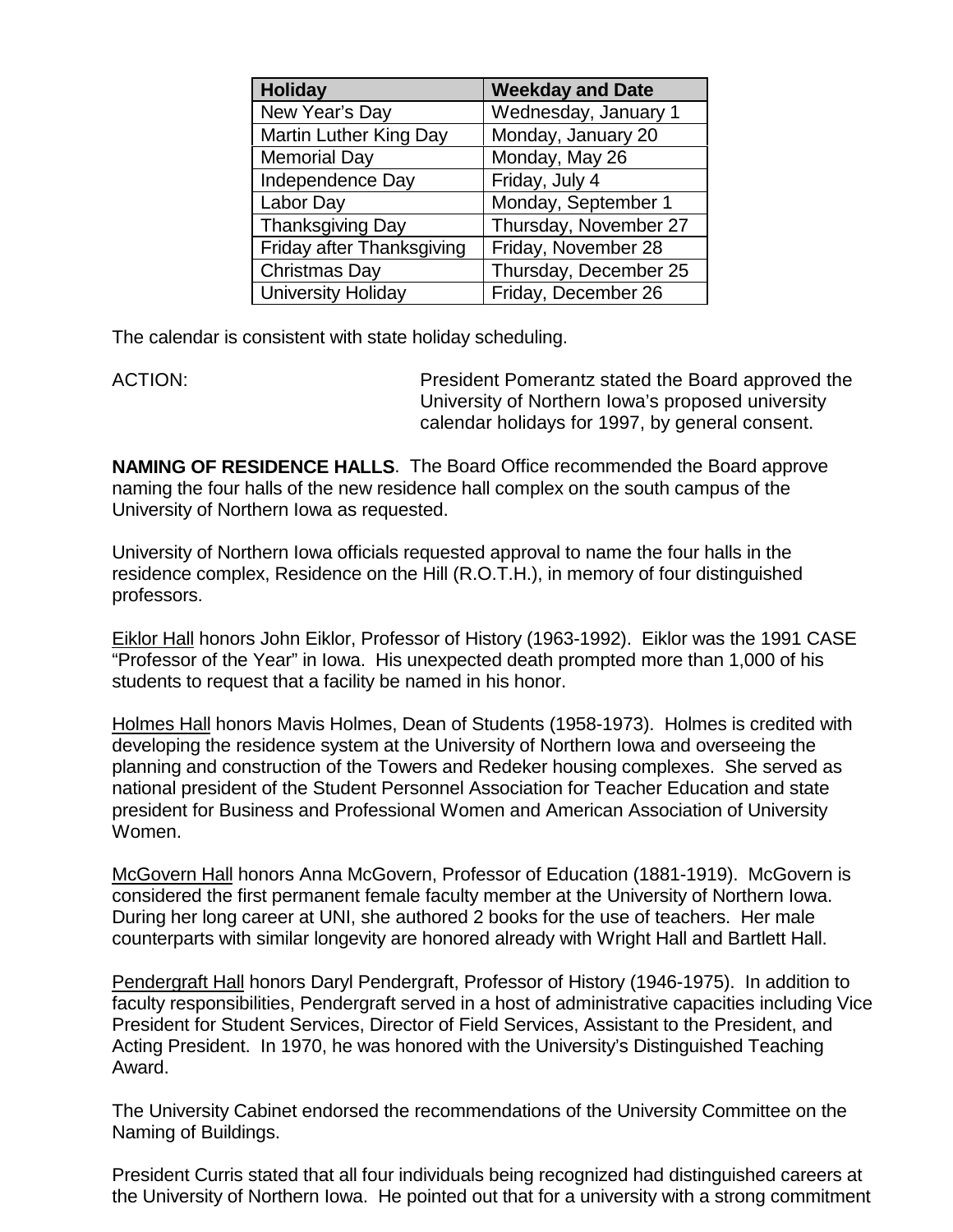to women, the opportunity to recognize the first permanent female faculty member on campus was particularly pleasant.

MOTION: Regent Dorr moved to approve naming the four halls of the new residence hall complex on the south campus of the University of Northern Iowa as requested. Regent Kennedy seconded the motion. MOTION CARRIED UNANIMOUSLY.

**REGISTER OF CAPITAL IMPROVEMENT BUSINESS TRANSACTIONS**. The Board Office recommended the Board approve the Register of Capital Improvement Business Transactions, as presented.

PROJECT DESCRIPTIONS AND BUDGETS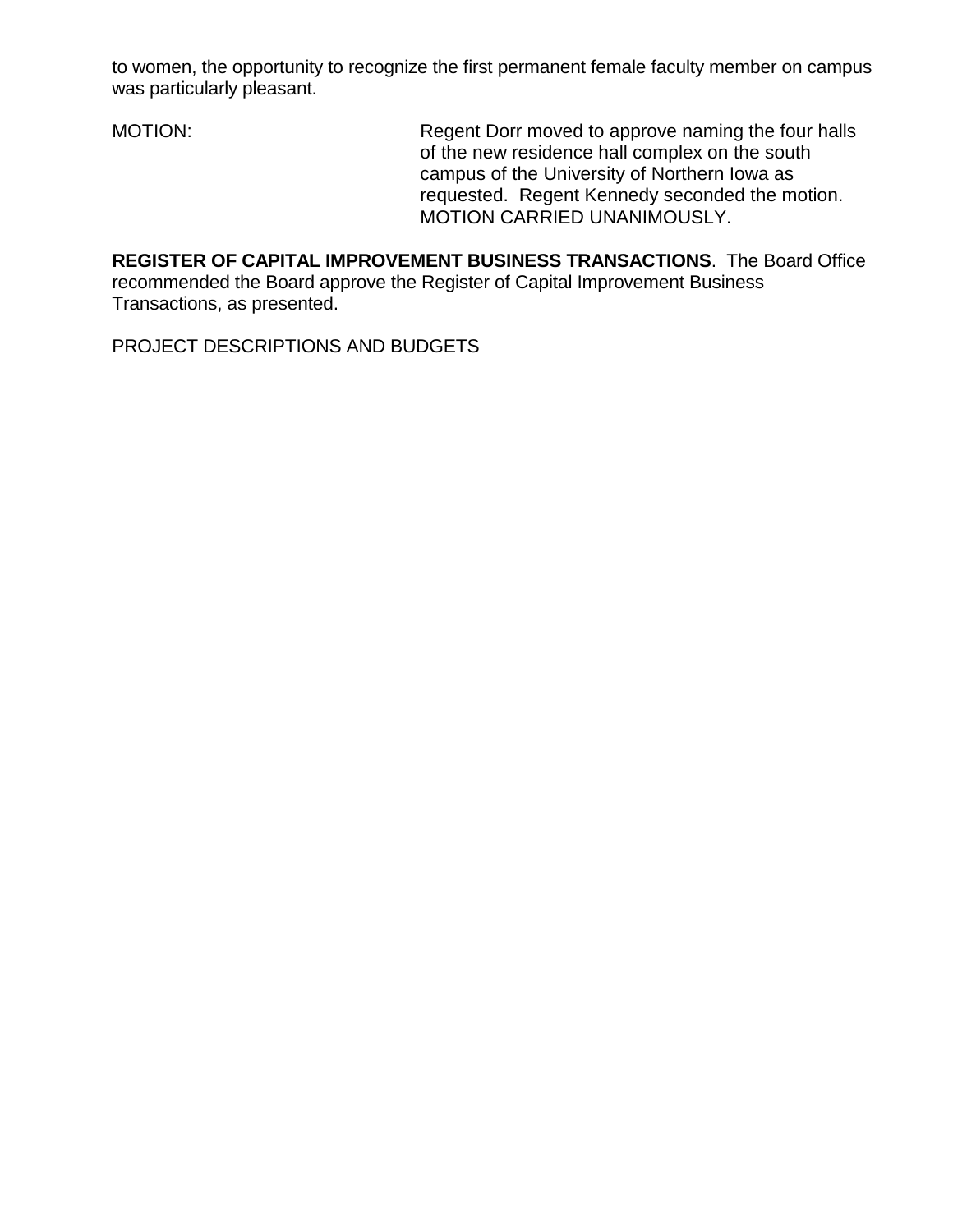#### Preliminary Budget

| Contracts/Purchase Orders\$ 652,000 |           |
|-------------------------------------|-----------|
| <b>Consultant/Design Services</b>   | 65,000    |
| Contingencies                       | 33,000    |
| <b>TOTAL</b>                        | \$750,000 |

University officials requested approval of a project description and budget to replace the outdoor track located west of the Price Laboratory School. This project will provide a larger track which will be used for university, elementary, and secondary school programs and activities.

The all-weather, eight-lane running track will be constructed from a synthetic surfacing product. Amenities such as rest rooms, concession and storage buildings, bleachers, fencing, lighting, and scoreboards will be installed as funding is available.

#### Maucker Union Roof/Pedestrian Plaza Criginal Budget \$1,400,000

Amended Budget \$1,400,000

#### Project Budget

|                                                                                                    | <b>Budget</b><br>Approved<br><b>July 1994</b> | Amended<br><b>Budget</b><br>May 1995 |
|----------------------------------------------------------------------------------------------------|-----------------------------------------------|--------------------------------------|
| Contracts/Purchase Orders \$1,180,000<br><b>Consultant/Design Services</b>                         | 157,000                                       | \$1,180,000<br>157,000               |
| <b>Art Work</b>                                                                                    | 7,000                                         | 7,000                                |
| Contingencies                                                                                      | 56,000                                        | 56,000                               |
| <b>TOTAL</b>                                                                                       | \$1,400,000                                   | 1,400,000                            |
| Source of Funds:<br><b>Maucker Union Surplus Funds</b><br><b>Treasurer's Temporary Investments</b> | \$1,400,000                                   | \$1,100,000<br>300,000               |
| TOTAL                                                                                              | ,400,000                                      | 1,400,000                            |

University officials requested approval of an amended project budget to reflect the addition of Treasurer's Temporary Investments in the amount of \$300,000 as a source of funds, with a corresponding reduction in the commitment of Maucker Union Surplus Funds.

#### \* \* \* \* \* \* \*

University officials reported one new project with a budget of less than \$250,000. The title, source of funds and estimated budget for the project was listed in the register prepared by the university.

\* \* \* \* \* \* \*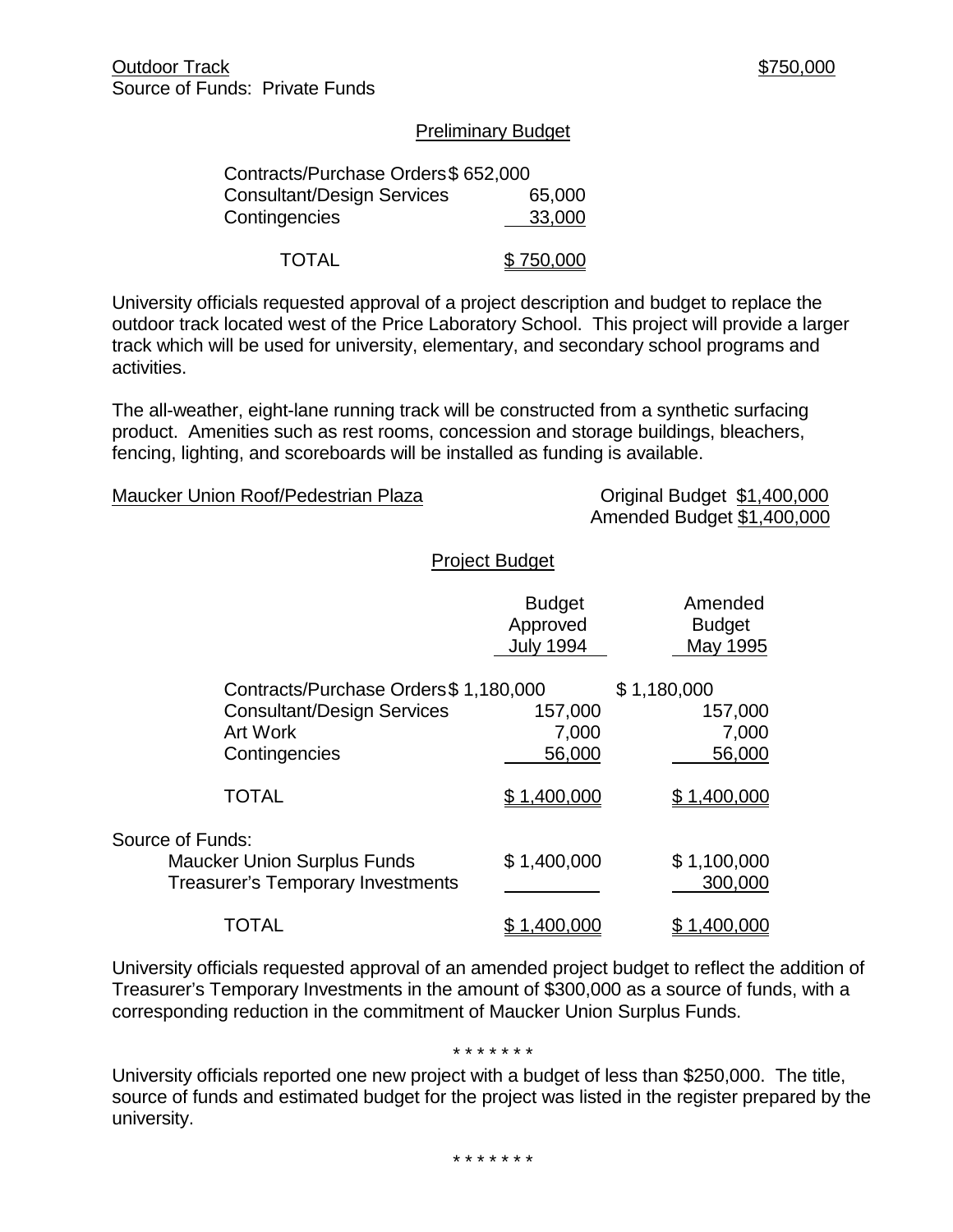| <b>Outdoor Track</b><br>Shive-Hattery Engineers and Architects, Cedar Rapids, Iowa                                                                                                                                                      | \$54,000     |
|-----------------------------------------------------------------------------------------------------------------------------------------------------------------------------------------------------------------------------------------|--------------|
| University officials requested approval to enter into an agreement with Shive-Hattery<br>Engineers and Architects to provide design services for the project. The agreement provides<br>for a fee of \$54,000, including reimbursables. |              |
| <b>CONSTRUCTION CONTRACTS</b>                                                                                                                                                                                                           |              |
| <b>Lawther Hall Windows</b><br>Award to: Koch Corporation, Louisville, KY<br>(3 bids received)                                                                                                                                          | \$397,000.00 |

Maucker Union Roof/Pedestrian Plaza \$1,141,078.00 Award to: Peters Construction Corporation, Waterloo, Iowa (3 bids received)

## ARCHITECT/ENGINEER AGREEMENTS

McCollum Science Hall--Renovation of Chemistry and \$67,650 Environmental Science Research Facilities Wehner Pattschull and Pfiffner, Iowa City, Iowa

University officials requested approval of an agreement with Wehner Pattschull and Pfiffner to provide design services for the project. The agreement provides for a fee of \$67,650, including reimbursables.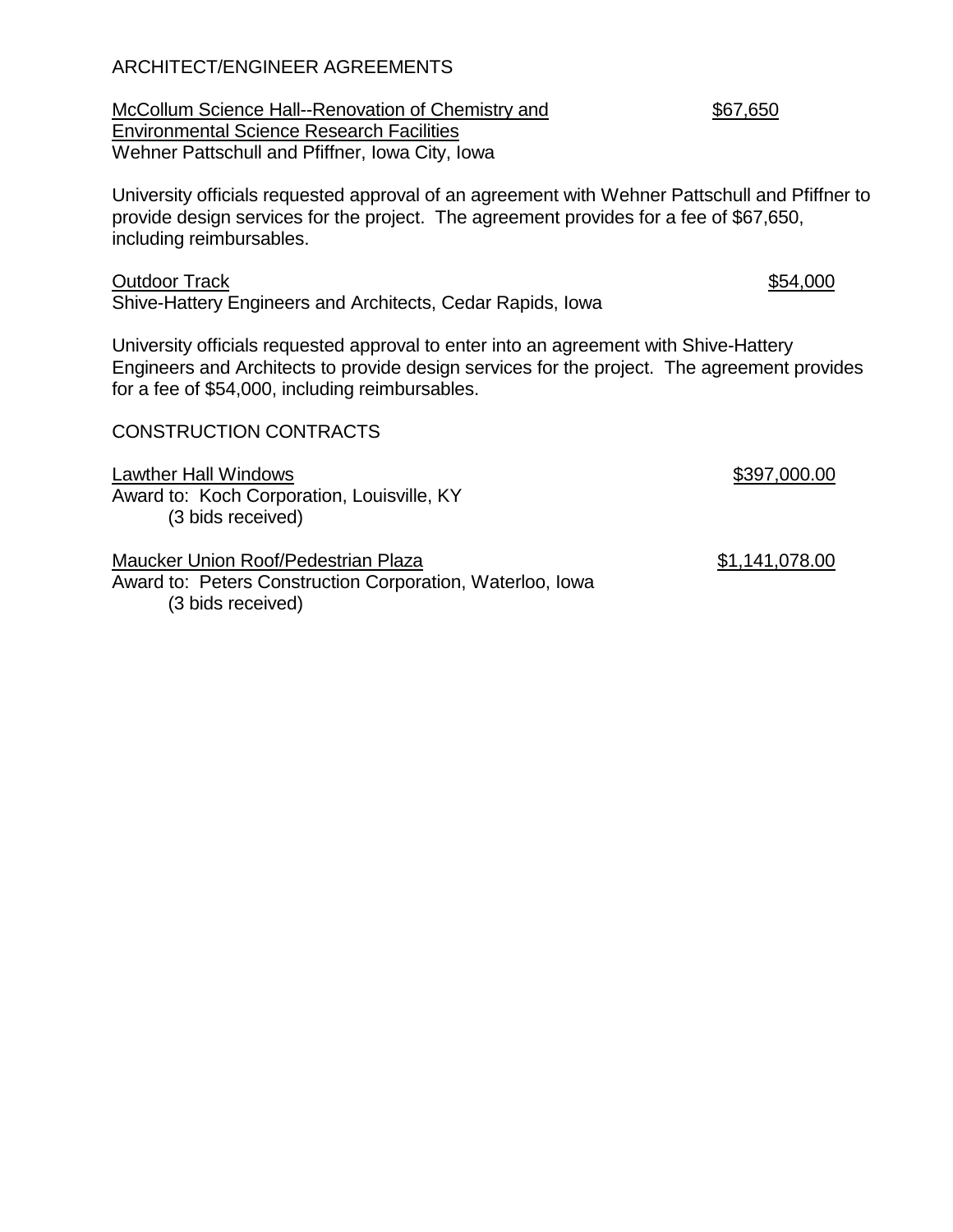Russell Hall--North Parking Lot, West Gym--East Plaza, and \$721,197.90 Steam Distribution System--West Gym Award to: Rampart Corporation, Waterloo, Iowa

(2 bids received)

Wellness/Recreation Center  $$14,673,000.00$ Award to: Story Construction Company, Ames, Iowa (5 bids received)

# ACCEPTANCE OF COMPLETED CONSTRUCTION CONTRACTS

Library Addition--Lounge Seating  $$57,962$ Westnofa USA, Inc., Racine, WI

MOTION: Regent Dorr moved to approve the university's capital register, as presented. Regent Smith seconded the motion. MOTION CARRIED WITH REGENT COLLINS ABSTAINING.

**RESIDENCE SYSTEM FUND TRANSFER**. The Board Office recommended the Board approve the transfer of \$550,000 from the Residence System Surplus Fund to the Residence System Improvement Fund.

University officials requested a fund transfer of \$550,000 from the Surplus Fund to the Improvement Fund to continue the ongoing program of equipment replacement, renovation, and major repairs.

In presenting its preliminary FY 1996 residence system budget in March 1995, university officials noted that they would be requesting a transfer from the surplus fund to the improvement fund.

The FY 1995 estimated voluntary reserve balance as of June 30, 1995, was \$2.5 million, \$550,000 higher than the \$2.0 million included in the approved FY 1995 budget. The Surplus Fund Balance, as of March 31, 1995, was \$2,114,462.

MOTION: Regent Dorr moved to approve the transfer of \$550,000 from the Residence System Surplus Fund to the Residence System Improvement Fund. Regent Tyrrell seconded the motion. MOTION CARRIED UNANIMOUSLY.

**MAUCKER UNION FUND TRANSFER**. The Board Office recommended the Board approve the transfer of \$90,000 from the Maucker Union Surplus Fund to the Maucker Union Improvement Fund.

A Student Union fee is used for repair and renovation of the Union. For FY 1994, the \$221,435 revenue from the Student Union fee (\$8.40 per student per semester) was deposited as follows:

> Sinking Fund \$48,100 Improvement Fund \$ 15,000 Surplus Fund \$158,335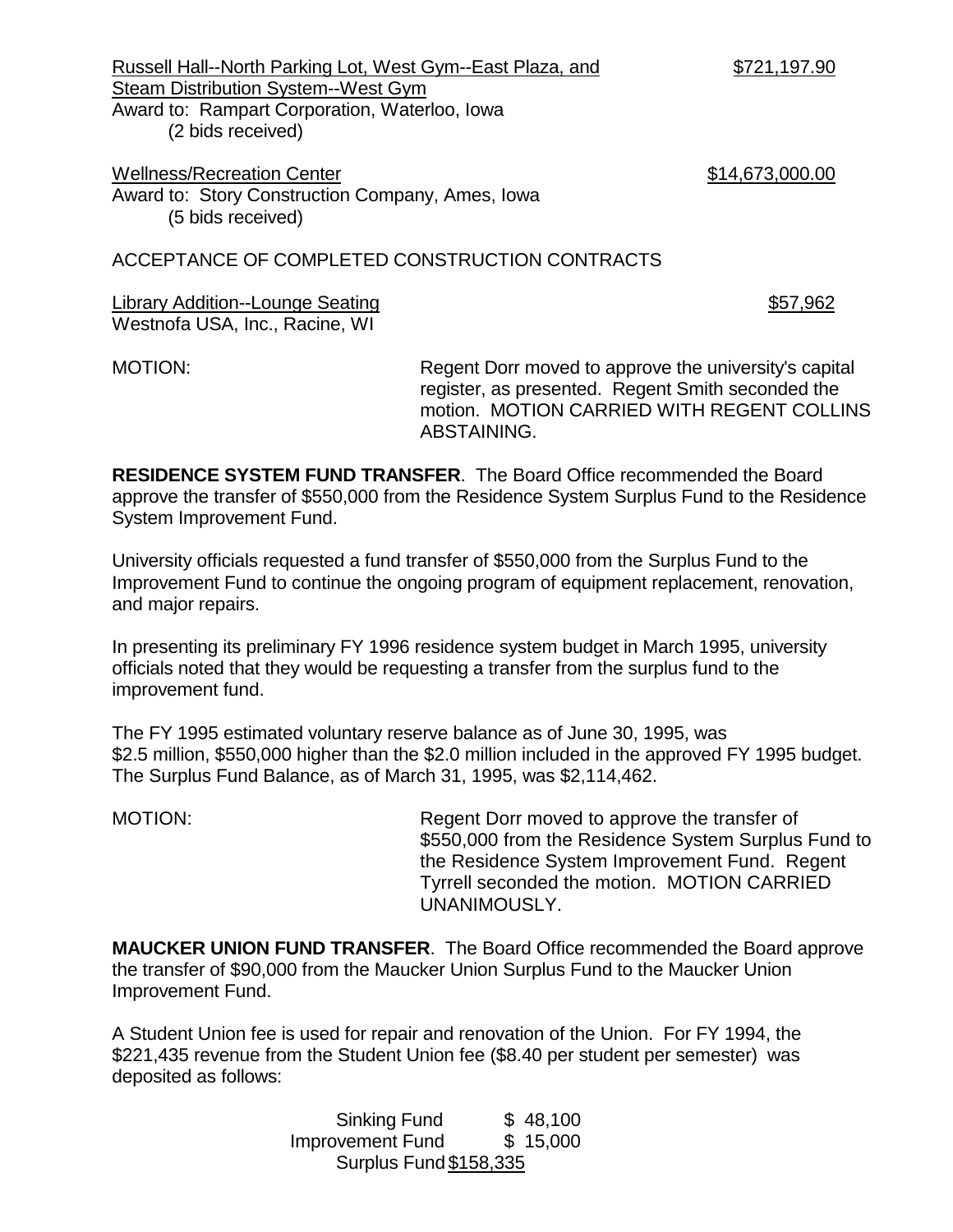Total \$221,435

As of June 30, 1994, the accrued fund balances were as follows:

| <b>Sinking Fund</b>    | \$            | $\mathbf{\Omega}$ |
|------------------------|---------------|-------------------|
| Improvement Fund       | $\mathcal{S}$ | (597)             |
| Surplus Fund \$763,990 |               |                   |

Total \$763,393

As of March 31, 1995, the Maucker Union Surplus Fund had a cash balance of \$890,560.

The remaining principal outstanding on the bonds was \$180,000 as of June 30, 1994.

MOTION: Regent Collins moved to approve the transfer of \$90,000 from the Maucker Union Surplus Fund to the Maucker Union Improvement Fund. Regent Dorr seconded the motion. MOTION CARRIED UNANIMOUSLY.

**MOTOR VEHICLE AND BICYCLE REGULATIONS 1995-96**. The Board Office recommended that the Board give preliminary approval to changes in a) the traffic and parking regulations and b) permit fees and parking violation schedules for 1995-96 at the University of Northern Iowa (final action to be taken at the June Board meeting).

University of Northern Iowa officials requested Board approval of changes in its traffic and parking regulations for 1995-96, as required by section 10.07 (C) of the Board of Regents Procedural Guide.

The cost of operating the traffic system and the construction and maintenance of parking lots is funded by permit fees, fines, and penalties.

Increases in fees proposed for 1995-96 ranged from 1.45 percent to 2.91 percent with the greatest increase occurring in the reserved parking permit which will increase from \$103.00 to \$106.00 per year.

No increases were planned in night/remote, temporary, or car pool/second vehicle permits.

Additions to the university's parking violation offense schedule were as follows:

- o Displaying a permit reported as lost or stolen \$25.00 each offense.
- o Improper use of roller skates, roller blades or skateboards \$10.00 each offense.

University officials projected that permit and fine revenue will total approximately \$400,000 in FY 1996 and \$10,000 of this amount will be generated by the proposed fee increases.

Increased funds will be used to cover the increased cost of repair and maintenance of the university's parking lot system. Planned improvements include the reconstruction of the Russell Hall parking lot and a feasibility study of the adequacy of the storm sewer system for the renovation of the Commons' parking lot, scheduled for FY 1997.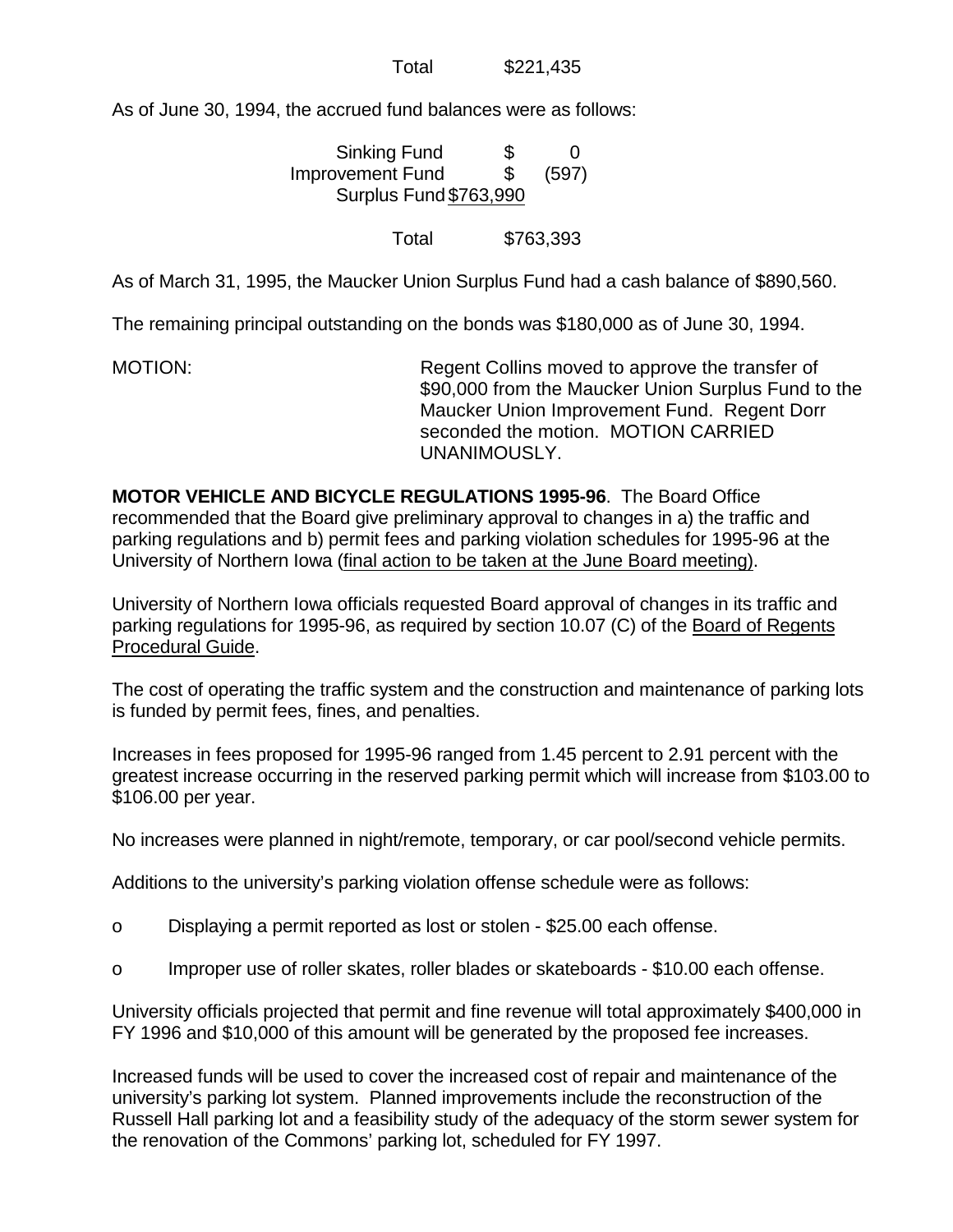MOTION: Regent Pellett moved to give preliminary approval to changes in a) the traffic and parking regulations and b) permit fees and parking violation schedules for 1995-96 at the University of Northern Iowa. Regent Tyrrell seconded the motion. MOTION CARRIED UNANIMOUSLY.

**APPROVAL OF LEASES AND EASEMENTS**. The Board Office recommended the Board approve leases and easements, as follows:

University officials requested approval of tenant property rental rate increases for Tau Kappa Epsilon fraternity and Gamma Phi Beta sorority at the rate of 4.8 percent for FY 1996.

University officials requested approval to exercise its renewal option for the first additional one-year period of its lease as lessee with John McCarter for the university's use of 5,400 square feet of warehouse space located in Cedar Falls, Iowa, at the rate of \$607.50 per month (\$1.35 per square foot, \$7,290 per year).

University officials requested approval to enter into an easement agreement with the Municipal Communication Utility of Cedar Falls for the utility's installation of fiber optic cable on the UNI campus.

MOTION: Regent Dorr moved to approve leases and easements, as presented. Regent Newlin seconded the motion, and upon the roll being called, the following voted: AYE: Collins, Dorr, Kennedy, Newlin, Pellett, Pomerantz, Smith, Tyrrell. NAY: None. ABSENT: Johnson-Matthews.

MOTION CARRIED.

President Pomerantz then asked Board members and institutional officials if there were additional items for discussion pertaining to the University of Northern Iowa. There were none.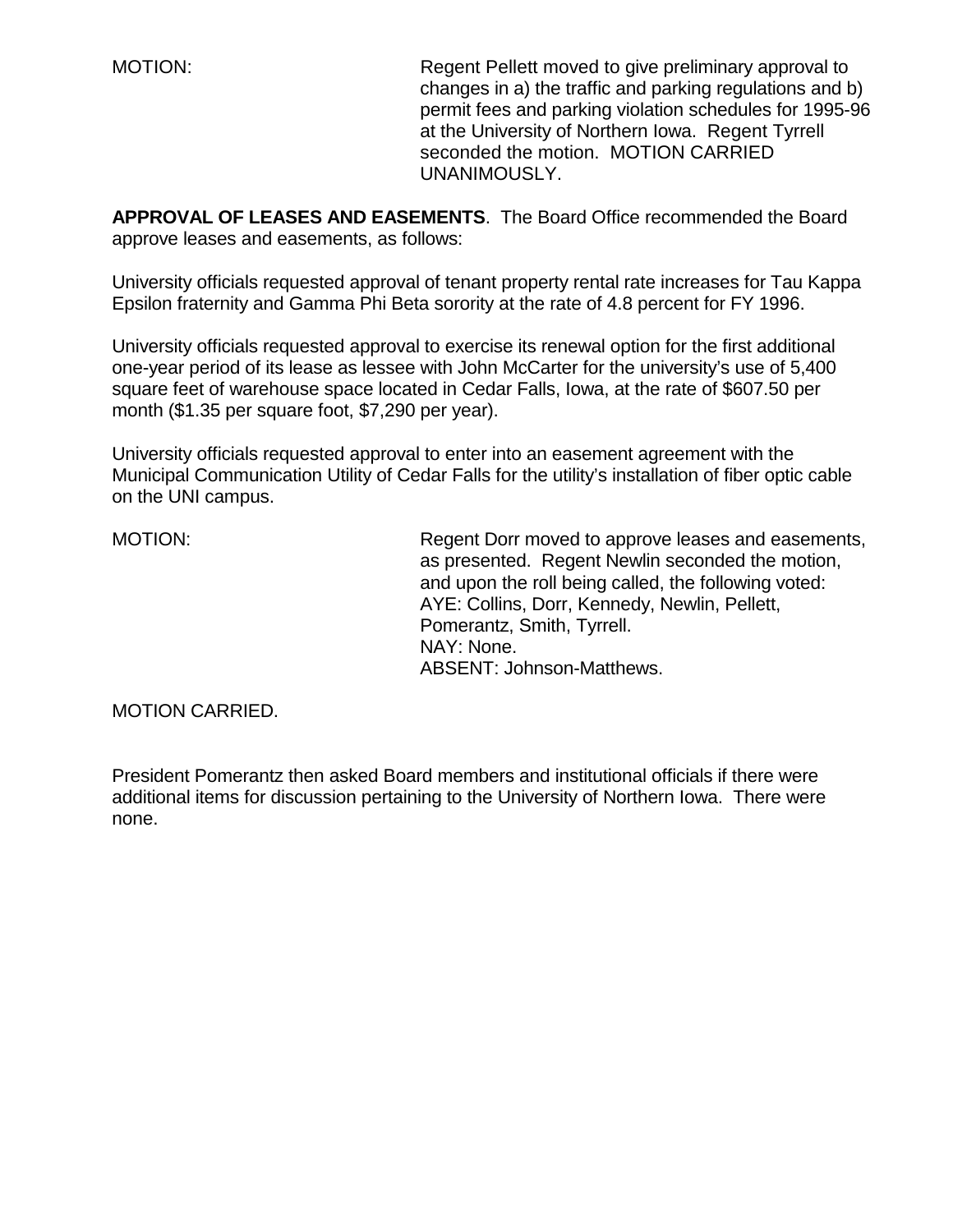# IOWA SCHOOL FOR THE DEAF

The following business pertaining to Iowa School for the Deaf was transacted on Wednesday, May 17, 1995.

President Pomerantz expressed appreciation to Superintendent Johnson and his staff for their warm hospitality.

Superintendent Johnson thanked the Regents for having lunch with students and staff.

**RATIFICATION OF PERSONNEL TRANSACTIONS**. The Board Office recommended the Board approve personnel transactions, as follows:

Register of Personnel Changes for April 1995.

MOTION: Regent Tyrrell moved to approve the personnel transactions, as presented. Regent Collins seconded the motion. MOTION CARRIED UNANIMOUSLY.

**REGISTER OF CAPITAL IMPROVEMENT BUSINESS TRANSACTIONS**. The Board Office recommended the Board approve the Iowa School for the Deaf capital register.

Iowa School for the Deaf officials presented the following project descriptions and budgets for Board approval.

High School Plaza Reconstruction--Phase I \$65,000 \$65,000 Source of Funds: FY 1995 Building Repair Funds

This project will repair the deteriorated areas of the grand staircase leading to the High School Building. The initial phase will address the most immediate needs which include reconstruction of the limestone retaining wall, the intermediate plaza area, and four flights of concrete steps.

The project will be coordinated by Iowa State University.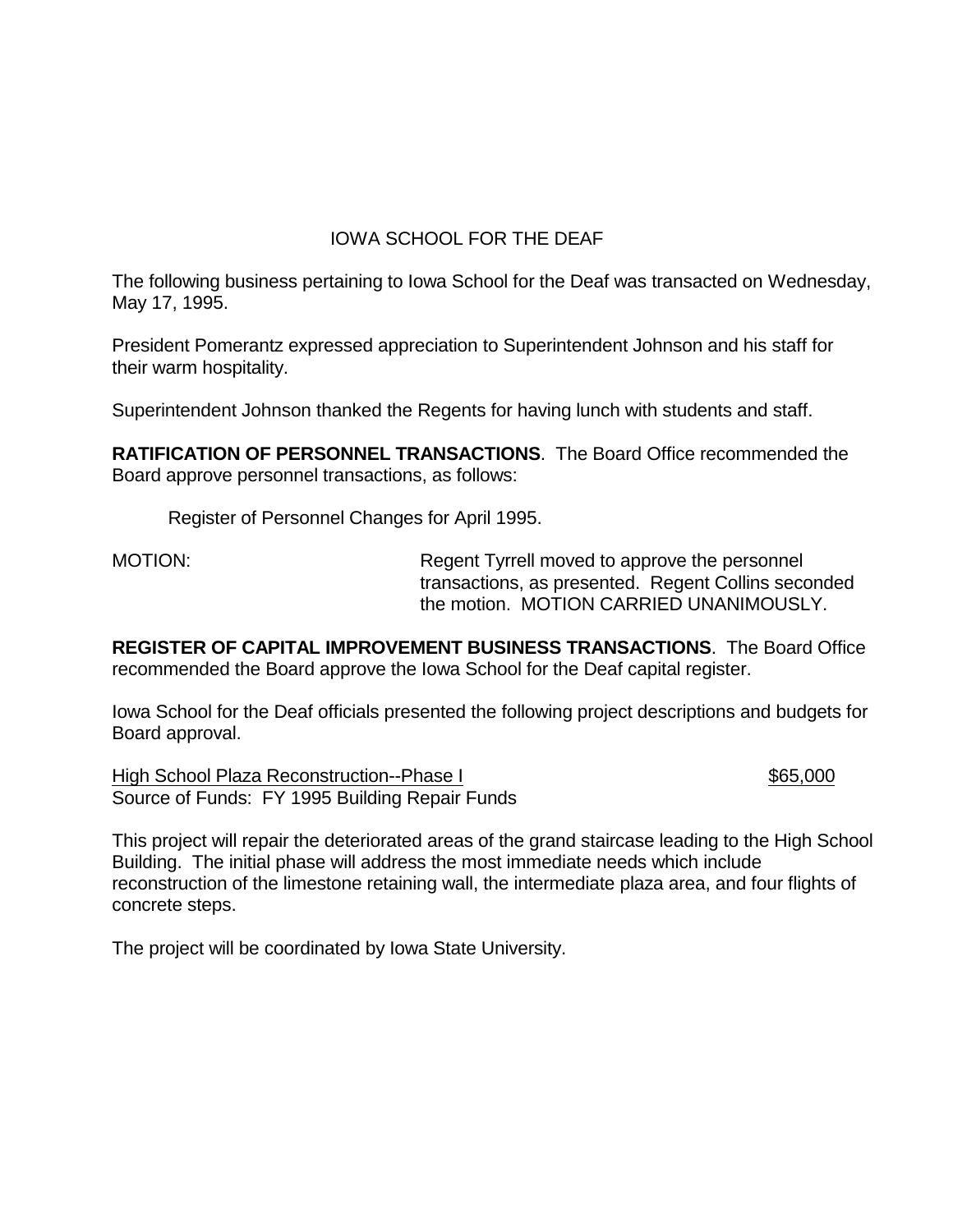This project will provide for the purchase and installation of new fire-rated doors and associated ADA-required hardware in the Boys Residence. The project will also include painting and the installation of fire-rated gypsum board and acoustic ceiling tiles.

MOTION: Regent Dorr moved to approve the Iowa School for the Deaf Register of Capital Improvement Business Transactions, as presented. Regent Collins seconded the motion. MOTION CARRIED UNANIMOUSLY.

**APPROVAL OF LEASES, EASEMENTS AND AGREEMENTS**. The Board Office recommended the Board approve leases, easements and agreements, as follows:

School officials requested approval of tenant property rentals for faculty and staff residences (single family houses and apartments) and garages, reflecting increases of 3.2 percent and 3.4 percent, with no increase in the rental rate for the garages.

School officials requested approval to renew lease agreements as lessor with the following tenants for their use of space on the Iowa School for the Deaf campus:

- o With the Iowa Association of the Deaf for its use of 1,120 square feet of space of space, in return for providing various in-kind services to the school, for a one- year period; and
- o With Community Services for the Deaf for its use of 280 square feet of space at the rate of \$280 per month (\$12 per square foot, \$3,360 per year), for a one-year period.

School officials requested approval of an easement, operation and maintenance agreement with the City of Council Bluffs for construction of a nature center trail on the Iowa School for the Deaf campus.

MOTION: Regent Dorr moved to approve leases, easements and agreements, as presented. Regent Newlin seconded the motion, and upon the roll being called, the following voted: AYE: Collins, Dorr, Kennedy, Newlin, Pellett, Pomerantz, Smith, Tyrrell. NAY: None. ABSENT: Johnson-Matthews.

MOTION CARRIED UNANIMOUSLY.

President Pomerantz then asked Board members and institutional officials if there were additional items for discussion pertaining to the Iowa School for the Deaf. There were none.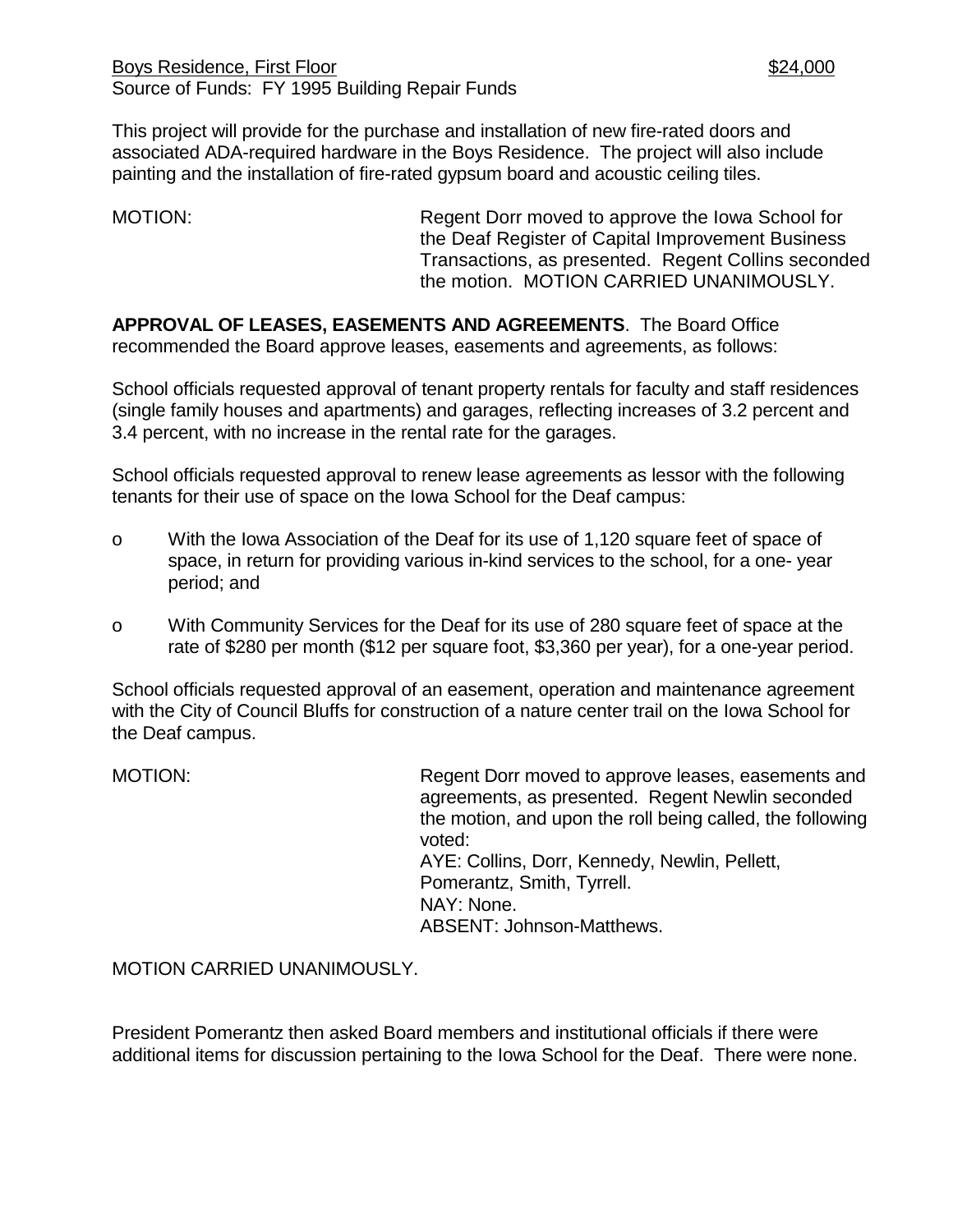## IOWA BRAILLE AND SIGHT SAVING SCHOOL

The following business pertaining to Iowa Braille and Sight Saving School was transacted on Wednesday, May 17, 1995.

**RATIFICATION OF PERSONNEL TRANSACTIONS**. The Board Office recommended the Board approve personnel transactions, as follows:

Register of Personnel Changes for the period to March 26 to April 22, 1995.

MOTION: Regent Tyrrell moved to approve personnel transactions, as presented. Regent Collins seconded the motion. MOTION CARRIED UNANIMOUSLY.

**REPORT ON STAFF AWARDS**. The Board Office recommended the Board receive the report on staff awards at Iowa Braille and Sight Saving School.

Superintendent Thurman provided an oral report regarding awards received by two staff members at the Iowa Braille and Sight Saving School. He said Carol Geiger, school assistant, received the "golden apple" from channel 2. Channel 9 in Waterloo recognized Bonnie Lenz, classroom teacher.

President Pomerantz asked Superintendent Thurman to convey the Board's best wishes to those two individuals.

ACTION: President Pomerantz stated the Board received the report on staff awards at Iowa Braille and Sight Saving School, by general consent.

**REGISTER OF CAPITAL IMPROVEMENT BUSINESS TRANSACTIONS**. The Board Office stated there were no transactions this month on the school's capital register.

**1995-96 LEASE AGREEMENTS**. The Board Office recommended the Board approve lease agreements, as follows:

School officials requested approval to renew lease agreements as lessor with the following tenants for their use of space on the Iowa Braille and Sight Saving School campus:

- o With Happy Time Child Development Center for its use of 5,084 square feet of space at the rate of \$711.76 per month (\$1.68 per square foot, \$8,541.12 per year) for a oneyear period;
- o With the Area Substance Abuse Council for its use of 965 square feet of space at the rate of \$576.59 per quarter (\$2.39 per square foot, \$2,306.36 per year), for a one-year period.